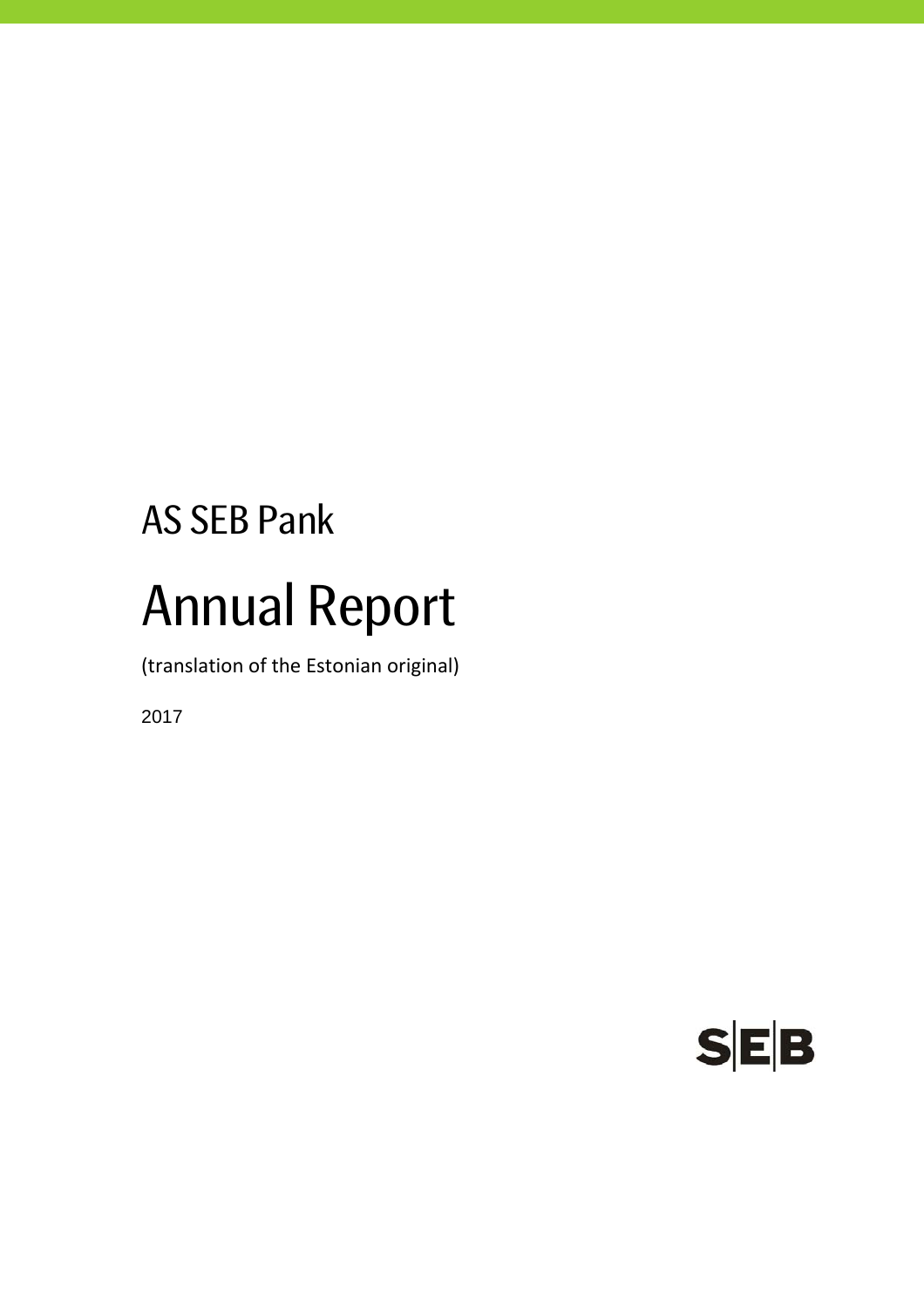#### **Contents** P. P.

j

| I<br>۰. |  |  |
|---------|--|--|
|         |  |  |

|                  |                                                                                                                                                                                                                                                                                                                                                                                                                                                                                                                             | $\overline{c}$ | 2.  | Risk policy and management                                                    |
|------------------|-----------------------------------------------------------------------------------------------------------------------------------------------------------------------------------------------------------------------------------------------------------------------------------------------------------------------------------------------------------------------------------------------------------------------------------------------------------------------------------------------------------------------------|----------------|-----|-------------------------------------------------------------------------------|
| I.               |                                                                                                                                                                                                                                                                                                                                                                                                                                                                                                                             | 3              |     | Risk policy and structure<br>2.1.                                             |
| 1.               |                                                                                                                                                                                                                                                                                                                                                                                                                                                                                                                             | 3              |     | 2.2.<br>Credit risk                                                           |
| $\overline{2}$ . | Auditor                                                                                                                                                                                                                                                                                                                                                                                                                                                                                                                     | 3              |     | 2.3.<br>Market risk                                                           |
|                  |                                                                                                                                                                                                                                                                                                                                                                                                                                                                                                                             |                |     | 2.3.1. Foreign exchange risk                                                  |
| П.               |                                                                                                                                                                                                                                                                                                                                                                                                                                                                                                                             | $\overline{4}$ |     | 2.3.2. Interest rate risk                                                     |
| 1.               | Credit institution's group as defined in Credit Institutions Law                                                                                                                                                                                                                                                                                                                                                                                                                                                            | $\overline{4}$ |     | 2.3.3. Equity price risk                                                      |
|                  | 1.1.<br>Consolidated group                                                                                                                                                                                                                                                                                                                                                                                                                                                                                                  | $\overline{4}$ |     | 2.4.<br>Concentration of risks                                                |
|                  | 1.2.<br>Members of Management and Supervisory Board                                                                                                                                                                                                                                                                                                                                                                                                                                                                         |                |     | 2.5.<br>Liquidity risk                                                        |
|                  | and shares held by them<br>$\begin{tabular}{cc} \multicolumn{2}{c} {\textbf{1}} & \multicolumn{2}{c} {\textbf{2}} & \multicolumn{2}{c} {\textbf{3}} \\ \multicolumn{2}{c} {\textbf{4}} & \multicolumn{2}{c} {\textbf{5}} & \multicolumn{2}{c} {\textbf{6}} \\ \multicolumn{2}{c} {\textbf{5}} & \multicolumn{2}{c} {\textbf{6}} & \multicolumn{2}{c} {\textbf{6}} \\ \multicolumn{2}{c} {\textbf{6}} & \multicolumn{2}{c} {\textbf{6}} & \multicolumn{2}{c} {\textbf{6}} \\ \multicolumn{2}{c} {\textbf{6}} & \multicolumn$ | 5              |     | 2.6.<br>Operational risk                                                      |
|                  | 1.3.<br>Statement of AS SEB Pank Management procedure                                                                                                                                                                                                                                                                                                                                                                                                                                                                       | 5              |     | Fair value of financial assets and liabilities_<br>2.7.                       |
|                  | 1.4.                                                                                                                                                                                                                                                                                                                                                                                                                                                                                                                        | 7              |     | 2.8.<br>Capital requirements                                                  |
| 2.               | Highlights and the state of the state of the state of the state of the state of the state of the state of the state of the state of the state of the state of the state of the state of the state of the state of the state of                                                                                                                                                                                                                                                                                              | $\overline{7}$ |     | 2.9.<br>Internal control system                                               |
| 3.               | SEB Pank Group information on the remuneration policy                                                                                                                                                                                                                                                                                                                                                                                                                                                                       |                |     | 2.10.<br>Control functions                                                    |
|                  |                                                                                                                                                                                                                                                                                                                                                                                                                                                                                                                             | 11             |     |                                                                               |
| 4.               | Capital management                                                                                                                                                                                                                                                                                                                                                                                                                                                                                                          | 17             | 3.  | Interest and similar income                                                   |
| 5.               |                                                                                                                                                                                                                                                                                                                                                                                                                                                                                                                             | 20             | 4.  | Interest expenses and similar charges                                         |
|                  |                                                                                                                                                                                                                                                                                                                                                                                                                                                                                                                             |                | 5.  | Fee and commission income                                                     |
|                  |                                                                                                                                                                                                                                                                                                                                                                                                                                                                                                                             | 22             | 6.  | Fee and commission expense                                                    |
| 1.               | Consolidated income statement                                                                                                                                                                                                                                                                                                                                                                                                                                                                                               | 22             | 7.  | Net income from foreign exchange                                              |
| 2.               | Consolidated statement of comprehensive income___________________________________                                                                                                                                                                                                                                                                                                                                                                                                                                           | 22             | 8.  | Gains less losses from financial assets                                       |
| 3.               |                                                                                                                                                                                                                                                                                                                                                                                                                                                                                                                             | 23             |     | at fair value through profit or loss                                          |
| 4.               | Consolidated statement of cash flows                                                                                                                                                                                                                                                                                                                                                                                                                                                                                        | 24             | 9.  | Other income                                                                  |
| 5.               | Consolidated statement of changes in shareholders' equity                                                                                                                                                                                                                                                                                                                                                                                                                                                                   | 25             |     | 10. Personnel expenses                                                        |
|                  |                                                                                                                                                                                                                                                                                                                                                                                                                                                                                                                             |                | 11. |                                                                               |
|                  | Notes to Consolidated Financial Statements                                                                                                                                                                                                                                                                                                                                                                                                                                                                                  | 26             |     |                                                                               |
|                  | Introduction and accounting principles                                                                                                                                                                                                                                                                                                                                                                                                                                                                                      | 26             |     | 12. Impairment losses on loans and advances<br>13. Balances with central bank |
| 1.               |                                                                                                                                                                                                                                                                                                                                                                                                                                                                                                                             | 26             |     |                                                                               |
|                  | Basis of preparation<br>1.1.                                                                                                                                                                                                                                                                                                                                                                                                                                                                                                |                |     | 14. Loans and advances to credit institutions                                 |
|                  | 1.2.<br>Critical accounting estimates and judgements____________                                                                                                                                                                                                                                                                                                                                                                                                                                                            | 26             |     | 15. Loans and advances to customers                                           |
|                  | 1.3.<br>Consolidation                                                                                                                                                                                                                                                                                                                                                                                                                                                                                                       | 27             |     | 16. Financial investments                                                     |
|                  | 1.4.<br>Foreign currency transactions and assets and                                                                                                                                                                                                                                                                                                                                                                                                                                                                        |                |     | 17. Other assets                                                              |
|                  | liabilities denominated in a foreign currency______________                                                                                                                                                                                                                                                                                                                                                                                                                                                                 | 28             |     |                                                                               |
|                  | 1.5.                                                                                                                                                                                                                                                                                                                                                                                                                                                                                                                        | 29             |     | 19. Investments in associates                                                 |
|                  | 1.6.                                                                                                                                                                                                                                                                                                                                                                                                                                                                                                                        | 29             |     |                                                                               |
|                  | 1.6.1.<br>Loans and receivables                                                                                                                                                                                                                                                                                                                                                                                                                                                                                             | 29             |     |                                                                               |
|                  | 1.6.2. Financial assets at fair value through profit or loss________                                                                                                                                                                                                                                                                                                                                                                                                                                                        | 33             |     | 22. Due to credit institutions                                                |
|                  |                                                                                                                                                                                                                                                                                                                                                                                                                                                                                                                             | 35             |     | 23. Due to customers                                                          |
|                  | 1.7.                                                                                                                                                                                                                                                                                                                                                                                                                                                                                                                        | 36             |     |                                                                               |
|                  | 1.8.<br>Tangible and intangible assets other than goodwill                                                                                                                                                                                                                                                                                                                                                                                                                                                                  | 36             |     | 25. Accrued expenses and prepayments                                          |
|                  | 1.9.                                                                                                                                                                                                                                                                                                                                                                                                                                                                                                                        | 37             |     | 26. Financial liabilities at fair value through profit or lo                  |
|                  | 1.10.<br>Leases - the group is the lessee                                                                                                                                                                                                                                                                                                                                                                                                                                                                                   | 37             |     | 27. Provisions                                                                |
|                  | 1.11.                                                                                                                                                                                                                                                                                                                                                                                                                                                                                                                       | 38             |     | 28. Shareholders                                                              |
|                  | Embedded derivatives<br>1.12.                                                                                                                                                                                                                                                                                                                                                                                                                                                                                               | 39             |     |                                                                               |
|                  | 1.13.                                                                                                                                                                                                                                                                                                                                                                                                                                                                                                                       |                | 30. | Other reserves                                                                |
|                  | 1.14.                                                                                                                                                                                                                                                                                                                                                                                                                                                                                                                       | 39             |     | 31. Contingent assets and liabilities and commitments                         |
|                  | 1.15.                                                                                                                                                                                                                                                                                                                                                                                                                                                                                                                       |                |     |                                                                               |
|                  | 1.16.                                                                                                                                                                                                                                                                                                                                                                                                                                                                                                                       | 40             |     |                                                                               |
|                  | 1.17.<br>Recognition of day one profit and loss 40                                                                                                                                                                                                                                                                                                                                                                                                                                                                          |                |     | 34. Primary statements of parent company as a separa                          |
|                  | 1.18.                                                                                                                                                                                                                                                                                                                                                                                                                                                                                                                       | 41             |     |                                                                               |
|                  | 1.19.<br>Taxation 41                                                                                                                                                                                                                                                                                                                                                                                                                                                                                                        |                |     | IV. Independent Auditor's Report___________                                   |
|                  | 1.20.                                                                                                                                                                                                                                                                                                                                                                                                                                                                                                                       | 42             | V.  | Proposal of the Management Board regarding the                                |
|                  | New International Financial Reporting Standards,<br>1.21.                                                                                                                                                                                                                                                                                                                                                                                                                                                                   |                |     |                                                                               |
|                  | amendments to published standards and interpretations                                                                                                                                                                                                                                                                                                                                                                                                                                                                       |                |     | VI. Supervisory Board approval of Annual Report 201                           |
|                  | by the International Financial Reporting Interpretations                                                                                                                                                                                                                                                                                                                                                                                                                                                                    |                |     |                                                                               |
|                  | Committee                                                                                                                                                                                                                                                                                                                                                                                                                                                                                                                   | 42             |     |                                                                               |

|    | Statement of the Management Board                                                                                                                                                                                              | $\overline{2}$ | 2.  | Risk policy and management                                              | 44 |
|----|--------------------------------------------------------------------------------------------------------------------------------------------------------------------------------------------------------------------------------|----------------|-----|-------------------------------------------------------------------------|----|
| I. |                                                                                                                                                                                                                                | 3              |     | 2.1.                                                                    | 44 |
| 1. | Credit institution                                                                                                                                                                                                             | 3              |     | 2.2.<br>Credit risk                                                     | 47 |
| 2. | Auditor and the contract of the contract of the contract of the contract of the contract of the contract of the contract of the contract of the contract of the contract of the contract of the contract of the contract of th | 3              |     | 2.3.<br>Market risk                                                     | 57 |
|    |                                                                                                                                                                                                                                |                |     | 2.3.1.                                                                  | 59 |
| П. | Management Report______________                                                                                                                                                                                                | $\overline{4}$ |     | 2.3.2.                                                                  | 61 |
| 1. | Credit institution's group as defined in Credit Institutions Law                                                                                                                                                               | $\overline{4}$ |     | 2.3.3.                                                                  | 62 |
|    | 1.1.<br>Consolidated group                                                                                                                                                                                                     | 4              |     | 2.4.                                                                    | 63 |
|    | Members of Management and Supervisory Board<br>1.2.                                                                                                                                                                            |                |     | 2.5.                                                                    | 65 |
|    | and shares held by them                                                                                                                                                                                                        | 5              |     | 2.6.                                                                    | 68 |
|    | 1.3.<br>Statement of AS SEB Pank Management procedure                                                                                                                                                                          | 5              |     | 2.7.                                                                    | 70 |
|    | 1.4.<br>Strategy and organisation                                                                                                                                                                                              | 7              |     | 2.8.<br>Capital requirements                                            | 73 |
| 2. | Highlights                                                                                                                                                                                                                     | 7              |     | 2.9.                                                                    | 74 |
| 3. | SEB Pank Group information on the remuneration policy                                                                                                                                                                          |                |     | 2.10.                                                                   | 74 |
|    |                                                                                                                                                                                                                                |                |     |                                                                         |    |
|    |                                                                                                                                                                                                                                |                |     |                                                                         |    |
| 4. | Capital management 17                                                                                                                                                                                                          |                | 3.  | Interest and similar income                                             | 76 |
| 5. |                                                                                                                                                                                                                                |                | 4.  | Interest expenses and similar charges                                   | 76 |
|    |                                                                                                                                                                                                                                |                | 5.  | Fee and commission income                                               | 76 |
|    |                                                                                                                                                                                                                                |                | 6.  |                                                                         | 77 |
| 1. |                                                                                                                                                                                                                                | 22             | 7.  |                                                                         | 77 |
| 2. | Consolidated statement of comprehensive income                                                                                                                                                                                 | 22             | 8.  | Gains less losses from financial assets                                 |    |
| 3. | Consolidated statement of financial position                                                                                                                                                                                   | 23             |     | at fair value through profit or loss                                    | 77 |
| 4. |                                                                                                                                                                                                                                | 24             | 9.  |                                                                         | 78 |
| 5. | Consolidated statement of changes in shareholders' equity 25                                                                                                                                                                   |                | 10. |                                                                         | 78 |
|    |                                                                                                                                                                                                                                |                | 11. | Other expenses                                                          | 78 |
|    |                                                                                                                                                                                                                                |                | 12. | Impairment losses on loans and advances                                 | 79 |
| 1. | Introduction and accounting principles                                                                                                                                                                                         | 26             | 13. | Balances with central bank                                              | 79 |
|    | 1.1.<br>Basis of preparation                                                                                                                                                                                                   | -26            | 14. |                                                                         | 79 |
|    | 1.2.                                                                                                                                                                                                                           |                | 15. |                                                                         | 80 |
|    | Consolidation 27<br>1.3.                                                                                                                                                                                                       |                | 16. |                                                                         | 81 |
|    | Foreign currency transactions and assets and<br>1.4.                                                                                                                                                                           |                | 17. |                                                                         | 82 |
|    | liabilities denominated in a foreign currency____________                                                                                                                                                                      | 28             | 18. |                                                                         | 82 |
|    | 1.5.                                                                                                                                                                                                                           |                | 19. |                                                                         | 83 |
|    | 1.6.<br>Financial assets 29                                                                                                                                                                                                    |                | 20. |                                                                         | 84 |
|    | 1.6.1.                                                                                                                                                                                                                         |                | 21. |                                                                         | 85 |
|    | 1.6.2.                                                                                                                                                                                                                         |                | 22. |                                                                         | 86 |
|    | 1.6.3.                                                                                                                                                                                                                         |                |     | 23. Due to customers                                                    | 86 |
|    | 1.7.                                                                                                                                                                                                                           |                | 24. |                                                                         | 87 |
|    | 1.8.                                                                                                                                                                                                                           |                |     |                                                                         | 87 |
|    | 1.9.                                                                                                                                                                                                                           |                |     | 26. Financial liabilities at fair value through profit or loss          | 87 |
|    | 1.10.                                                                                                                                                                                                                          |                |     | 27. Provisions                                                          | 88 |
|    | 1.11.                                                                                                                                                                                                                          | 38             |     | 28. Shareholders                                                        | 88 |
|    | Embedded derivatives<br>1.12.                                                                                                                                                                                                  | 39             | 29. |                                                                         | 89 |
|    | 1.13.                                                                                                                                                                                                                          |                | 30. | Other reserves                                                          | 89 |
|    | Provisions for liabilities and charges 39<br>1.14.                                                                                                                                                                             |                | 31. | Contingent assets and liabilities and commitments                       | 90 |
|    | 1.15.                                                                                                                                                                                                                          |                | 32. | Subsequent events                                                       | 91 |
|    | 1.16.                                                                                                                                                                                                                          |                |     |                                                                         | 92 |
|    | 1.17.                                                                                                                                                                                                                          |                |     | 34. Primary statements of parent company as a separate entity__________ | 94 |
|    | 1.18.                                                                                                                                                                                                                          |                |     |                                                                         |    |
|    | 1.19.                                                                                                                                                                                                                          |                |     |                                                                         | 98 |
|    | 1.20.                                                                                                                                                                                                                          |                | V.  | Proposal of the Management Board regarding the                          |    |
|    | New International Financial Reporting Standards,<br>1.21.                                                                                                                                                                      |                |     |                                                                         |    |
|    | amendments to published standards and interpretations                                                                                                                                                                          |                |     |                                                                         |    |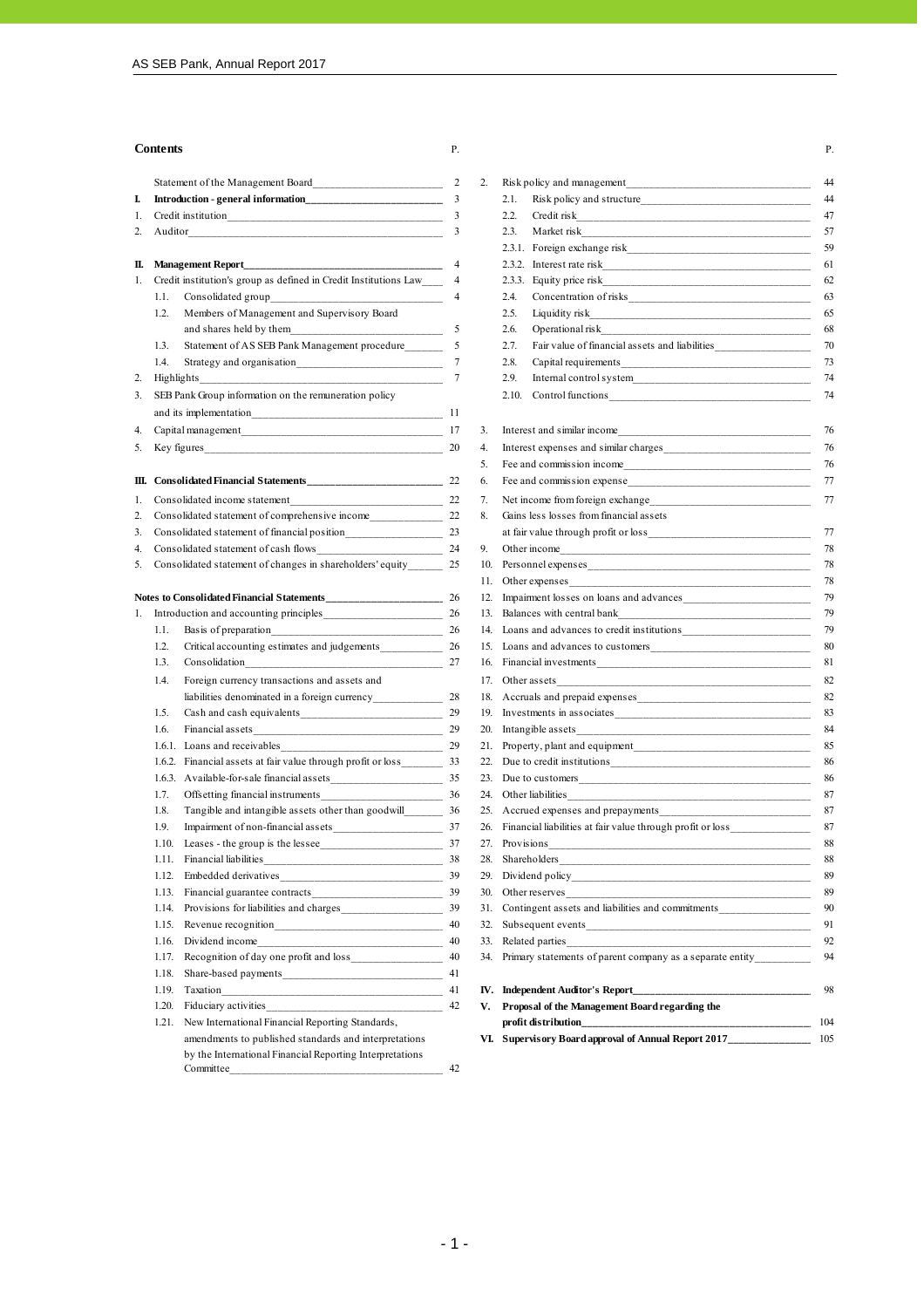Statement of the Management Board

Annual Report 2017 consists of the following parts and reports: Introduction  $-$  general information (page 3) Management Report (pages 4-21) Consolidated Financial Statements (pages 22-97) Independent Auditor's Report (pages 98-103) Proposal of the Management Board regarding the profit distribution (page 104).

The financial and other additional information published in the Annual Report 2017 is true and complete. There is no financial or other information, missing from the Annual Report 2017, which could affect the meaning or contents of the report. Consolidated financial statements give a true and fair view of the actual financial position, results of operations and cash flows of the AS SEB Pank Group.

Consolidated financial statements have been compiled in accordance with the International Financial Reporting Standards, as adopted by the European Union and as stipulated in § 17 of the Estonian Accounting Law. The Annual Report 2017 has been compiled in accordance with the requirements of Estonian laws. AS SEB Pank and subsidiaries of the consolidated group are assumed to be going concern.

The audit of consolidated financial statements for the year 2017 was conducted in accordance with International Standards of Auditing. The Annual Report 2017 will be submitted for the approval to the ultimate shareholder Skandinaviska Enskilda Banken AB (publ). Previous Annual Report 2016 was approved on 30.03.2017.

| <b>Members of Management Board:</b> |      |                       |
|-------------------------------------|------|-----------------------|
| " R " Hard                          | 2018 | <b>Allan Parik</b>    |
| "K" March 2018                      |      | <b>Artjom Sokolov</b> |
| "12 " March                         | 2018 | Ainar Leppänen        |
| "12" March                          | 2018 | Kari Petteri Nikkola  |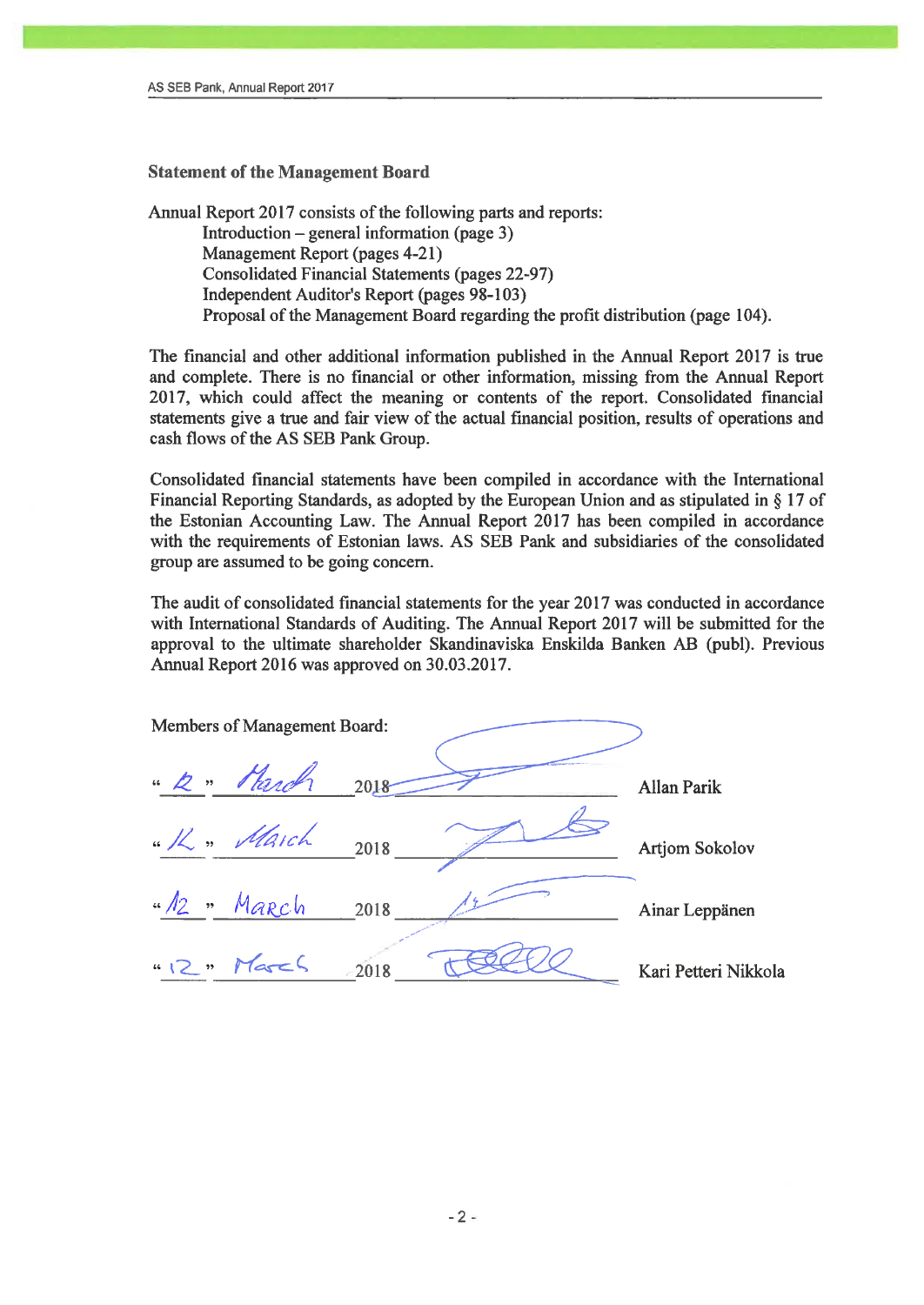# **I. Introduction - general information**

## **1. Credit institution**

Company name AS SEB Pank Registry date 08.12.1995 Phone  $+3726655100$ Fax  $+3726655102$ SWIFT EEUHEE2X e-mail info@seb.ee Internet homepage http://www.seb.ee

# **2. Auditor**

Reporting date 31.12.2017

Address Tornimäe Str. 2, Tallinn 15010, Estonia Registered in Republic of Estonia Registry code 10004252 (Estonian Commercial Register)

Audit company AS PricewaterhouseCoopers Registry code 10142876 (Estonian Commercial Register) Address Pärnu Str. 15, 10141 Tallinn, Estonia

Reporting period 01.01.2017 - 31.12.2017 Reporting currency Euro (EUR), millions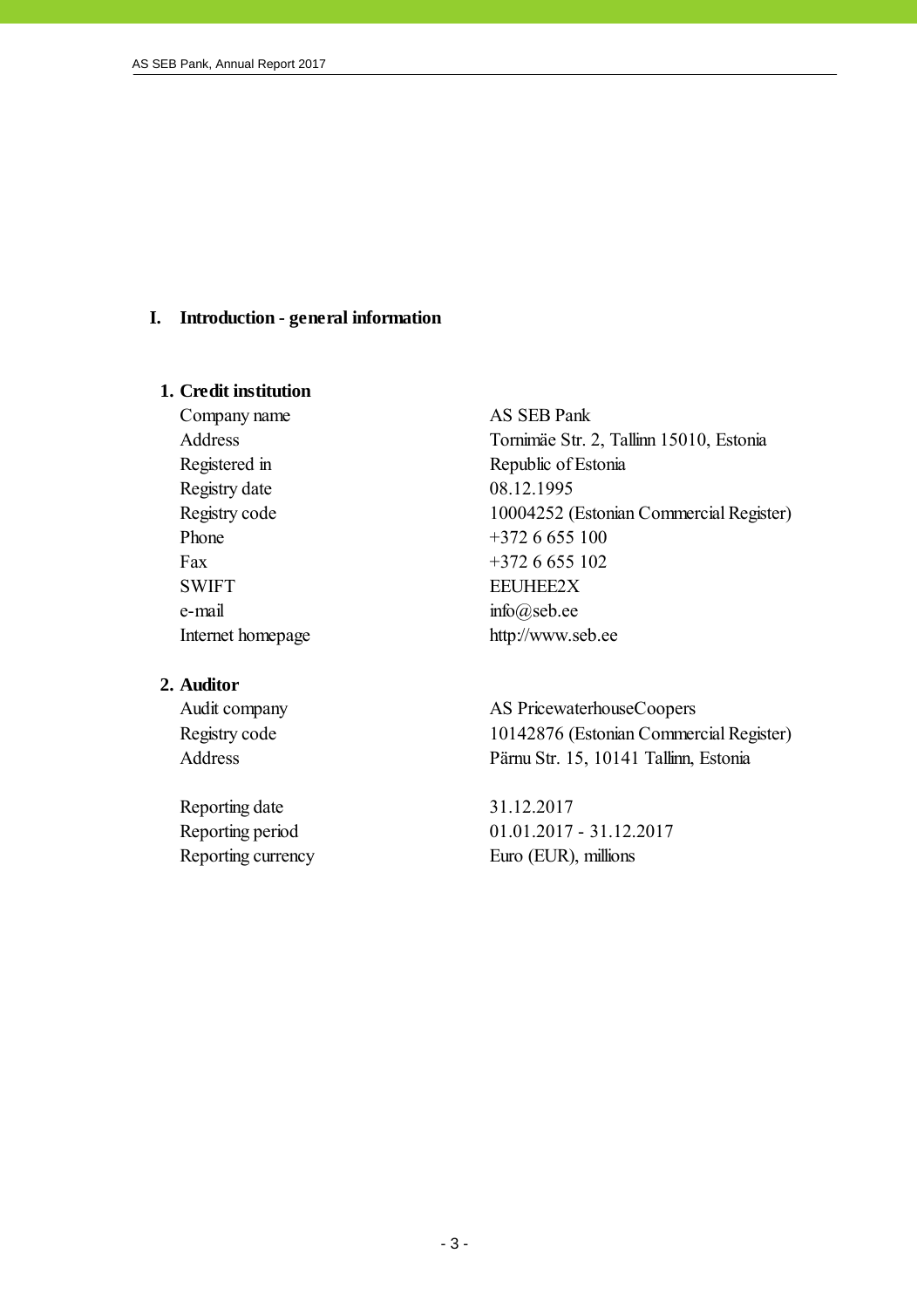# **II. Management Report**

## **1. Credit institution's group as defined in Credit Institutions Law**

## **1.1. Consolidated group**

| Company name         | <b>Registry</b><br>code | Reg. date Address |                        | <b>Activity</b>             | Holding<br>(%)<br>$***$ | At an<br>acqui-<br>sition<br>cost<br>(EUR<br>mio) |
|----------------------|-------------------------|-------------------|------------------------|-----------------------------|-------------------------|---------------------------------------------------|
| AS SEB Liising       | 10281767                | 03.10.97          | Tallinn, Tornimäe 2    | Leasing                     | 100.0%                  | 1.8                                               |
| AS Rentacar*         | 10303546                | 20.10.97          | Haapsalu, Posti 41     | Leasing                     | 100.0%                  | 0.0                                               |
| AS SEB Varahaldus    | 10035169                | 22.05.96          | Tallinn, Tornimäe 2    | Asset management            | 100.0%                  | 2.7                                               |
| SK ID Solutions AS** | 10747013                | 27.03.01          | Tallinn, Pärnu mnt 141 | Data communication services | 25.0%                   | 1.0                                               |
|                      |                         |                   |                        |                             |                         | 5.5                                               |

All enterprises are registered in Estonian Commercial Register.

\* Consolidated subsidiary of AS SEB Liising.

\*\* Associates.

\*\*\* For all investments the percentage of holding equals to both, the holding from the number of shares as well as from the number of votes.

On 31.05.2016 AS SEB Pank sold its 20% share in Tieto Estonia Services OÜ.

Parent company of the Group is AS SEB Pank, its activity is banking (information on page 3).

The "consolidated group" in the meaning of Credit Institutions Law in Estonia and the "Group" for IFRS consolidation purposes are identical.

Non-profit association SEB Heategevusfond is an association, not belonging to the consolidation group, registered on 06.01.2006. The founders of the association are AS SEB Pank and AS SEB Elu- ja Pensionikindlustus (subsidiary of life insurance company SEB Life and Pension Holding AB which is the subsidiary of Skandinaviska Enskilda Banken AB (publ)). The association is aimed at raising and distributing funds for charitable cause to organisations, dealing with children, who have been deprived of parental care. Upon dissolution of the association, the assets remaining after satisfaction of the claims of creditors shall be transferred to a non-profit association or foundation with similar objectives, entered to the list of associations subject to income tax incentive of the Government of the Estonian Republic, or a legal person in public law, state or local government.

Non-profit association Spordiklubi United is an association, not belonging to the consolidation group, which started activity from September 2008. The association is founded by AS SEB Pank. The association is aimed at organising on hobby and competition level sport events and organising promotions for advertising of own and supporter´s activities.

Upon dissolution of the association, the assets shall be transferred to a non-profit association, foundation or other persons filling the objectives by articles in public interests.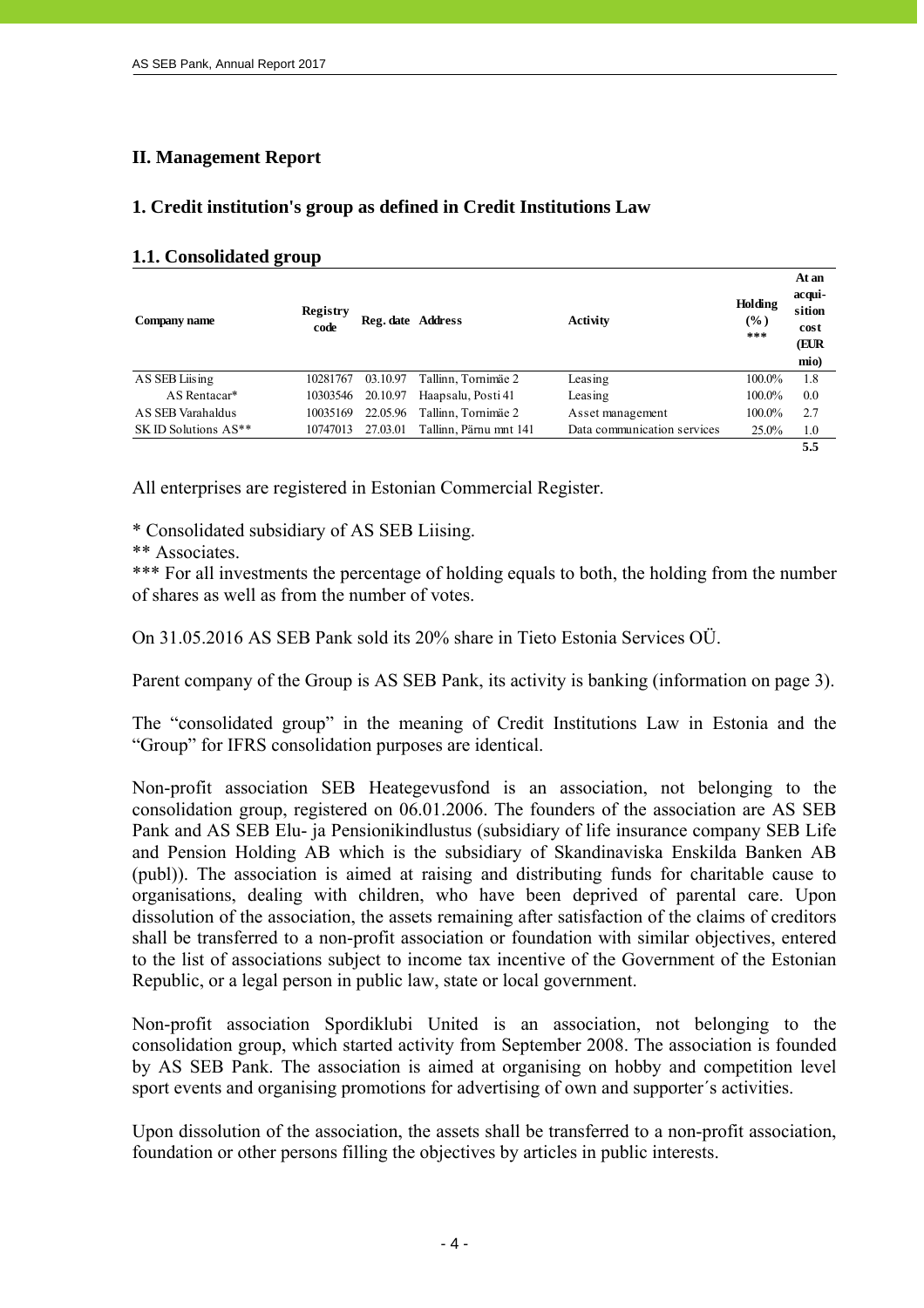Changes in the consolidated group during the accounting period and plans for year 2018 No such events or trends have occurred by the time of publishing the report, which would affect the strategy of the group in 2018.

## **1.2. Members of Management and Supervisory Board and shares held by them**

Members of the Management Board at the end of 2017: Allan Parik, Artjom Sokolov, Ainar Leppänen and Kari Petteri Nikkola. Artjom Sokolov was elected as a member of the Management Board as of 16 October 2017. At the same time Eerika Vaikmäe-Koit resigned from the Management Board. The term of office of Paul Niklas Larsson in the Management Board ended on 28 February 2017.

Members of the Supervisory Board at the end of 2017: Riho Unt, Martin Johansson, Stefan Stignäs, Mats Torstendahl, Erkka Näsäkkälä and Aušra Matusevičiene. Mats Torstendahl and Aušra Matusevičiene were elected to the Supervisory Board as of 9 June 2017. Tony Kylberg and Susanne Tamm resigned from the Supervisory Board on 8 June 2017.

Members of AS SEB Pank Management and Supervisory Board and their relatives as well as commercial undertakings controlled jointly or severally by the above mentioned persons did not hold any shares in AS SEB Pank as of 31.12.2017.

## **1.3. Statement of AS SEB Pank management procedure**

AS SEB Pank management board members in supervisory boards of SEB Group companies AS SEB Pank Management Board members belong to the supervisory boards of SEB Group companies. Allan Parik and Ainar Leppänen are the members of the Supervisory Board in AS SEB Liising, AS SEB Varahaldus and AS SEB Elu- ja Pensionikindlustus. Artjom Sokolov is the member of the Supervisory Board in AS SEB Liising.

## Recruitment principles for selecting a member of the management body

Recruitment of the Management and Supervisory Board members in AS SEB Pank is based on Credit Institutions Act, European Central Bank Guide and the EBA (European Banking Authority) Guidelines on the assessment of the suitability of members of the management body and key function holders.

Job advertisements are published in different channels. By using various channels the SEB Pank Group guarantees information of a possibly large number of potentially fitting applicants to the vacant position and the requirements established hereto.

A job advertisement is always published also on the internal website of the SEB Pank Group. In case of equal candidates, the employees of the SEB Pank Group are preferred.

Upon recruitment of a member of a management body also headhunting is used.

A member of the bank's Management and Supervisory Board shall be a person with the necessary expertise, skills, experience, education, professional qualifications and impeccable business reputation, which is required for the management of a credit institution.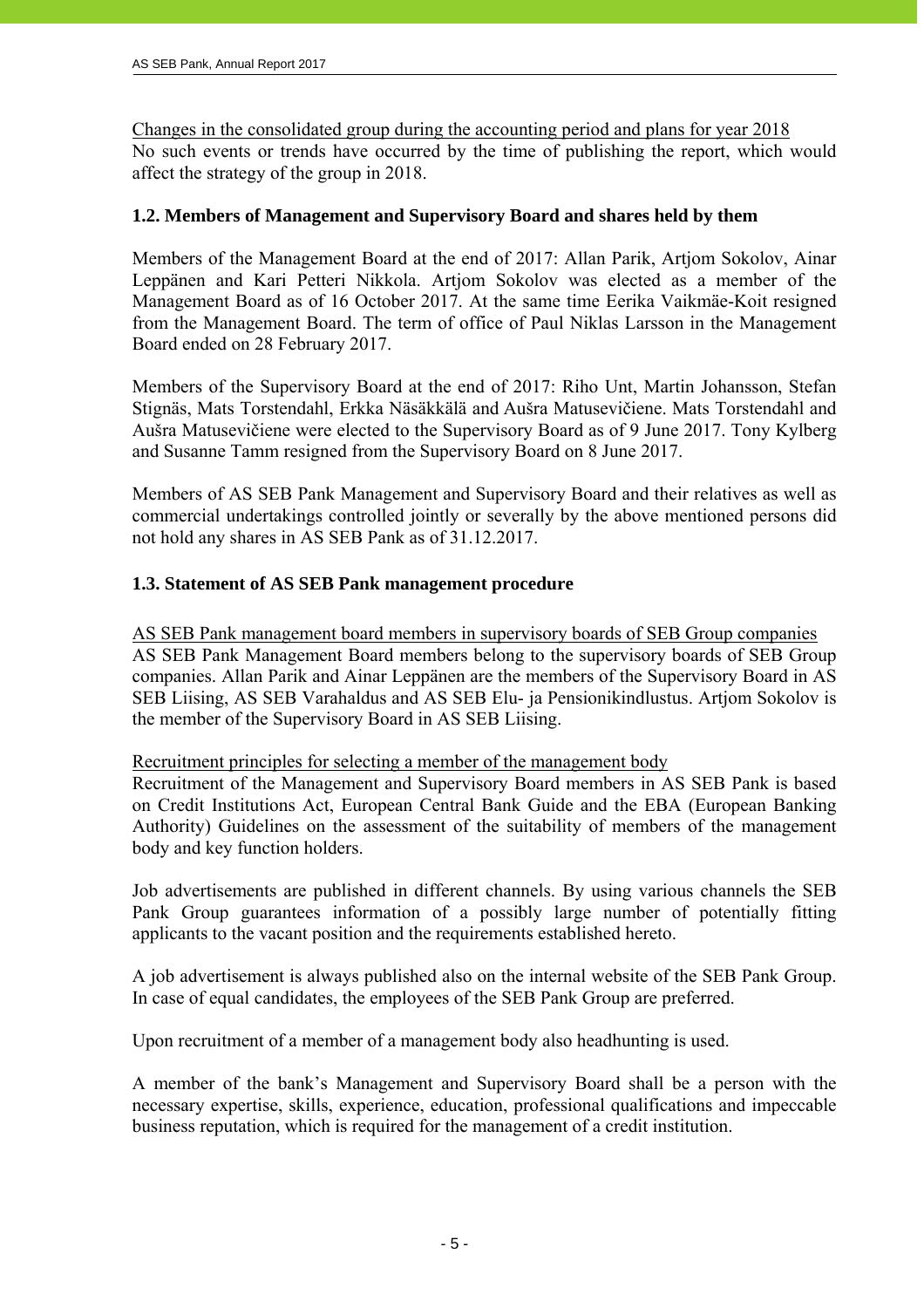Before electing a person as a member of the bank's Management or Supervisory Board, the candidate shall present an overview of their education, work experience, participation in entrepreneurship and any punishments entered in the punishment register and confirmation that there are no such circumstances, which preclude their right to be a manager of a credit institution. The procedure of presenting data and documents, confirming the person's trustworthiness, suitability and correspondence to the requirements has been established by Eesti Pank.

Suitability of potential members of the Management and Supervisory Board shall be assessed by the Remuneration Committee of the bank's Supervisory Board, which fulfils the tasks of nomination committee required by Credit Institutions Act. When assessing a member of a management body, the nature, scale and complexity of the business of AS SEB Pank is considered, as well as the responsibilities of the position. The committee shall assess the reputation of the candidate for a member of the management body and experience required for the position. Assessment and the results thereof shall be documented.

When presenting the candidates for the membership in the Management and Supervisory Board, the committee shall ensure the balance of knowledge, skills and experience of the candidates and implementation of diversity principles established for the membership in management bodies.

Recruitment of the Management Board members and assessment of suitability is coordinated by the HR and Training Division.

## Policy on diversity

AS SEB Pank believes that diversity enriches the business. AS SEB Pank shall offer equal opportunities and equal rights to all, irrespective of gender, national or ethnic origin, age, sexual orientation, gender identity or expression or religious conviction. General principles of diversity also apply to electing members of management bodies.

As a result of the bank's Management and Supervisory Board member selection, the membership of the Supervisory and Management Board shall be sufficiently diversified for the management of the bank, enabling more extensive integration of different experience and knowledge into the work of the management bodies. When establishing the bank's Management and Supervisory Board, AS SEB Pank shall ensure in addition to knowledge and experience diversity based on the age, gender, geographical origin, education and work experience.

## Risk Committee

The risk committee of the Supervisory Board was established at the beginning of 2015. Risk Committee meetings are held four times a year.

During 2017, the auditor of the Group has provided other assurance services which are required to be performed by auditors according to Credit Institutions Act, Securities Market Act and Investment Funds Act and other advisory services that are permissible in accordance with the Auditors Activities Act of the Republic of Estonia.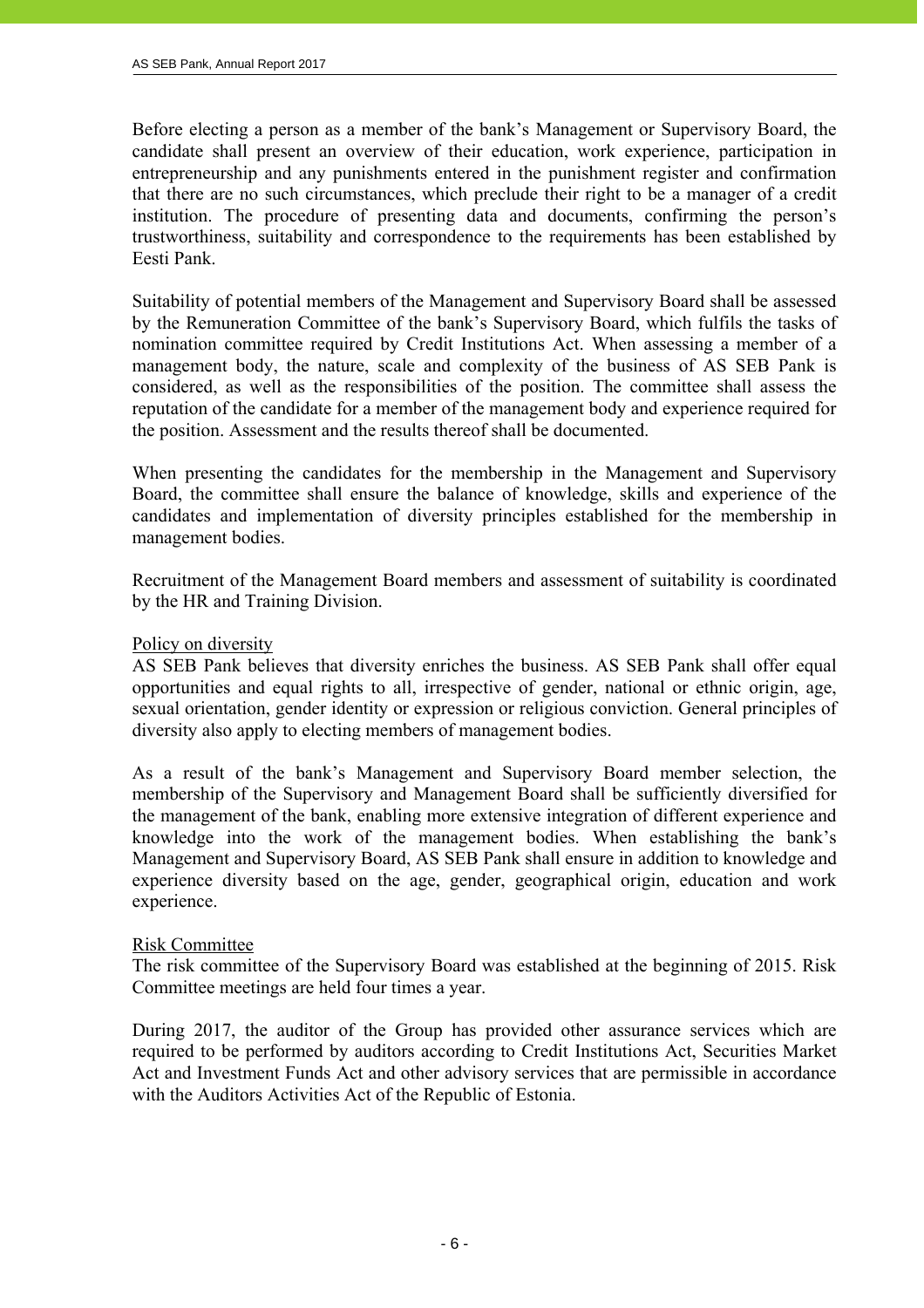## **1.4. Strategy and organisation**

The 100% owner of AS SEB Pank is the publicly traded parent company Skandinaviska Enskilda Banken AB (publ), which is the parent company of SEB Group, a Nordic provider of financial services with a long history. SEB Group is a leading Nordic financial services group. As a relationship bank, SEB in Sweden and the Baltic countries offers financial advice and a wide range of financial services. In Denmark, Finland, Norway and Germany, the bank's operations have a strong focus on corporate and investment banking based on a full-service offered corporate and institutional clients. The international nature of SEB's business is reflected in its presence in about 20 countries worldwide. SEB Group has 15,300 employees.

AS SEB Pank is an Estonian financial group belonging to SEB Group, which provides services to private persons, companies and the public sector. We believe that entrepreneurial minds and innovative companies are the key in creating a better world. We are here to enable them to achieve their aspirations and succeed through good times and bad. Our vision is to deliver world-class service to our customers. We strive for our customers to perceive us as knowledge sharing, having a deep understanding of their needs, being proactive and making their lives easier.

The more than 753 900 customers of SEB Pank Group are served by 1041 employees. The customers are served through many different channels such as 20 branch offices, 235 ATMs, 9480 POS-terminals. There are more than 529 100 debit and credit cards in use. In addition, over 74% of our customers use internet bank services.

## **2. Highlights**

## Corporate customers

After several quarters of decline, corporate profits started to improve in 2017 and the sentiment indicators imply a positive outlook. At the end of the year, the corporate credit portfolio once again started to increase after declining by almost 7% in October, which hopefully translates to increased investments of Estonian companies in tangible assets.

In 2017, SEB's loan portfolio for large corporations increased by 4.2% while large corporations' deposits decreased by 3% due to low interest levels.

SEB continued its tradition, and for the fourth year in a row, we organised the CFO Forum for the CFOs of large corporations and for the fifth time, conducted a CFO survey among large Baltic corporations to map their forecasts and challenges of the next year.

In 2017, SEB continuously supported our clients' investments into the expansion and improvement of production facilities and acquisitions.

SEB financing portfolio for small and medium enterprises (SMEs) increased by 15.1% in 2017. At the same time, deposits decreased by 6.2%.

In October – November 2017, the survey Baltic Business Outlook in the SME field was conducted in three Baltic countries. SEB will introduce the results of Estonia, Latvia and Lithuania in Q1 2018.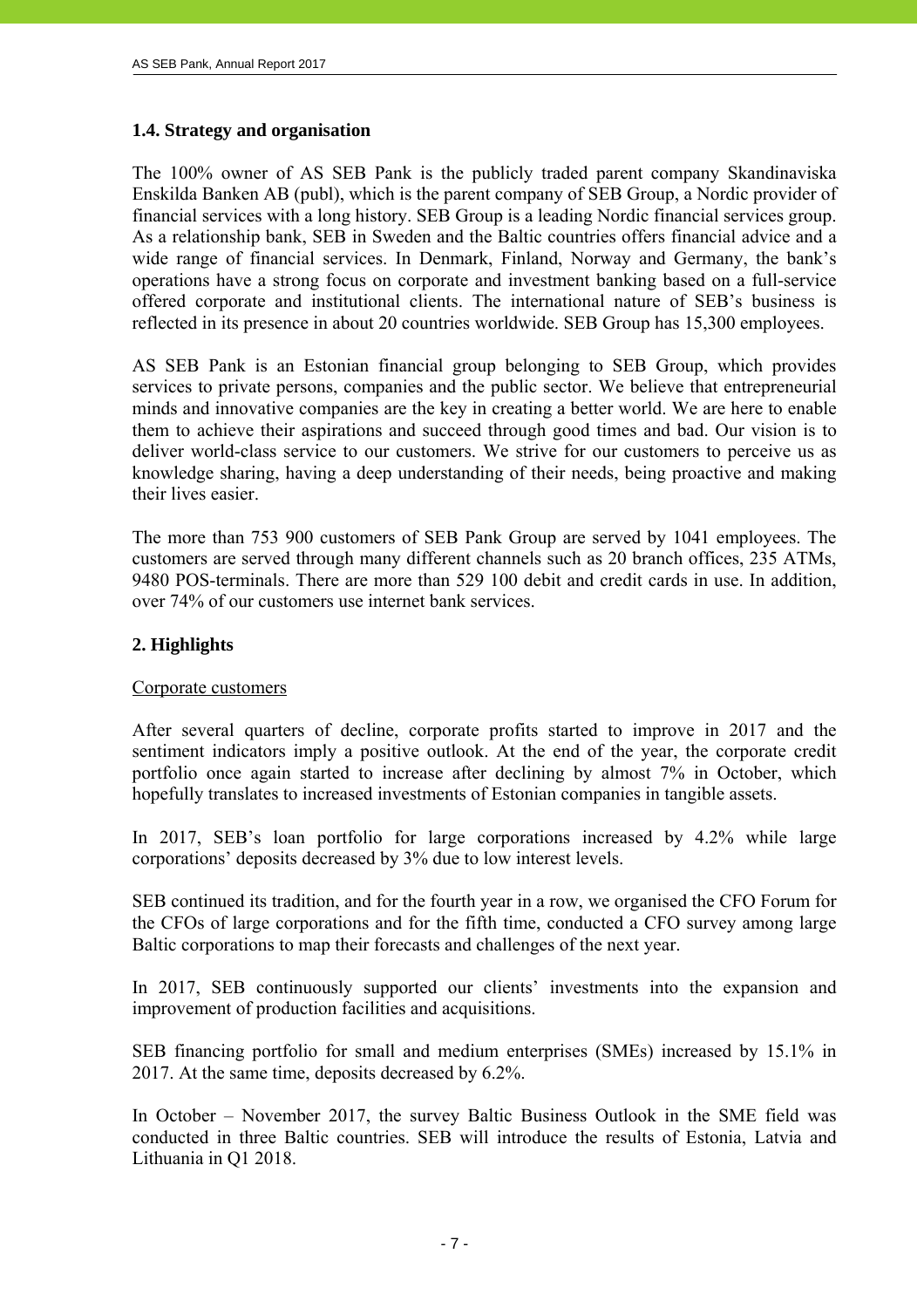In spring 2017, SEB opened its Innovation Centre in Tallinn with the aim of helping enterprises advance their business and enhance competitiveness. At the heart of the Innovation Centre lies a special Growth Programme, which helps enterprises take a step forward in their business pursuits within a period of only three to six months. In March, the first batch enterprises participated in the Growth Programme. In 2017, the SEB Innovation Centre was visited by more than 2,000 entrepreneurial minds.

In spring, SEB opened an e-learning programme called e-Academy at http://eakadeemia.seb.ee, which contributes to the quicker growth of start-ups and small enterprises. This is the biggest Baltic project by SEB, targeting young companies. At the end of the year 2017, more than 27,000 start-ups had already visited SEB's e-learning programme.

## Private customers

High wage growth and strong performance of the labour market continued in 2017, as the average salary growth amounted to 6.6% during the three quarters of 2017 while the employment rate remained at 68.3% in Q3, which is the highest in the whole eurozone.

Wage growth has allowed families to improve their living standards and that also reflects in the loan portfolio for private customers, which increased by 9.0% in 2017. The volume of private customer's deposits increased by 9.9% in 2017.

SEB is the home bank for 260,000 private persons, with an increase of 1.5% in 2017 compared to 2016; the home bank customer base increased by 4,000 customers in 2017.

SEB introduced a number of digital novelties for private customers in 2017.

SEB introduced a new mobile app, which became much simpler and allows for the use of a number of innovative services. In addition to traditional services, the new app allows one to make transfers to other mobile app users without having to enter an account number; request a transfer from other mobile app users, which can be paid by the payer with the press of a single button; quickly view all of one's account balances, simply by entering the required four-digit password; conveniently perform transfers between one's accounts.

SEB introduced the new electronic identity solution Smart-ID together with Swedbank. Neither a special SIM card or a card reader are necessary to use Smart-ID. The only thing required is an active internet connection. Smart-ID is not dependent on state borders and thus, is very easy to implement across the world. In addition to Swedbank and SEB, Smart-ID has been implemented in the e-services of the school management system eKool, by Tallinna Kaubamaja Grupp, and the TV and internet service provider Elisa.

From May 2017, SEB started offering its customers pension, investment, savings and loan counselling by means of a video call. The service, previously available for years only in our offices, is now fully accessible to all SEB clients, whether they are Estonian residents or living abroad. The innovation makes access to SEB's services simpler and more convenient.

In June, SEB started offering its customers contactless bank cards. In Estonia, contactless payments can be made within the limit of 25 euros.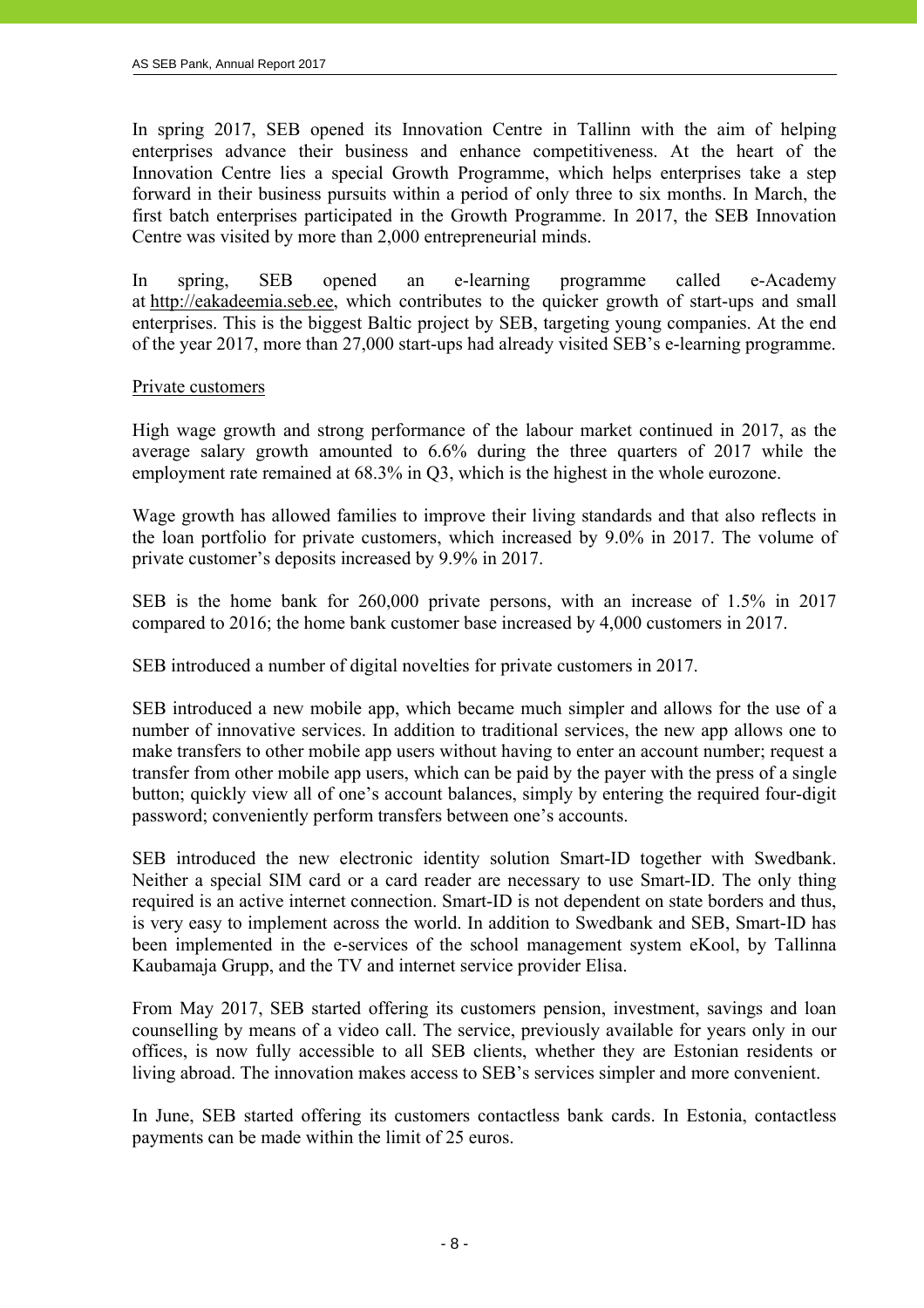Starting from the  $4<sup>th</sup>$  of December, SEB Estonia and SEB Latvia made instant payments available to all their clients. This service allows SEB's clients to make intra-European and domestic transfers of up to 15,000 euros around the clock in just a few seconds. SEB Estonia and SEB Latvia were among the first banks in Europe to enable instant payments.

## **Organisation**

j

As of March 2017, there are four SEB management board members instead of five, including Chairman of the Management Board, Head of Corporates and Institutions Area, Head of Retail Banking Area, and Head of Credits and Risk Area.

In March, Petteri Nikkola was appointed the new Head of Credits and Risk Area, replacing the former area manager Niklas Larsson. Petteri Nikkola was previously responsible for the Financial Management and Operations Area.

In October, Artjom Sokolov was appointed the new Head of Corporates and Institutions Area, replacing Eerika Vaikmäe-Koit. Artjom Sokolov has long-term experience as a top manager in the financial sector, having held different positions at the European Bank for Reconstruction and Development, Swedbank as well as on the management boards of Estonian Cell and G4S.

## **In 2017, AS SEB Pank received several awards and recognitions:**

- The Banker: the Best Bank in Estonia
- Global Finance: the Best Digital Bank in Estonia
- Tallinn Enterprise Association: nominee of 'Responsible Business 2017'
- Swedish Business Award: nominee of 'Sustainable Growth'
- Responsible Business Index: silver level
- Euromoney: the Best Bank in Estonia
- Global Finance: the Best Foreign Exchange Bank

## Social responsibility and sponsorship

AS SEB Pank has set the objective to become the best advisory bank in the Baltic countries, which for customers means advisory services and sharing of financial literacy. In 2017, certain actions took place to achieve this aim.

For the past three years, SEB has invested a lot of time and effort to bring the basics of financial literacy into local schools. 45 employees took part in the initiative, giving up to 75 financial literacy lessons all over Estonia. SEB was inspired by the international MOOC (Mass Open Online Course) initiatives and proposed its own version of financial literacy ecourses, making a full course consisting of 10 lectures. Every topic includes a test, a task that is recommended to solve with the class, and a list of additional reading or watching. The course is held in Estonian and Russian (website https://www.seb.ee/rahatarkus).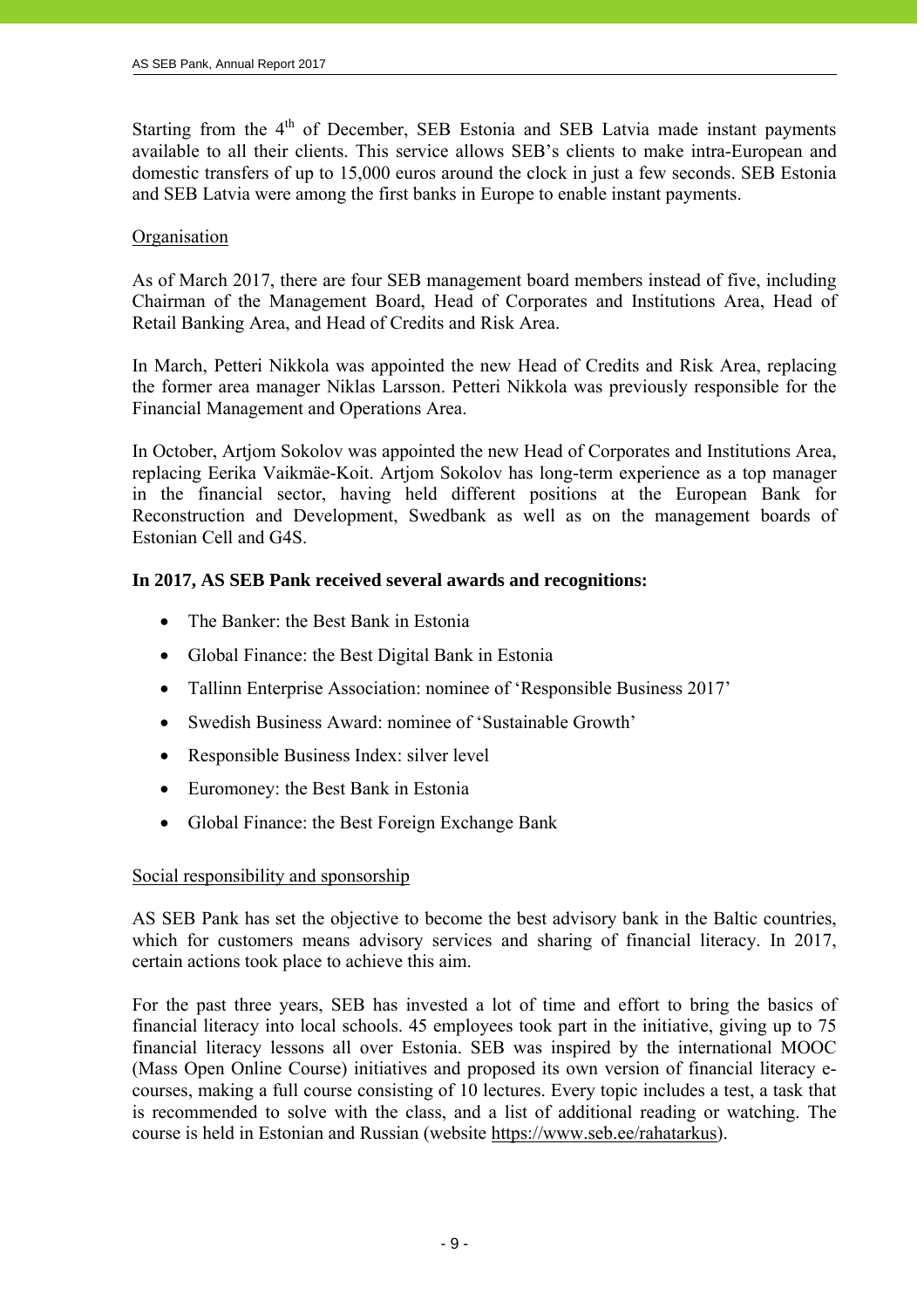Together with sharing knowledge, SEB is also developing products and services that help customers cope with everyday management and save more. As a good example, we can highlight is the Digital Coin Jar, which has notably changed the saving habits of customers.

Corporate sustainability is important for SEB. We organise meetings on sustainability with corporate customers and suppliers. By advising the customers, we offer them added value about how to act sustainably in the market.

SEB Group prepares SEB's sustainability report, which is available on website at www.sebgroup.com. AS SEB Pank Group provides input to that report as a member of the SEB Group. AS SEB Pank Group's approach to corporate sustainability is available on the website at www.seb.ee.

For the fourth year in a row, SEB is organising a seminar-workshop InnovationLab for SMEs who are interested in expanding to new markets and increasing their sales through innovation.

SEB is participating in the smart device security project 'Nutikaitse 2017' by advising on how to safely use banking services on smart devices.

SEB organises seminars for start-ups and social enterprises at the SEB Innovation Centre.

SEB prepares regular economic surveys to spread knowledge about economics: Nordic Outlook, Baltic Household Outlook, Baltic Business Outlook, CFO survey, SEB Investment Outlook.

## **Making a sustainable impact on our communities:**

- SEB is a member of the Board of Responsible Business Forum Estonia (RBF Estonia);
- SEB is a member of the Council of the Estonian Chamber of Commerce and Industry, 'a network of entrepreneurship';
- SEB is a member of the Estonian Diversity Charter.

## **AS SEB Pank made a contribution to the society:**

- SEB supported recreational sports: almost 15,000 people participated in SEB May Run.
- Almost 20,000 people participated in the largest sports event in the Baltic countries, SEB Tallinn Marathon. SEB Tallinn Marathon is one of the 50 most prestigious marathons in the world.
- AS SEB Pank contributed to the development of young tennis players of Estonia, supporting the Estonian Tennis Association and SEB Tallink Tennis Team.
- As a gold sponsor of the Estonian National Opera, AS SEB Pank contributed to the future of opera in 2017, issuing the fifth public award to a female and male soloist, who were chosen by the visitors. Around 3,000 people voted.

Activities of SEB are targeted at sustainable development of the society and our objective is to contribute to the future through supporting children, entrepreneurial studies, sports and culture.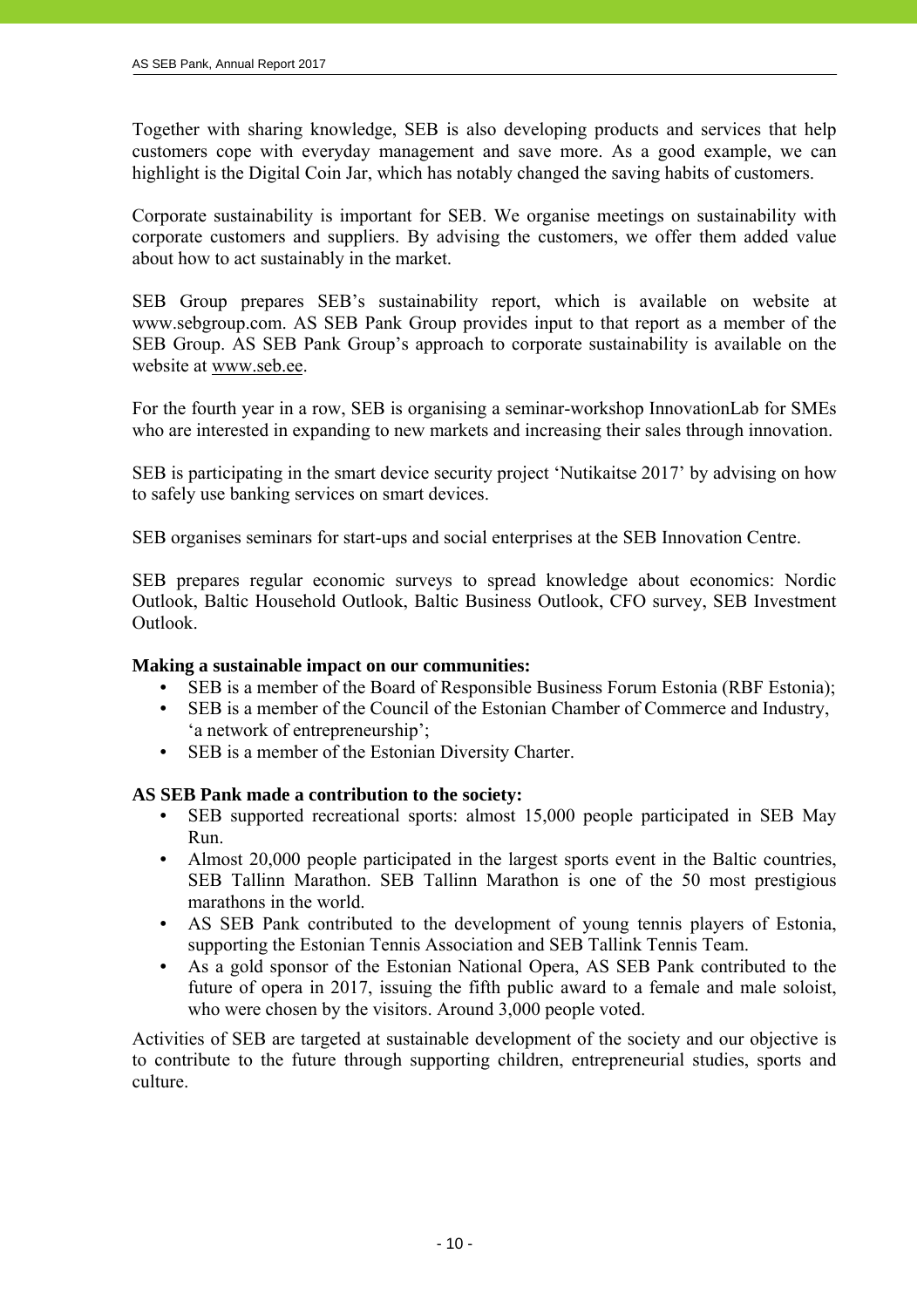## **In 2017, AS SEB Pank supported** '**Ajujaht**' **and Junior Achievement activities**

AS SEB Pank supports the leading business competition in Estonia called 'Ajujaht' (Brain Hunt), the objective of which is to promote the establishment of new knowledge-based companies and improve the business skills of young entrepreneurs. For the second year in a row SEB hand out a special award, the best social enterprise, in 'Ajujaht'.

In cooperation with Junior Achievement Estonia, SEB contributed to the development of entrepreneurship in Estonia. SEB supported the student enterprise and mini enterprise programmes at basic schools and upper secondary schools of Estonia.

## **In 2017, AS SEB Pank supported the activity of MTÜ SEB Heategevusfond (Charity Fund), the objective of which is to improve the well-being of children without parental care.**

In 2017, various scholarships were granted, such as study scholarship, and scholarship for young mothers and for hobbies. In addition, a Christmas tree project was held for 1,000 children in orphanage, organising everyone Christmas presents. During the year, more than 30 special events were organised. The number of children participating in the events was above one thousand.

## **3. SEB Pank Group information on the remuneration policy and its implementation**

SEB Pank Group has an approved remuneration policy, which is aligned with the remuneration policy of the AS SEB Pank´s shareholder Skandinaviska Enskilda Banken AB (publ).

SEB Pank Group vision is to deliver world-class service to our customers. To drive and support the achievement of this vision, it is of vital importance that SEB Pank Group is able to attract, retain, develop and reward the right talents. The Remuneration Policy of SEB Pank Group provides a framework for rewarding sustainable long-term value creation in line with shareholders' interest. It is based on the efficient performance culture in combination with sound risk management, also taking into account sufficient capital and the necessary liquidity. SEB Pank Group believes in and promotes a sound and dynamic performance culture as a means for achieving long-term success and encourages performance and the right behaviours. Further, the Remuneration Policy shall prevent the risk that the remuneration models drive excessive risk-taking or conflicts of interest detriment to the best interest of SEB Pank Group clients. A cornerstone in the performance culture is the performance management process with transparent and aligned target setting, evaluation and rewards.

## **Information concerning the decision-making process used for determining the remuneration policy, including information on the remuneration committee (composition and mandate)**

The Remuneration Policy was adopted by the Supervisory Board of AS SEB Pank on 6 February 2017. All of the SEB Pank Group companies have implemented the remuneration policy requirements. When developing the remuneration policy, no external advisers were engaged.

The Head of HR and Training Division conducts a yearly review of the Remuneration Policy and after having consulted the heads of the AS SEB Pank control functions will propose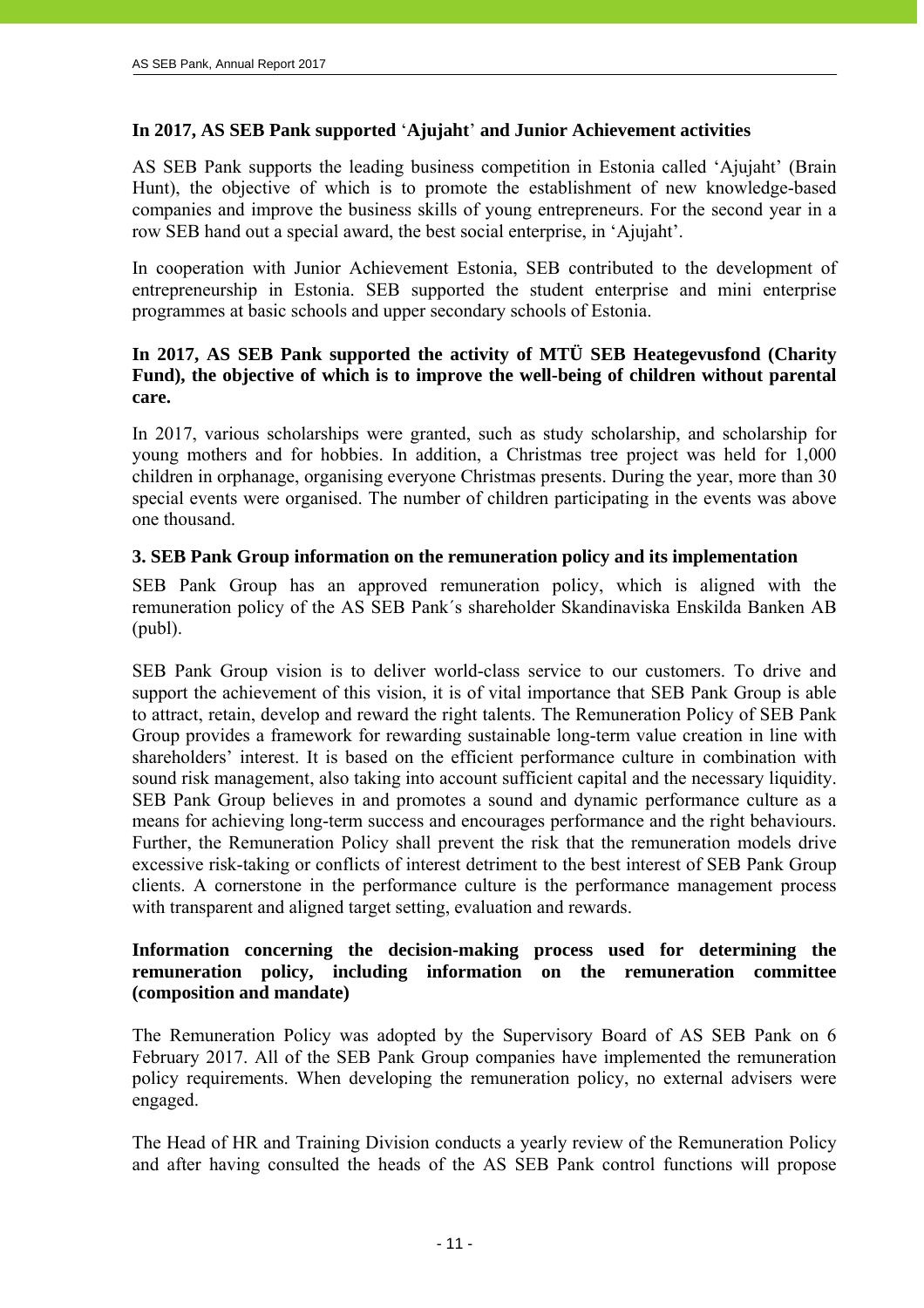amendments to the policy, if necessary. The Head of HR and Training Division presents the proposal to the Remuneration Committee and the Management Board, who shall forward the policy to the Supervisory Board for approval.

## **REMUNERATION AND HUMAN RESOURCES COMMITTEE (31 December 2017)**

The SEB Group Remuneration and Human Resources Committee is responsible for monitoring the remuneration policy and remuneration practice within the SEB Group, which includes SEB Pank Group.

AS SEB Pank has established a Remuneration Committee. The Remuneration Committee is responsible for the preparation of decisions regarding remuneration and for the assessment of their effect on the risk management of SEB Pank Group. When preparing the decisions regarding remuneration, the Remuneration Committee takes into account the long-term interests of shareholders, investors and other stakeholders of the credit institution. The chairman and the members of the Remuneration Committee do not perform any executive functions in SEB Pank Group.

The membership candidates of the Remuneration Committee are approved by the supervisory council of the AS SEB Pank. The chairman or members of the Remuneration Committee may not be persons related to the AS SEB Pank or its subsidiary companies by labour relations. Addition, members of the AS SEB Pank management board may not be elected to be the chairman or members of the Remuneration Committee.

None of the members of the Remuneration Committee have shares in the AS SEB Pank.

## **Knut Jonas Martin Johansson**

Skandinaviska Enskilda Banken AB (publ) Head of Business Support Division.

## **Riho Unt**

Skandinaviska Enskilda Banken AB (publ) Head of Baltic Division.

## **Mats Torstendahl**

Skandinaviska Enskilda Banken AB (publ) Co-Head Corporate & Private Customers.

## **Information on the relation between the remuneration and performance**

In SEB Pank Group, financial performance is measured on group, divisional and business unit level. Skandinaviska Enskilda Banken AB (publ) has an established model for calculating the risk capital and allocating it into business. The allocation of risk capital reflects the risk exposure of each line of business. The risk adjustment of financial performance is based on this allocation model, further the competitive situation and estimated current and future risks are taken into account. Individual performance and behaviour are also important parameters in the remuneration model. Skandinaviska Enskilda Banken AB (publ) has a group wide process for evaluating and documenting the performance and behaviour of each employee, in which setting and evaluating qualitative as well as quantitative individual targets is of major importance.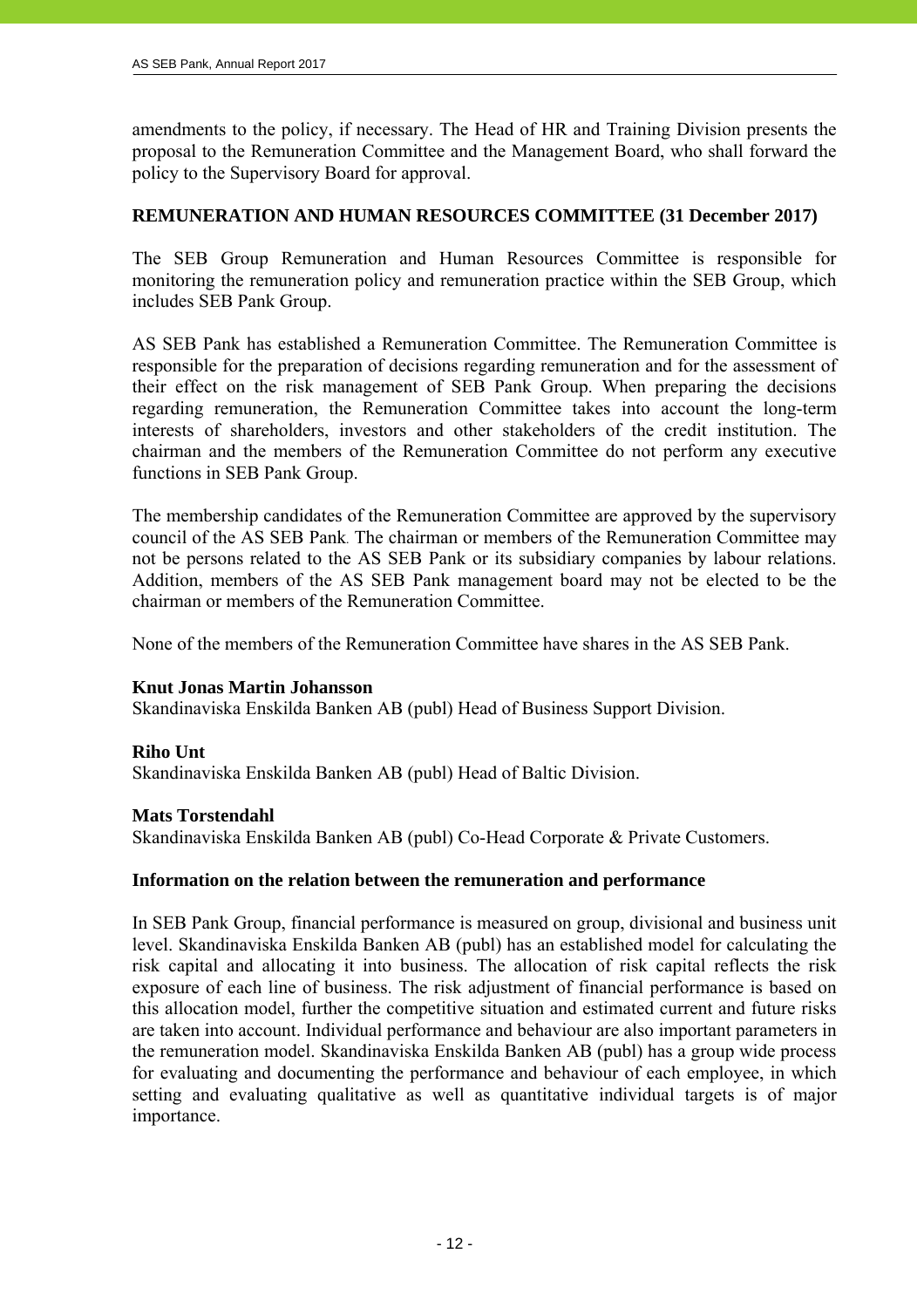Individual performance is evaluated based on the financial and non-financial indicators within the SEB Pank Group target areas derived from the applicable business plan and the ambition to deliver world-class service to our customers. Individual behaviour is evaluated based on the SEB Pank Group core values as a starting point.

## **The most important design characteristics of the remuneration system, including information on the criteria used for performance measurement and adjustment, deferral policy and vesting criteria**

SEB Pank Group employees' remuneration consist of the following three elements:

- base pay (monthly fixed salary);
- variable remuneration:
	- o All Employee Programme;
	- o short-term cash-based incentive (STI);
	- o one-off bonuses;
- employer's pension and other benefits.

In addition to SEB Pank Group variable pay and benefits, the employees may get involved in the Skandinaviska Enskilda Banken AB (publ) offered variable pay programmes in accordance with their terms and conditions (such as long-term equity-based incentive programmes - LTI).

**Base pay** – the wages established in an employee's labour contract.

**Variable remuneration** – a mean to drive the performance and behaviour and motivate the employee and reward their performance in creating the shareholder value. At SEB Pank Group, the variable pay-outs are determined by operational performance as well as the related risks. Variable pay models can be long-term as well as short-term and be based on collective as well as on individual performance.

**SEB's All Employee Programme ('AEP')** is a SEB Group-wide profit sharing programme that encourages a holistic perspective of SEB and has a strong connection to the long-term performance and the interests of shareholders of Skandinaviska Enskilda Banken AB (publ). If payment of the AEP outcome is decided, all employees of the SEB Group companies shall be entitled to participate in the programme according to AEP Terms and Conditions. Skandinaviska Enskilda Banken AB (publ) establishes the country-based AEP Terms and Conditions each year for the specific financial year. The AEP outcome is set by the SEB Pank Remuneration Committee based on the decisions of the Annual General Meeting of Skandinaviska Enskilda Banken AB (publ) and the Skandinaviska Enskilda Banken AB (publ) Remuneration Committee.

**Employer's pension and other benefits** – the purpose of other benefits in SEB Pank Group is to make SEB attractive employer and secure long-term commitment of the employees. Other benefits are cash-based and non-cash based.

The remuneration policy establishes that principles for the determination and payment of variable remuneration to risk-takers must be in line with the SEB Pank Group long-term continued activities interests, business strategy, objectives, values, would encourage reliable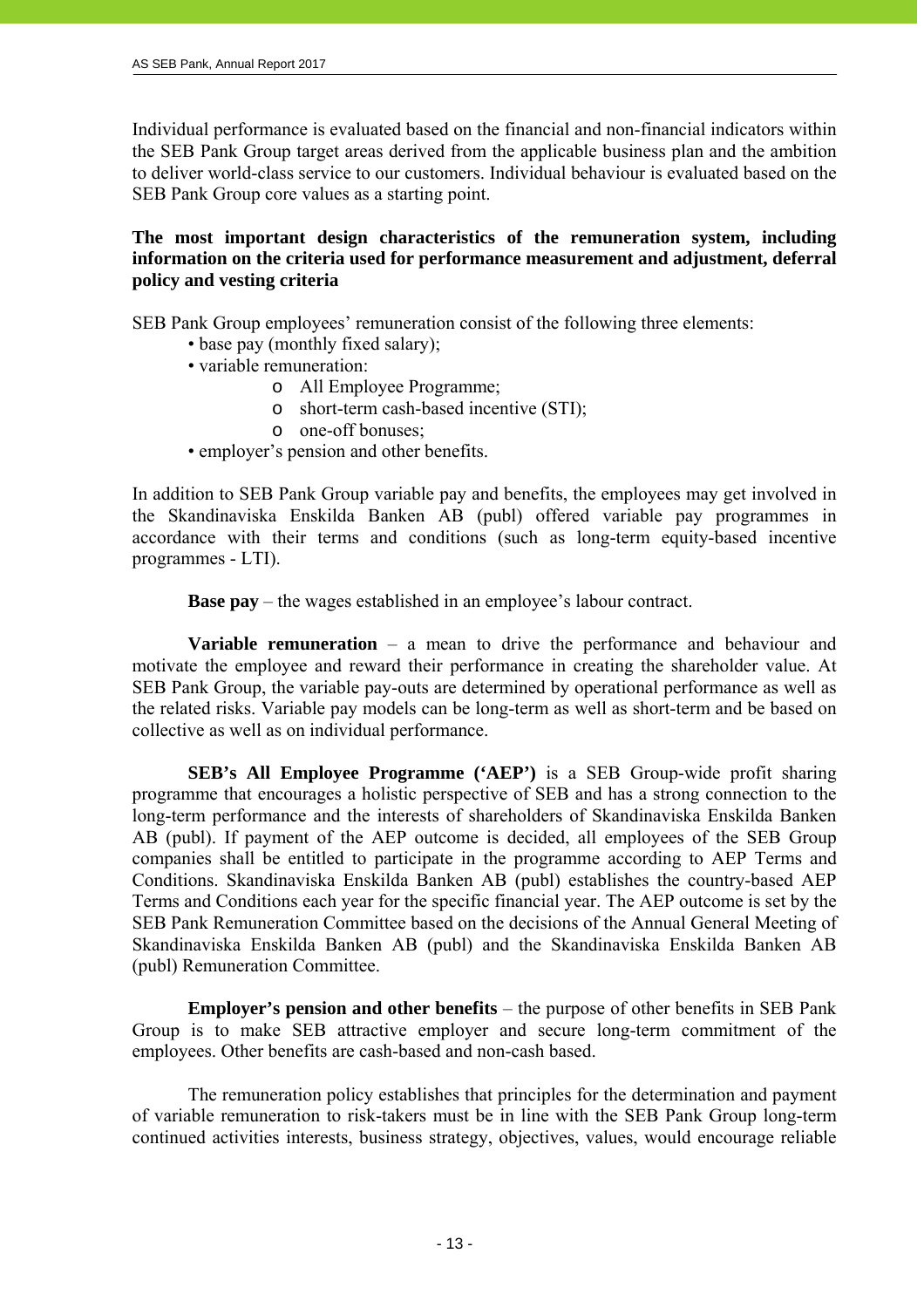and effective risk management, and would not encourage to take risk that is excessive and unacceptable to the SEB Pank Group.

Variable remuneration to the SEB Pank Group employees whose professional activities and/or decisions taken may have a significant impact on the risks assumed by the SEB Pank Group is established according to the impact of their decisions on risk. In accordance with the law, AS SEB Pank has defined the so-called "Identified Staff":

- senior management (including members of Management Board);
- responsible persons within control functions;
- risk takers; i.e. employees having material impact on the risk profile of the credit institution (taking decisions that have an effect on the bank's the risk positions), incl. risk managers;
- employees within the same remuneration bracket as members of the Management Board.

The special requirements for payment of variable remuneration applied to the Group's Identified Staff are set in the Remuneration Policy.

Identified Staff´s certain part of variable pay is deferred for three to five years in order to evaluate the operational performance used in determining the variable pay, as well as the sustainability thereof and any risks associated with it. The deferred portion is allocated during the entire deferral period, and its payment is started no earlier than after expiry of 1 year of the date of the employee's performance appraisal and is paid no more often than once a year.

The AS SEB Pank Supervisory Board approves the Identified Staff List twice a year according to the Management Board's proposal. Changes in the list are made more frequently, when the employees or the organisational structure of the SEB Group company changes. The Identified Staff List is coordinated with the Risk Control and Compliance department before approval.

Based on Credit Institutions Act, Article 57', subsection 2, considering the nature, scope and complexity of the AS SEB Pank business operations and the fact that for practical reasons it was not considered possible to develop a programme for issuing the shares of AS SEB Pank (the 100% owner of the shares of which is Skandinaviska Enskilda Banken AB (publ)) to the AS SEB Pank employees, the SEB Pank Group has decided not to implement payment of variable pay in the form of the shares of a credit institution, stock options or other similar rights and establish the following procedure for the payment of variable pay.

For employees in categories referred to as Identified Staff, with an annual variable pay of:

a) 10,000 euros or more and;

b) exceeding 40% of employee's total compensation annually (not applied to employees included in Skandinaviska Enskilda Banken AB (publ)'s Identified Staff List, as defined by Skandinaviska Enskilda Banken AB (publ)'s remuneration policy), are subject to a deferral of the variable pay, the deferral is at least 40% of employee's total annual variable pay. AS SEB Pank has defined 70 employees as Identified Staff, including the Management Board members.

The long-term share-based variable pay system, established in the SEB Group, is a programme based on the shares of Skandinaviska Enskilda Banken AB (publ), established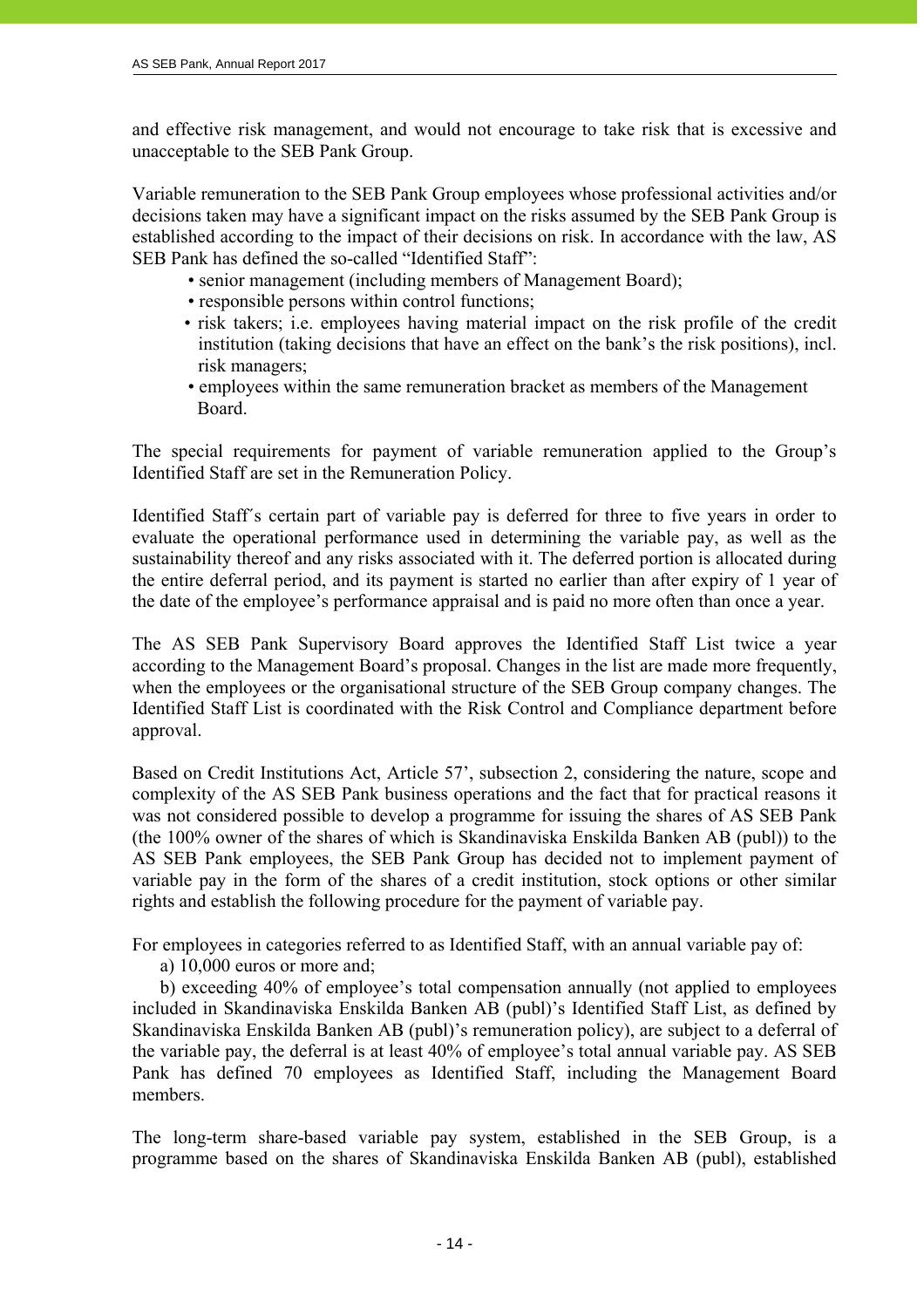throughout the SEB Group and is applicable to the selected managers and key employees. AS SEB Pank Management Board shall decide on who are the key employees and Remuneration Committee will approve the decision.

## **The ratios between fixed and variable remuneration**

SEB Pank Group provides a sound balance between fixed and variable pay and aligns the payout horizon of variable pay with the risk horizon. This implies that certain maximum levels and deferral arrangements apply for Identified Staff upon remuneration. Variable pay may not exceed 100% of annual base salary.

## **Information on the performance criteria on which the entitlement to shares, options or variable components of remuneration is based**

SEB Pank Group reserves the right to withhold a part of or the whole variable payment or reduce its amount or demand partial or full repayment of the disbursed variable pay following the evaluation of the performance in the accounting year, should the performance of SEB Pank Group fall short of the set business targets.

SEB Pank Group believes in encouraging strong performance, desired behaviours and balanced risk-taking. Variable pay aims to drive and reward performance and behaviours that create short and long term shareholder value, and is also an important method for achieving flexible labour costs. At SEB Pank Group, the variable pay-outs are determined considering operational performance as well as risks.

All pay outs are subject to risk adjustment which might reduce the final pay-out of the deferred amount. SEB Pank Group implementation of the current regulations on risk adjustment of variable compensation stipulates that the deferred amount may be disbursed taking into account the following terms:

- sustainability of the AS SEB Pank and/or the SEB Pank Group's financial standing;
- implemented annual objectives of an employee and adherence to the requirements of the internal legal acts.

The above-indicated terms are assessed prior to the disbursement of each deferred portion of the variable remuneration.

## **General quantitative information on remuneration 2017**

Comments and definitions on tables below:

- All amounts are presented excluding employer's social costs
- Number of employees are defined as at date December 31, 2017
- Table 1, Remuneration General quantitative information on remuneration (fixed remuneration, variable pay, deferred, severance pay, etc.) to employees of SEB Pank Group, distributed by board members, specially regulated staff
- Table 2, Remuneration by divisions General quantitative information on remuneration of SEB Pank Group by business area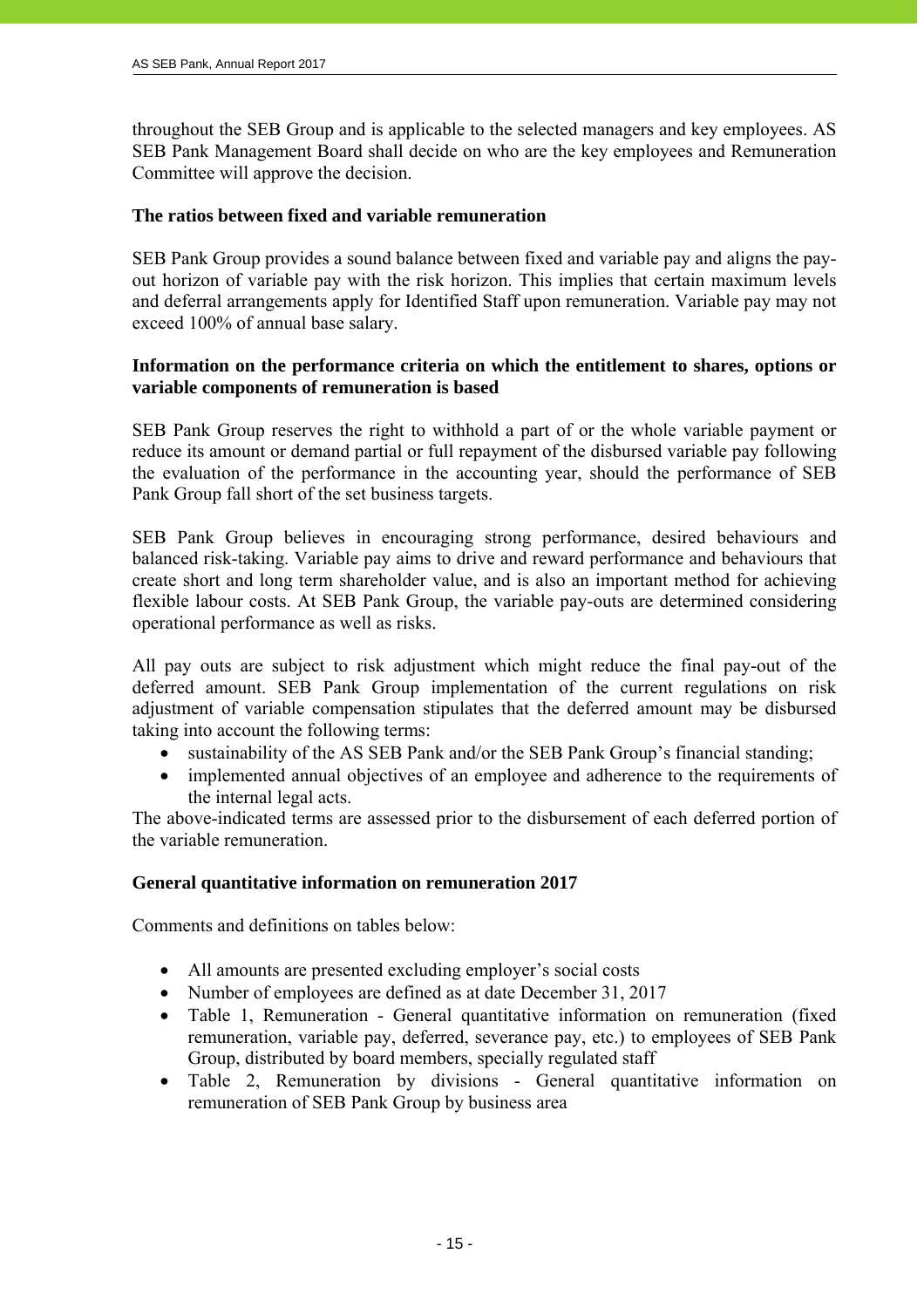## **Remuneration**

j

(millions of EUR)

|                                                                        | <b>Remuneration</b> |                                        |                    |              | Number of employees |                                        |                    |              |
|------------------------------------------------------------------------|---------------------|----------------------------------------|--------------------|--------------|---------------------|----------------------------------------|--------------------|--------------|
| 2017                                                                   | Board*              | <b>Specially</b><br>regulated<br>staff | Other<br>employees | <b>TOTAL</b> | Board*              | <b>Specially</b><br>regulated<br>staff | Other<br>employees | <b>TOTAL</b> |
| Fixed remuneration                                                     | 0.8                 | 2.9                                    | 19.8               | 23.5         | 12                  | 70                                     | 1 0 6 4            | $1146$ **    |
| Variable Pay<br>whereof:                                               | 0.3                 | 0.6                                    | 2.6                | 3.5          | 7                   | 68                                     | 972                | 1047         |
| Short-term cash-based (incl.AEP)****                                   | 0.1                 | 0.4                                    | 2.4                | 2.9          |                     |                                        |                    |              |
| Long-term equity-based                                                 | 0.2                 | 0.2                                    | 0.2                | 0.6          |                     |                                        |                    |              |
| Ratio between fixed and variable remuneration                          | 39%                 | 21%                                    | 13%                | 14%          |                     |                                        |                    |              |
| Deferred variable pay                                                  | 0.3                 | 0.3                                    | 1.1                | 1.7          |                     |                                        |                    |              |
| Accrued and paid remuneration                                          | 1.1                 | 3.7                                    | 24.1               | 28.9         |                     |                                        |                    |              |
| Amounts of outstanding deferred remuneration<br>- vested amount*****   | $0.0\,$             | 0.1                                    | 0.0                | 0.1          |                     |                                        |                    |              |
| Amounts of outstanding deferred remuneration<br>- unvested amount***** | 0.2                 | 0.2                                    | 0.1                | 0.5          |                     |                                        |                    |              |
| Amounts of new sign-on payments                                        | 0.0                 | 0.0                                    | 0.0                | 0.0          |                     |                                        |                    |              |
| Severance pay ***                                                      |                     |                                        |                    | 0.1          |                     |                                        |                    | 20           |
| Agreed but not yet paid severance pay                                  |                     |                                        |                    |              |                     |                                        |                    |              |

\* board members of the bank and subsidiaries

\*\* 105 of them are non-active employees

\*\*\* Highest single amount was 11 712 euros

\*\*\*\* AEP = All Employee Program

\*\*\*\*\* Only LTI

|                                                                        | <b>Remuneration</b> |                                        |                    |                | Number of employees |                                        |                    |              |
|------------------------------------------------------------------------|---------------------|----------------------------------------|--------------------|----------------|---------------------|----------------------------------------|--------------------|--------------|
| 2016                                                                   | Board*              | <b>Specially</b><br>regulated<br>staff | Other<br>employees | <b>TOTAL</b>   | Board*              | <b>Specially</b><br>regulated<br>staff | Other<br>employees | <b>TOTAL</b> |
| Fixed remuneration                                                     | 0.8                 | 2.8                                    | 21.4               | 25.0           | 10                  | 70                                     | 1081               | $1161$ **    |
| Variable Pay                                                           | 0.2                 | 0.6                                    | 2.2                | 3.0            | 8                   | 90                                     | 973                | 1 0 7 1      |
| whereof:                                                               |                     |                                        |                    |                |                     |                                        |                    |              |
| Short-term cash-based (incl.AEP)****                                   | 0.1                 | 0.3                                    | 1.9                | 2.3            |                     |                                        |                    |              |
| Long-term equity-based                                                 | 0.1                 | 0.3                                    | 0.3                | 0.7            |                     |                                        |                    |              |
| Ratio between fixed and variable remuneration                          | 28%                 | 23%                                    | 10%                | 12%            |                     |                                        |                    |              |
| Deferred variable pay                                                  | 0.2                 | 0.4                                    | 1.1                | 1.7            |                     |                                        |                    |              |
| Accrued and paid remuneration                                          | 1.1                 | 3.5                                    | 24.4               | 29.0           |                     |                                        |                    |              |
| Amounts of outstanding deferred remuneration<br>- vested amount*****   | 0.0                 | 0.1                                    | 0.0                | 0.1            |                     |                                        |                    |              |
| Amounts of outstanding deferred remuneration<br>- unvested amount***** | 0.1                 | 0.2                                    | 0.2                | 0.5            |                     |                                        |                    |              |
| Amounts of new sign-on payments                                        | 0.0                 | 0.0                                    | 0.0                | 0.0            |                     |                                        |                    |              |
| Severance pay ***                                                      |                     |                                        |                    | 0.3            |                     |                                        |                    | 42           |
| Agreed but not yet paid severance pay                                  |                     |                                        |                    | $\blacksquare$ |                     |                                        |                    |              |

\* board members of the bank and subsidiaries

\*\* 117 of them are non-active employees

\*\*\* Highest single amount was 36 555 euros

\*\*\*\* AEP = All Employee Program

\*\*\*\*\* Only LTI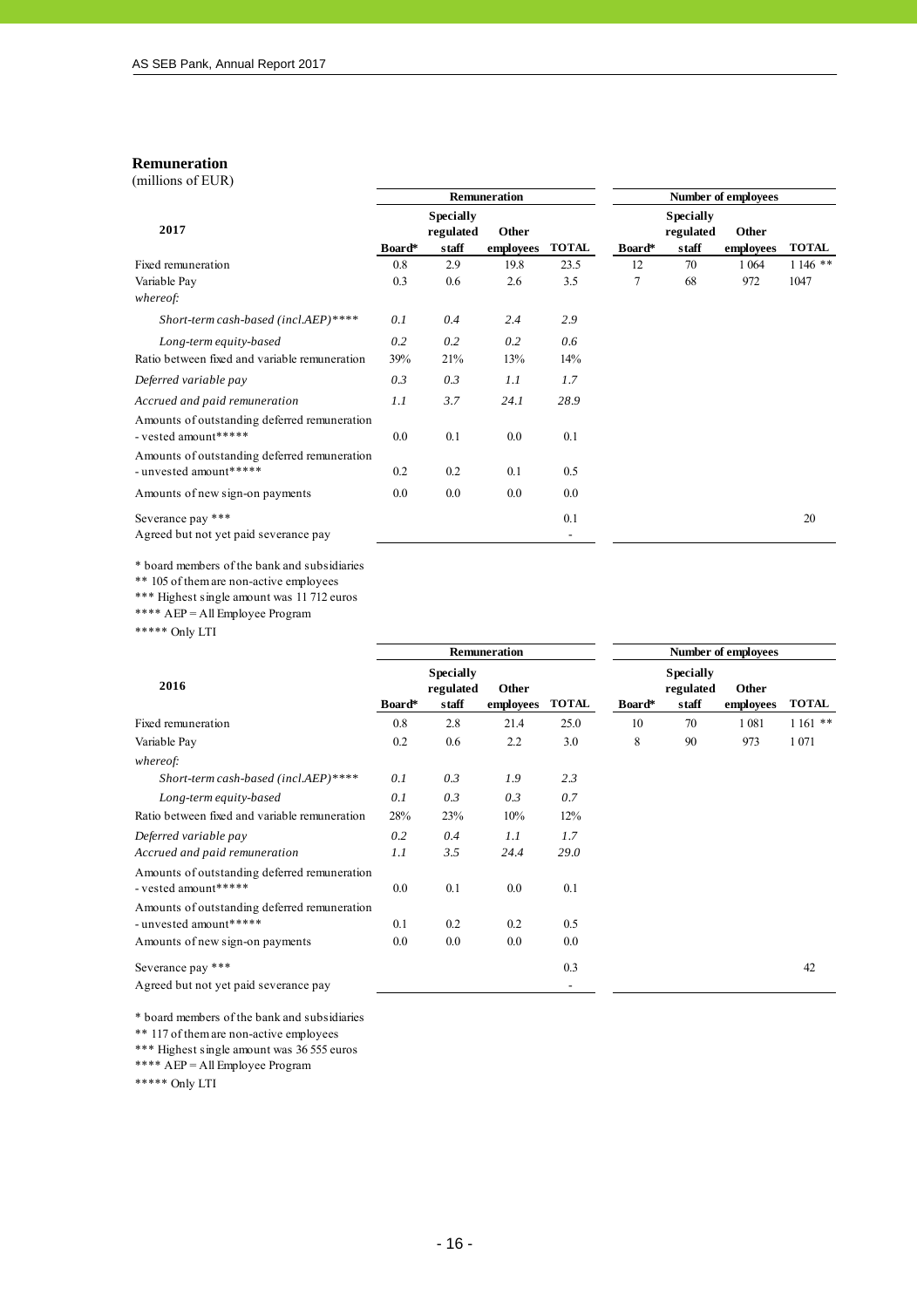| 2017         | <b>Fixed remuneration</b> |         | <b>Variable Pay</b>             | <b>Ratio between</b><br>variable and fixed |                                            |  |
|--------------|---------------------------|---------|---------------------------------|--------------------------------------------|--------------------------------------------|--|
|              | Remuneration              |         | FTE <sub>s</sub> * Remuneration | <b>FTEs</b>                                | remuneration                               |  |
| Corporate    | 2.4                       | 82      | 0.4                             | 86                                         | 17%                                        |  |
| Retail       | 7.9                       | 542     | 1.3                             | 593                                        | 16%                                        |  |
| Other        | 14.0                      | 522     | 1.8                             | 368                                        | 13%                                        |  |
| <b>Total</b> | 24.3                      | 1146    | 3.5                             | 1047                                       | 14%                                        |  |
| 2016         | <b>Fixed remuneration</b> |         | <b>Variable Pay</b>             |                                            | <b>Ratio between</b><br>variable and fixed |  |
|              | Remuneration              |         | FTEs Remuneration               | <b>FTEs</b>                                | remuneration                               |  |
| Corporate    | 2.4                       | 85      | 0.3                             | 72                                         | 11%                                        |  |
| Retail       | 10.5                      | 649     | 1.1                             | 601                                        | 11%                                        |  |
| Other        | 12.1                      | 427     | 1.6                             | 398                                        | 14%                                        |  |
| <b>Total</b> | 25.0                      | 1 1 6 1 | 3.0                             | 1071                                       | 12%                                        |  |

#### **Remuneration by divisions**

j

\*Full Time Employees

## **4. Capital management**

The Group's Capital Policy defines how capital management should support the business goals. Shareholders' return requirement shall be balanced against the capital requirements of the regulators and the equity necessary to conduct the business of the Group.

Asset and Liability Committee (ALCO) and the Chief Financial Officer are responsible for the process linked to overall business planning, to assess capital requirements in relation to the Group's risk profile, and for proposing a strategy for maintaining the desired capital levels. The Group's capitalisation shall be risk-based and built on an assessment of all risks incurred in the Group's business. It shall be forward-looking and aligned with short- and longterm business plans as well as with expected macroeconomic developments. Internal Capital Adequacy Assessment Process (ICAAP) is managed by Treasury.

Together with continuous monitoring, and reporting of the capital adequacy to the Management Board, this ensures that the relationships between shareholders' equity, ICAAP and regulatory based requirements are managed in such a way that the Group does not jeopardise the profitability of the business and the financial strength of the Group.

Capital ratios are the main communication vehicle for capital strength. Good risk management notwithstanding, the Group must keep capital buffers against unexpected losses. In the SEB Group capital is managed centrally, meeting also local requirements as regards statutory and internal capital. Following the SEB Group Capital Policy the parent company shall be promptly arrange for additional capital if SEB Pank requires capital injections to meet the decided level.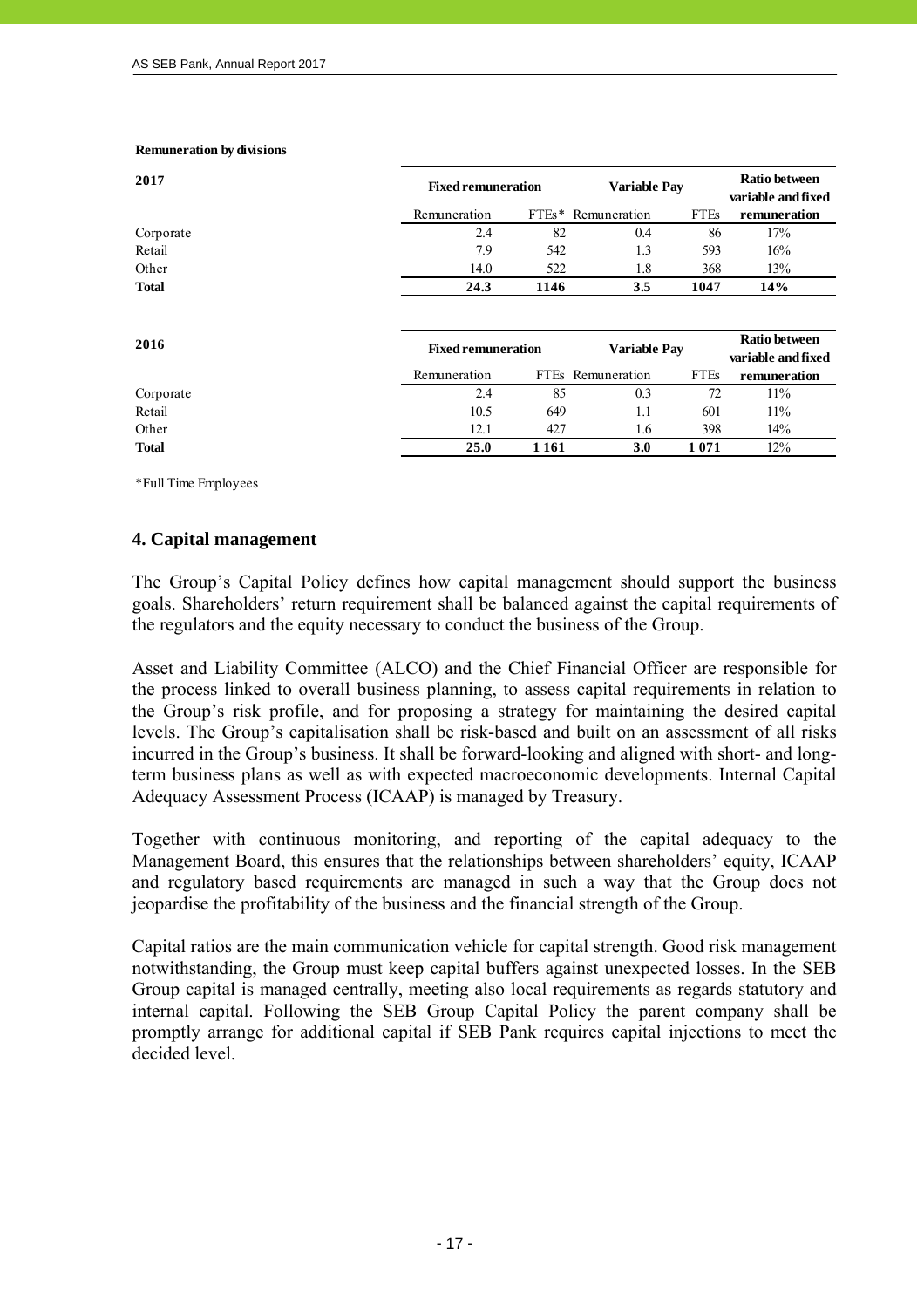# **Capital adequacy**

(millions of EUR)

j

|                  | <b>CAPITAL BASE</b>                                                    | 31.12.17 | 31.12.16 |
|------------------|------------------------------------------------------------------------|----------|----------|
|                  | <b>OWN FUNDS</b>                                                       | 958.6    | 945.0    |
| 1.               | <b>TIER 1 CAPITAL</b>                                                  | 958.6    | 945.0    |
| 1.1.             | <b>COMMON EQUITY TIER 1 CAPITAL</b>                                    | 958.6    | 945.0    |
| 1.1.1.           | Capital instruments eligible as CET1 Capital                           | 128.8    | 128.8    |
|                  | Paid up capital instruments                                            | 42.5     | 42.5     |
|                  | Share premium                                                          | 86.3     | 86.3     |
|                  | 1.1.2. Retained earnings *                                             | 822.7    | 806.8    |
|                  | 1.1.3. Accumulated other comprehensive income                          | 1.6      | 0.9      |
|                  | 1.1.4. Other reserves                                                  | 19.4     | 19.4     |
|                  | 1.1.5. Adjustments to CET1 due to prudential filters                   | $-0.1$   | 0.0      |
|                  | 1.1.6. (-) Intangible assets                                           | $-3.9$   | $-3.0$   |
|                  | 1.1.7. (-) IRB shortfall of credit risk adjustments to expected losses | $-9.8$   | $-7.7$   |
|                  | 1.1.8. Other transitional adjustments to CET1 Capital                  | $-0.1$   | $-0.2$   |
| $\overline{2}$ . | <b>TIER 2 CAPITAL</b>                                                  | 0.0      | 0.0      |

|        | <b>RISK WEIGHTED ASSETS (RWA)</b>                                                  | 31.12.17   | 31.12.16    |
|--------|------------------------------------------------------------------------------------|------------|-------------|
|        | TOTAL RISK EXPOSURE AMOUNT                                                         | 2484.1     | 2426.1      |
| 1.     | RISK WEIGHTED EXPOSURE AMOUNTS FOR CREDIT, COUNTERPARTY CREDIT AND                 |            |             |
|        | <b>DILUTION RISKS AND FREE DELIVERIES</b>                                          | 2 3 2 5 .0 | 2 2 8 5 .0  |
| 1.1.   | Standardised approach (SA)                                                         | 309.4      | 248.8       |
|        | Central governments or central banks                                               | 16.8       | 20.3        |
|        | Regional governments or local authorities                                          | 13.8       | 0.0         |
|        | Public sector entities                                                             | 29.1       | 0.7         |
|        | Retail                                                                             | 198.2      | 176.9       |
|        | Exposures in default                                                               | 1.3        | 1.5         |
|        | Collective investments undertakings (CIU)                                          | 4.2        | 6.9         |
|        | Equity                                                                             | 4.1        | 3.4         |
|        | Other items                                                                        | 41.9       | 39.1        |
| 1.2.   | Internal ratings based Approach (IRB)                                              | 2015.6     | 2 0 3 6 .2  |
| 1.2.1. | IRB approaches when neither own estimates of LGD nor Conversion Factors are used   | 1701.6     | 1 7 3 7 . 3 |
|        | Institutions                                                                       | 55.6       | 218.2       |
|        | Corporates - SME                                                                   | 947.6      | 818.4       |
|        | Corporates - Specialised Lending                                                   | 43.8       | 45.3        |
|        | Corporates - Other                                                                 | 654.6      | 655.4       |
|        | 1.2.2. IRB approaches when own estimates of LGD and/or Conversion Factors are used | 314.0      | 298.9       |
|        | Retail - Secured by real estate SME                                                | 9.7        | 10.4        |
|        | Retail - Secured by real estate non-SME                                            | 217.5      | 212.4       |
|        | Retail - Other SME                                                                 | 16.5       | 16.4        |
|        | Retail - Other non-SME                                                             | 70.3       | 59.7        |
| 2.     | TOTAL RISK EXPOSURE AMOUNT FOR POSITION, FOREIGN EXCHANGE AND                      |            |             |
|        | <b>COMMODITIES RISKS</b>                                                           | 24.0       | 17.4        |
| 3.     | TOTAL RISK EXPOSURE AMOUNT FOR OPERATIONAL RISK (AMA)                              | 134.9      | 123.3       |
| 4.     | TOTAL RISK EXPOSURE AMOUNT FOR CREDIT VALUATION ADJUSTMENT                         | 0.2        | 0.4         |

\* Prognosis of dividends have been deducted from retained earnings.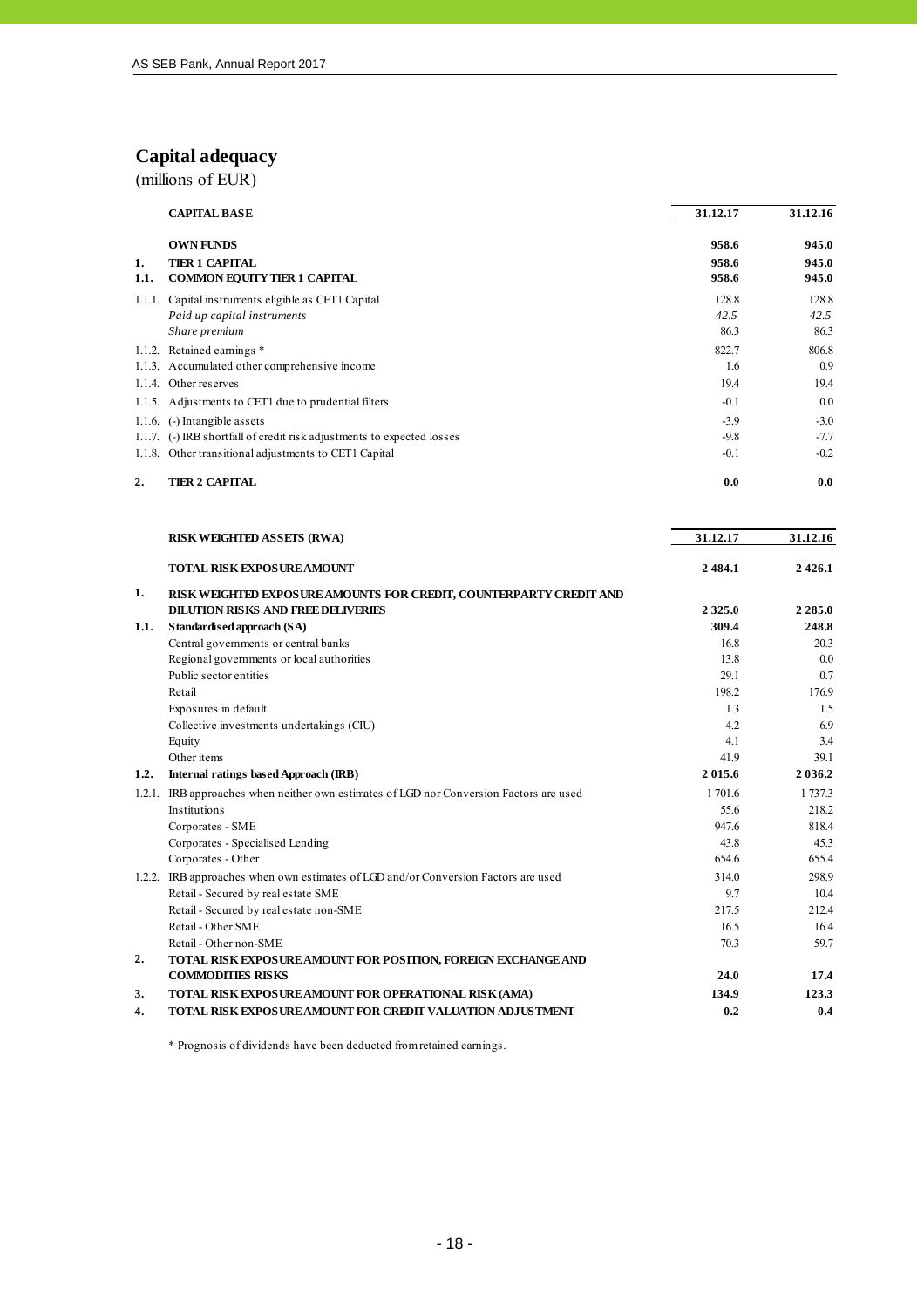#### **CAPITAL RATIOS**

j

|                                                                                                                   | 31.12.17   | 31.12.16 |
|-------------------------------------------------------------------------------------------------------------------|------------|----------|
| <b>OWN FUNDS</b>                                                                                                  | 958.6      | 945.0    |
| TOTAL RISK EXPOSURE AMOUNT Basel III (without additional risk exposure amount due to application of Basel I floor | 2484.1     | 2426.1   |
| Own fund requirement (8%)                                                                                         | 198.7      | 194.1    |
| Total capital ratio                                                                                               | 38.6%      | 39.0%    |
| Tier 1 Capital ratio                                                                                              | 38.6%      | 39.0%    |
| CET1 Capital ratio                                                                                                | 38.6%      | 39.0%    |
| Tier 2 Capital ratio                                                                                              | $0.0\%$    | $0.0\%$  |
| TOTAL RISK EXPOSURE AMOUNT Basel III (with additional risk exposure amount due to application of Basel I floor)   | 3 3 4 6 .2 | 3 189.8  |
| Own fund requirement (8%)                                                                                         | 267.7      | 255.2    |
| Total capital ratio                                                                                               | 28.6%      | 29.6%    |
| Tier 1 Capital ratio                                                                                              | 28.6%      | 29.6%    |
| CET1 Capital ratio                                                                                                | 28.6%      | 29.6%    |
| Tier 2 Capital ratio                                                                                              | $0.0\%$    | $0.0\%$  |

### **MEMBERS OF CONSOLIDATION GROUP, INCLUDED TO CAPITAL ADEQUACY CALCULATION**

AS SEB Pank AS SEB Liising Group AS SEB Varahaldus

#### **CAPITAL REQUIREMENTS AND BUFFERS**

|                        |                                                                     | 31.12.17                |                   |                 | 31.12.16                |                   |                 |
|------------------------|---------------------------------------------------------------------|-------------------------|-------------------|-----------------|-------------------------|-------------------|-----------------|
| <b>OWN FUNDS</b>       |                                                                     | <b>Total</b><br>capital | Tier 1<br>capital | CET1<br>capital | <b>Total</b><br>capital | Tier 1<br>capital | CET1<br>capital |
| Capital amount         |                                                                     | 958.6                   | 958.6             | 958.6           | 945.0                   | 945.0             | 945.0           |
|                        | Total risk exposure amount *                                        | 2 4 8 4 1               | 2484.1            | 2 4 8 4 1       | 2 4 2 6 1               | 2 4 2 6.1         | 2 4 2 6.1       |
| Capital adequacy ratio |                                                                     | 38.6%                   | 38.6%             | 38.6%           | 39.0%                   | 39.0%             | 39.0%           |
|                        | Total capital requirements, incl. buffers                           | 387.5                   | 337.8             | 300.6           | 400.3                   | 351.8             | 315.4           |
|                        |                                                                     | 15.6%                   | 13.6%             | 12.1%           | 16.5%                   | 14.5%             | 13.0%           |
| including:             |                                                                     |                         |                   |                 |                         |                   |                 |
|                        | Base capital requirement                                            | 198.7                   | 149.0             | 111.8           | 194.1                   | 145.6             | 109.2           |
|                        |                                                                     | 8%                      | 6%                | 4.5%            | 8%                      | 6%                | 4.5%            |
|                        | Capital conservation buffer                                         | 62.1                    | 62.1              | 62.1            | 60.7                    | 60.7              | 60.7            |
|                        |                                                                     | 2.5%                    | 2.5%              | 2.5%            | 2.5%                    | 2.5%              | 2.5%            |
|                        | Systemic risk buffer                                                | 24.8                    | 24.8              | 24.8            | 24.3                    | 24.3              | 24.3            |
|                        |                                                                     | $1\%$                   | $1\%$             | $1\%$           | $1\%$                   | $1\%$             | $1\%$           |
|                        | Other Systemically Important Institution buffer                     | 49.7                    | 49.7              | 49.7            | 48.5                    | 48.5              | 48.5            |
|                        |                                                                     | 2%                      | $2\%$             | 2%              | 2%                      | $2\%$             | 2%              |
|                        | Own funds $Surplus(+)$ of total capital requirements, incl. buffers | 571.1                   | 620.8             | 658.0           | 544.7                   | 593.2             | 629.6           |

\* Total risk exposure amount without additional risk exposure amount due to application of Basel I floor

#### **LEVERAGE RATIO**

| LEV ENAUE NA HV                                 |           |           |
|-------------------------------------------------|-----------|-----------|
|                                                 | 31.12.17  | 31.12.16  |
| Exposure measure for leverage ratio calculation | 6 6 8 3.7 | 6 2 3 6 4 |
| of which on balance sheet items                 | 6 108.5   | 5 764.1   |
| of which off balance sheet items                | 575.2     | 472.3     |
| Leverage ratio                                  | 14.3%     | $15.2\%$  |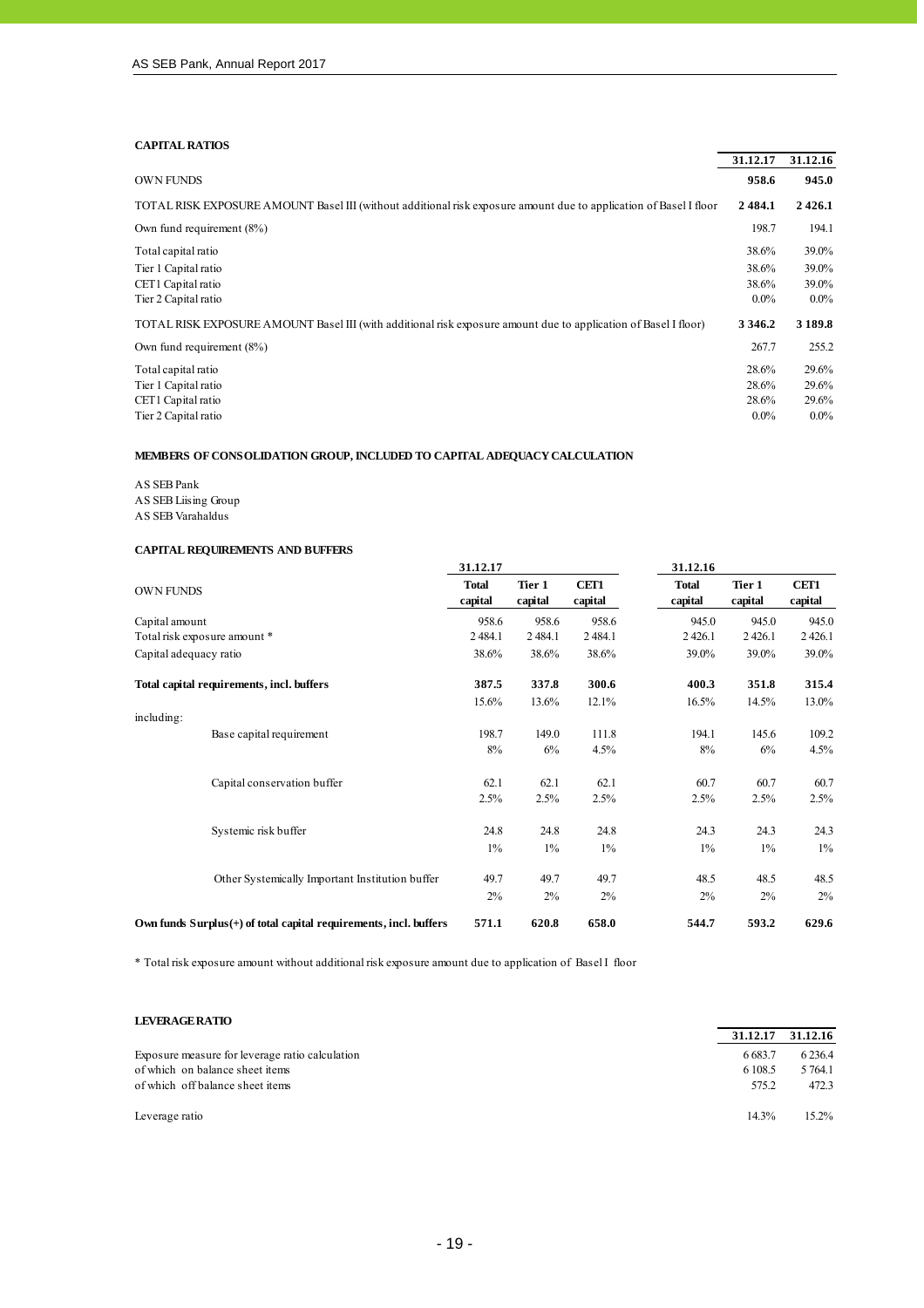## **5. Key figures** (millions of EUR)

j

|                                               | 31.12.17  | 31.12.16    |
|-----------------------------------------------|-----------|-------------|
| Net profit                                    | 85.3      | 84.7        |
| Average equity                                | 1 0 1 4.2 | 959.2       |
| Return on equity (ROE), %                     | 8.41      | 8.83        |
| Average assets                                | 5 9 4 9.8 | 5 5 0 4.7   |
| Return on assets (ROA), %                     | 1.43      | 1.54        |
| Net interest income                           | 90.3      | 82.9        |
| Average interest earning assets               | 5 827.1   | 5 3 7 6.6   |
| Net interest margin (NIM), %                  | 1.55      | 1.54        |
| Credit losses adjusted net interest income    | 95.3      | 84.3        |
| Average interest earning assets               | 5 827.1   | 5 3 7 6 . 6 |
| Credit losses adjusted net interest margin, % | 1.64      | 1.57        |
| Interest income                               | 99.8      | 91.9        |
| Average interest earning assets               | 5 827.1   | 5 3 7 6 . 6 |
| Yield on interest earning assets, %           | 1.71      | 1.71        |
| Interest expense                              | 9.5       | 9.0         |
| Interest bearing liabilities, average         | 4 8 20.1  | 4 4 4 1 .5  |
| Cost of interest bearing liabilities, %       | 0.20      | 0.20        |
| Spread, %                                     | 1.51      | 1.51        |
| Cost / Income ratio, %                        | 39.7      | 40.8        |
| Ratio of individually impaired loans, %       | 0.30      | 0.33        |

#### **Explanations**

Return on equity ( $ROE$ ) = Net profit/Average equity  $*100$ Average equity = (Equity of current year end + Equity of previous year end)/2 Return on assets  $(ROA)$  = Net profit/Average assets  $*100$ Average assets = (Assets of current year end + Assets of previous year end)/2 Net interest margin (NIM) = Net interest income/Average assets exposed to interest rate risk \* 100 Yield on interest earning assets = Interest income/Average assets exposed to interest rate risk \*100 Cost of interest bearing liabilities = Interest expenses/Average liabilities exposed to interest rate risk \*100 Spread = Yield on interest earning assets - Cost of interest bearing liabilities Cost/Income Ratio = Total Operating Expenses/Total Income \* 100 Ratio of individually impaired loans = Individually impaired loans/Loans to customers and credit institutions \* 100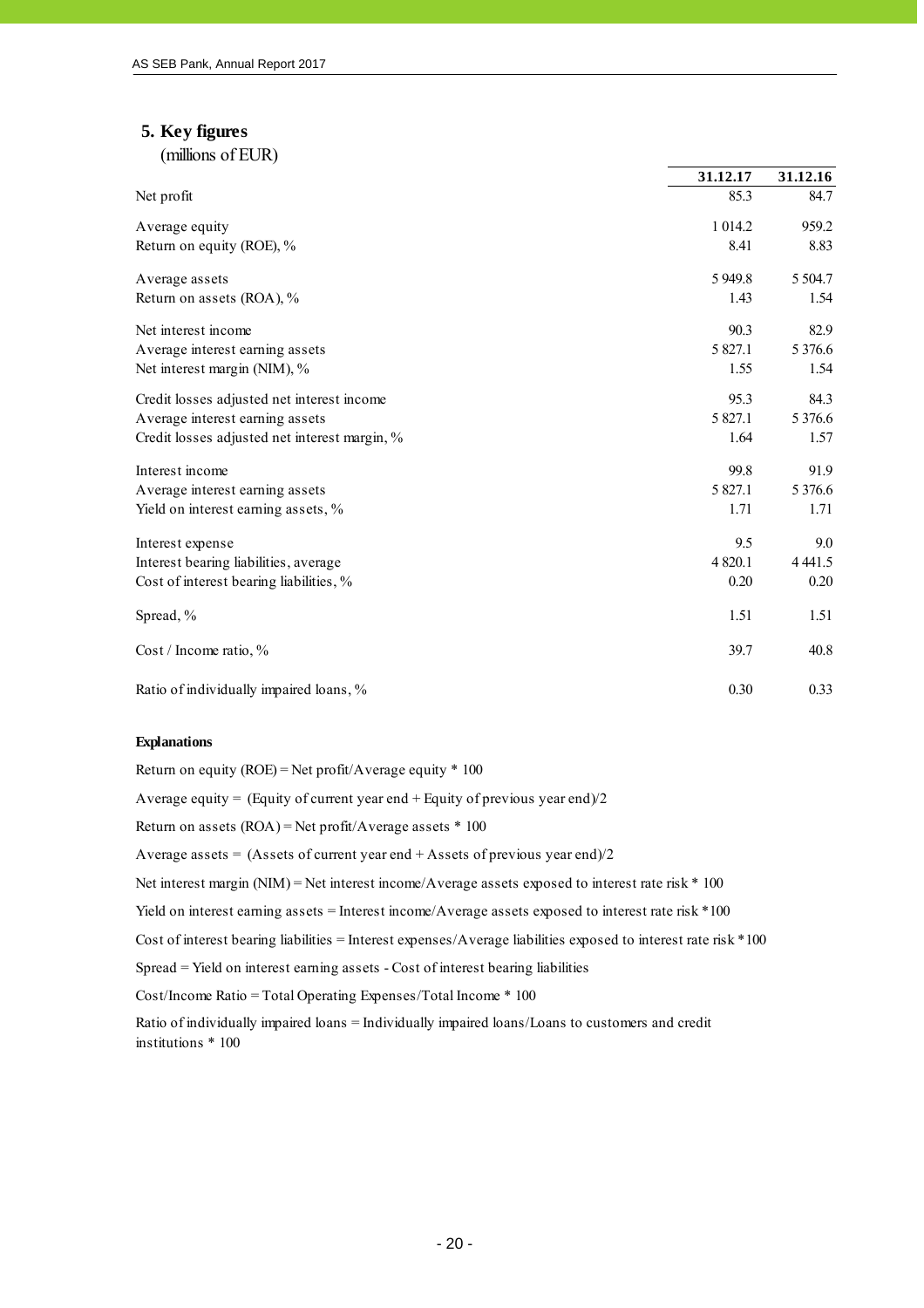Assets exposed to interest rate risk: Balances with central bank Loans and advances to credit institutions Loans and advances to customers Debt securities and other fixed income securities (all without accrued interests)

Liabilities exposed to interest rate risk: Due to credit institutions Due to customers (all without accrued interests)

Total Operating Expenses:

Personnel expenses Other expenses Depreciation, amortisation and impairment of tangible and intangible assets

Total Income:

Net Interest Income Net fee and commission income Net income from foreign exchange Gains less losses from financial assets at fair value through profit or loss Income from dividends Gains less losses from investment securities Share of profit of associates Other income

|  | <b>Assets quality</b> |
|--|-----------------------|
|  |                       |

| (millions of EUR)                                                           | 31.12.17  | 31.12.16 |
|-----------------------------------------------------------------------------|-----------|----------|
|                                                                             |           |          |
| Total assets                                                                | 6 1 2 4 2 | 5 775 4  |
| Overdue loans and receivables                                               | 244       | 30.8     |
| Overdue loans and receivables / Total assets, %                             | 0.40      | 0.53     |
| Allowances for losses on amounts due from customers and credit institutions | 197       | 24.6     |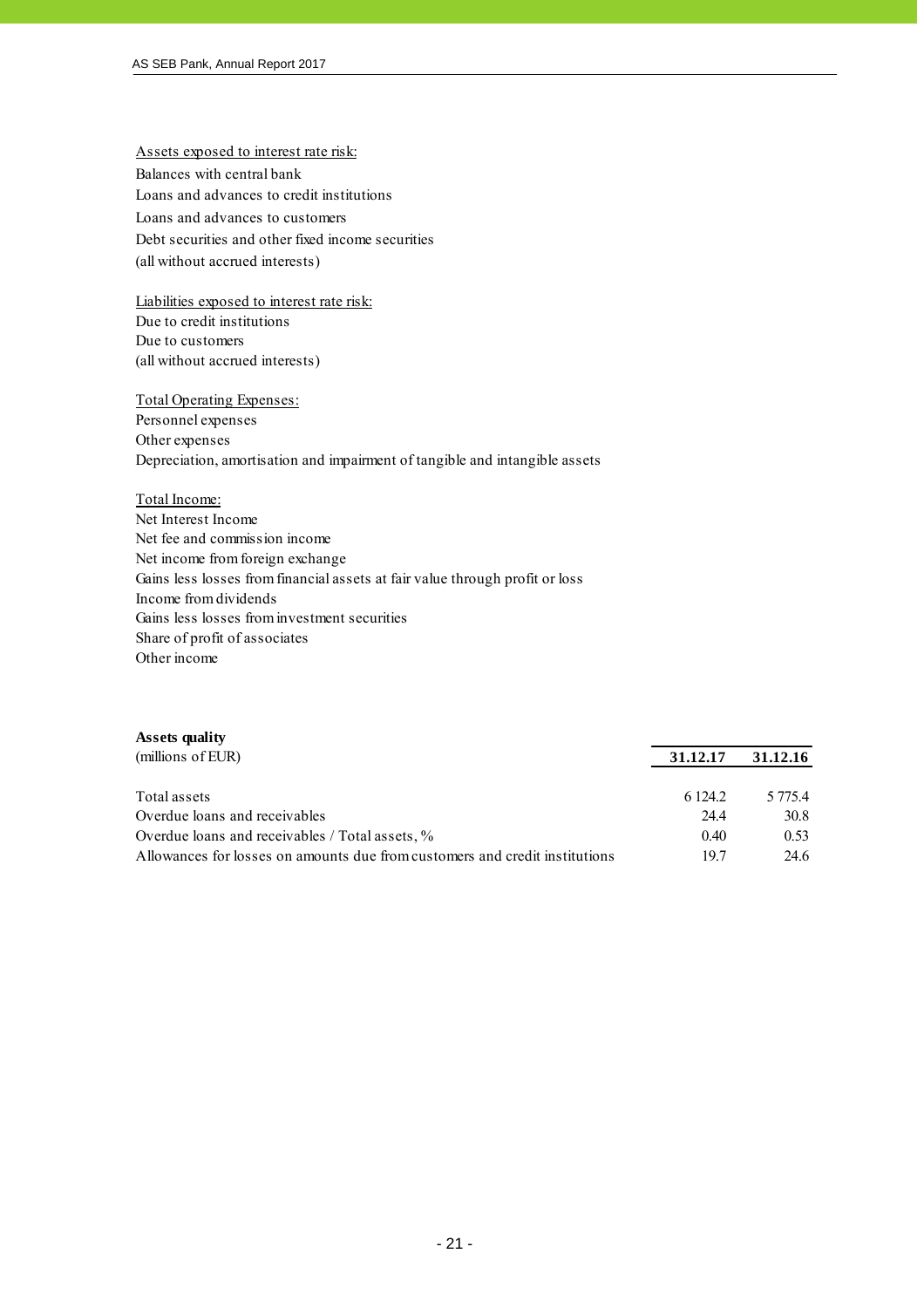## **III. Consolidated Financial Statements**

## **1. Consolidated income statement**

| (millions of EUR)                                                                              | Note   | 2017       | 2016               |
|------------------------------------------------------------------------------------------------|--------|------------|--------------------|
| Interest and similar income                                                                    | 3      | 99.8       | 91.9               |
| Interest expenses and similar charges                                                          | 4      | $-9.5$     | $-9.0$             |
| Net Interest Income                                                                            |        | 90.3       | 82.9               |
| Fee and commission income                                                                      | 5      | 64.0       | 60.0               |
| Fee and commission expense                                                                     | 6      | $-16.3$    | $-15.6$            |
| Net fee and commission income                                                                  |        | 47.7       | 44.4               |
| Net income from foreign exchange                                                               | 7      | 4.8        | 4.7                |
| Gains less losses from financial assets at fair value through profit or loss                   | 8      | 1.2        | 0.8                |
| Income from dividends                                                                          |        | 0.1        | 0.0                |
| Gains less losses from investment securities                                                   |        | 0.3        | 16.1               |
| Share of profit of associates                                                                  | 19     | 0.2        | 0.0                |
| Other income                                                                                   | 9      | 1.3        | 1.2                |
| Personnel expenses                                                                             | 10     | $-38.0$    | $-38.4$            |
| Other expenses                                                                                 | 11     | $-15.7$    | $-19.5$            |
| Depreciation, amortisation and impairment of tangible and intangible assets                    | 20, 21 | $-4.4$     | $-3.9$             |
| Profit before impairment losses on loans and advances                                          |        | 87.8       | 88.3               |
| Impairment losses on loans and advances                                                        | 12     | 5.0        | 1.4                |
| Profit before income tax                                                                       |        | 92.8       | 89.7               |
| Income tax                                                                                     |        | $-7.5$     | $-5.0$             |
| Net profit                                                                                     |        | 85.3       | 84.7               |
| Profit attributable to the sole equity holder                                                  |        | 85.3       | 84.7               |
| 2. Consolidated statement of comprehensive income                                              |        |            |                    |
| (millions of EUR)                                                                              | Note   | 2017       | 2016               |
| Net profit                                                                                     |        | 85.3       | 84.7               |
| Other comprehensive income/expense                                                             |        |            |                    |
| Items that may subsequently be reclassified to the income statement:                           |        |            |                    |
| Revaluation of available-for-sale financial assets<br>Total other comprehensive income/expense | 16     | 0.7<br>0.7 | $-11.9$<br>$-11.9$ |
|                                                                                                |        |            |                    |
| Total comprehensive income                                                                     |        | 86.0       | 72.8               |
| Sole equity holder of the parent entity (total)                                                |        | 86.0       | 72.8               |
| Total comprehensive income from continued operations                                           |        | 86.0       | 72.8               |

| Initsiaalid/initials | Initsialiseeritud ainult identifitseerimiseks<br>Initialled for the purpose of identification only |
|----------------------|----------------------------------------------------------------------------------------------------|
| Kuupäev/date         | 12.03.18<br>PricewaterhouseCoopers, Tallinn                                                        |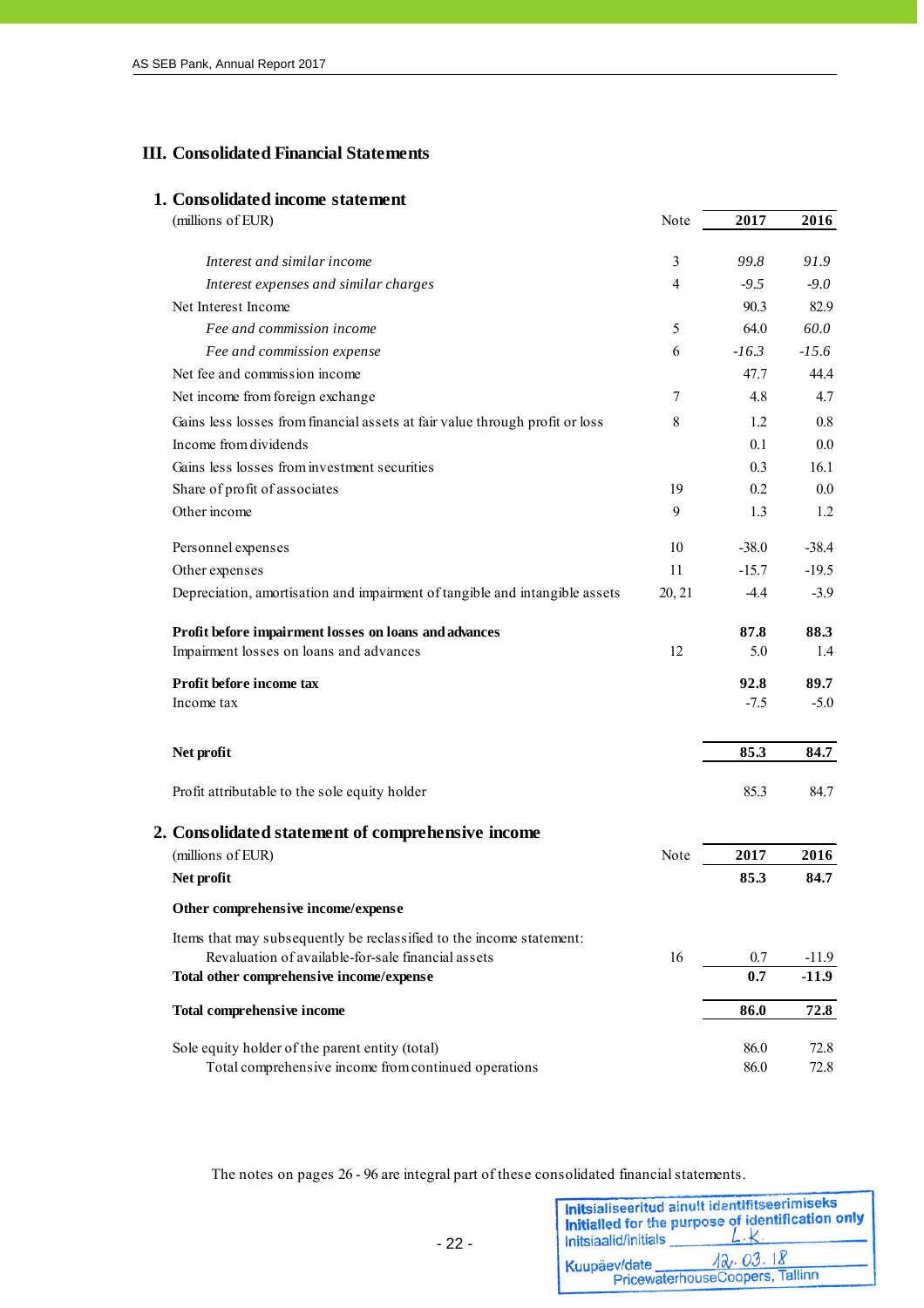## **3. Consolidated statement of financial position**

| (millions of EUR)                                                                | Note | 31.12.17   | 31.12.16   |
|----------------------------------------------------------------------------------|------|------------|------------|
| <b>ASSETS</b>                                                                    |      |            |            |
| Cash                                                                             |      | 41.3       | 41.7       |
| Balances with central bank                                                       | 13   | 1 009.9    | 250.9      |
| Loans and advances to credit institutions                                        | 14   | 172.2      | 983.3      |
| Loans and advances to customers                                                  | 15   | 4734.1     | 4337.5     |
| Financial assets held for trading                                                | 16   | 23.6       | 23.4       |
| Financial assets designated at fair value through profit or loss at<br>inception | 16   | 89.2       | 86.7       |
| Available-for-sale financial assets                                              | 16   | 7.3        | 9.3        |
| Other assets                                                                     | 17   | 17.0       | 18.3       |
| Accruals and prepaid expenses                                                    | 18   | 15.0       | 11.8       |
| Investments in associates                                                        | 19   | 1.0        | 0.8        |
| Intangible assets                                                                | 20   | 3.9        | 2.9        |
| Property, plant and equipment                                                    | 21   | 9.7        | 8.8        |
| <b>TOTAL ASSETS</b>                                                              |      | 6 1 2 4 .2 | 5 7 7 5 .4 |
|                                                                                  |      |            |            |
| <b>LIABILITIES AND SHAREHOLDERS' EQUITY</b>                                      |      |            |            |
| Due to credit institutions                                                       | 22   | 1 2 1 4 .5 | 992.4      |
| Due to customers                                                                 | 23   | 3 747.2    | 3687.0     |
| Other liabilities                                                                | 24   | 78.7       | 68.6       |
| Accrued expenses and prepayments                                                 | 25   | 18.1       | 17.9       |
| Financial liabilities at fair value through profit or loss                       | 26   | 23.2       | 23.5       |
| Provisions                                                                       | 27   | 0.0        | 0.1        |
| <b>Total Liabilities</b>                                                         |      | 5 081.7    | 4789.5     |
| Share capital                                                                    | 28   | 42.5       | 42.5       |
| Share premium                                                                    |      | 86.3       | 86.3       |
| Other reserves                                                                   | 30   | 21.0       | 20.3       |
| Retained earnings                                                                |      | 892.7      | 836.8      |
| Total shareholders' equity                                                       |      | 1 042.5    | 985.9      |
| TOTAL LIABILITIES AND SHAREHOLDERS' EQUITY                                       |      | 6 1 2 4 .2 | 5 7 7 5 .4 |

| Initsiaalid/initials | Initsialiseeritud ainult identifitseerimiseks<br>Initialled for the purpose of identification only |
|----------------------|----------------------------------------------------------------------------------------------------|
| Kuupäev/date         | 12.03.18<br>PricewaterhouseCoopers, Tallinn                                                        |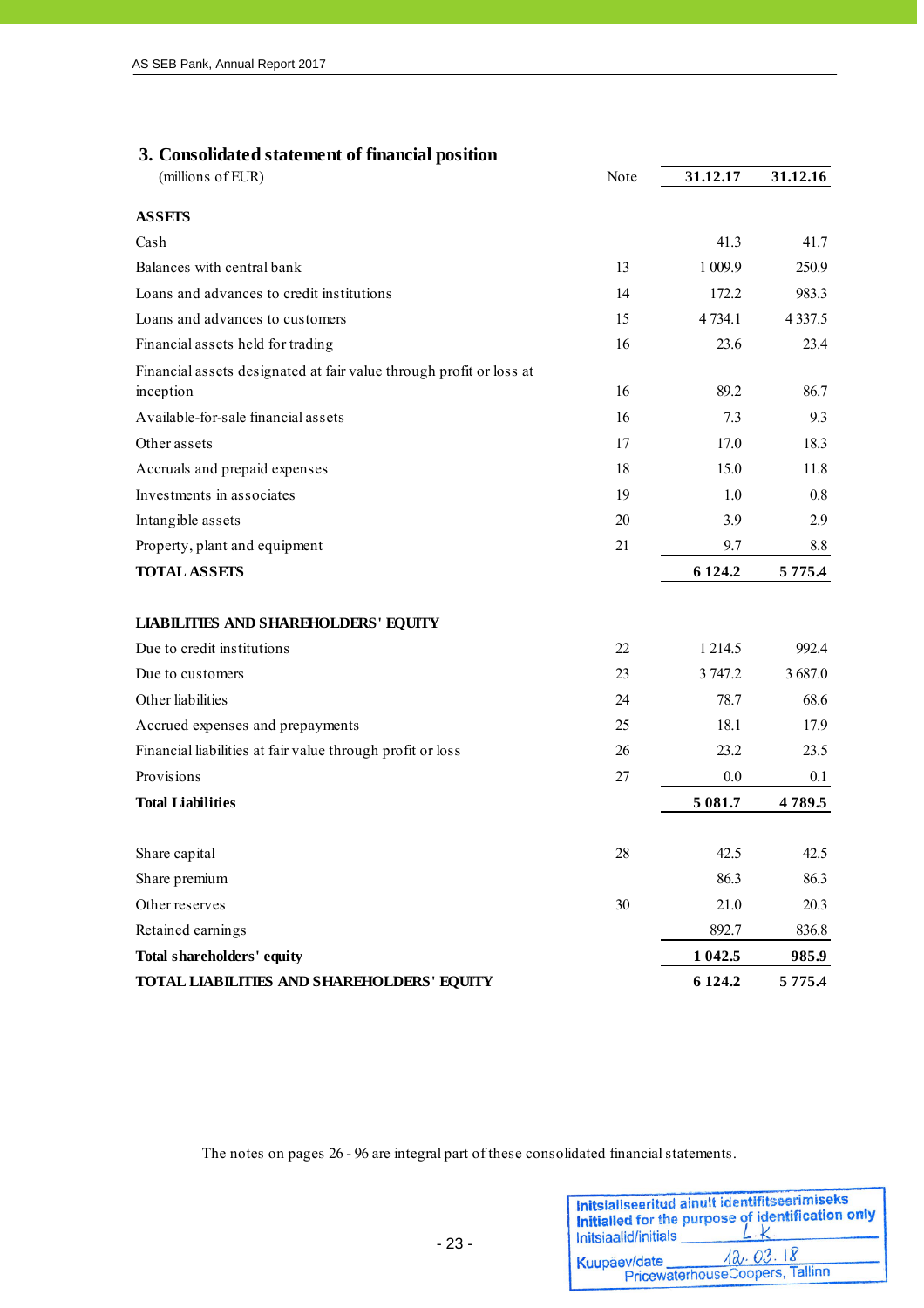## **4. Consolidated statement of cash flows**

(millions of EUR)

|                                                                                 | Note   | 2017      | 2016       |
|---------------------------------------------------------------------------------|--------|-----------|------------|
| I. Cash flows from operating activities                                         |        |           |            |
| Interest received                                                               |        | 99.9      | 91.2       |
| Interest paid                                                                   |        | $-9.6$    | $-8.9$     |
| Dividends received                                                              |        | 0.1       | $0.0\,$    |
| Fee and commission received                                                     | 5      | 64.0      | 60.0       |
| Fee and commission paid                                                         | 6      | $-16.3$   | $-15.6$    |
| Net trading income and other operating income                                   |        | 7.3       | 7.2        |
| Personnel expenses and other operating expenses                                 |        | $-52.9$   | $-56.7$    |
| Income tax paid                                                                 |        | $-7.5$    | $-5.0$     |
| Cash flows from operating activities before changes in the operating assets     |        |           |            |
| and liabilities                                                                 |        | 85.0      | 72.2       |
| Changes in operating assets:                                                    |        |           |            |
| Loans and advances to credit institutions and mandatory reserve in central bank |        | 20.0      | $-49.4$    |
| Loans and advances to customers                                                 |        | $-391.7$  | $-240.4$   |
| Other assets                                                                    |        | 1.5       | $-0.7$     |
| <b>Changes of operating liabilities:</b>                                        |        |           |            |
| Due to credit institutions                                                      |        | 233.5     | 116.3      |
| Due to customers                                                                |        | 60.7      | 370.6      |
| Other liabilities                                                               |        | $-1.9$    | 1.0        |
| Cash flow from (used in) operating activities                                   |        | 7.1       | 269.6      |
| II. Cash flows from investing activities                                        |        |           |            |
| Proceeds from investment portfolio securities                                   |        | 3.2       | 13.2       |
| Purchase of tangible and intangible assets                                      | 20, 21 | $-6.3$    | $-4.4$     |
| Cash flow from (used in) investing activities                                   |        | $-3.1$    | 8.8        |
| III. Cash flows from financing activities                                       |        |           |            |
| Dividends paid                                                                  |        | $-30.0$   | $-20.0$    |
| Cash used in financing activities                                               |        | $-30.0$   | $-20.0$    |
| Net decrease/increase in cash and cash equivalents                              |        | $-26.0$   | 258.4      |
| Cash and cash equivalents at the beginning of period                            |        | 1 270.9   | 1 0 1 2 .5 |
| Effect of exchange rate changes on cash and cash equivalents                    |        | 0.0       | 0.0        |
| Cash and cash equivalents at the end of period                                  |        | 1 2 4 4.9 | 1270.9     |
| Cash and cash equivalents includes:                                             |        | 31.12.17  | 31.12.16   |
| Cash on hand                                                                    |        | 41.3      | 41.7       |
| Balances with the central bank without mandatory reserve                        |        | 965.8     | 210.0      |
| Liquid deposits in other credit institutions                                    |        | 148.5     | 932.5      |
| Liquidity securities                                                            |        | 89.3      | 86.7       |
|                                                                                 |        | 1 2 4 4.9 | 1270.9     |

| Initsiaalid/initials | Initsialiseeritud ainult identifitseerimiseks<br>Initialled for the purpose of identification only |
|----------------------|----------------------------------------------------------------------------------------------------|
| Kuupäev/date         | 12.03.18<br>PricewaterhouseCoopers, Tallinn                                                        |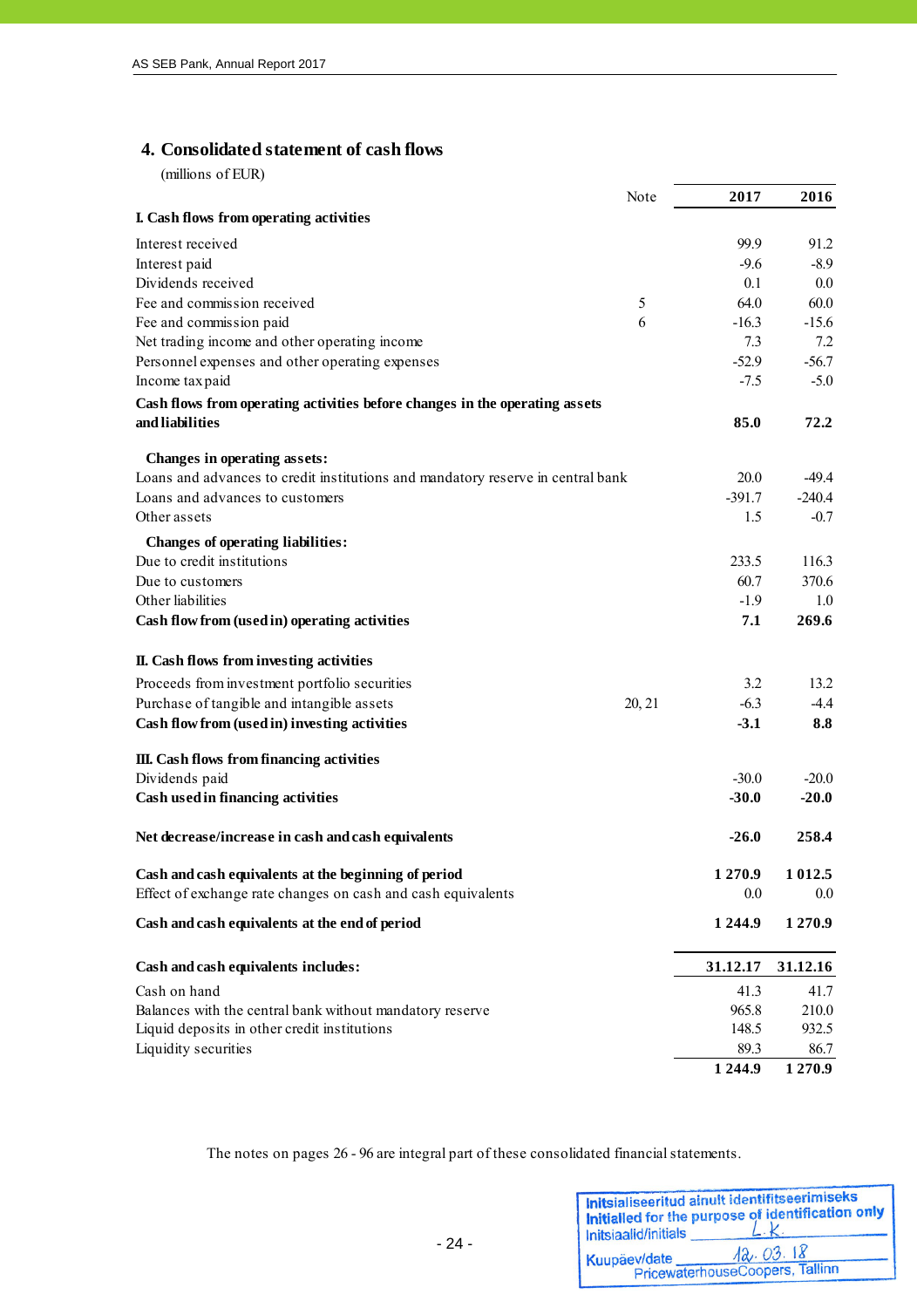# **5. Consolidated statement of changes in shareholders' equity**

(millions of EUR)

|                                                   | <b>Share</b><br>capital<br>(Note 28) | <b>Share</b><br>premium | Other<br>reserves<br>(Note 30) | <b>Retained</b><br>earnings | <b>Total share-</b><br>holders'<br>equity |
|---------------------------------------------------|--------------------------------------|-------------------------|--------------------------------|-----------------------------|-------------------------------------------|
| <b>Year beginning 01.01.2016</b>                  | 42.5                                 | 86.3                    | 32.2                           | 771.4                       | 932.4                                     |
| Dividend paid                                     | 0.0                                  | 0.0                     | 0.0                            | $-20.0$                     | $-20.0$                                   |
| Other                                             | 0.0                                  | 0.0                     | 0.0                            | 0.7                         | 0.7                                       |
| Net profit                                        | 0.0                                  | 0.0                     | 0.0                            | 84.7                        | 84.7                                      |
| Other comprehensive income / expense:             |                                      |                         |                                |                             |                                           |
| Net change in available-for-sale financial        |                                      |                         |                                |                             |                                           |
| assets                                            | 0.0                                  | 0.0                     | $-11.9$                        | 0.0                         | $-11.9$                                   |
| Total other comprehensive expense                 | 0.0                                  | 0.0                     | $-11.9$                        | 0.0                         | $-11.9$                                   |
| Total comprehensive income / expense              | 0.0                                  | 0.0                     | $-11.9$                        | 84.7                        | 72.8                                      |
| <b>Final balance 31.12.2016</b>                   | 42.5                                 | 86.3                    | 20.3                           | 836.8                       | 985.9                                     |
|                                                   | 42.5                                 | 86.3                    | 20.3                           | 836.8                       | 985.9                                     |
| <b>Year beginning 01.01.2017</b><br>Dividend paid | 0.0                                  | 0.0                     | 0.0                            | $-30.0$                     | $-30.0$                                   |
| Other                                             | 0.0                                  | 0.0                     | 0.0                            | 0.6                         | 0.6                                       |
| Net profit                                        | 0.0                                  | 0.0                     | 0.0                            | 85.3                        | 85.3                                      |
| Other comprehensive income:                       |                                      |                         |                                |                             |                                           |
| Net change in available-for-sale financial        |                                      |                         |                                |                             |                                           |
| assets                                            | $\theta$                             | $\mathbf{0}$            | 0.7                            | $\theta$                    | 0.7                                       |
| Total other comprehensive income                  | $\theta$                             | $\theta$                | 0.7                            | $\theta$                    | 0.7                                       |
| Total comprehensive income                        | 0.0                                  | 0.0                     | 0.7                            | 85.3                        | 86.0                                      |
| <b>Final balance 31.12.2017</b>                   | 42.5                                 | 86.3                    | 21.0                           | 892.7                       | 1 042.5                                   |

| Initsiaalid/initials | Initsialiseeritud ainult identifitseerimiseks<br>Initialled for the purpose of identification only |
|----------------------|----------------------------------------------------------------------------------------------------|
| Kuupäev/date         | 12.03.18<br>PricewaterhouseCoopers, Tallinn                                                        |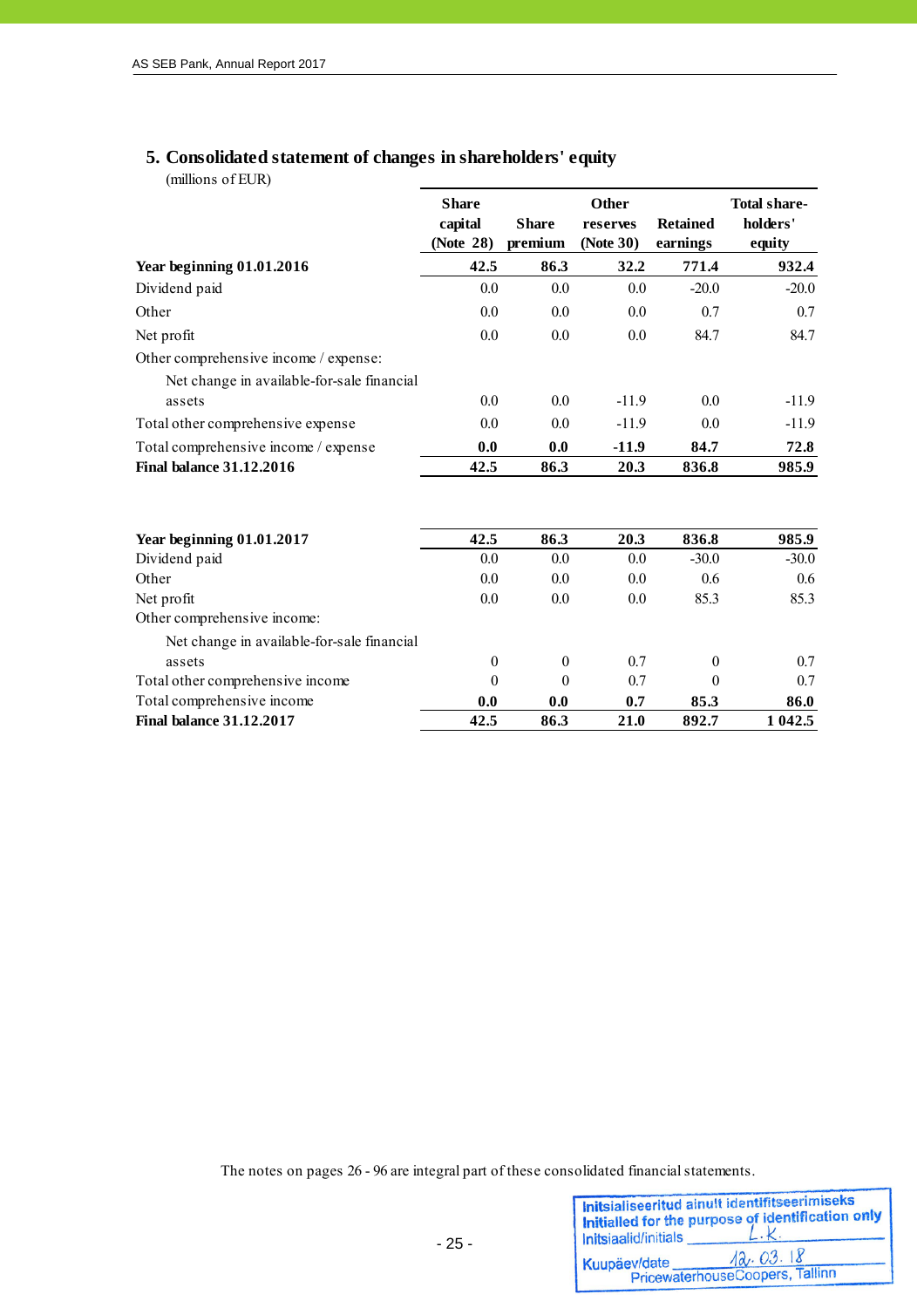## **Notes to Consolidated Financial Statements**

## **1. Introduction and accounting principles**

AS SEB Pank (Reg. No. 10004252) is a credit institution registered in Tallinn (Estonia), Tornimäe Street 2, the sole shareholder of which is Skandinaviska Enskilda Banken AB (publ), who is also the ultimate controlling party, registered in Sweden (Note 28).

As at the end of year 2017 SEB Pank Group employed 1041 people (2016: 1044). These consolidated financial statements for the year ended 31 December 2017 have been approved for issue by the Management Board and are subject to approval by the ultimate shareholder.

| Company name       | <b>Registry</b><br>code | Reg. date Address |                        | <b>Activity</b>             | Holding<br>(%) | At an<br>acqui-<br>sition<br>cost<br>(EUR<br>mio) |
|--------------------|-------------------------|-------------------|------------------------|-----------------------------|----------------|---------------------------------------------------|
| AS SEB Liising     | 10281767                | 03.10.97          | Tallinn, Tornimäe 2    | Leasing                     | 100.0%         | 1.8                                               |
| AS Rentacar        | 10303546                | 20.10.97          | Haapsalu, Posti 41     | Leasing                     | 100.0%         | 0.0                                               |
| AS SEB Varahaldus  | 10035169                | 22.05.96          | Tallinn, Tornimäe 2    | Asset management            | 100.0%         | 2.7                                               |
| SK ID Solutions AS | 10747013                | 27.03.01          | Tallinn, Pärnu mnt 141 | Data communication services | 25.0%          | 1.0                                               |
|                    |                         |                   |                        |                             |                | 5.5                                               |

## Functional and presentation currency

The functional currency of the parent company AS SEB Pank and the subsidiaries is euro. 2017 consolidated financial statements have been presented in euros.

For the convenience of the users, these consolidated financial statements have been presented in millions of euros, unless stated otherwise.

## **1.1. Basis of preparation**

These consolidated financial statements of SEB Pank Group (the Group) are prepared in accordance with International Financial Reporting Standards (IFRS) as adopted by the EU. The principal accounting policies applied in the preparation of these consolidated financial statements are set out below. These policies have been consistently applied to all the years presented, unless otherwise stated.

These financial statements have been prepared under the historical cost convention, except as disclosed in some of the accounting policies below (i.e. financial assets at fair value). Financial statements have been prepared according to accrual principle of accounting. The group classifies its expenses by nature of expense method.

When the presentation or classification of items in the consolidated financial statements is amended, comparative amounts for the previous period are also reclassified, if not referred differently in specific accounting principle.

## **1.2. Critical accounting estimates and judgements**

The preparation of the consolidated financial statements in accordance with the International Financial Reporting Standards as adopted by the EU requires the use of certain critical

| Initsiaalid/initials | Initsialiseeritud ainult identifitseerimiseks<br>Initialled for the purpose of identification only |
|----------------------|----------------------------------------------------------------------------------------------------|
| Kuupäev/date         | 12.03.18<br>PricewaterhouseCoopers, Tallinn                                                        |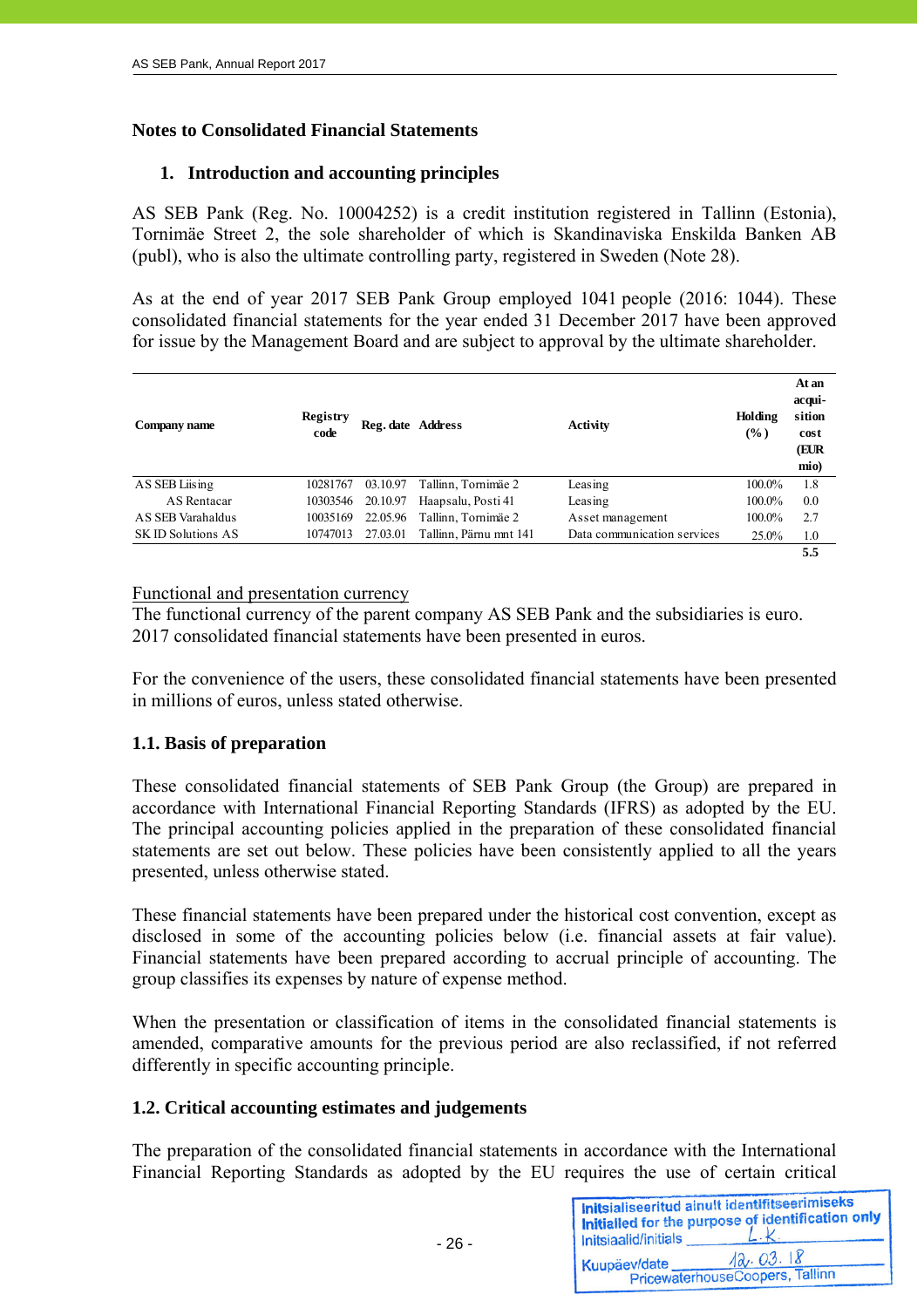accounting estimates and assumptions that affect the reported amounts of assets and liabilities and disclosure of contingent assets and liabilities at the date of the financial statements and the reported amounts of revenues and expenses for the reporting period. Although these estimates are based on management's best knowledge and judgement of current events and actions, the actual outcome and the results ultimately may significantly differ from those estimates. More detailed overview of the estimates made is provided under accounting principles or disclosures set out below.

Critical estimates and judgements are primarily used in the following areas:

- a) Loan allowances, incl. fair value assessment of collateral (Note 1.6.1. and 2.2);
- b) Fair value of financial assets and liabilities (Note 1.6.2 and 2.7).

Estimates and judgements are continually evaluated based on historical experience and other factors, including expectations of future events that are believed to be reasonable under these circumstances. Changes in assumptions may have a significant impact on the financial statements in the period assumptions change. Management believes that the underlying assumptions are appropriate and the Group´s financial statements therefore present the financial position and results fairly.

## **1.3. Consolidation**

These consolidated financial statements of the SEB Pank Group comprise of the financial statements of the parent company AS SEB Pank and its subsidiaries as of 31 December 2017. The subsidiaries being consolidated are listed on page 4 (see Table 1.1).

In the group's consolidated financial statements the financial statements of the parent bank and its subsidiaries have been combined on a line-by-line basis. Intra-group balances and intra-group transactions and unrealised gains on transactions between group companies have been eliminated in full. Unrealised losses are also eliminated unless the transaction provides evidence of impairment of the asset transferred. All the subsidiaries that are controlled by AS SEB Pank have been consolidated. The accounts of the subsidiaries used for consolidation have been prepared in conformity with the accounting principles of the parent company.

## Subsidiaries

Subsidiaries are those investees, including structured entities, that the Group controls because the Group (i) has power to direct relevant activities of the investees that significantly affect their returns, (ii) has exposure, or rights, to variable returns from its involvement with the investees, and (iii) has the ability to use its power over the investees to affect the amount of investor's returns. The existence and effect of substantive rights, including substantive potential voting rights, are considered when assessing whether the Group has power over another entity. For a right to be substantive, the holder must have practical ability to exercise that right when decisions about the direction of the relevant activities of the investee need to be made. The Group may have power over an investee even when it holds less than majority of voting power in an investee. In such a case, the Group assesses the size of its voting rights relative to the size and dispersion of holdings of the other vote holders to determine if it has de-facto power over the investee. Protective rights of other investors, such as those that relate to fundamental changes of investee's activities or apply only in exceptional circumstances, do not prevent the Group from controlling an investee. Subsidiaries are consolidated from the

| Initsiaalid/initials | Initsialiseeritud ainult identifitseerimiseks<br>Initialled for the purpose of identification only |
|----------------------|----------------------------------------------------------------------------------------------------|
| Kuupäev/date         | 12.03.18<br>PricewaterhouseCoopers, Tallinn                                                        |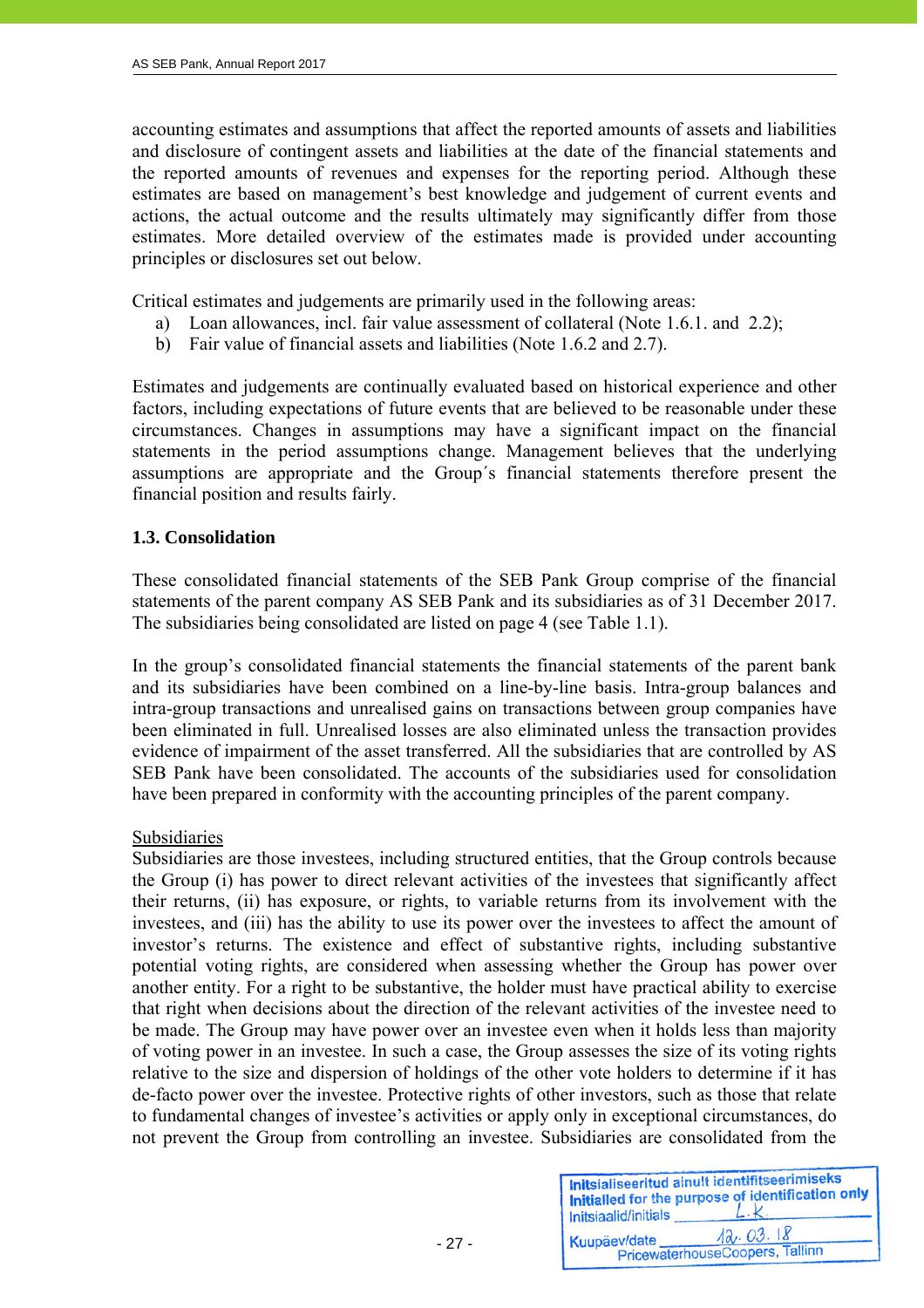date on which control is transferred to the Group, and are deconsolidated from the date on which control ceases

## Associates

Associate is an entity over which the Group has significant influence, but which it does not control. Generally, significant influence is presumed to exist when the Group holds between 20% and 50% of the voting rights.

Investments in associates are initially recognised at cost. The Group's investment in associates includes goodwill (net of any accumulated impairment loss) identified on acquisition. Investments in associates are accounted for under the equity method of accounting. Under this method, the investment in Group financial statements is increased by the share of post-acquisition profit and reduced by the share of loss or distribution of profit received from the associated company and attributable to the Group and any goodwill impairment. The Group's share of profits or losses of associates is recorded in the consolidated profit or loss for the year as share of result of associates. The Group's share of post-acquisition movements in other comprehensive income is recognised in other comprehensive income and presented separately. When the Group's share of losses in an associate equals or exceeds its interest in the associate, including any other unsecured receivables, the Group does not recognise further losses, unless it has incurred obligations or made payments on behalf of the associate.

Unrealised gains on transactions between the Group and its associates are eliminated to the extent of the Group's interest in the associates. Unrealised losses are also eliminated unless the transaction provides evidence of an impairment of the asset transferred. Accounting policies have been changed where necessary to ensure consistency with the policies adopted by the Group.

## Parent company separate financial statements – primary statements

In the parent separate primary financial statements, disclosed to these consolidated financial statements (see Note 34), the investments into the shares of subsidiaries and associated companies are accounted for at cost less any impairment recognised.

## **1.4. Foreign currency transactions and assets and liabilities denominated in a foreign currency**

All other currencies except for the functional currency (the functional currency of the parent company and subsidiaries is Euro) constitute foreign currencies. Foreign currency transactions have been translated to functional currencies based on the foreign currency exchange rates of the European Central Bank prevailing on the transaction date. Monetary assets and liabilities denominated in a foreign currency have been translated into functional currency based on the foreign currency exchange rates of the European Central Bank prevailing on the balance sheet date. Foreign exchange gains and losses are recognised in the income statement as income or expenses of that period. Non-monetary assets and liabilities denominated in a foreign currency measured at fair value, have been translated into functional currency based on the foreign currency exchange rates of the European Central Bank prevailing on the balance sheet date.

Translation differences from non-monetary items, classified as available-for-sale financial assets, are recognised in other comprehensive income.

| Initsiaalid/initials | Initsialiseeritud ainult identifitseerimiseks<br>Initialled for the purpose of identification only |
|----------------------|----------------------------------------------------------------------------------------------------|
| Kuupäev/date         | 12.03.18<br>PricewaterhouseCoopers. Tallinn                                                        |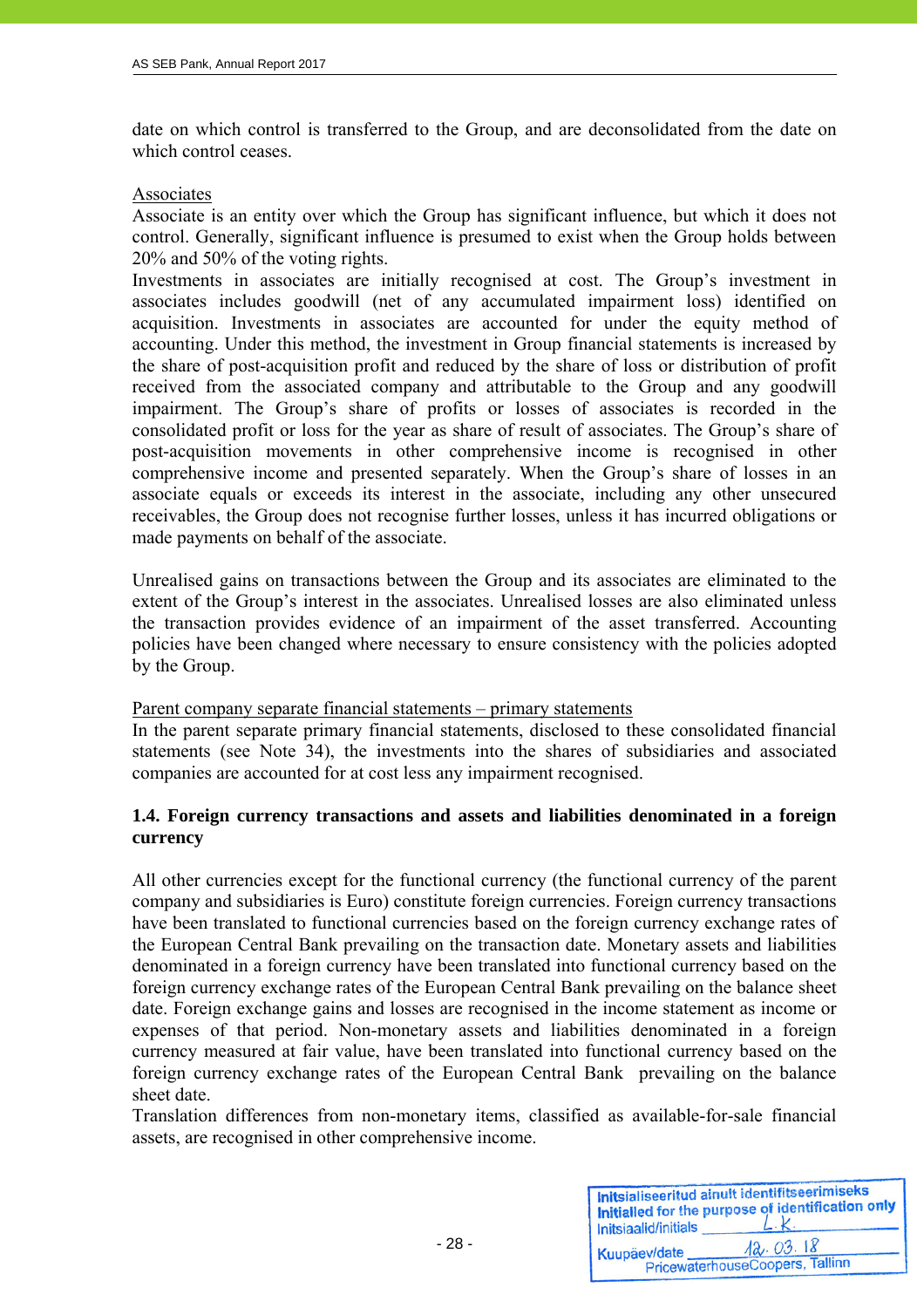## **1.5. Cash and cash equivalents**

For the purposes of the cash flow statement, cash and cash equivalents are cash at hand, available for use deposits due from Central Bank and readily available deposits in other credit institutions and short-dated liquid and trading securities.

## **1.6. Financial assets**

The SEB Pank Group classifies the financial instruments into classes that reflect the nature of information and take into account the characteristics of those financial instruments. The classification made can be seen in the table below:

**Category (as defined by IAS 39) Class (as determined by the Group)**

|                                                                                    |                                              | Loans and advances to credit institutions |                                                        |                        |
|------------------------------------------------------------------------------------|----------------------------------------------|-------------------------------------------|--------------------------------------------------------|------------------------|
| Loans and                                                                          |                                              | Loans to<br>individuals                   | Housing loans<br>Other loans to Private<br>individuals |                        |
|                                                                                    | receivables                                  | Loans and advances to customers           | Loans to                                               | Loans to Corporates    |
|                                                                                    |                                              |                                           | corporate<br>entities                                  | Loans to Public sector |
|                                                                                    |                                              |                                           | Debt securities                                        |                        |
| Financial<br>Financial assets at<br>assets<br>fair value through<br>profit or loss | Financial assets held for trading            | Equity securities                         |                                                        |                        |
|                                                                                    |                                              | Derivatives $-$ non-hedging               |                                                        |                        |
|                                                                                    | Financial assets designated at fair          | Debt securities                           |                                                        |                        |
|                                                                                    | value through profit or loss at<br>inception | Equity securities                         |                                                        |                        |
|                                                                                    |                                              | Investment securities – debt              | Listed                                                 |                        |
| Available-for-sale<br>financial assets                                             | securities                                   | Unlisted                                  |                                                        |                        |
|                                                                                    | Investment securities $-$ equity             | Listed                                    |                                                        |                        |
|                                                                                    |                                              | securities                                | Unlisted                                               |                        |

Financial assets are any assets that are cash, a contractual right to receive cash or another financial asset from another party, a contractual right to exchange financial instruments with another party under conditions that are potentially favourable or an equity instrument of another party. Financial assets are derecognised when the rights to receive cash flows have expired or the Group has transferred substantially all risks and rewards.

Management determines the classification of its investments at initial recognition. The SEB Pank Group has not classified any financial assets to the category "Held to maturity" in the reporting period.

## **1.6.1. Loans and receivables**

## Loans and receivables

Loans and receivables are non-derivative financial assets with fixed or determinable payments that are not quoted in an active market. They arise when the SEB Pank Group provides money, goods or services directly to a debtor with no intention of trading the resulting receivable.

| Initsiaalid/initials | Initsialiseeritud ainult identifitseerimiseks<br>Initialled for the purpose of identification only |
|----------------------|----------------------------------------------------------------------------------------------------|
| Kuupäev/date         | vev/date 12. 03. 18<br>PricewaterhouseCoopers, Tallinn                                             |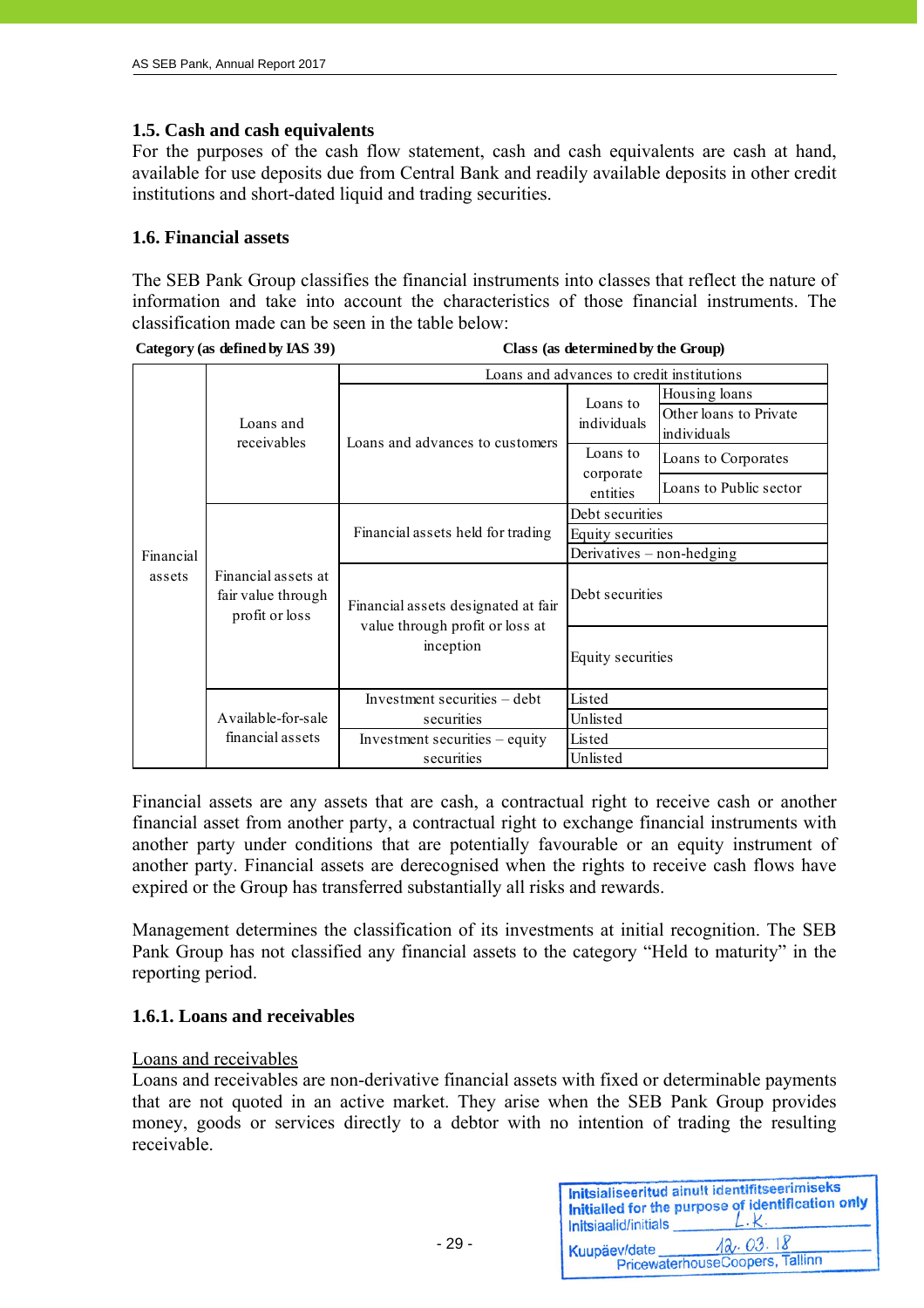Loans and receivables are initially recognised in the consolidated statement of financial position at fair value including any transaction costs, when the cash is paid to the borrower or right to demand payment has arisen and are derecognised only when they are repaid, transferred or written-off, regardless of the fact that part of them may be recognised as costs through providing allowances for loans. Past due loan is a loan in which the scheduled instalments, interest or fee payment have not been received. The loan allowances are presented on the respective line of statement of financial position at negative value. Loans have been recognised in the statement of financial position at amortised cost using the effective interest rate method. Accrued interest on the loans is recorded in the respective line of statement of financial position. For overdrafts and credit cards, the actual use of the limit by the borrower is stated in the statement of financial position. The unused credit limit is recognised as contingent liability.

## Leasing receivables

Financial lease claims include receivables from financial lease, factoring and instalment sale and agreements of payments. A financial lease is a lease transaction where all major risks and rights deriving from the use of the leased assets are transferred from the leasing firm to the lessee. Legal ownership to the property may be transferred to the lessee at the end of the lease period.

The receivables from the financial lease agreements are recognised in net present value of the minimum lease payments, from which the payments of principal received have been deducted, plus unguaranteed residual value at the end of contract. Lease payments collected are allocated between repayment of principal and financial income. Financial income is recognised over the rental period based on the pattern reflecting a constant periodic rate of return on the lessor's net investment in the financial lease. Initial service fees collected at issuance are included into the calculation of effective interest rate and lessor's net investment. Lessor's direct expenses, related to the contract, are part of effective interest rate and are booked as decrease of leasing income over the period of leasing contract. Allowances for lease receivables are presented on the respective line of statement of financial position at negative value.

The lease receivable from the client is recognised in the statement of financial position as of the moment of delivering the assets being the object of the agreement to the client. In case of transactions, in which the assets being the object of the agreement having a long delivery term have not yet been delivered to the client, the payments received from the lessees under these agreements are recognised in the statement of financial position as prepayments of buyers in on line "Accrued expenses and deferred income". The amounts paid by the leasing firm for the assets under lease agreements not yet delivered are recognised in the statement of financial position as prepayments to suppliers on line "Accrued income and prepaid expenses".

## Factoring and warehouse receipt financing receivables

Factoring transactions are considered to be financing transactions where the leasing firm provides the financial resources to its selling partners through transfer of the rights to the receivables from these sales transactions. The leasing firm acquires the right for the receivables payable by the buyer subject to the sales contract.

| Initsiaalid/initials | Initsialiseeritud ainult identifitseerimiseks<br>Initialled for the purpose of identification only |
|----------------------|----------------------------------------------------------------------------------------------------|
| Kuupäev/date         | 12.03.18<br>PricewaterhouseCoopers, Tallinn                                                        |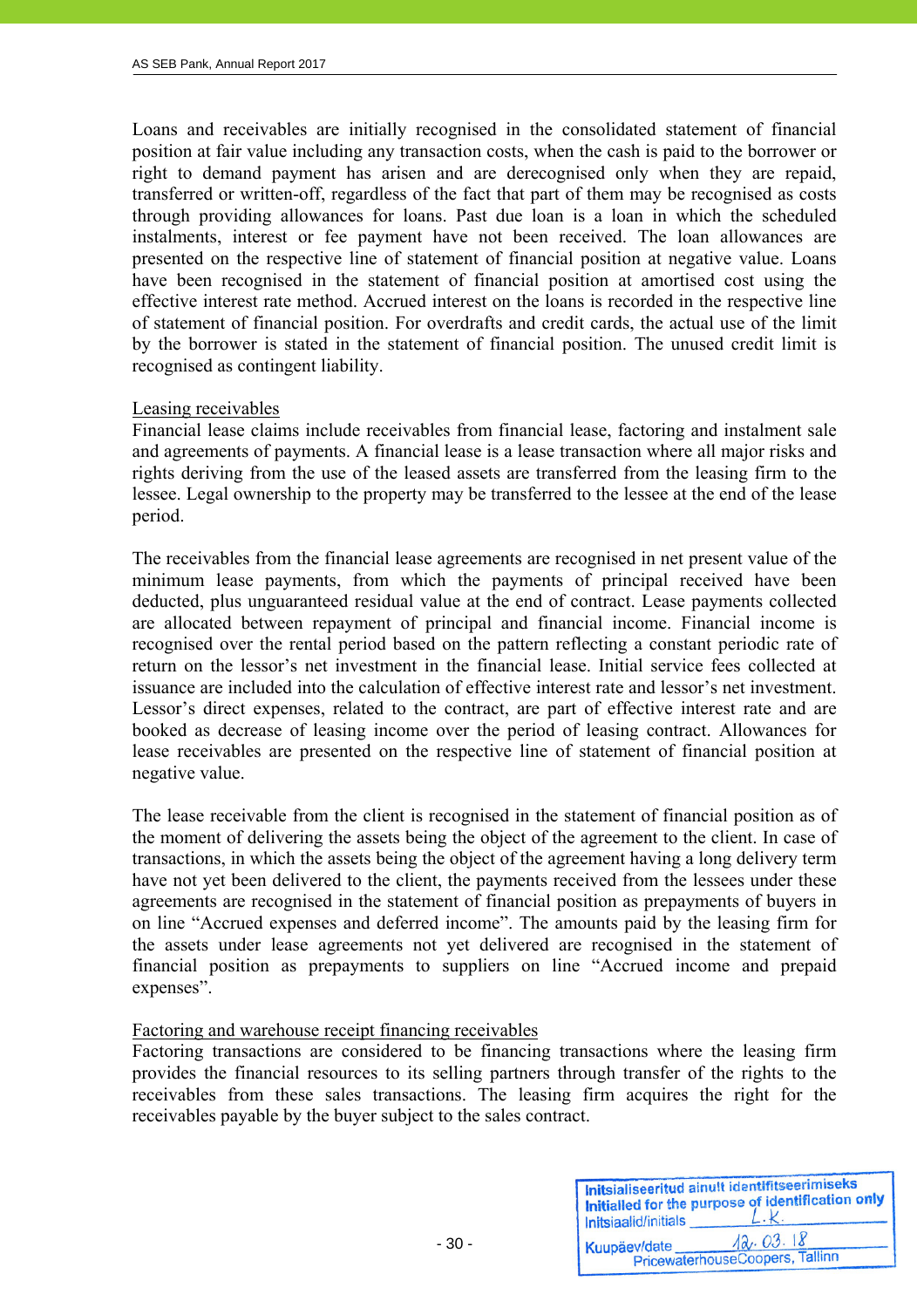Factoring is the transfer of receivables. Depending on the terms of the factoring contract the buyer either accepts the transfer of substantially all the risks and rewards of the ownership of the receivable (non-recourse factoring) or retains the right to transfer the risks and rewards back to the seller during a pre-specified term (recourse factoring). Transaction is booked as financing in case the leasing company does not own all the rights related to claim. The claim is booked in statement of financial position until payment is received or recourse is expired. If contract does not include seller's guarantee and leasing company acquires control of all rights at the moment of selling the claim, the transactions is booked as acquisition of claim in fair value. Subsequently on it is booked in acquisition cost. Derecognition of factoring assets and liabilities follows the regulation in IAS 39 and the assessment is made based on each specific agreement type and status.

Warehouse receipt financing transactions are financing transactions, where the lease firm finances its partners, by granting them a loan against pledged stock reserves.

Factoring and warehouse receipt financing receivables are recorded in the statement of financial position at amortised cost, from which the payments of principal claim collected have been deducted. Allowances for factoring receivables are presented on the respective line of statement of financial position at negative value. The receivable to the client is recognised as of the moment of factoring the purchase-sale agreement, i.e. as of assuming the receivable.

## Valuation of loans and receivables

The Group assesses consistently whether there is objective evidence that a financial asset or group of financial assets is impaired. A financial asset or a group of financial assets is impaired and impairment losses are incurred only if there is objective evidence of impairment as a result of one or more events that occurred after the initial recognition of the asset (a "loss event") and that loss event (or events) has an impact on the estimated future cash flows of the financial asset or group of financial assets that can be reliably estimated.

Examples of objective evidence that one or more events have occurred which may affect estimated future cash flows include:

- significant financial difficulty of the issuer or obligor,
- concession granted to the borrower as a consequence of financial difficulty, which normally would not have been granted to the borrower,
- a breach of contract, such as a default or delinquency in the payment of interest or principal,
- the probability that the borrower will go bankrupt or undergo some other kind of financial reconstruction,
- deterioration in the value of collateral.

For valuation of loans and receivables several risks are prudently considered. AS SEB Pank introduced a customer rating system for evaluating corporate loans. Valuation of the customer receivables is based on the legal entities financial position, situation of the industry, trustworthiness of the borrower, competence of the management of the client, timely fulfilment of contractual obligations and other factors, all of which together help to assess the value of the receivable and the amount of incurred loss in the portfolio of loans. Valuation of loans to private individuals is based on timely fulfilment of contractual obligations, solvency and collateral, age, educational status, length of employment, saving practices and other factors, affecting the credit risk.

| Initsiaalid/initials | Initsialiseeritud ainult identifitseerimiseks<br>Initialled for the purpose of identification only |
|----------------------|----------------------------------------------------------------------------------------------------|
| Kuupäev/date         | 12.03.18<br>PricewaterhouseCoopers, Tallinn                                                        |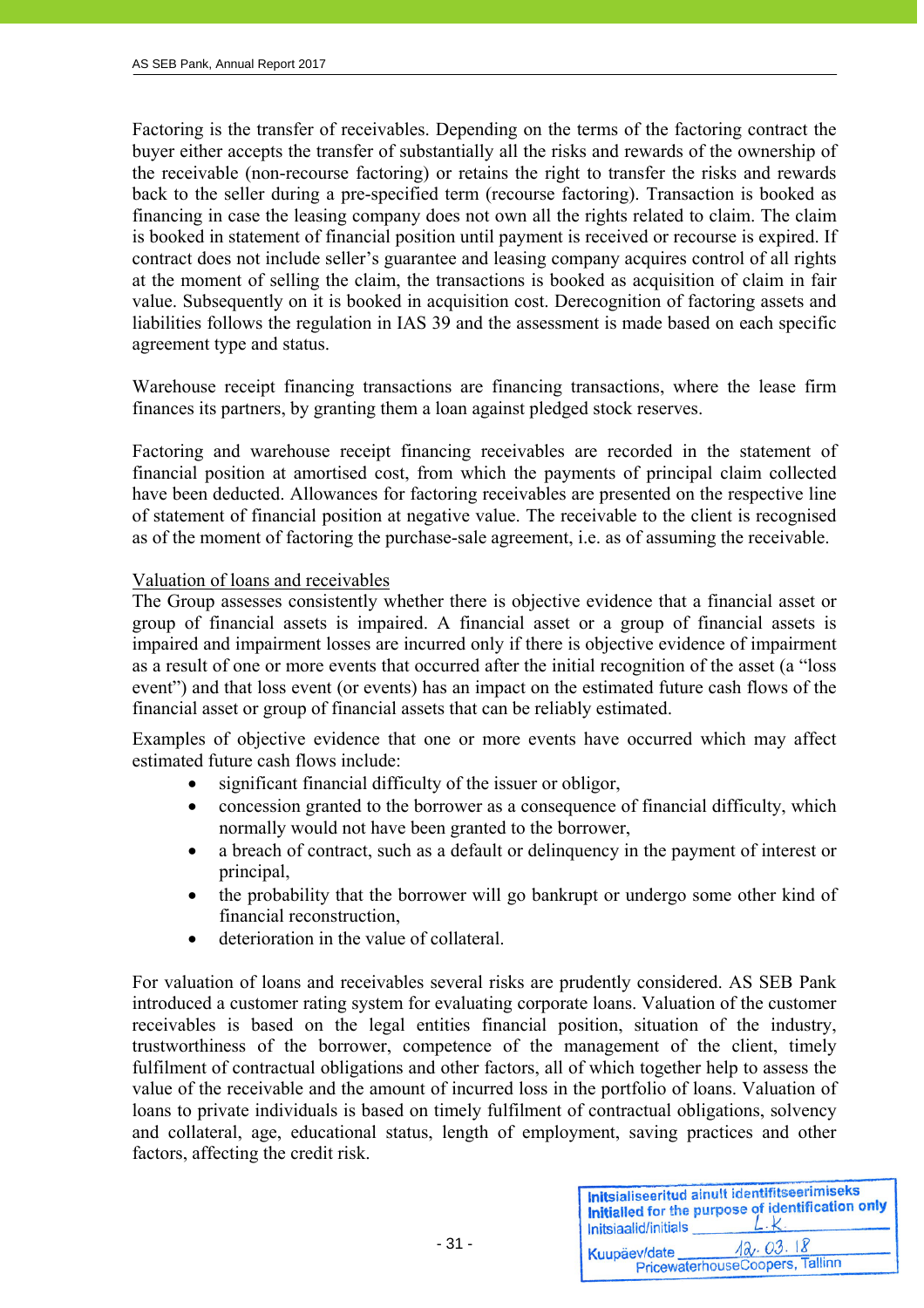The Group first assesses whether objective evidence of impairment exists individually for financial assets that are individually significant, and individually or collectively for financial assets that are not individually significant. If the Group determines that no objective evidence of impairment exists for an individually assessed financial asset, whether significant or not, it includes the asset in a group of financial assets with similar credit risk characteristics and collectively assesses them for impairment. Assets that are individually assessed for impairment and for which an impairment loss is or continues to be recognised are not included in a collective assessment of impairment. For the purposes of a collective evaluation of impairment, financial assets are grouped on the basis of similar credit risk characteristics (i.e. on the basis of the Group's grading process that considers asset type, industry, collateral type, past-due status and other relevant factors). Those characteristics are relevant to the estimation of future cash flows for groups of such assets.

Future cash flows in a group of financial assets that are collectively evaluated for impairment are estimated on the basis of the contractual cash flows of the assets in the Group and historical loss experience for assets with credit risk characteristics similar to those in the Group. Historical loss experience is adjusted on the basis of current observable data to reflect the effects of current conditions that did not affect the period on which the historical loss experience is based and to remove the effects of conditions in the historical period that do not currently exist. The methodology and assumptions used for estimating future cash flows are reviewed regularly by the Group to reduce any differences between loss estimates and actual loss experience.

For assessment of loan losses, the expected collections from the loan and interest payments over the coming periods are considered, as well as expected collections and anticipated proceeds from the realisation of collateral, discounted at the financial asset's original effective interest rate (excluding future credit losses that have not been incurred), which together form a recoverable amount of the loan and help to assess the amount of loss incurred of the loan. The amount of the loss is measured as the difference between the asset's carrying amount and the present value of estimated future cash flows (recoverable amount). For these assessed incurred loan losses, the relevant allowance has been established. The carrying amount of the asset is reduced through the use of an allowance account and the amount of the loss is recognised in the income statement. Specific and collective (based on incurred loss estimation on the group basis) allowances are provided for individually assessed loans, and group based allowances for homogenous loan groups.

In a subsequent period, if the amount of the impairment loss decreases and the decrease can be related objectively to an event occurring after the impairment was recognised (such as an improvement in the debtor's credit rating), the previously recognised impairment loss is reversed by adjusting the allowance account. The amount of the reversal is recognised in the income statement in "Impairment losses on loans and advances".

When a loan is uncollectible, it is written off against the related allowance for loan impairment. Such loans are written off after all the necessary procedures have been completed and the amount of the loss has been determined. Loans that are either subject to collective impairment assessment or individually significant and whose terms have been renegotiated are no longer considered to be past due and are treated as normal loans.

Interest income on loans is presented on the income statement on line "Interest and similar income".

| nitsiaalid/initials | Initsialiseeritud ainult identifitseerimiseks<br>Initialled for the purpose of identification only |
|---------------------|----------------------------------------------------------------------------------------------------|
| Kuupäev/date        | 12.03.18<br>PricewaterhouseCoopers, Tallinn                                                        |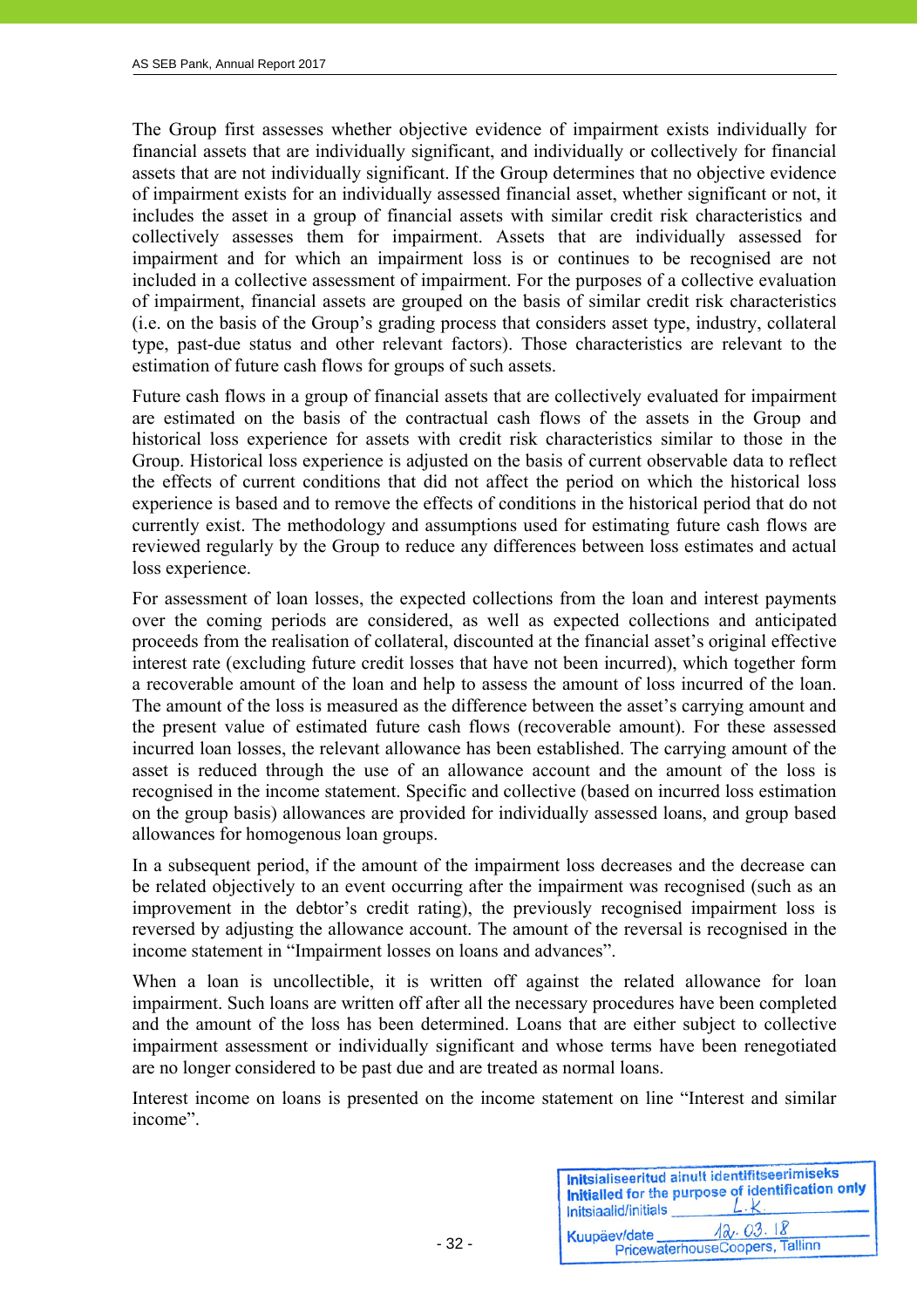## Impaired loans

A loan should be classified as impaired if it is probable that the contractual payments will not be fulfilled and the expected proceeds available from the realisation of the collateral do not cover both principal and accrued interest including penalty fees, i.e. the recoverable amount from expected future cash flows (including from realisation of collateral) discounted using original effective interest rate (if the loan has floating interest rate then the rate used for the current interest period adjusted by origination fees) is less than the carrying amount. In these cases all the borrower's loans in the SEB Pank Group shall be considered for impairment, unless there are specific reasons calling for a different evaluation.

## **1.6.2. Financial assets at fair value through profit or loss**

Financial assets at fair value through profit or loss include:

- financial assets held for trading
- financial assets designated at fair value through profit or loss at inception

## Financial assets held for trading

This group of financial assets includes securities acquired or incurred principally for the purpose of selling or repurchasing in the near term or if it is part of a portfolio of identified financial instruments that are managed together and for which there is evidence of a recent actual pattern of short-term profit-taking, and derivatives.

## *Securities acquired for the purpose of selling or repurchasing in the near term*

This group includes shares and bonds acquired for trading purpose. Trading securities are initially recognised at fair value excluding transaction costs on the trade date and are subsequently presented in fair value.

The fair value of held for trading securities quoted on an active market are based on current mid-prices, because trading portfolio is maintained to enable client trading and assets and liabilities to have an offsetting market risk.

The best evidence of fair value is quoted prices in an active market for identical assets or liabilities. Quoted prices cannot be overlooked without evidence. However, the market prices should be adjusted in rare cases if it does not represent fair value at the measurement date.

The shares and debt securities not actively traded on an active market are valued in fair value according to the last quotation from an acknowledged provider with a presumption that there have been regular quotations available for the shares / debt securities and the price volatility has been in normal range for similar instruments. If the price is not available from quotations or there is no sufficient regularity of the quotations or the volatility of the instrument price quotations is outside the normal range, the shares / debt securities are revaluated into fair value based on all available information regarding the issuer to benchmark the financial instrument price against similar instruments available on active market to determine the fair value. For held for trading debt securities, for which the quoted prices from an active market are not available, cash flows are discounted at market interest rates, issuer's risk added. For fund participations (units) NAV bid quotation is used for fair value assessment.

| Initsiaalid/initials | Initsialiseeritud ainult identifitseerimiseks<br>Initialled for the purpose of identification only |
|----------------------|----------------------------------------------------------------------------------------------------|
| Kuupäev/date         | 12.03.18<br>PricewaterhouseCoopers, Tallinn                                                        |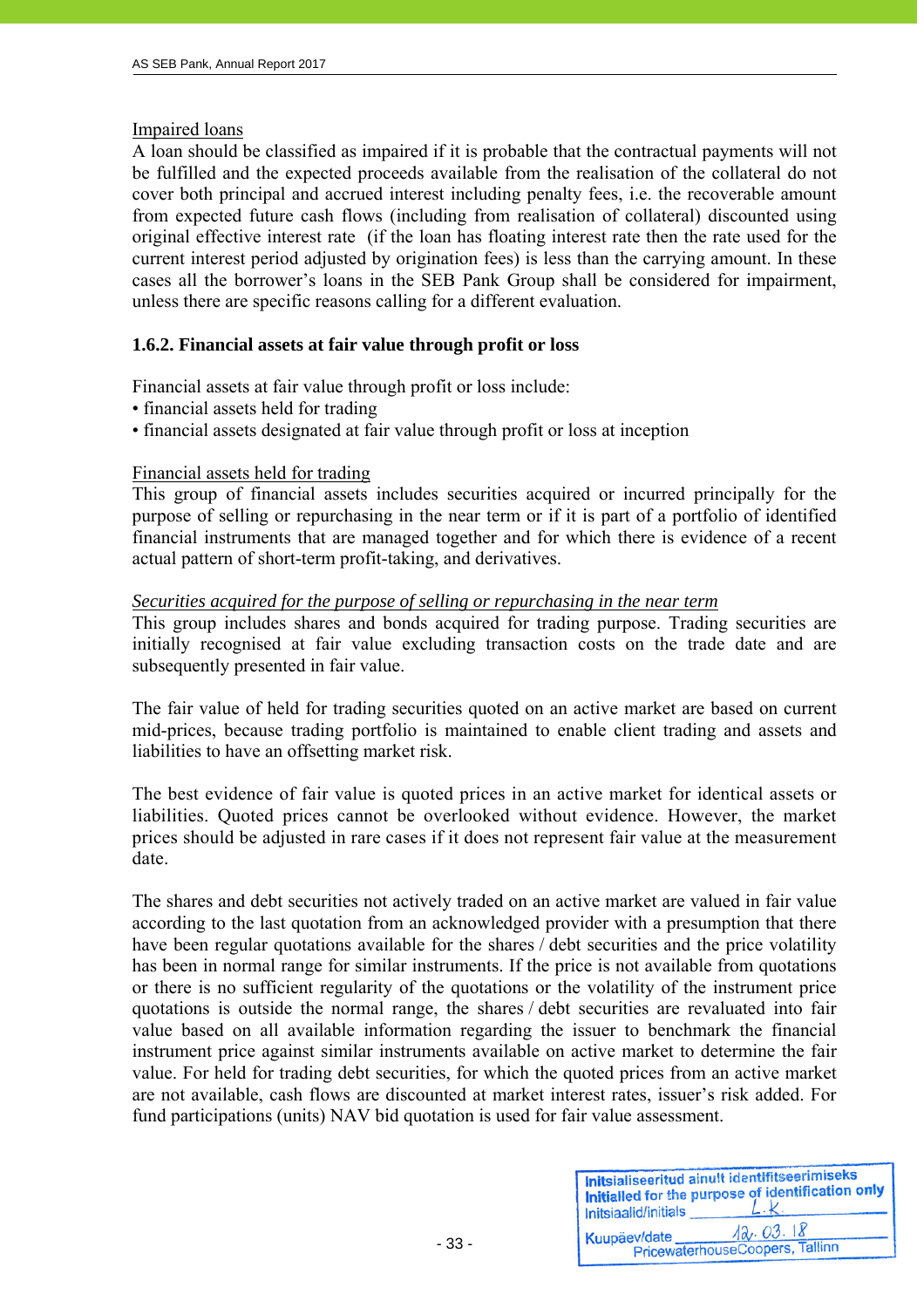In any case, if the market for a financial asset is not active, the Group establishes fair value by using valuation techniques. These include the use of recent arm's length transactions, discounted cash flow analysis, benchmarking to another instrument with similar characteristics, reference to recent transactions as long as there has been no significant change in economic circumstances and other valuation techniques commonly used by market participants.

The unrealised and realised result of the trading securities is recorded in income statement under "Gains less losses from financial assets at fair value through profit or loss".

Dividend income from financial assets that are classified as held for trading, is recognised in income statement on line "Gains less losses from financial assets at fair value through profit or loss" when the entity's right to receive payment is established.

## *Derivatives*

Derivatives (forward-, swap- and option transactions) are initially recognised at fair value excluding transaction costs on the trade date and are subsequently presented at fair value. If derivatives are quoted on an active market, market value is used as a fair value. If not, the valuation techniques are used to estimate the fair value.

These transactions are booked in the statement of financial position as assets, if their fair value is positive and as liabilities, if the fair value is negative. The fair values of derivative assets and liabilities recorded in the statement of financial position are not netted. The Group does not apply hedge accounting principles for the accounting of derivative financial instruments.

Currency forwards, currency and interest rate swaps are valued by discounting future cash flows using market interest rate. Respective interest income and the realised profit and unrealised gain / loss from the revaluation of derivatives is recorded in the income statement under "Gains less losses from financial assets at fair value through profit or loss".

Currency and equity options are revalued to market value, using market price if active market exists. If a reliable market value cannot be obtained, the fair value of options is calculated by using the Black-Scholes model.

As part of the fair value measurement, valuation adjustments are made when valuing derivative financial instruments, to incorporate counterparty and own credit risk. The methodologies for estimating valuation adjustments are continuously revised as a result of changing market practices in response to regulatory and accounting policy changes, as well as general market developments.

Financial assets designated at fair value through profit or loss at inception

Securities at fair value through profit or loss are designated irrevocably, at initial recognition, into this category. Management designates securities into this category, because a group of financial assets is managed and its performance is evaluated on a fair value basis, in accordance with a documented risk management and investment strategy.

In the current reporting period this class of securities included the portfolio of liquidity bonds. The intention of the investment is to keep local liquidity reserves in liquid securities, which can be pledged with Central Bank in order to create cash liquidity whenever necessary.

| Initsiaalid/initials | Initsialiseeritud ainult identifitseerimiseks<br>Initialled for the purpose of identification only |
|----------------------|----------------------------------------------------------------------------------------------------|
| Kuupäev/date         | 12.03.18<br>PricewaterhouseCoopers, Tallinn                                                        |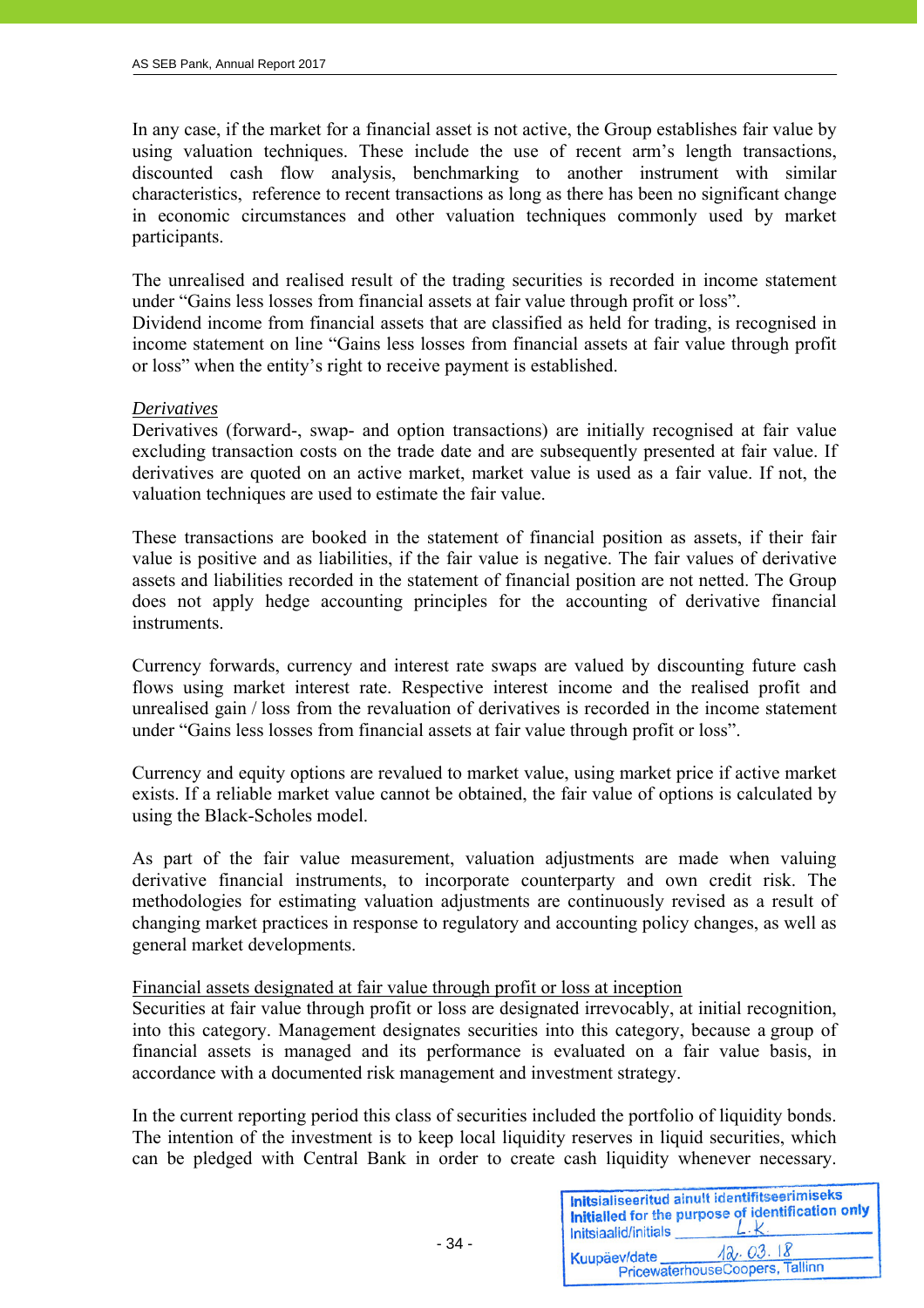Recognition and measurement of this category of financial assets is consistent with the above policy for trading securities.

Interest income on these instruments are recognised in income statement under "Interest income". The realized and unrealized result from the revaluation of these securities is recorded in the income statement under "Gains less losses from financial assets at fair value through profit or loss".

## **1.6.3. Available-for-sale financial assets**

Securities are classified as available-for-sale financial assets, if they do not belong to one of the aforementioned categories: financial assets held for trading or other financial assets designated at fair value through profit or loss. Available-for-sale investments are intended to be held for an indefinite period of time, which may be sold in response to needs for liquidity or changes in interest rates, exchange rates or equity prices; or investments with strategic purpose for long-term holding.

Available-for-sale financial assets are recorded at fair value. Subsequently they are carried at fair value. If the assessment of fair value is not reliable, the securities will be presented at cost. The gains and losses arising from changes in the fair value of available for sale financial assets are recognised in the consolidated statement of comprehensive income on line "revaluation of available-for-sale financial assets".

The Group assesses consistently whether there is objective evidence that a financial asset available-for-sale is impaired. In the case of equity investments classified as available-forsale, a significant or prolonged decline in the fair value of the security below its cost is considered in determining whether the assets are impaired. Debt instrument is considered to be impaired when there is a change in expected cash flows to be collected from the instrument. If any such evidence exists for available-for-sale financial assets, the cumulative loss – measured as the difference between the acquisition cost and the current fair value, less any impairment loss on that financial asset previously recognised in profit or loss – is removed from statement of comprehensive income and recognised in the income statement. Impairment losses recognised in the income statement on equity instruments are not reversed through the income statement. In a subsequent period, if the fair value of a debt instrument classified as available-for-sale increases and the increase can be objectively related to an event occurring after the impairment loss was recognised in profit or loss, the impairment loss is reversed through the income statement.

When the financial asset is derecognised the cumulative gain previously recognised in statement of comprehensive income on that specific instrument is to the extent reversed from the statement of comprehensive income and the remaining portion is recognised in income statement.

Interest calculated using the effective interest method and foreign currency gains and losses on monetary assets classified as available for sale are recognised in the income statement. Dividends on available-for-sale equity instruments are recognised in the income statement when the entity's right to receive payment is established.

| Initsiaalid/initials | Initsialiseeritud ainult identifitseerimiseks<br>Initialled for the purpose of identification only |
|----------------------|----------------------------------------------------------------------------------------------------|
| Kuupäev/date         | 12.03.18<br>PricewaterhouseCoopers, Tallinn                                                        |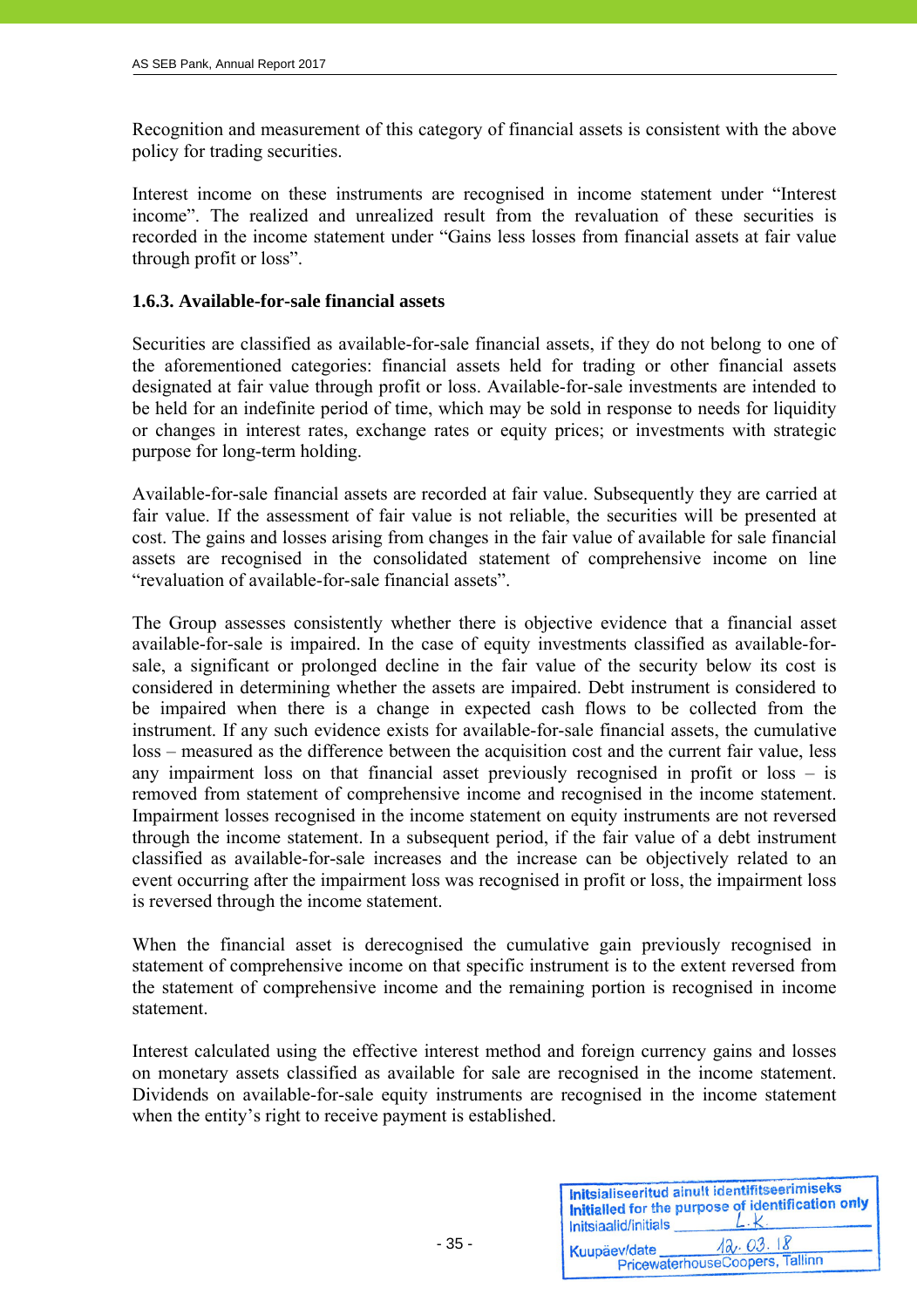### **1.7. Offsetting financial instruments**

Financial assets and liabilities are offset and the net amount reported in the statement of financial position only, when there is a legally enforceable right to offset and there is an intention to settle on net basis or realise the asset and settle the liability simultaneously.

### **1.8. Tangible and intangible assets other than goodwill**

Land, buildings, IT equipment, office equipment and other assets of long-term use are recognised in the statement of financial position as tangible non-current assets. Intangible assets are identifiable, non-monetary assets without physical substance and currently comprise of acquired software and other intangible assets.

Tangible non-current assets and intangible assets are initially recognised at acquisition cost, consisting of the purchase price, non-refundable taxes and other direct costs related to taking the asset into use.

The subsequent expenditure of an item of property, plant and equipment shall be recognised as an asset if these are in accordance with definition of fixed assets and if it is probable that future economic benefits associated with the item will flow to the entity. All other repairs and maintenance are charged to other operating expenses during the financial period in which they are incurred.

Tangible non-current assets and intangible assets with finite useful lives are subsequently stated at historical cost less depreciation / amortisation and any impairment losses. Depreciation / amortisation is calculated starting from the month of acquisition until the carrying value reaches the residual value of the asset or if that is considered being insignificant the asset is fully depreciated. For assets having a substantial residual value, only the difference between the acquisition cost and the residual value is depreciated to expense over the useful lifetime of the asset. Assets are depreciated / amortised on straight-line basis.

Depreciation / amortisation calculation is based on useful life of the asset, which serves as basis for forming the depreciation / amortisation rates. Buildings are depreciated over 20-50 years (capitalized rebuildings are depreciated according to agreement), intangible assets with limited lifetime are amortised over 3-8 years, and other non-current tangible assets are depreciated over 3-10 years, land and art is not depreciated The appropriateness of depreciation/amortisation rates, methods and residual values are each reporting date assessed.

Depreciation, amortisation and impairment is recorded in the income statement on line "Depreciation, amortisation and impairment losses of tangible and intangible assets".

Gains and losses on disposals are determined by comparing proceeds with carrying amount. These are included in other operating income / expenses in the income statement.

### Capitalisation of expenses

Reconstruction expenditures of leased premises are capitalised as tangible assets and are subsequently charged to the income statement on a straight-line basis during their expected useful life of 5 years, or during remaining lease term, of shorter.

| Initsialiseeritud ainult identifitseerimiseks<br>Initialled for the purpose of identification only<br>Initsiaalid/initials |                                             |  |
|----------------------------------------------------------------------------------------------------------------------------|---------------------------------------------|--|
| Kuupäev/date                                                                                                               | 12.03.18<br>PricewaterhouseCoopers, Tallinn |  |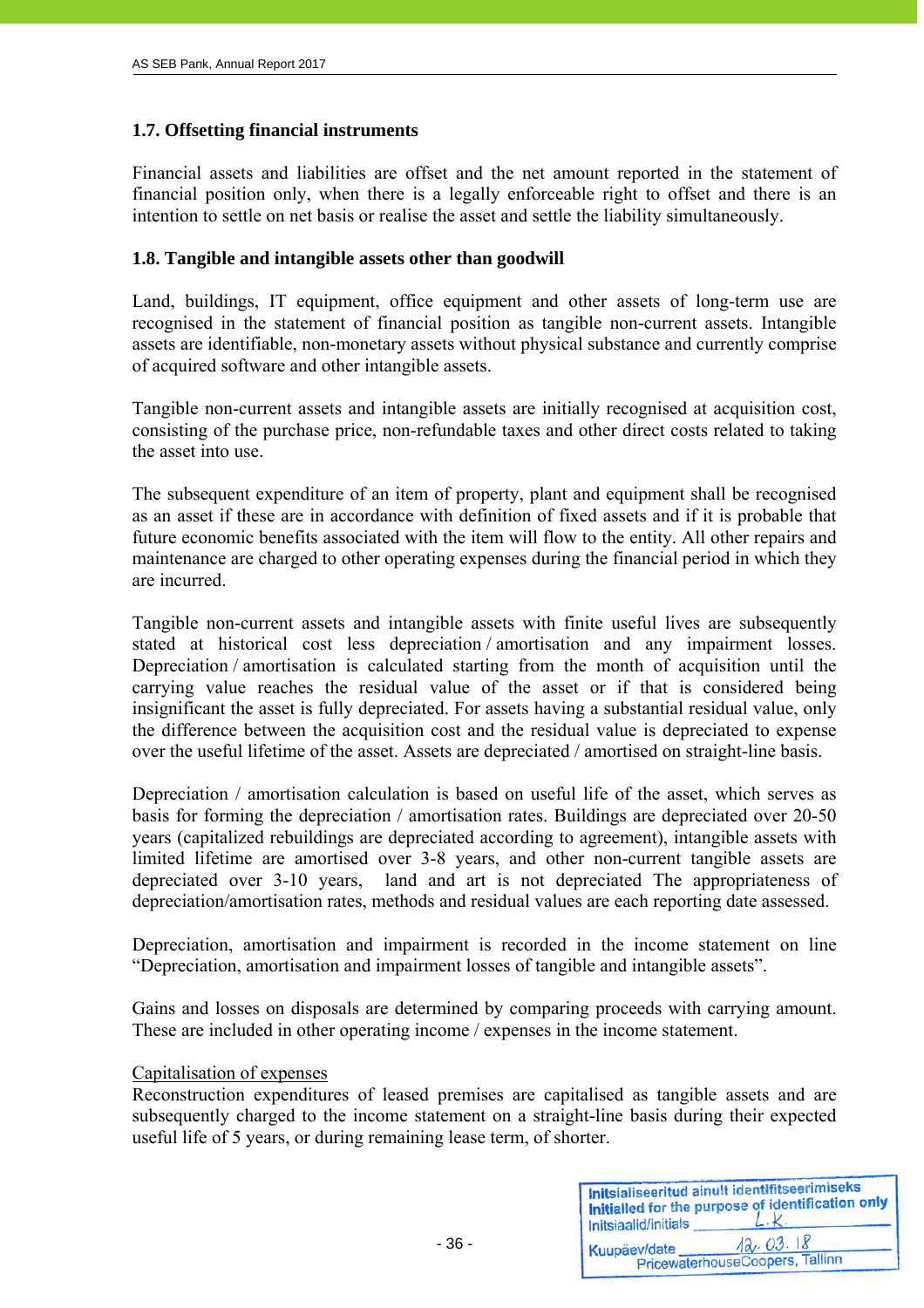### Development costs

Costs associated with maintaining software programmes are recognized as an expense as incurred. Development costs that are directly attributable to the design and testing of identifiable and unique software products controlled by the group are recognized as intangible assets when the following criteria are met:

- · it is technically feasible to complete the software so that it will be available for use
- · management intends to complete the software and use it
- · there is an ability to use the software
- · it can be demonstrated how the software will generate probable future economic benefits

· adequate technical, financial and other resources to complete the development and to use the software are available, and

· the expenditure attributable to the software during its development can be reliably measured.

Directly attributable costs that are capitalised as part of the software include employee costs and external consultancy costs. Capitalised development costs are recorded as intangible assets and amortised from the point at which the asset is ready for use. IT development project is continuing and its costs in 2017 are being capitalized.

### **1.9. Impairment of non-financial assets**

Assets with an indefinite useful life are not subject to amortisation and are tested annually for impairment, comparing the carrying value of the asset to its recoverable value. Assets that are subject to amortisation / depreciation are reviewed for impairment whenever events or changes in circumstances indicate that the carrying amount may not be recoverable. In such circumstances the recoverable value of the asset is assessed and compared to its carrying value. An impairment loss is recognised for the amount by which the asset's carrying amount exceeds its recoverable amount. The recoverable amount is the higher of an asset's fair value less costs to sell and value in use. For the purposes of assessing impairment, assets are grouped at the lowest levels for which there are separately identifiable cash flows (cashgenerating units). Non-financial assets other than goodwill that suffered impairment are reviewed for possible reversal of the impairment at each reporting date.

### **1.10. Leases – the group is the lessee**

Leases of assets where the lessee acquires substantially all the risks and rewards of ownership are classified as finance leases. Other leases are classified as operating leases.

Finance leases are capitalised at the commencement date of the lease at the lower of the fair value of the leased property or the present value of the minimum lease payments. Each lease payment is allocated between the repayment of a liability and finance charges (interest expense). The interest element of the finance cost is charged to the income statement over the lease period so as to produce a constant periodic rate of interest on the remaining balance of the liability for each period (effective interest rate method). Tangible non-current assets acquired under finance leases are depreciated similarly to acquired assets over the shorter of the useful life of the asset or the lease term.

Operating lease payments are recognised in income statement as expense over the rental period on straight line basis. The Group uses operating lease mainly for renting the buildings / premises. Rental expense is recognised in income statement as "Other expenses".

|                      | Initsialiseeritud ainult identifitseerimiseks<br>Initialled for the purpose of identification only |
|----------------------|----------------------------------------------------------------------------------------------------|
| Initsiaalid/initials |                                                                                                    |
| Kuupäev/date         | 12.03.18<br>PricewaterhouseCoopers, Tallinn                                                        |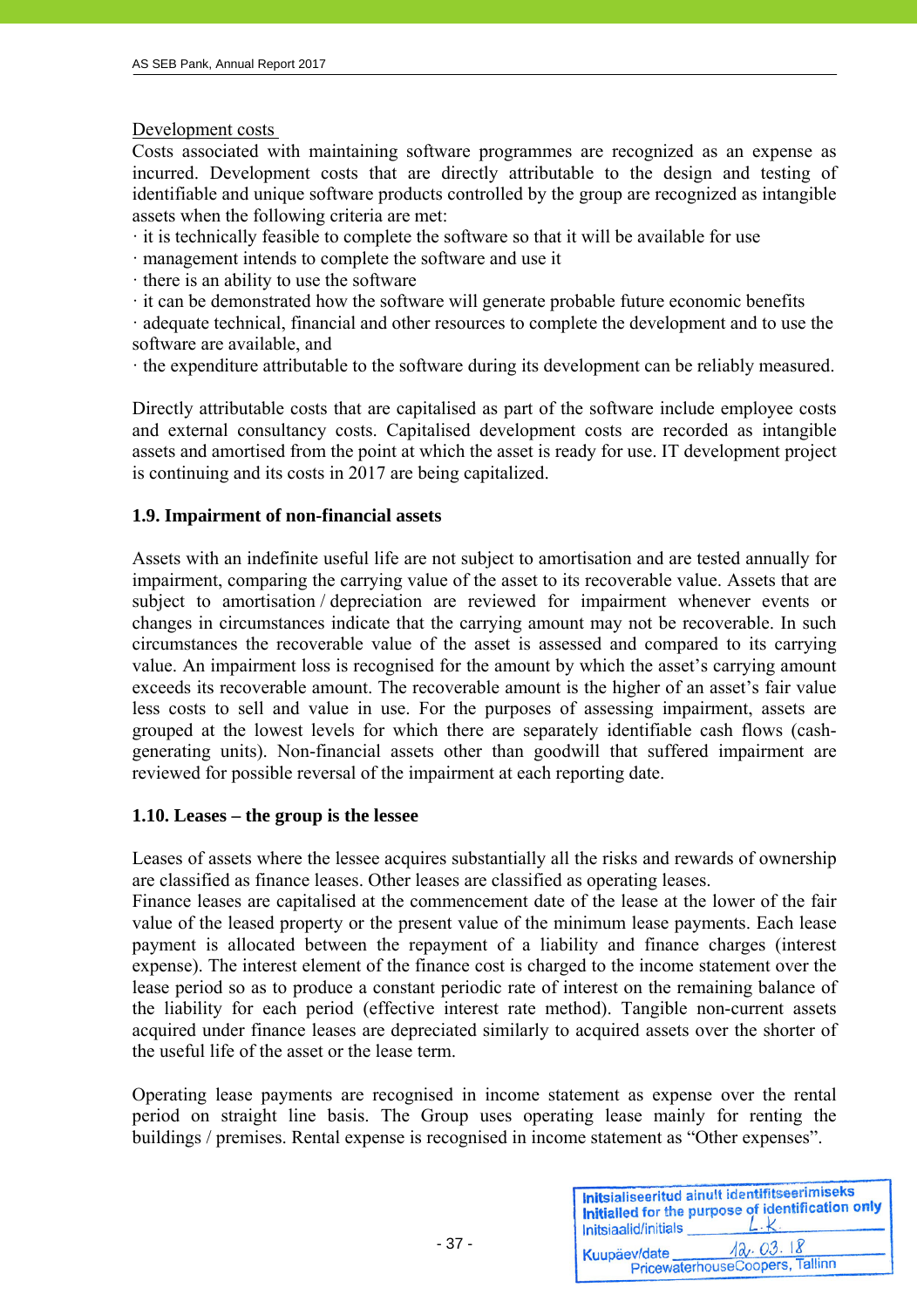### **1.11. Financial liabilities**

The classification made can be seen in the table below:

| $\frac{1}{2}$                |                                                               |                                                                                |                     |
|------------------------------|---------------------------------------------------------------|--------------------------------------------------------------------------------|---------------------|
| <b>Financial liabilities</b> | Financial liabilities at<br>amortised cost                    | Deposits from credit institutions                                              |                     |
|                              |                                                               | Deposits from customers                                                        | Corporate customers |
|                              |                                                               |                                                                                | Public sector       |
|                              |                                                               |                                                                                | Households          |
|                              |                                                               | Debt securities in issue                                                       |                     |
|                              |                                                               | Subordinated debt                                                              |                     |
|                              | Financial liabilities at fair<br>value through profit or loss | Financial liabilities held for trading (Derivatives – Non<br>Hedging only)     |                     |
|                              |                                                               | Designated at fair value through profit and loss -<br>Debt securities in issue |                     |
|                              | Loan commitments                                              |                                                                                |                     |
| Contingent liabilities       | Guarantees and other financial facilities                     |                                                                                |                     |

#### **Category (as defined by IAS 39) Class (as determined by the Group)**

### Deposits from credit institutions and customers

Deposits are recognised in the statement of financial position on their settlement date at fair value net of transaction costs and subsequently measured at amortised cost using effective interest rate method and recorded on lines "Due to credit institutions" and "Due to customers", accrued interests is presented on a respective lines in liabilities. Interest expenses are recorded in the income statement on line "Interest expenses and similar charges".

Financial liabilities are derecognised when extinguished, that is, when the obligation is discharged, cancelled or expired.

### Borrowings and issued securities

Borrowings and issued securities are recognised initially at fair value net of transaction costs (the proceeds received, net of transaction costs incurred). Borrowings and issued securities are subsequently stated at amortised cost using the effective interest rate method; any difference between proceeds (net of transaction costs) and the redemption value is recognised in the income statement over the period of the instrument using effective interest rate.

The effective interest rate is the rate that exactly discounts the expected stream of future cash payments through maturity. The amortisation of the transaction costs is presented in the income statement together with the interest expenses. The respective interest expenses are recorded in the income statement on line "Interest expenses and similar charges".

In case there is an unused limit for any borrowings, this is presented as contingent asset.

### Short-term and termination benefits to employees

Short-term employee benefits are employee benefits (other than termination benefits) which fall due within twelve months after the end of the period in which the employees render the related services. Short-term employee benefits include items such as wages, salaries and social security contributions; benefits related to temporary suspension of the employment contract (such as vacation pay).

| Initsiaalid/initials | Initsialiseeritud ainult identifitseerimiseks<br>Initialled for the purpose of identification only |
|----------------------|----------------------------------------------------------------------------------------------------|
| Kuupäev/date         | 12.03.18<br>PricewaterhouseCoopers, Tallinn                                                        |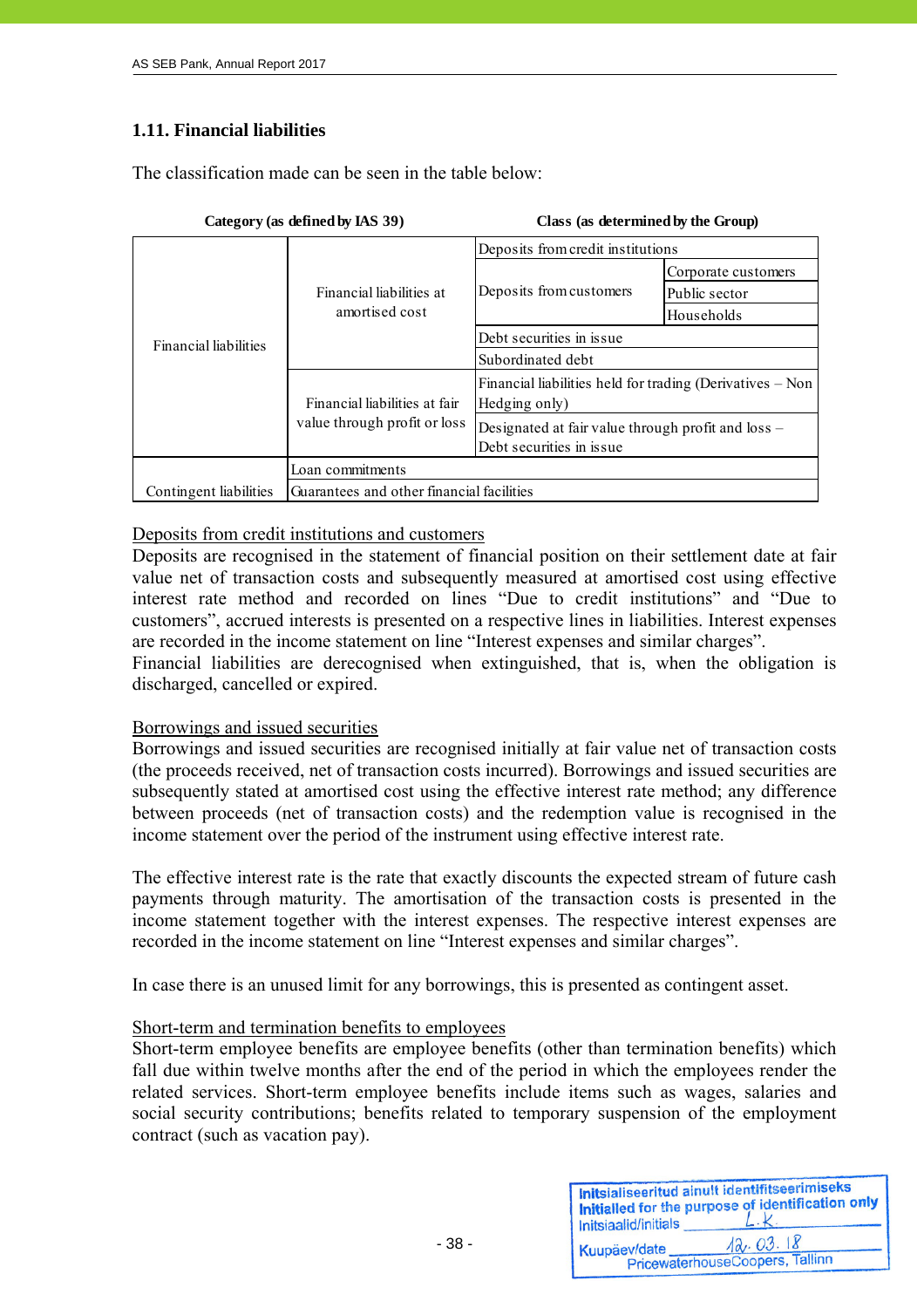Termination benefits are payable when employment is terminated by the Group before the normal retirement date, or whenever an employee accepts voluntary redundancy in exchange for these benefits. The Group recognises termination benefits when it is demonstrably committed to terminating the employment of current employees according to a detailed formal plan without possibility of withdrawal. Benefits due more than 12 months after the reporting date are discounted to present value.

### **1.12. Embedded derivatives**

Some combined contracts contain both a derivative and a non-derivative component. In such cases, the derivative component is termed an embedded derivative.

Embedded derivatives are usually separated from the host contract and accounted for in the same way as other derivatives (Note 1.6.2.). Embedded derivatives are not separated, if their economic characteristics and risks are closely related to the economic characteristics and risks of the host contract. However, in some circumstances also not closely related embedded derivatives may be not separated.

Combined instruments (for example index-linked deposits) are separated, so that host contract is recognised as deposit and measured at amortised cost using effective interest rate method, and embedded derivatives are recognised and measured at fair value.

### **1.13. Financial guarantee contracts**

Financial guarantee contracts are contracts that require the issuer to make specified payments to reimburse the holder for a loss it incurs because a specified debtor fails to make payments when due, in accordance with the terms of a debt instrument. Such financial guarantees are given to credit institutions, financial institutions, companies and other bodies on behalf of customers to secure loans, other banking facilities and liabilities to other parties.

Financial guarantees are initially recognised in the financial statements at fair value (contract value) on the date the guarantee was given. Subsequent to initial recognition, the bank's liabilities under such guarantees are recognised at the outstanding value of guarantee. In the income statement the fee income earned on a guarantee is recognised straight-line basis over the life of the guarantee. In cases where the fees are charged periodically in respect of an outstanding commitment, they are recognised as revenue on a time proportion basis over the respective commitment period. At the end of each reporting period, the commitments are reflected either i) contract value at the time of reporting ii) contract value and in addition provision in balance sheet. The amounts disbursed to settle the guarantee obligation are recognised in the statement of financial position on the date it is disbursed.

### **1.14. Provisions for liabilities and charges**

Provisions are recognised when the company has a present legal or constructive obligation as a result of past events, it is probable that an outflow of resources will be required to settle the obligation, and a reliable estimate of the amount can be made. The provisions are recognisedbased on the management's estimates regarding the amount and timing of the expected outflows.

| Initsialiseeritud ainult identifitseerimiseks<br>Initialled for the purpose of identification only<br>Initsiaalid/initials |                                             |  |
|----------------------------------------------------------------------------------------------------------------------------|---------------------------------------------|--|
| Kuupäev/date                                                                                                               | 12.03.18<br>PricewaterhouseCoopers, Tallinn |  |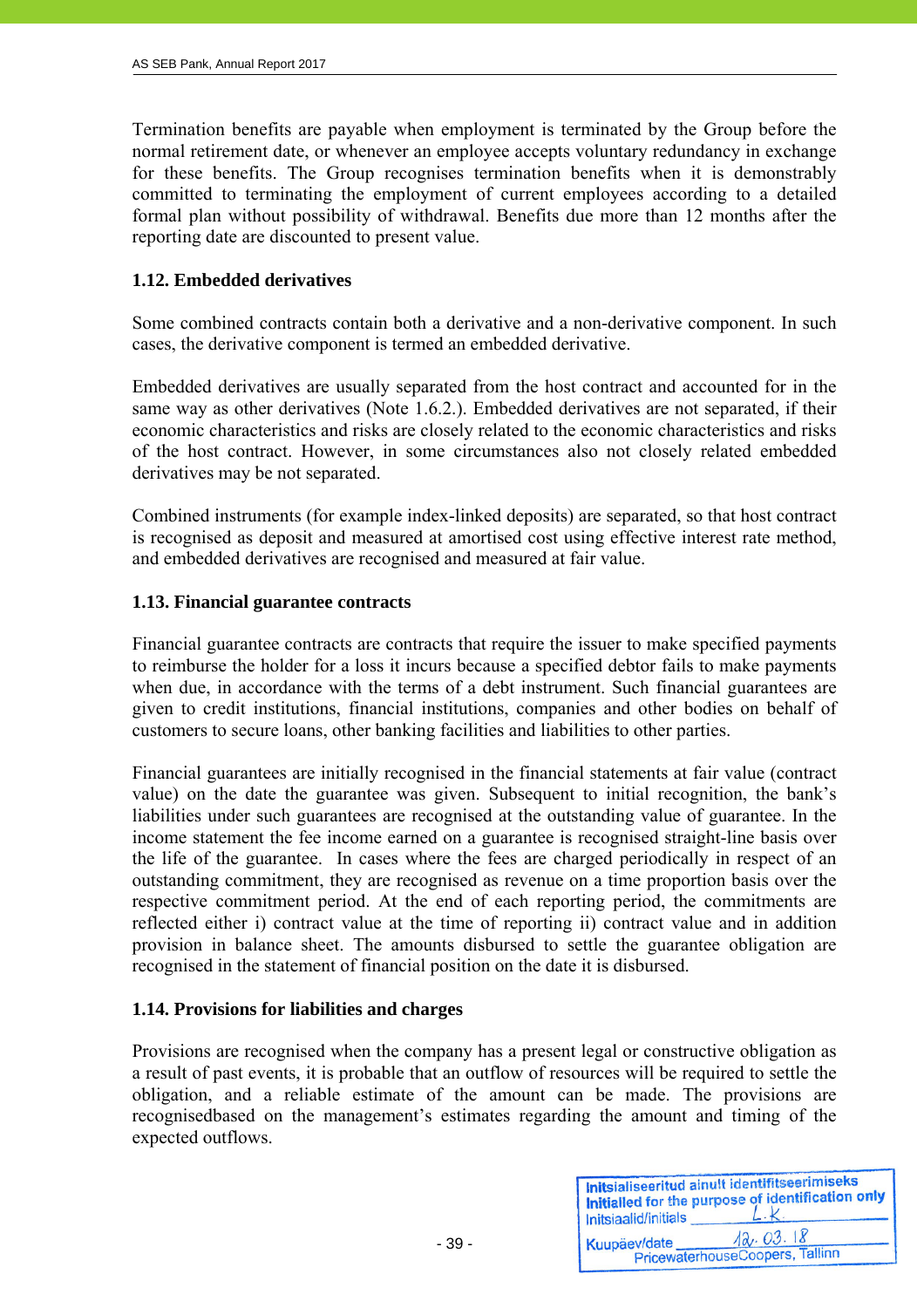When it is probable that the provision is expected to realise later than 12 months after the reporting date it is recorded at discounted value (present value of expected outflows), unless the discounting effect is immaterial. Expense from provisions and from change in carrying value of provisions is recorded in the income statement for the period.

### **1.15. Revenue recognition**

#### Interest income and expense

Interest income and expense is recognised in income statement for all interest-bearing financial instruments carried at amortised cost using the effective interest rate method. Interest income includes also similar income on interest bearing financial instruments classified at fair value through profit or loss (i.e. traded bonds etc).

The effective interest method is a method of calculating the amortised cost of a financial asset or a financial liability and of allocating the interest income or interest expense over the relevant period. The effective interest rate is the rate that exactly discounts estimated future cash payments or receipts through the expected life of the financial instrument to the net carrying amount of the financial asset or financial liability. When calculating the effective interest rate, the Group estimates cash flows considering all contractual terms of the financial instrument, but does not consider future credit losses. The calculation includes all significant fees paid or received between parties to the contract that are an integral part of the effective interest rate, transaction costs and all other premiums or discounts.

Once a financial asset or a group of similar financial assets has been written down as a result of an impairment loss, interest income is recognised using the rate of interest used to discount the future cash flows for the purpose of measuring the impairment loss.

### Fee and commission income

Revenue is recognised in the fair value of the consideration received or receivable for the services provided in the ordinary course of the Group's activities. Fees and commissions are generally recognised on an accrual basis when the service has been provided (e.g. payment cards related commissions). Credit issuance fees for loans / leases are deferred and recognised as an adjustment to the effective interest rate on the credit. Portfolio management and other advisory service fees, as well as wealth management and custody service fees are recognised based on the applicable service contracts, usually on an accrual basis. Asset management fees related to management of investment funds are recognised over the period the service is provided. Performance linked fees or fee components are recognised when the performance criteria are fulfilled.

Other transaction fee income and other income are recognised on accrual basis at the moment of executing the respective transactions.

### **1.16. Dividend income**

Dividends are recognised in the income statement when the entity's right to receive payment is established.

### **1.17. Recognition of day one profit and loss**

The best evidence of fair value at initial recognition is the transaction price (i.e. the fair value of the consideration given or received), unless the fair value of that instrument is evidenced

| Initsiaalid/initials | Initsialiseeritud ainult identifitseerimiseks<br>Initialled for the purpose of identification only |
|----------------------|----------------------------------------------------------------------------------------------------|
| Kuupäev/date         | 12.03.18<br>PricewaterhouseCoopers, Tallinn                                                        |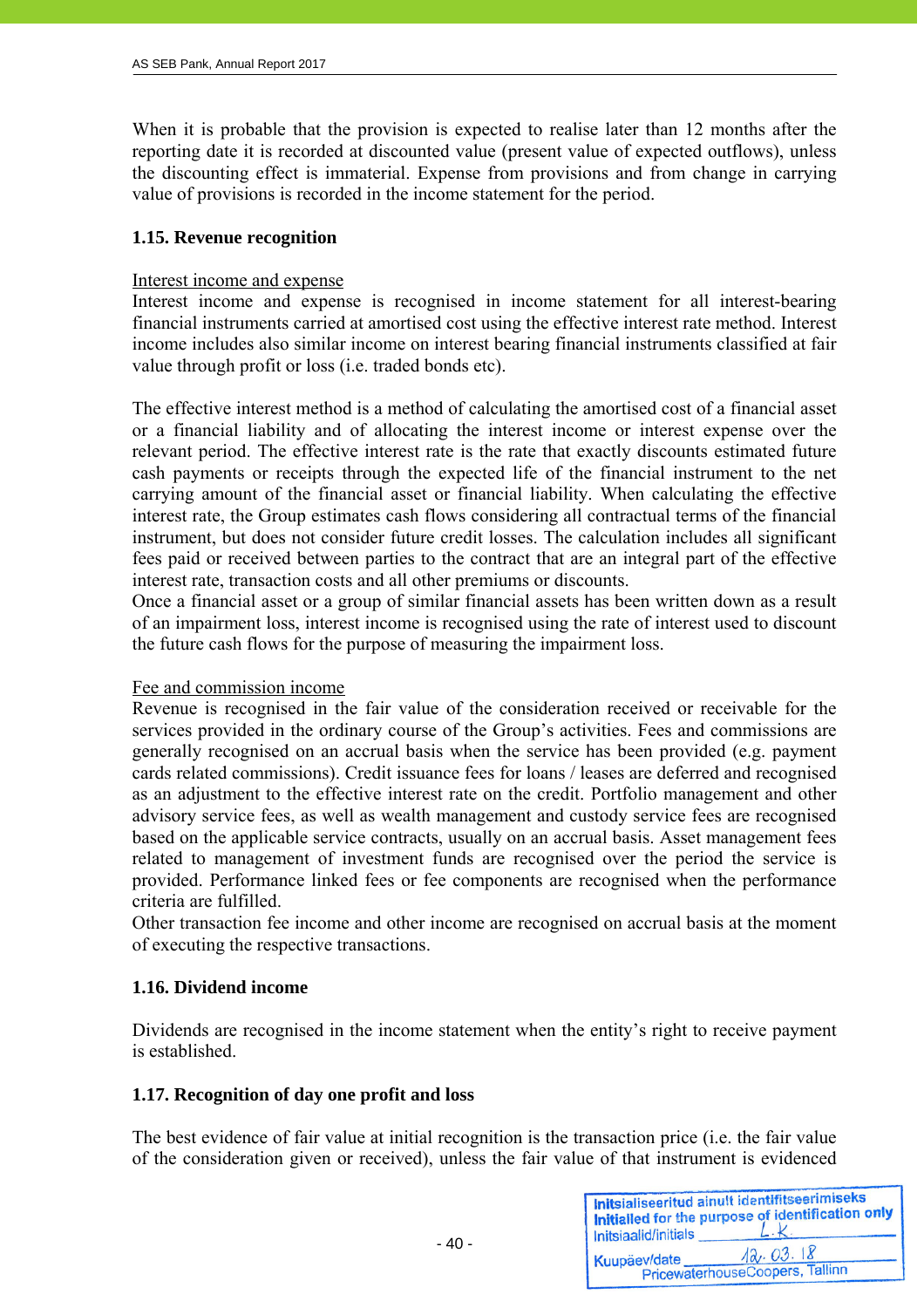by comparison with other observable current market transactions in the same instrument (i.e. without modification or repackaging) or based on a valuation technique whose variables include only data from observable markets.

Profits on day one can be recognised when a valuation technique is used whose variables include data from observable markets. In other circumstances the day one profit is deferred over the life of transaction.

The timing of recognition of deferred day one profit and loss is determined individually. It is either amortised over the life of the transaction, deferred until the instrument's fair value can be determined using market observable inputs, or realised through settlement. The financial instrument (separated embedded derivative) is subsequently measured at fair value, adjusted for the deferred day one profit and loss. Subsequent changes in fair value are recognised immediately in the income statement without reversal of deferred day one profits and losses.

### **1.18. Share-based payments**

Group employees receive compensation through share-based incentive programmes, based on Skandinaviska Enskilda Banken AB (publ) shares. The programmes, referred to above, are the Share Deferral Program (SDP) and Share Matching Program (SMP). Only key persons can participate in those programmes. The recording of expenses will last until the end of the qualification period of the respective programs. The expenses related to these programs and the accrued social charges, if applicable, are recorded according to the rules established by the Group. The allocation of this amount implies that profit and loss are impacted at the same time as the corresponding increase in equity is recognised.

The Group engages in equity settled share-based payment transactions in return for the services received from certain of its employees. The fair value of the services received is measured by reference to the fair value of the shares or share options granted on the date of the grant. The cost of the employee services received in return for the shares or share options granted is recognised in the consolidated income statement over the period that the services are received, which is the vesting period.

### **1.19. Taxation**

### Corporate income tax

According to the Income Tax Act, the annual profit earned by enterprises is not taxed in Estonia and no deferred tax assets or liabilities arise. Instead of taxing the net profit, the distribution of retained earnings is subject to the taxation at the rate of 20/80 on the amount paid out as net dividends. The corporate income tax arising from the payment of dividends is accounted for as an expense in the period when dividends are declared, regardless of the actual payment date or the period for which the dividends are paid. Income tax cost is accounted for only in cases when the taxable event occurs (like payment of dividends and payments decreasing the equity). From 2019, tax rate of 14/86 can be applied to profit distribution. The more beneficial tax rate can be used for profit distribution in the amount of up to the average dividend payment during the three preceding years that were taxed with the tax rate of 20/80. When calculating the average dividend payment of three preceding years, 2018 will be the first year to be taken into account.

| Initsiaalid/initials | Initsialiseeritud ainult identifitseerimiseks<br>Initialled for the purpose of identification only |
|----------------------|----------------------------------------------------------------------------------------------------|
| Kuupäev/date         | 12.03.18<br>PricewaterhouseCoopers, Tallinn                                                        |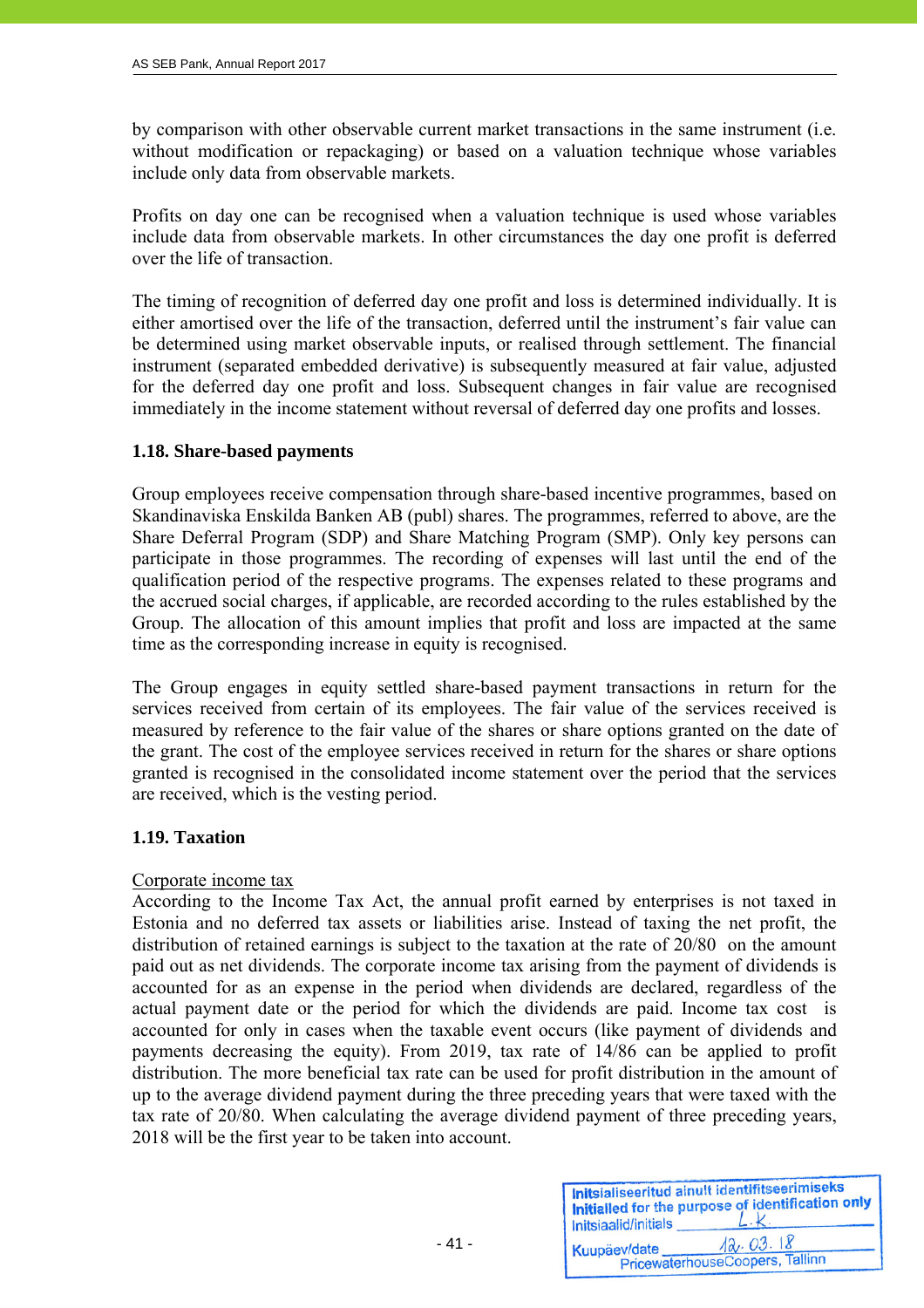### **1.20. Fiduciary activities**

The Group provides asset management services and offers fund management services. The assets owned by third parties, but managed by the Group, and income arising thereon, are excluded from these financial statements, as they are not assets of the Group. Commissions received from fiduciary activities are shown in fee and commission income.

### **1.21. New International Financial Reporting Standards, amendments to published standards and interpretations by the International Financial Reporting Interpretations Committee**

Adoption of New or Revised Standards and Interpretations.

There are certain new or revised standards or interpretations that are effective for the first time for the financial year beginning on or after 1.01.2017 that would be expected to have a impact to the Group.

**Disclosure Initiative - Amendments to IAS 7** (effective for annual periods beginning on or after 1 January 2017). The amended IAS 7 will require disclosure of a reconciliation of movements in liabilities arising from financing activities. This change have not had a material effect on the financial statements of the Group as the group does not present liabilities arising from financing activities.

### New Accounting Pronouncements.

Certain new or revised standards and interpretations have been issued that are mandatory for the Group's annual periods beginning on or after 1.01.2018 and which the Group has not early adopted.

**IFRS 9, Financial Instruments** (effective for annual periods beginning on or after 1 January 2018). Key features of the new standard are:

● Financial assets are required to be classified into three measurement categories: those to be measured subsequently at amortised cost, those to be measured subsequently at fair value through other comprehensive income (FVOCI) and those to be measured subsequently at fair value through profit or loss (FVPL).

● Classification for debt instruments is driven by the entity's business model for managing the financial assets and whether the contractual cash flows represent solely payments of principal and interest (SPPI). If a debt instrument is held to collect, it may be carried at amortised cost if it also meets the SPPI requirement. Debt instruments that meet the SPPI requirement that are held in a portfolio where an entity both holds to collect assets' cash flows and sells assets may be classified as FVOCI. Financial assets that do not contain cash flows that are SPPI must be measured at FVPL (for example, derivatives). Embedded derivatives are no longer separated from financial assets but will be included in assessing the SPPI condition.

● Investments in equity instruments are always measured at fair value. However, management can make an irrevocable election to present changes in fair value in other comprehensive income, provided the instrument is not held for trading. If the equity instrument is held for trading, changes in fair value are presented in profit or loss.

● Most of the requirements in IAS 39 for classification and measurement of financial liabilities were carried forward unchanged to IFRS 9. The key change is that an entity will be

| Initsiaalid/initials | Initsialiseeritud ainult identifitseerimiseks<br>Initialled for the purpose of identification only |
|----------------------|----------------------------------------------------------------------------------------------------|
| Kuupäev/date         | 12.03.18<br>PricewaterhouseCoopers, Tallinn                                                        |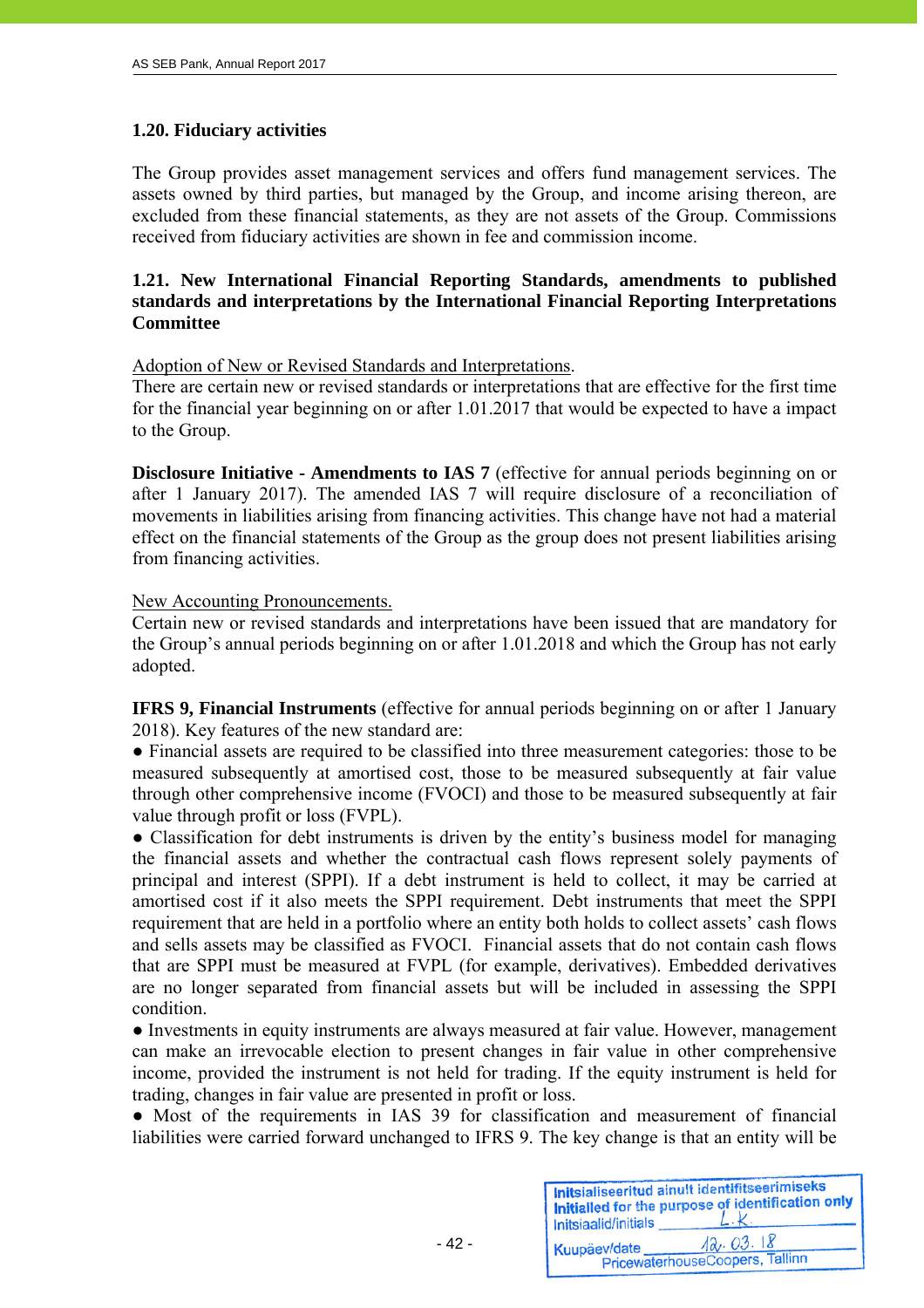required to present the effects of changes in own credit risk of financial liabilities designated at fair value through profit or loss in other comprehensive income.

● IFRS 9 introduces a new model for the recognition of impairment losses – the expected credit losses (ECL) model. There is a 'three stage' approach which is based on the change in credit quality of financial assets since initial recognition. In practice, the new rules mean that entities will have to record an immediate loss equal to the 12-month ECL on initial recognition of financial assets that are not credit impaired (or lifetime ECL for trade receivables). Where there has been a significant increase in credit risk, impairment is measured using lifetime ECL rather than 12-month ECL. The model includes operational simplifications for lease and trade receivables.

• Hedge accounting requirements were amended to align accounting more closely with risk management. The standard provides entities with an accounting policy choice between applying the hedge accounting requirements of IFRS 9 and continuing to apply IAS 39 to all hedges because the standard currently does not address accounting for macro hedging. Group does not apply hedge accounting.

Group has not adopted IFRS 9 in previous reporting periods. The application of IFRS 9 with regards to impairment results in increased provisions with 3,2 millions of EUR and an overall reduction of retained earnings of same amount.

As a result of change in classification and measurement, the Group has changed classification of equity instruments previously classified as available for sale under IAS 39 to measured at fair value through profit or loss category. The effect with regard to classification and measurement is that a positive market valuation of 1,6 millions of EUR is removed from Revaluation reserve of available for sale financial assets to Retained earnings. Business model for all other assets is "hold to collect" and these will be carried at amortised cost, except debt securities which will be carried at fair value through profit and loss.

The impairment requirements are based on an expected credit loss (ECL) model. The Group uses internally developed macro-economic forecasts as the basis for forward looking information incorporated in ECL measurement and at least three scenarios are used. The scenarios are benchmarked to external sources. The assessment whether there has been a significant change in credit risk is based on payments past due  $> 30$  and  $< 90$  and financial assets which have been classified as watch-list or with forbearance measures. SEB applies a definition of default for accounting purposes that is consistent with how it is defined in the capital requirements regulation, which include financial assets past due more than 90 days.

**IFRS 15, Revenue from Contracts with Customers** (effective for annual periods beginning on or after 1 January 2018). The new standard introduces the core principle that revenue must be recognised when the goods or services are transferred to the customer, at the transaction price. Any bundled goods or services that are distinct must be separately recognised, and any discounts or rebates on the contract price must generally be allocated to the separate elements. When the consideration varies for any reason, minimum amounts must be recognised if they are not at significant risk of reversal. Costs incurred to secure contracts with customers have to be capitalised and amortised over the period when the benefits of the contract are consumed.

**Amendments to IFRS 15, Revenue from Contracts with Customers** (effective for annual periods beginning on or after 1 January 2018).The amendments do not change the underlying principles of the standard but clarify how those principles should be applied. The

| Initsiaalid/initials | Initsialiseeritud ainult identifitseerimiseks<br>Initialled for the purpose of identification only |
|----------------------|----------------------------------------------------------------------------------------------------|
| Kuupäev/date         | 12.03.18<br>PricewaterhouseCoopers, Tallinn                                                        |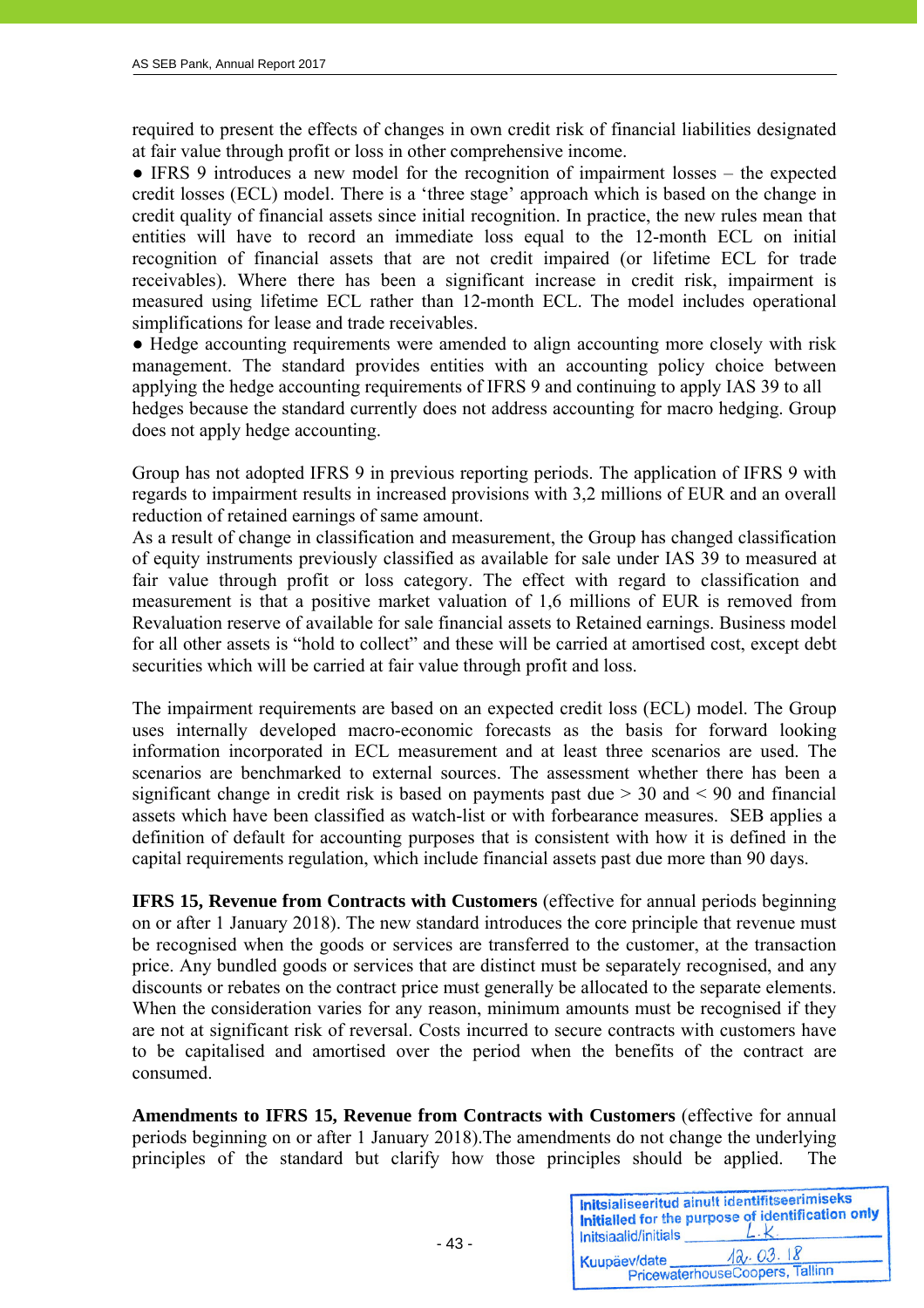amendments clarify how to identify a performance obligation (the promise to transfer a good or a service to a customer) in a contract; how to determine whether a company is a principal (the provider of a good or service) or an agent (responsible for arranging for the good or service to be provided); and how to determine whether the revenue from granting a licence should be recognised at a point in time or over time. In addition to the clarifications, the amendments include two additional reliefs to reduce cost and complexity for a company when it first applies the new standard. Group has chosen to apply IFRS 15 retrospectively to each prior reporting period presented. The effect should therefore be recognised as a reduction of retained earnings at 1 January 2017. According to the assessment of IFRS 15 impact, Group does not have any transition effect on annual financial statements.

**IFRS 16, Leases** (effective for annual periods beginning on or after 1 January 2019).The new standard sets out the principles for the recognition, measurement, presentation and disclosure of leases. All leases result in the lessee obtaining the right to use an asset at the start of the lease and, if lease payments are made over time, also obtaining financing. Accordingly, IFRS 16 eliminates the classification of leases as either operating leases or finance leases as is required by IAS 17 and, instead, introduces a single lessee accounting model. Lessees will be required to recognise: (a) assets and liabilities for all leases with a term of more than 12 months, unless the underlying asset is of low value; and (b) depreciation of lease assets separately from interest on lease liabilities in the income statement. IFRS 16 substantially carries forward the lessor accounting requirements in IAS 17. Accordingly, a lessor continues to classify its leases as operating leases or finance leases, and to account for those two types of leases differently.

The accounting for lessors is in practice unchanged. Group's current assessment is that the new standard mainly will increase the Group's balance sheet total in the accounting for property leases.

**Annual Improvements to IFRSs 2015-2017 cycle** (effective for annual periods beginning on or after 1 January 2019; not yet adopted by the EU). The standards IAS 23 Borrowing Costs, IAS 12 Income Taxes, IFRS 3 Business Combinations and IFRS 11 Joint Arrangements have been amended. The changes did not have a material effect on the financial statements of the Group.

There are no other new or revised standards or interpretations that are not yet effective that would be expected to have a significant impact on the Group.

### **2. Risk policy and management**

### **2.1. Risk policy and structure**

Managing risk is a core activity in a bank and therefore fundamental to long-term profitability and stability. Risk is closely related to business activities and business development and, therefore, to customer needs. Of the various risks that SEB Pank Group assumes in providing its customers with financial solutions and products, credit risk is the most significant.

The Supervisory Board sets the overall level of risk that SEB Pank Group is willing to accept. In its overarching risk tolerance statements, the Supervisory Board lays out its long-term view of SEB Pank Group's risk level, overall funding structure and necessary liquidity buffers, as well as capital targets. Risk tolerance levels and limits are set based on the Board of Directors

| Initsiaalid/initials | Initsialiseeritud ainult identifitseerimiseks<br>Initialled for the purpose of identification only |
|----------------------|----------------------------------------------------------------------------------------------------|
| Kuupäev/date         | 12.03.18<br>PricewaterhouseCoopers, Tallinn                                                        |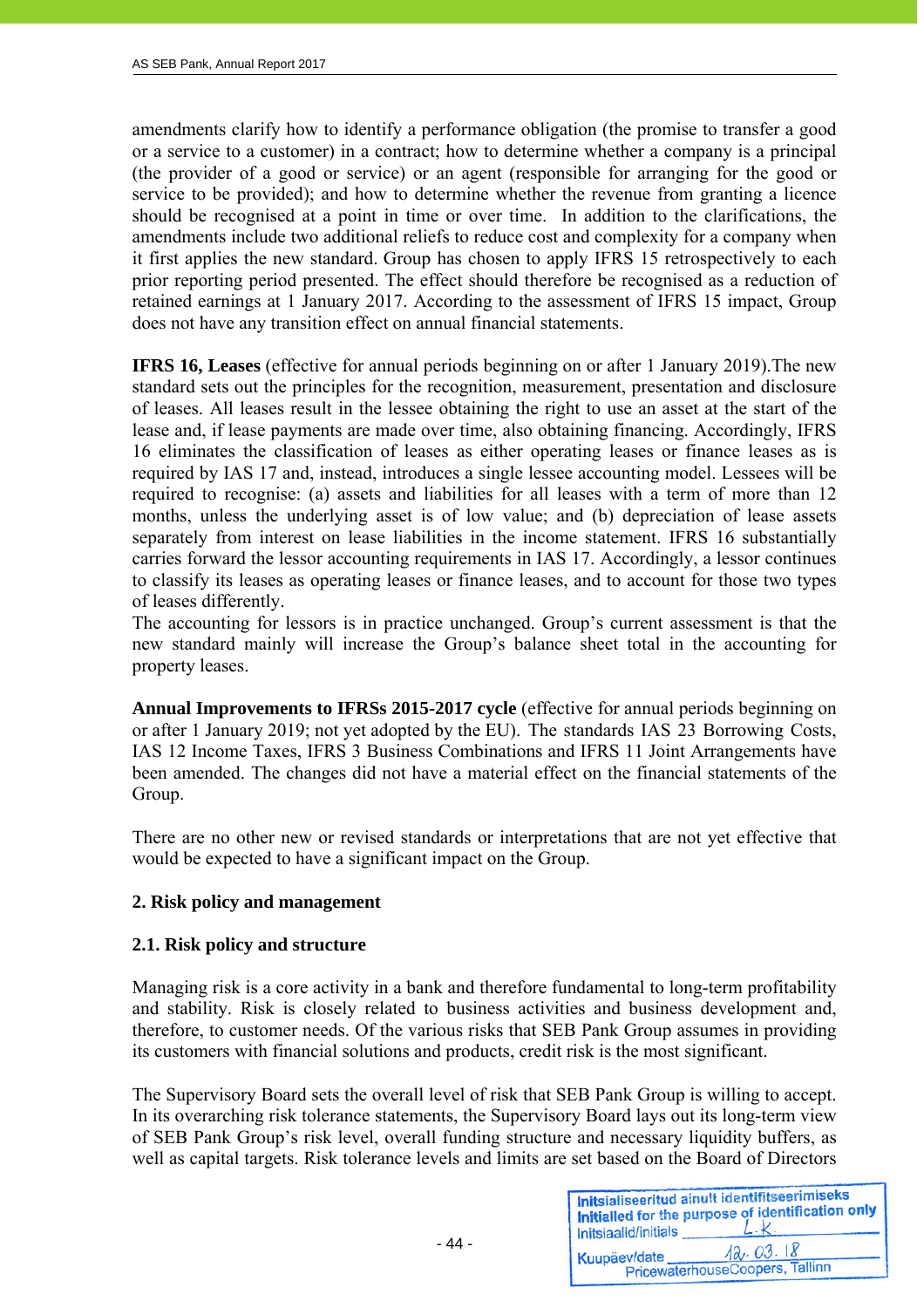of Skandinaviska Enskilda Banken AB (publ) risk tolerance statements and are followed up regularly by the risk organisation, the Management Board and the Supervisory Board. The risk tolerance framework is reviewed annually in connection with the business planning.

SEB Pank Group's profitability is directly dependent upon its ability to evaluate, manage and price the risks encountered, while maintaining an adequate capitalization to meet unforeseen events. To secure SEB Pank Group's financial stability, risk and capital-related issues are identified, monitored and managed at an early stage. They also form an integral part of the long-term strategic planning and operational business planning processes performed throughout the SEB Pank Group.

SEB Pank Group defines risk as the possibility of a negative deviation from an expected financial outcome. The risks arising from financial instruments to which SEB Pank Group is exposed to are financial risks, which include credit risk, liquidity risk, market risk and to operational risk.

Risk management includes all activities relating to risk-taking, risk mitigation, risk analysis, risk control and follow-up. There is established three-level risk management system in SEB Pank Group. Business units subordinating to the Management Board as the first line of defence are directly responsible for their risks. Initial risk assessments – both of the customer relationship and the individual proposed transaction - ensure that the correct decision is made.

The business units ensure that transactions are correctly priced and that the resulting risks are managed throughout the life of the transaction. The business units are responsible for ensuring that their activities comply with applicable rules.

The Risk Control and Compliance organisations constitute the second line of defence and are independent from business activities. Internal Audit function constitute the third line of defence. Closer description of control functions is presented in ch 2.10.

The Supervisory Board is responsible for that the risk management systems put in place are adequate with regard to SEB Pank Group's profile and strategy.

The Risk Committee of the Supervisory Board shall support the Supervisory Board in establishing and reviewing that SEB Pank Group is organised and managed in such a way that all risks inherent in the activities of SEB Pank Group are identified and defined as well as measured, monitored and controlled in accordance with external and internal rules as well as overseeing SEB Pank Group's risk management systems and the overall current and future risk tolerance/appetite and strategy and the implementation of said strategy.

The Management Board is responsible for establishing the main principles for management, control and co-ordination of all risks of SEB Pank Group and to decide on the limits for the various risks. Board supervision, an explicit decision-making structure, high level risk awareness among staff, common definitions and principles and controlled risk-taking within established limits are the cornerstones of SEB Pank Group's risk and capital management.

Subordinated to the Management Board are established different committees with mandates to make decisions depending upon the type of risk. Asset and Liability Committee (*ALCO*) is a SEB Pank Group-wide decision and consultative body that handles risk and capital issues and

| Initsiaalid/initials | Initsialiseeritud ainult identifitseerimiseks<br>Initialled for the purpose of identification only |
|----------------------|----------------------------------------------------------------------------------------------------|
| Kuupäev/date         | 12.03.18<br>PricewaterhouseCoopers, Tallinn                                                        |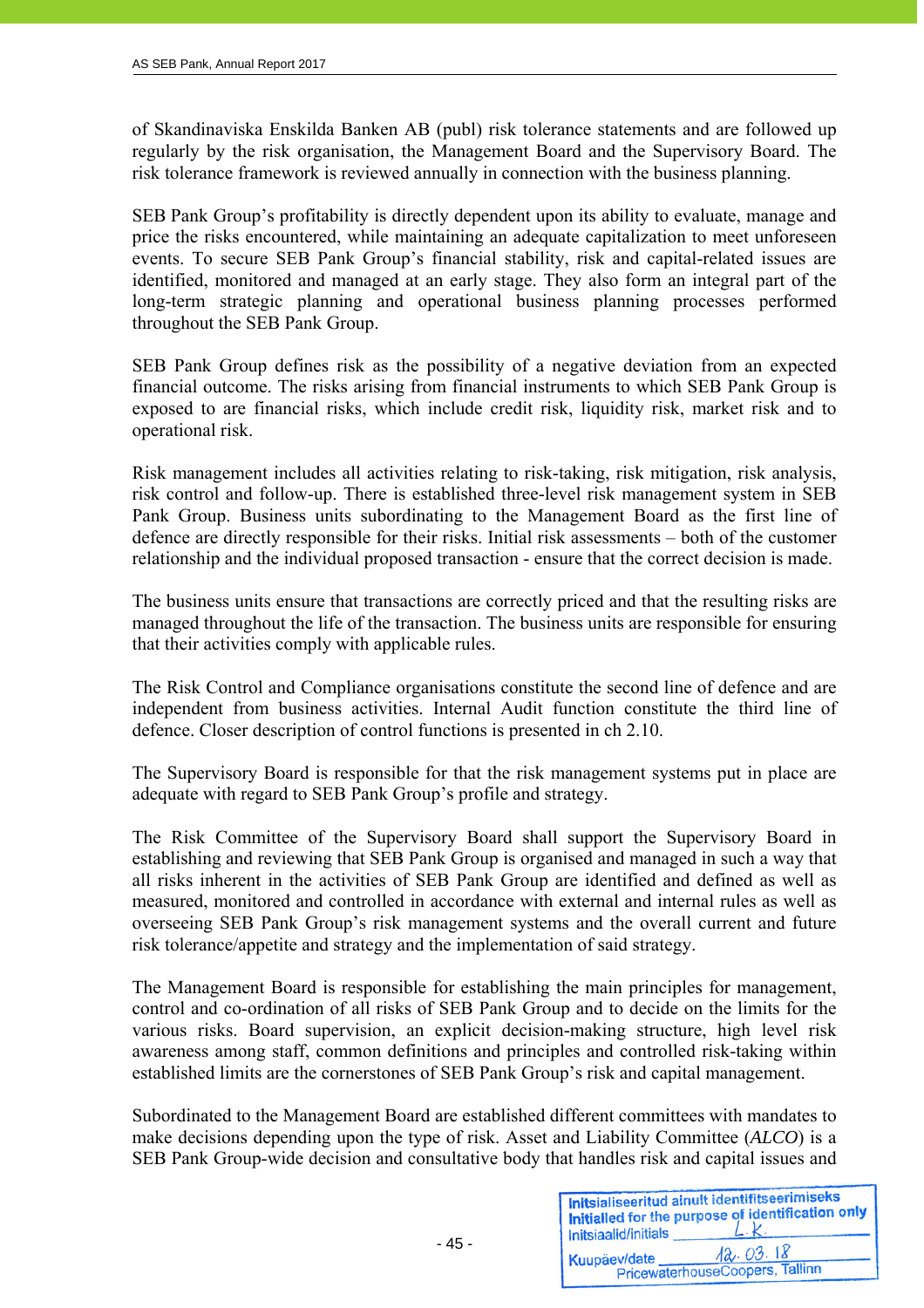the issues concerning the development of the balance sheet. The Committee also establishes and reviews that all risks inherent in the activities of SEB Pank Group are identified and defined as well as measured, monitored and controlled in accordance with external and internal rules.

Operational Risk Committee guides and coordinates management of operational risks. New Product Approval Committee identifies and approves proposals related to new or amended products to ensure high quality in SEB Pank Group's products and services. Credit Committees are responsible for credit decisions according to the Credit Instruction adopted by the Supervisory Board.

#### **Risk profile**

| <b>Risk type</b>                                                                                                                                                                                                                                                                                                                                              | The risk is<br>identified,<br>measured<br>and managed limits | The risk is<br>controlled<br>with internal | The risk is<br>subject to<br>regulatory<br>capital<br>requirements | <b>Risk description</b>                                                                                                                                                                                                                                                                                                                                                                                                                                                                                                                                                                                                                              |
|---------------------------------------------------------------------------------------------------------------------------------------------------------------------------------------------------------------------------------------------------------------------------------------------------------------------------------------------------------------|--------------------------------------------------------------|--------------------------------------------|--------------------------------------------------------------------|------------------------------------------------------------------------------------------------------------------------------------------------------------------------------------------------------------------------------------------------------------------------------------------------------------------------------------------------------------------------------------------------------------------------------------------------------------------------------------------------------------------------------------------------------------------------------------------------------------------------------------------------------|
| <b>Credit risk</b><br>$\checkmark$<br>$\checkmark$<br>$\checkmark$<br>Risk of loss due to the failure of an obligor to fulfil its obligations<br>towards SEB Pank Group. The definition comprises loans,<br>counterparty risk, country risk and settlement risk.<br>Concentration risk is also considered.                                                    |                                                              |                                            |                                                                    | SEB Pank Group has a well-balanced credit portfolio, with main focus on<br>corporations and mortgage lending. The risk in the corporate credit portfolio is<br>moderate given that it consists mostly of stronger counterparties in a wide<br>range of industries. Concentration risk and large exposures are closely<br>monitored. The household portfolio consists primarily of Estonian household<br>mortgages which are considered to be low risk. The total credit risk has<br>decreased significantly during recent years.                                                                                                                     |
| <b>Market risk</b><br>✓<br>√<br>✓<br>Market risk is the risk of losses in on- and off-balance sheet<br>positions arising from adverse movements in market prices.<br>Market risk can arise from changes in interest rates, foreign<br>exchange rates, credit spreads, commodity and equity prices,<br>implied volatilities, inflation and market liquidity.   |                                                              |                                            |                                                                    | Market risk arises in the banking book when assets do not fully match the<br>funding maturities and sources since customers demand various maturity<br>dates and currencies. Market risk also arises in the trading book as SEB<br>Pank Group facilitates customers' financial transactions. In general, market<br>risk tolerance in SEB Pank Group is low.                                                                                                                                                                                                                                                                                          |
| <b>Operational risk</b><br>$\checkmark$<br>✓<br>Risk of loss resulting from inadequate or failed internal<br>processes and systems, human errors or external events.<br>Operational risk includes conduct, legal and compliance<br>risks as well as IT and information security risks.                                                                        |                                                              |                                            |                                                                    | Operational risks are an inherent part of all business. It is neither possible nor<br>cost efficient to eliminate all operational risks. Therefore, smaller losses are a<br>normal part of SEB Pank Group's operations. The bank continuously works to<br>minimise operational losses and, in particular, to avoid larger loss incidents.                                                                                                                                                                                                                                                                                                            |
| $\checkmark$<br>$\checkmark$<br><b>Liquidity risk</b><br>Risk that SEB Pank Group is unable to refinance its existing<br>assets or is unable to meet demand for additional liquidity. It<br>also entails the risk that SEB Pank Group is forced to borrow<br>at unfavourable rates or to sell assets at a loss in order to meet<br>its payment commitments.   |                                                              |                                            |                                                                    | The primary source of funding is customer deposits, which to large extent are<br>stable. SEB Pank Group has a diversified funding base to ensure that payment<br>obligations are met as they fall due. Various risk management tools, including<br>stress tests, ensure that liquid assets are sufficient.                                                                                                                                                                                                                                                                                                                                           |
| $\checkmark$<br><b>Business risk</b><br>Risk of lower revenues due to reduced volumes, price pressure<br>or competition. The definition includes venture decision risk,<br>i.e., risks related to large undertakings such as acquisitions,<br>large IT projects, reorganisatios, outsourcing, etc. Related risks<br>include strategic and reputational risks. |                                                              |                                            |                                                                    | Business, strategic and reputational risks are inherent in doing business.<br>Digitalisation in the banking industry is accelerating, and new types of<br>competitors are emerging. The extensive new regulatory framework for banking<br>and financial institutions is significantly impacting the industry. Sustainability<br>plays an increasingly important part of a company's reputation. SEB Pank<br>Group continuously works to mitigate business, strategic and reputational<br>risks in many ways, for example, with established strategic business planning,<br>proactive cost management, an agile step-by-step IT development approach, |

and an ambitious sustainability agenda.

| Initsiaalid/initials | Initsialiseeritud ainult identifitseerimiseks<br>Initialled for the purpose of identification only |
|----------------------|----------------------------------------------------------------------------------------------------|
| Kuupäev/date         | 12.03.18<br>PricewaterhouseCoopers, Tallinn                                                        |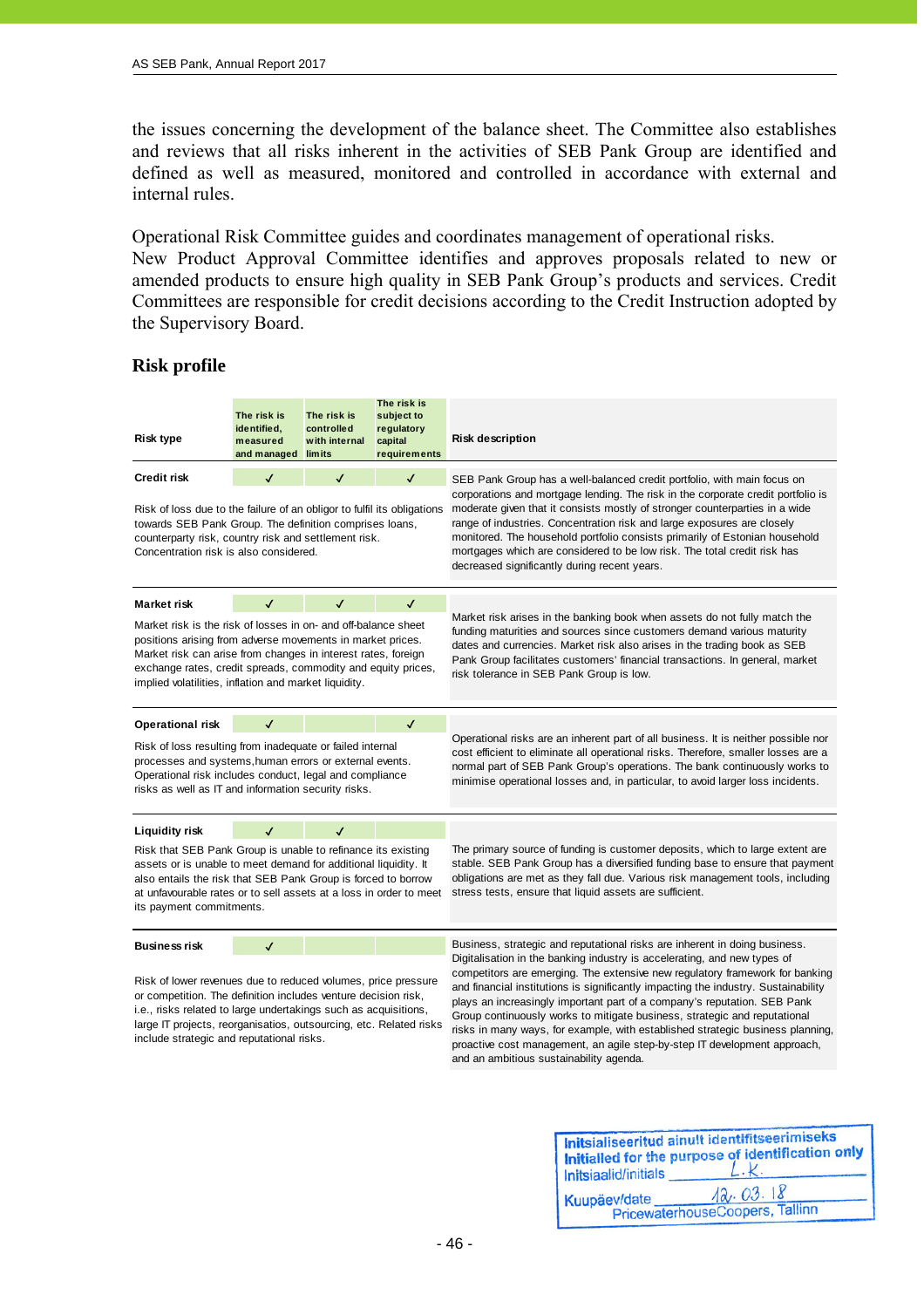### **2.2. Credit risk**

#### Definition

Credit risk is the risk of loss due to the failure of an obligor to fulfil its obligations towards SEB Pank Group. The definition also comprises counterparty risk derived from the trading operations, country risk and settlement risk. Credit concentration risk is also considered.

The predominant risk in SEB Pank Group is credit risk, which arises in lending activities and through commitments to customers, including corporates, financial institutions, public sector entities and private individuals. In addition to the credit portfolio, SEB Pank Group's credit exposure includes also debt instruments.

### Risk management

### *Credit policy and approval process*

The main principle in SEB Pank Group's credit policy is that all lending is based on credit analysis and is proportionate to the customer's cash flow and ability to repay. The customer shall be known to the bank and the purpose of the loan shall be fully understood.

A credit approval is based on an evaluation of the customer's creditworthiness and type of credit. Relevant factors include the customer's current and anticipated financial position and protection provided by covenants and collateral. A credit approval takes the proposed transaction into account as well as the customer's total business with the bank. The process differs depending on the type of customer (e.g., retail, corporate or institutional), risk level, and size and type of transaction. Independent and professional credit analysis is particularly important for large corporate customers. For households and small businesses, the credit approval is often based on credit scoring systems. Deciding on the risk taking is performed collegially by credit committees or by the authorised persons in accordance with the decisionmaking limits established by the bank's management.

SEB Pank Group's credit policies reflect the SEB Pank Group's approach to corporate sustainability as described in the Corporate Sustainability Policy, the Environmental Policy and the Credit Policy on Corporate Sustainability. Position statements on climate change, child labour and access to fresh water as well as industry sector policies support customer dialogues in the credit granting process.

### *Risk mitigation*

SEB Pank Group uses a number of methods to mitigate credit risk. The method used depends on its suitability for the product and the customer in question, its legal enforceability, and on the experience and capacity to manage and control the particular technique. The most important credit risk mitigation techniques are pledges and guarantees. The most common types of pledges are real estate, floating charges and financial securities. The main guarantors are state, municipalities and credit institutions whose creditworthiness is assessed by the same methods and the frequency as the same customer group borrowers creditworthiness. In the trading operations, daily margin arrangements are frequently used to mitigate net open counterparty exposures at any point in time. For large corporate customers, credit risk is often mitigated by the use of restrictive covenants in the credit agreements.

### *Limits and monitoring*

To manage the credit risk for individual customers or customer groups, a limit is established

Initsialiseeritud ainult identifitseerimiseks Initialled for the purpose of identification only  $L_{\star}$ Initsiaalid/initials  $12.03.18$ Kuupäev/date PricewaterhouseCoopers, Tallinn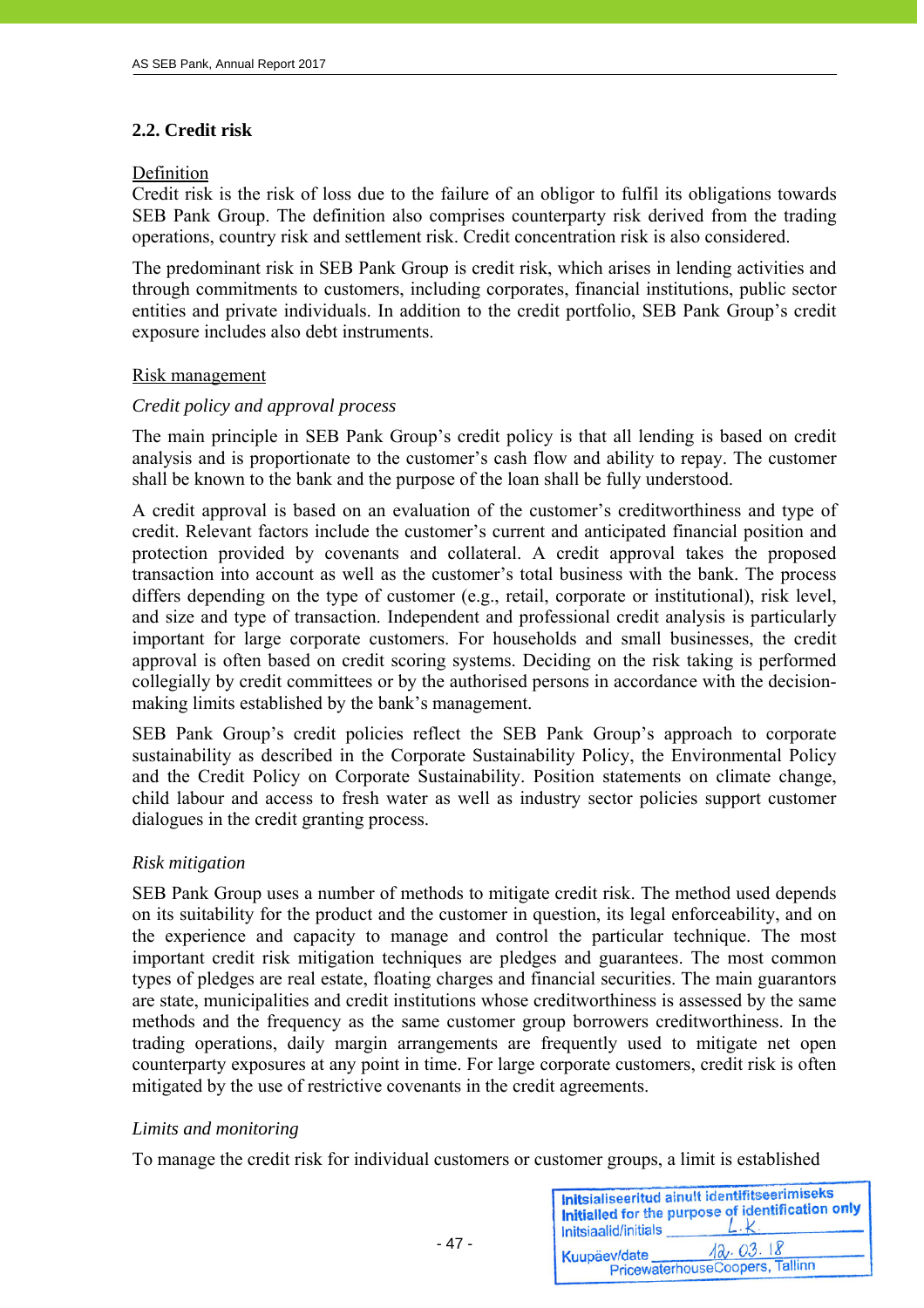that reflects the maximum exposure that SEB Pank Group is willing to accept.

SEB Pank Group continuously reviews the quality of its credit exposures. All total limits and risk classes are reviewed at least annually by a credit approval body (a credit committee consisting of at least two bank officers as authorised by the Credit Instruction, adopted by the Management Board).

For regular monitoring of private individuals and small corporates - retail portfolio - the behavioural scoring models are in use. The models are based on the application scoring models used in loans analysis process. Client executives have an obligation to update financials of small corporates at least once a year. Behavioural score is calculated monthly for all private individuals and small corporates loans.

Client executives have an obligation to review collateral values at least once a year and update if necessary. Non-retail collateral values are normally reviewed by credit committees in the process of customer annual review. Collateral values of living spaces and land are being adjusted with indexes calculated in-house based on transaction statistics of Estonian Land Board.

Weak or impaired exposures are monitored more closely and reviewed at least quarterly in terms of performance, outlook, debt service capacity and possible need for provisions. The objective is to identify at an early stage credit exposures with an elevated risk of loss and to work together with the customer towards a solution that enables the customer to meet its financial obligations and SEB Pank Group to avoid or reduce credit losses.

Loans where the contractual terms have been amended in favour of the customer due to financial difficulties are referred to as forborne loans. Forbearance measures range from amortisation holidays (the most common measure) to refinancing with new terms and debt forgiveness. Changes in contractual terms may be so significant that the loan can also be considered impaired. A relevant credit approval body shall approve the forbearance measures as well as the classification of the loan as being forborne or not.

Problem exposures and recovering written-off loans are handled by Special Credit Management Division by using several methods: negotiations with clients, rehabilitation, execution, bankruptcy proceedings. Special Credit Management Division specialists are involved with problem loans (or potential problem loans) at the early stage to ensure most valuable outcome for both the client and the bank.

### *Impairment provisioning process*

Allowances are made for probable credit losses on individually assessed loans and for portfolio assessed loans. Loans to corporate, real estate and institutional counterparties are primarily individually assessed and specific allowances are made for identified impaired loans (individually assessed impaired loans).

Loans that have not been deemed to be impaired on an individual basis and which have similar credit risk characteristics are grouped together and assessed collectively for impairment. Valuations of loans to private individuals and small businesses are to a large extent made on a portfolio basis (portfolio assessed loans).

### *Credit portfolio analysis and stress tests*

The risk organisation regularly reviews and assesses the aggregate credit portfolio based on industry, geography, risk class, product type, size and other parameters. Risk concentrations

| Initsiaalid/initials | Initsialiseeritud ainult identifitseerimiseks<br>Initialled for the purpose of identification only |
|----------------------|----------------------------------------------------------------------------------------------------|
| Kuupäev/date         | 12.03.18<br>PricewaterhouseCoopers, Tallinn                                                        |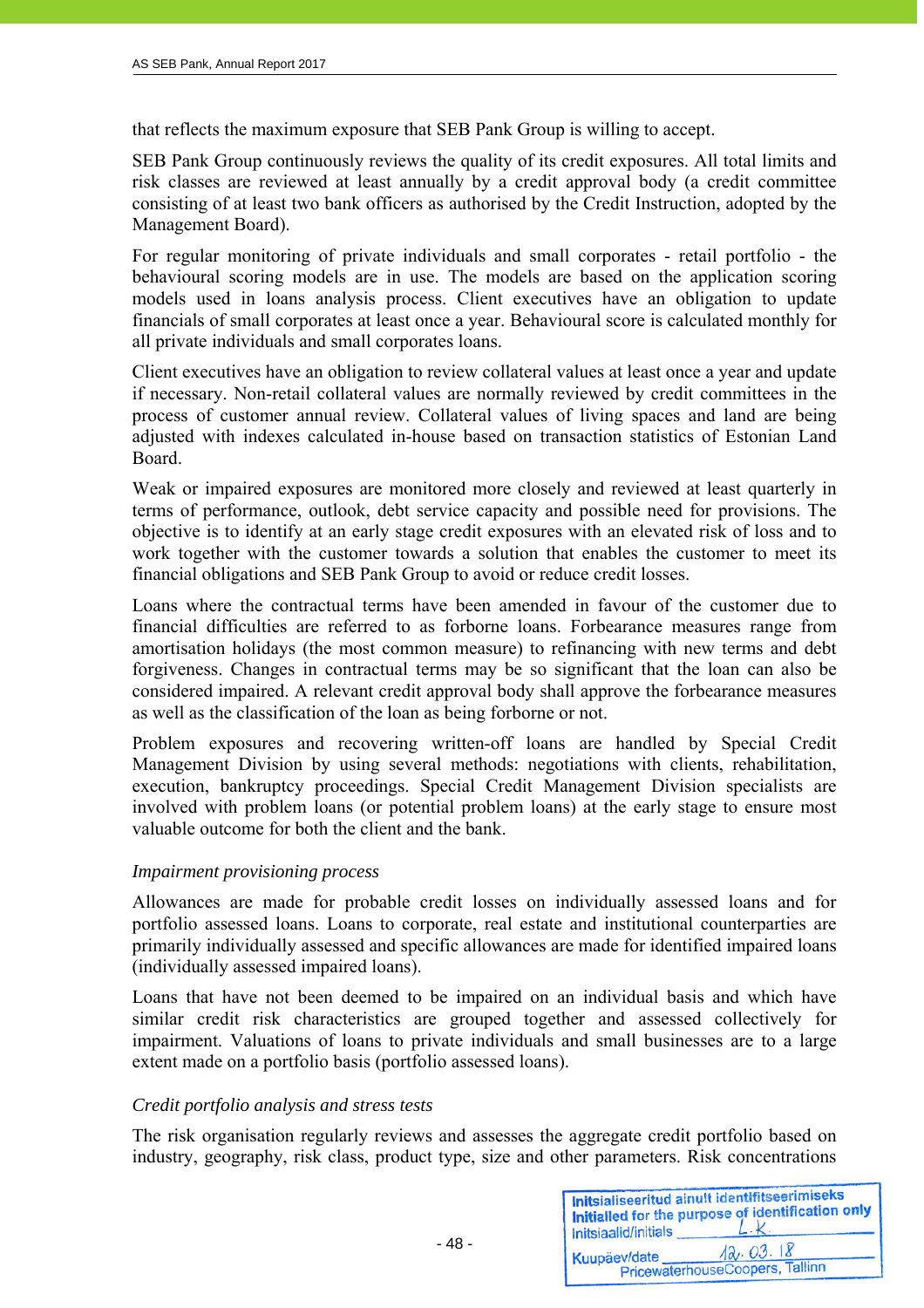in geographic and industry sectors as well as in large single names are thoroughly analysed, both in respect of direct and indirect exposures and in the form of collateral, guarantees and credit derivatives.

Stress tests of the credit portfolio, including reverse stress tests, are performed regularly as a part of SEB Pank Group's annual internal capital adequacy assessment process. Specific analyses and stress tests of certain sectors or sub-portfolios are performed as required.

#### Risk measurement

Credit risk is measured for all exposures, both in the banking book and the trading book.

SEB Pank Group divides loan portfolio into two broad segments:

A) corporate portfolio including loans to legal entities belonging to counterparty group's with credit risk assumed by SEB Pank Group exceeding 500 000 euros (2016: 500 000 euros) and

B) retail portfolio consisting of small corporates' and private individuals' sub-segments.

SEB Pank Group uses internal rating system for corporate customer risk assessment and also since the beginning of July  $1<sup>st</sup> 2008$  for calculation of capital amount needed to cover credit risk. The risk classification scale for corporate clients with credit limits 500 000 euros and and more has 16 classes with 1 being the best possible risk and 16 being the default class. Sixteen risk classes belong to 5 quality classes of businesses. At the end of 2017 the corporate portfolio amounted to 48% of total loan portfolio (2016: 56%), incl. advances to credit institutions 3% (2016: 18%).

SEB received approval for a significant change of its risk classification system for the nonretail portfolio in the SEB AB at the end of 2015. The approval for SEB's Baltic subsidiaries, incl. SEB Pank Group is still pending.

According to the risk classification system the risk class assignment is not required for companies or a group of companies with credit risk assumed by the SEB Pank Group less than 500 000 euros i.e. small corporates belonging to retail portfolio. Scoring model is used for evaluation of these borrowers.

The scoring model for small corporates considers financial condition based on last two annual reports, credit history with the bank and based on external credit history register, experience of the customer. The outcome of the scoring model is credit score, expressing risk level and determining decision-making level. Depending on the score clients are divided into quality classes A, B, C and D, where A is the best and D is the worst quality class. Small corporates amounted to 5% of the total portfolio as of end of 2017 (2016: 4%).

In analysing loans to private individuals the credit scoring and left-to-live model (this measures the customer's ability to service the loan taking into account net income and cost of living) is used. The output of the model is credit score. Based on the score the clients are divided into quality classes A, B, C, and D, where A is the best and D is the worst quality class. Private individuals amounted to 47% of the total portfolio as of end of 2017 (2016: 40%).

| Initsiaalid/initials | Initsialiseeritud ainult identifitseerimiseks<br>Initialled for the purpose of identification only |
|----------------------|----------------------------------------------------------------------------------------------------|
| Kuupäev/date         | 12.03.18<br>PricewaterhouseCoopers, Tallinn                                                        |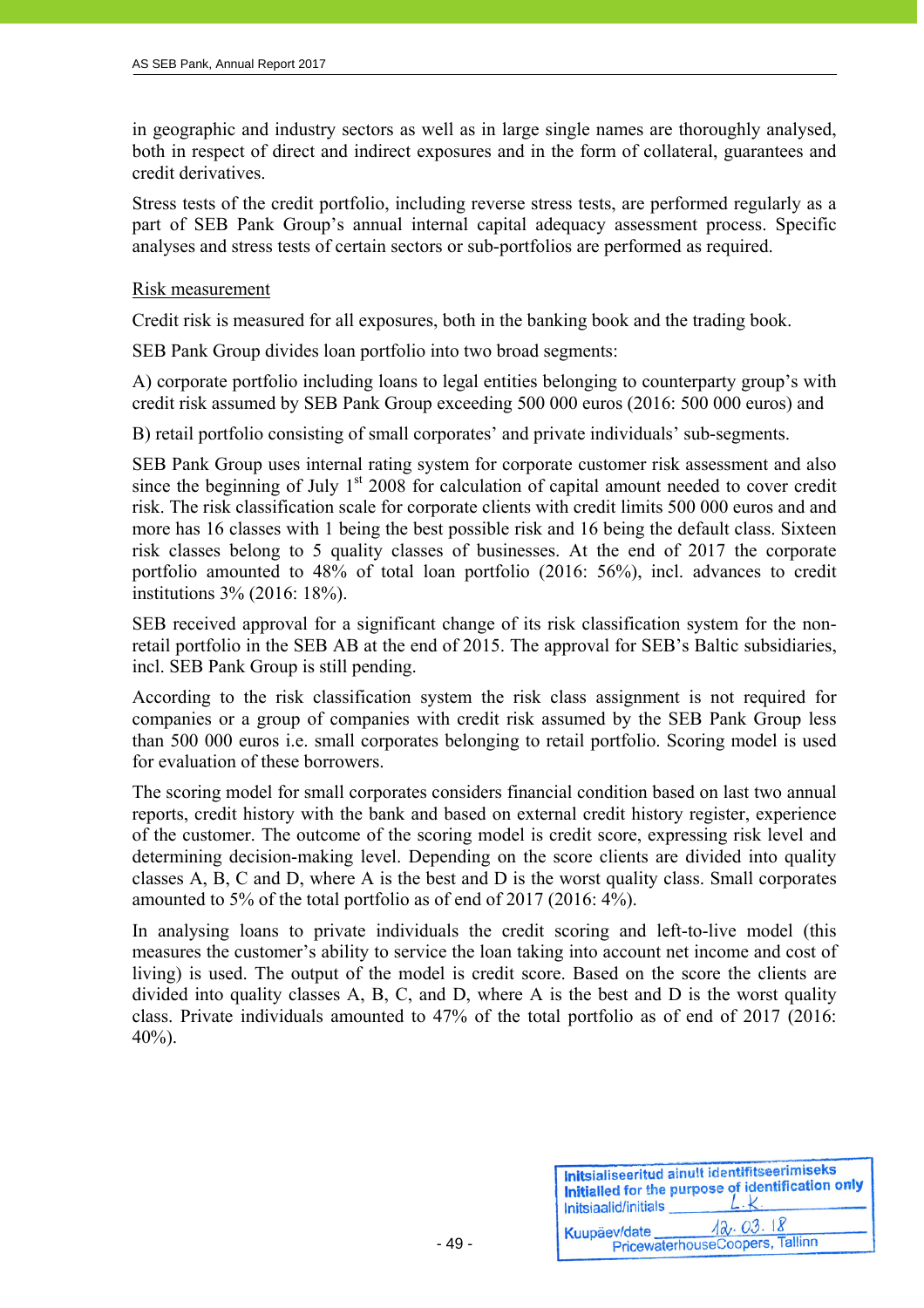The distribution of non-retail portfolio by the quality classes (gross) is given in the next table.

| <b>Risk class</b> | <b>Business quality class</b> |
|-------------------|-------------------------------|
|                   |                               |
| 2                 |                               |
| 3                 |                               |
| $\overline{4}$    |                               |
| 5                 |                               |
| 6                 | Ordinary Business             |
| 7                 |                               |
| 8                 |                               |
| 9                 |                               |
| 10                |                               |
| 11                | <b>Restricted Business</b>    |
| 12                | Special Observation           |
| 13                |                               |
| 14                | Watch-list                    |
| 15                |                               |
| 16                | Default                       |

|                |                          | <b>Corporate Portfolio by risk</b> | % of rated portfolio |          |  |  |
|----------------|--------------------------|------------------------------------|----------------------|----------|--|--|
| $\overline{c}$ |                          | classes                            | 31.12.17             | 31.12.16 |  |  |
|                |                          | <b>Ordinary Business</b>           | 88.7%                | 89.6%    |  |  |
| 4              |                          | <b>Restricted Business</b>         | $5.6\%$              | $4.3\%$  |  |  |
| 5              |                          | Special Observation                | $4.0\%$              | $3.5\%$  |  |  |
| 6              | <b>Ordinary Business</b> | Watch-list                         | $0.7\%$              | 1.8%     |  |  |
|                |                          | Default                            | $1.0\%$              | $0.8\%$  |  |  |
| $\overline{8}$ |                          | Insufficient information           | $0.0\%$              | $0.0\%$  |  |  |
| q              |                          | <b>Total</b>                       | 100.0%               | 100.0%   |  |  |
|                |                          |                                    |                      |          |  |  |

The distribution of retail portfolio by quality classes (gross) is given in the next table.

| <b>Business quality class</b><br>Score |                          | Retail po        |
|----------------------------------------|--------------------------|------------------|
|                                        | Ordinary Business        | behaviou         |
|                                        |                          | Ordinary Busin   |
| C                                      |                          | Special Observ   |
|                                        | Special Observation      | Default          |
| E                                      | Default                  | Insufficient inf |
|                                        | Insufficient information | Total            |

| Score | <b>Business quality class</b> | Retail portfolio by      | % of scored portfolio |          |  |  |
|-------|-------------------------------|--------------------------|-----------------------|----------|--|--|
|       |                               | behavioural scores       | 31.12.17              | 31.12.16 |  |  |
|       | Ordinary Business             | <b>Ordinary Business</b> | 90.8%                 | 89.1%    |  |  |
|       |                               | Special Observation      | $7.3\%$               | 8.6%     |  |  |
|       | Special Observation           | Default                  | $1.4\%$               | $1.7\%$  |  |  |
|       | Default                       | Insufficient information | $0.5\%$               | $0.6\%$  |  |  |
| N     | Insufficient information      | <b>Total</b>             | 100.0%                | 100.0%   |  |  |

| Initsiaalid/initials | Initsialiseeritud ainult identifitseerimiseks<br>Initialled for the purpose of identification only |
|----------------------|----------------------------------------------------------------------------------------------------|
| Kuupäev/date         | 12.03.18<br>PricewaterhouseCoopers, Tallinn                                                        |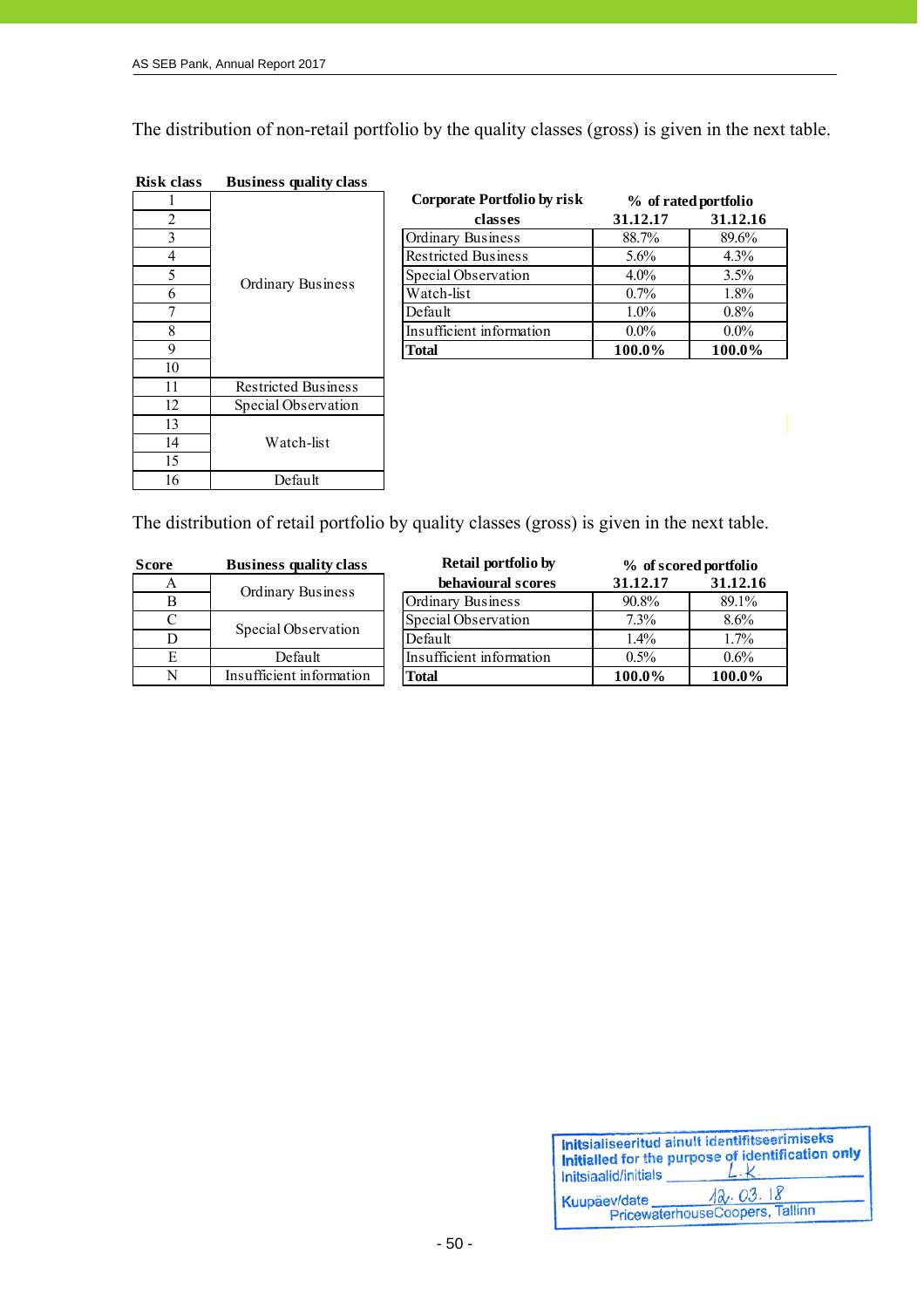| 31.12.17                   | <b>Credit</b><br>insti- | <b>Public</b>     |        |                      | <b>Other loans</b><br>to Private |              |  |  |
|----------------------------|-------------------------|-------------------|--------|----------------------|----------------------------------|--------------|--|--|
|                            | tutions                 | <b>Corporates</b> | sector | <b>Housing loans</b> | individuals                      | <b>TOTAL</b> |  |  |
| <b>Ordinary Business</b>   | 172.2                   | 1971.6            | 127.0  | 1879.2               | 275.4                            | 4425.4       |  |  |
| <b>Restricted Business</b> | 0.0                     | 133.3             | 0.0    | 0.0                  | 0.0                              | 133.3        |  |  |
| Special Observation        | 0.0                     | 159.2             | 0.0    | 100.3                | 22.6                             | 282.1        |  |  |
| Watch-list                 | 0.0                     | 16.9              | 0.0    | 0.0                  | 0.0                              | 16.9         |  |  |
| Default                    | 0.0                     | 24.7              | 0.0    | 31.9                 | 1.6                              | 58.2         |  |  |
| Not Classified             | 0.0                     | 14.2              | 0.0    | 0.0                  | 0.0                              | 14.2         |  |  |
| <b>Accrued Interests</b>   | 0.0                     | 2.0               | 0.1    | 1.8                  | 1.1                              | 5.0          |  |  |
| Deferred Origination Fees  | 0.0                     | $-4.4$            | $-0.1$ | $-2.9$               | $-1.7$                           | $-9.1$       |  |  |
|                            | 172.2                   | 2 3 1 7 .5        | 127.0  | 2010.3               | 299.0                            | 4926.0       |  |  |

### **Loans and advances to customers and credit institutions by quality classes (gross)**  (millions of EUR)

|                            | <b>Credit</b> |                   |        |                      | <b>Other loans</b> |              |  |  |
|----------------------------|---------------|-------------------|--------|----------------------|--------------------|--------------|--|--|
| 31.12.16                   | insti-        | <b>Public</b>     |        |                      | to Private         |              |  |  |
|                            | tutions       | <b>Corporates</b> | sector | <b>Housing loans</b> | <i>individuals</i> | <b>TOTAL</b> |  |  |
| <b>Ordinary Business</b>   | 983.3         | 1742.7            | 112.7  | 1 694.7              | 246.7              | 4 7 8 0.1    |  |  |
| <b>Restricted Business</b> | 0.0           | 127.6             | 0.0    | 0.0                  | 0.0                | 127.6        |  |  |
| Special Observation        | 0.0           | 173.0             | 0.0    | 112.1                | 22.4               | 307.5        |  |  |
| Watch-list                 | 0.0           | 55.0              | 0.0    | 0.0                  | 0.0                | 55.0         |  |  |
| Default                    | 0.0           | 26.6              | 0.0    | 35.3                 | 1.2                | 63.1         |  |  |
| Not Classified             | 0.0           | 15.8              | 0.0    | 0.0                  | 0.0                | 15.8         |  |  |
| Accrued Interests          | 0.0           | 2.2               | 0.1    | 1.5                  | 1.1                | 4.9          |  |  |
| Deferred Origination Fees  | 0.0           | $-4.3$            | $-0.1$ | $-2.6$               | $-1.6$             | $-8.6$       |  |  |
|                            | 983.3         | 2 1 3 8 . 6       | 112.7  | 1841.0               | 269.8              | 5 3 4 5 .4   |  |  |

### Counterparty risk in derivative contracts

AS SEB Pank enters into derivatives contracts primarily to support customers in the management of their financial exposures and then normally manages the resulting positions by entering offsetting contracts with the parent company.

Counterparty risk in derivative contracts is the risk of a counterparty not living up to its contractual obligations where AS SEB Pank has a claim on the counterparty. The claim on the counterparty corresponds to a net positive exposure in favour of AS SEB Pank. Since the market value of a derivative fluctuates during the term to maturity, the uncertainty of future market conditions must be taken into account and a credit risk equivalent is calculated.

Credit risk related to derivatives is handled in p 2.7. Fair value of financial assets and liabilities. So in Credit risk chapter (p.2.2.) we concentrate on credit risk arising from loans and receivables from customers and credit institutions (other credit institutions).

Counterparty risk in derivative contracts also affects the profit and loss through credit/debit valuation adjustments (CVA/DVA) reflecting the credit risk associated with derivative positions. These adjustments depend on market risk factors such as interest rate, foreign exchange rates and credit spreads.

|                      | Initsialiseeritud ainult identifitseerimiseks<br>Initialled for the purpose of identification only |
|----------------------|----------------------------------------------------------------------------------------------------|
| Initsiaalid/initials |                                                                                                    |
| Kuupäev/date         | 12.03.18<br>PricewaterhouseCoopers, Tallinn                                                        |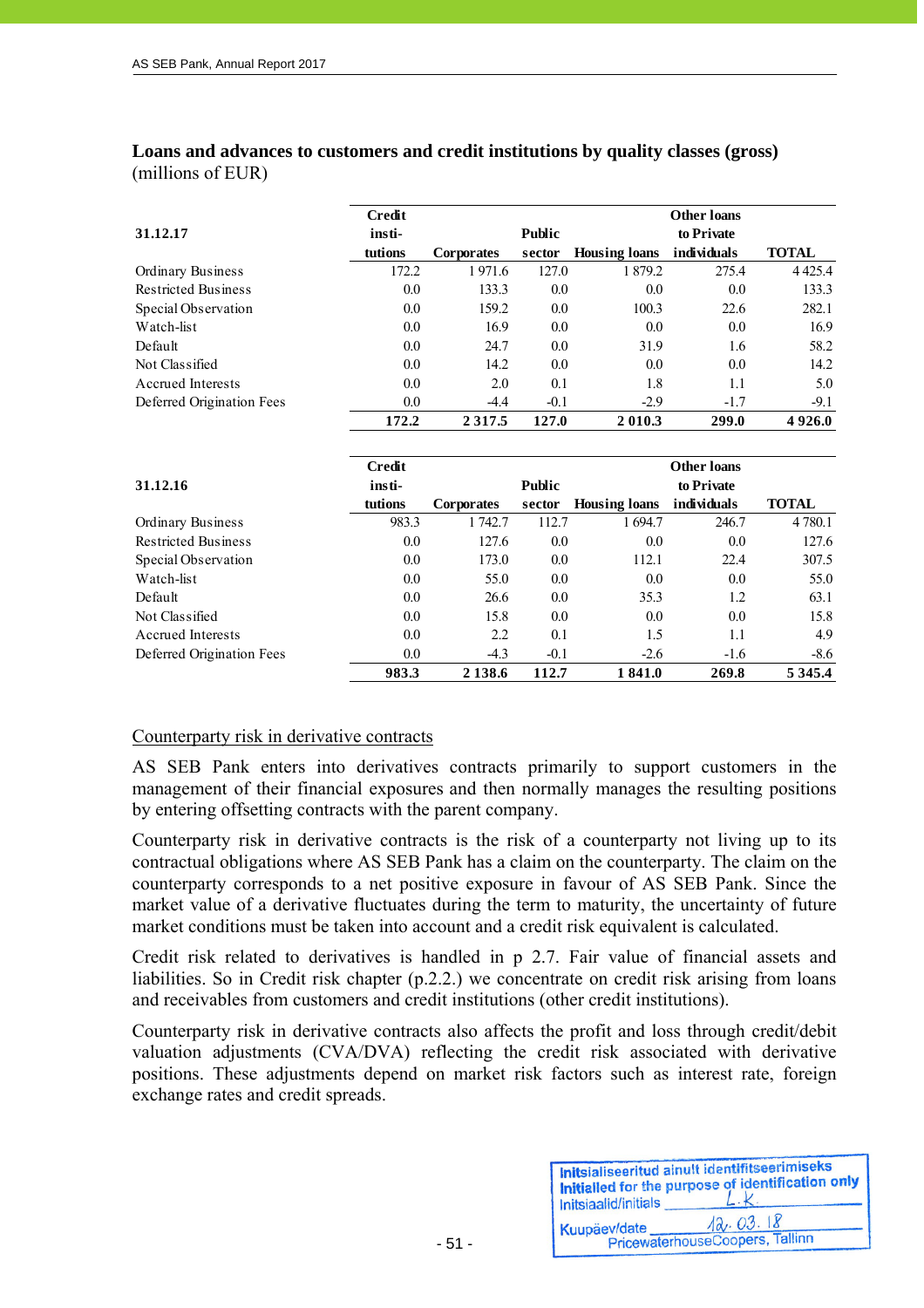# **Loans against collateral**

(millions of EUR)

|                                                       |         |                   |               |            | Other      |              |
|-------------------------------------------------------|---------|-------------------|---------------|------------|------------|--------------|
| 31.12.17                                              | Credit  |                   |               |            | loans to   |              |
|                                                       | insti-  |                   | <b>Public</b> | Housing    | Private    |              |
|                                                       | tutions | <b>Corporates</b> | sector        | loans      | individual | <b>TOTAL</b> |
| Mortgage, real estate                                 | 0.0     | 1517.3            | 0.0           | 2 0 0 9 .1 | 13.7       | 3 540.1      |
| Securities and deposits                               | 0.0     | 25.0              | 0.0           | 0.0        | 0.5        | 25.5         |
| Guarantee by state, central bank or municipality      | 0.0     | 0.0               | 90.8          | 0.0        | 31.1       | 121.9        |
| Guarantee by credit institutions                      | 172.2   | 0.0               | 0.0           | 0.0        | 0.0        | 172.2        |
| Unsecured loans*                                      | 0.0     | 23.8              | 0.0           | 0.0        | 76.0       | 99.8         |
| Repos with customers (securities as collateral)       | 0.0     | 0.0               | 0.0           | 0.0        | 0.0        | 0.0          |
| Factoring (receivables as collateral)                 | $0.0\,$ | 140.1             | 0.0           | 0.0        | 0.0        | 140.1        |
| Leasing (leased assets as collateral)                 | 0.0     | 379.0             | 36.1          | 1.2        | 176.5      | 592.8        |
| Other (floating charges, vehicles, warranties, other) | 0.0     | 232.3             | 0.1           | 0.0        | 1.2        | 233.6        |
| Allowances                                            | $0.0\,$ | $-11.6$           | 0.0           | $-6.2$     | $-1.9$     | $-19.7$      |
| TOTAL**                                               | 172.2   | 2 3 0 5 .9        | 127.0         | 2 0 0 4 .1 | 297.1      | 4 9 0 6.3    |

|                                                       |              |                   |               |           | Other      |              |
|-------------------------------------------------------|--------------|-------------------|---------------|-----------|------------|--------------|
| 31.12.16                                              | Credit       |                   |               |           | loans to   |              |
|                                                       | insti-       |                   | <b>Public</b> | Housing   | Private    |              |
|                                                       | tutions      | <b>Corporates</b> | sector        | loans     | individual | <b>TOTAL</b> |
| Mortgage, real estate                                 | 0.0          | 1466.6            | 0.0           | 1 8 3 9.5 | 11.6       | 3 3 1 7 . 7  |
| Securities and deposits                               | 0.0          | 3.5               | 0.0           | 0.0       | 0.3        | 3.8          |
| Guarantee by state, central bank or municipality      | 0.0          | 0.0               | 75.5          | 0.0       | 37.2       | 112.7        |
| Guarantee by credit institutions                      | 983.3        | 0.0               | 0.0           | 0.0       | 0.0        | 983.3        |
| Unsecured loans*                                      | 0.0          | 12.0              | 0.0           | 0.0       | 66.2       | 78.2         |
| Repos with customers (securities as collateral)       | 0.0          | 0.0               | 0.0           | 0.0       | 0.0        | 0.0          |
| Factoring (receivables as collateral)                 | 0.0          | 121.2             | 0.0           | 0.0       | 0.0        | 121.2        |
| Leasing (leased assets as collateral)                 | 0.0          | 327.4             | 37.1          | 1.5       | 153.1      | 519.1        |
| Other (floating charges, vehicles, warranties, other) | 0.0          | 207.9             | 0.1           | 0.0       | 1.4        | 209.4        |
| Allowances                                            | $\mathbf{0}$ | $-15.2$           | $\theta$      | $-7.6$    | $-1.8$     | $-24.6$      |
| TOTAL**                                               | 983.3        | 2 1 2 3 .4        | 112.7         | 1833.4    | 268.0      | 5 3 2 0.8    |

\* Includes credit cards and other unsecured loans.

\*\* Includes loans and advances to customers and credit institutions (Notes 14, 15) by type of the main collateral.

| Initsiaalid/initials | Initsialiseeritud ainult identifitseerimiseks<br>Initialled for the purpose of identification only |
|----------------------|----------------------------------------------------------------------------------------------------|
| Kuupäev/date         | 12.03.18<br>PricewaterhouseCoopers, Tallinn                                                        |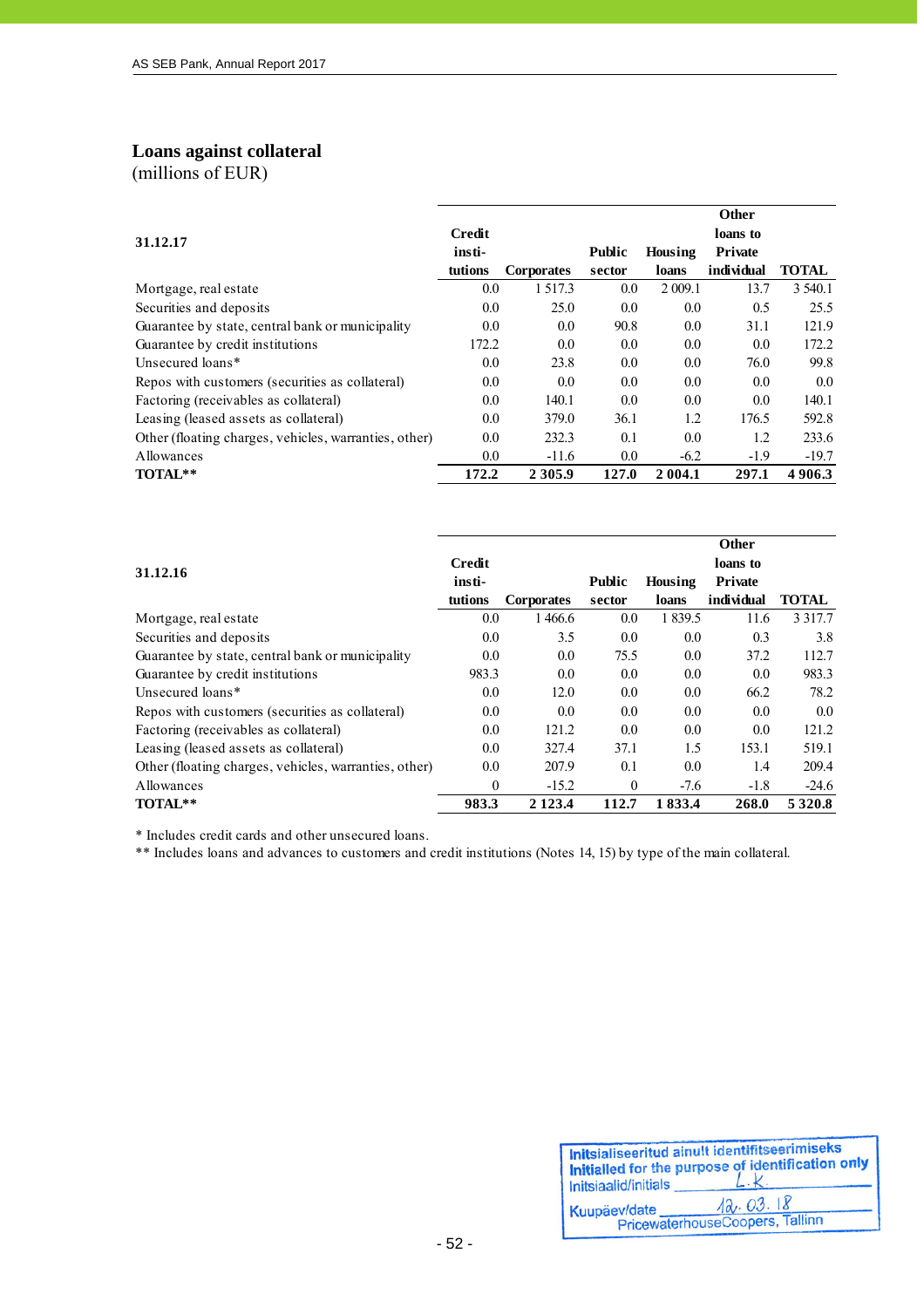### **Financial effect of collateral, individually assessed loans and contingent liabilities (gross), (Watch-list or Default clients)\***

**Financial effect of collateral, individually assessed loans and contingent liabilities (gross), (Watch-list or Default clients)\***

|                             |              |                   |               |         | <b>Other</b>   |       |
|-----------------------------|--------------|-------------------|---------------|---------|----------------|-------|
| 2017                        |              |                   |               |         | loans to       |       |
|                             | Credit-      | Loans to          | <b>Public</b> | Housing | <b>Private</b> |       |
|                             | institutions | <b>Corporates</b> | sector        | loans   | individuals    | TOTAL |
| Over-collateralised assets  |              | 14.0              | $\theta$      |         |                | 14.0  |
| Under-collateralised assets |              | 26.8              | $\theta$      |         | $_{0}$         | 26.8  |
| Fair value of collateral    |              | 174               | 0             |         | $\theta$       | 17.4  |
|                             |              |                   |               |         |                |       |

| 2016                        | Credit-<br>institutions | Loans to<br><b>Corporates</b> | <b>Public</b><br>sector | Housing<br>loans | <b>Other</b><br>loans to<br><b>Private</b><br>individuals | TOTAL |
|-----------------------------|-------------------------|-------------------------------|-------------------------|------------------|-----------------------------------------------------------|-------|
| Over-collateralised assets  |                         | 23.5                          |                         |                  |                                                           | 23.5  |
| Under-collateralised assets |                         | 58.1                          |                         |                  |                                                           | 58.1  |
| Fair value of collateral    |                         | 47.8                          | 0                       |                  |                                                           | 47.8  |

\* The effect of collateral is not taken into account if client risk class is 1-12, because these liabilities are presumed to be fulfilled from primary cash flow.

### **Individually impaired loans and allowances**

| (millions of EUR)                                                                                                                                                                                                                | 31.12.17 | 31.12.16 |
|----------------------------------------------------------------------------------------------------------------------------------------------------------------------------------------------------------------------------------|----------|----------|
| Total individually impaired loans                                                                                                                                                                                                | 14.8     | 17.8     |
| Specific allowances                                                                                                                                                                                                              | $-6.5$   | $-7.2$   |
| Collective allowances on individually assessed loans                                                                                                                                                                             | $-0.2$   | $-0.2$   |
| Collective allowances for homogeneous groups                                                                                                                                                                                     | $-9.6$   | $-11.1$  |
| Other collective allowances for incurred but not identified losses                                                                                                                                                               | $-3.4$   | $-6.1$   |
| <b>Total allowances</b>                                                                                                                                                                                                          | $-19.7$  | $-24.6$  |
| Specific allowance ratio (Specific allowances / Individually impaired loans)                                                                                                                                                     | 44%      | 41%      |
| Ratio of impaired loans (Individually impaired loans / Loans to customers<br>and credit institutions)                                                                                                                            | $0.30\%$ | $0.33\%$ |
| $\mathbf{A}$ and the state of the state of the state of the state of the state of the state of the state of the state of the state of the state of the state of the state of the state of the state of the state of the state of |          |          |

All individually impaired loan counterparties are Estonian residents.

| Initsiaalid/initials | Initsialiseeritud ainult identifitseerimiseks<br>Initialled for the purpose of identification only |
|----------------------|----------------------------------------------------------------------------------------------------|
| Kuupäev/date         | 12.03.18<br>PricewaterhouseCoopers, Tallinn                                                        |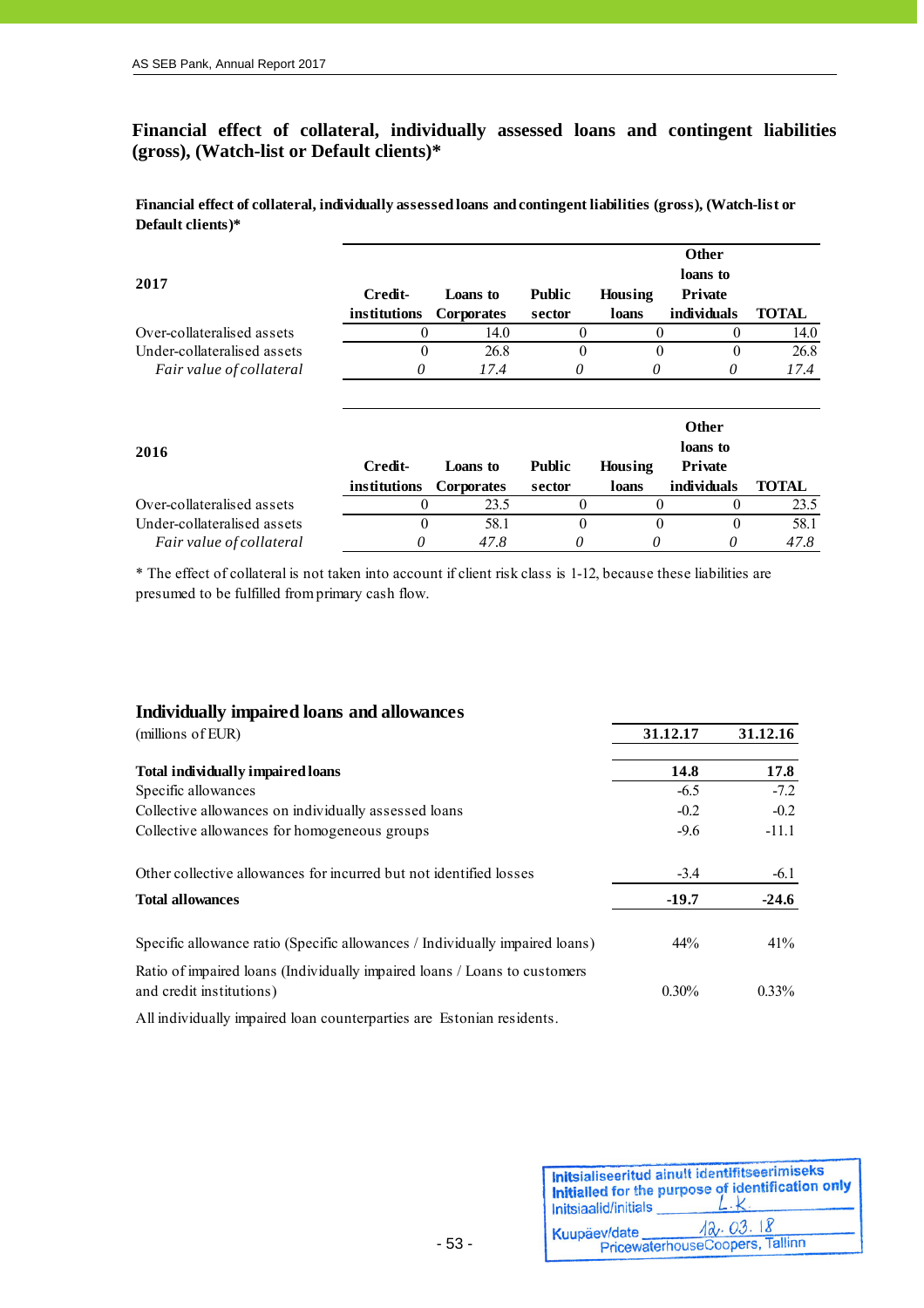# **Loans and advances to customers and credit institutions by classes**

(millions of EUR)

| 31.12.17                         | <b>Credit</b><br>insti-<br>tutions | <b>Corporates</b> | <b>Public</b><br>sector | <b>Housing loans</b> | <b>Other loans</b><br>to Private<br>individuals | <b>TOTAL</b> |
|----------------------------------|------------------------------------|-------------------|-------------------------|----------------------|-------------------------------------------------|--------------|
| 1) Neither past due nor impaired | 172.2                              | 2 2 6 7 .8        | 126.8                   | 1970.1               | 292.5                                           | 4829.4       |
| <b>Ordinary Business</b>         | 172.2                              | 1952.7            | 126.8                   | 1877.7               | 274.0                                           | 4 4 0 3.4    |
| <b>Restricted Business</b>       | 0.0                                | 130.5             | $0.0\,$                 | 0.0                  | 0.0                                             | 130.5        |
| Special Observation              | 0.0                                | 152.1             | 0.0                     | 81.4                 | 18.4                                            | 251.9        |
| Watch-list                       | 0.0                                | 12.4              | 0.0                     | 0.0                  | 0.0                                             | 12.4         |
| Default                          | 0.0                                | 5.9               | 0.0                     | 11.0                 | 0.1                                             | 17.0         |
| Not classified                   | 0.0                                | 14.2              | 0.0                     | 0.0                  | 0.0                                             | 14.2         |
| 2) Past due, but not impaired    | 0.0                                | 37.3              | 0.2                     | 41.3                 | 7.1                                             | 85.9         |
| 3) Individually impaired         | 0.0                                | 14.8              | 0.0                     | 0.0                  | 0.0                                             | 14.8         |
| 4) Accrued interests             | 0.0                                | 2.0               | 0.1                     | 1.8                  | 1.1                                             | 5.0          |
| 5) Deferred origination fees     | 0.0                                | $-4.4$            | $-0.1$                  | $-2.9$               | $-1.7$                                          | $-9.1$       |
| <b>Total gross</b>               | 172.2                              | 2 3 1 7 .5        | 127.0                   | 2 0 1 0 .3           | 299.0                                           | 4926.0       |
| Specific allowances              | 0.0                                | $-6.5$            | 0.0                     | 0.0                  | 0.0                                             | $-6.5$       |
| Collective allowances            | 0.0                                | $-3.6$            | 0.0                     | 0.0                  | 0.0                                             | $-3.6$       |
| Group allowances (homogeneous)   | 0.0                                | $-1.5$            | 0.0                     | $-6.2$               | $-1.9$                                          | $-9.6$       |
| <b>Total net of allowances</b>   | 172.2                              | 2 3 0 5 .9        | 127.0                   | 2 004.1              | 297.1                                           | 4 9 0 6.3    |

| 31.12.16                         | Credit<br>insti-<br>tutions | <b>Corporates</b> | <b>Public</b><br>sector | <b>Housing loans</b> | <b>Other loans</b><br>to Private<br>individuals | <b>TOTAL</b> |
|----------------------------------|-----------------------------|-------------------|-------------------------|----------------------|-------------------------------------------------|--------------|
|                                  |                             |                   |                         |                      |                                                 |              |
| 1) Neither past due nor impaired | 983.3                       | 2 101.3           | 112.7                   | 1789.8               | 264.1                                           | 5 2 5 1 .2   |
| Ordinary Business                | 983.3                       | 1739.6            | 112.7                   | 1691.9               | 245.4                                           | 4 7 7 2.9    |
| <b>Restricted Business</b>       | 0.0                         | 124.7             | 0.0                     | 0.0                  | 0.0                                             | 124.7        |
| Special Observation              | 0.0                         | 166.0             | 0.0                     | 89.8                 | 18.7                                            | 274.5        |
| Watch-list                       | 0.0                         | 52.3              | 0.0                     | 0.0                  | 0.0                                             | 52.3         |
| Default                          | 0.0                         | 2.9               | 0.0                     | 8.1                  | 0.0                                             | 11.0         |
| Not classified                   | 0.0                         | 15.8              | 0.0                     | 0.0                  | 0.0                                             | 15.8         |
| 2) Past due, but not impaired    | 0.0                         | 21.6              | 0.0                     | 52.3                 | 6.2                                             | 80.1         |
| 3) Individually impaired         | 0.0                         | 17.8              | 0.0                     | 0.0                  | 0.0                                             | 17.8         |
| 4) Accrued interests             | 0.0                         | 2.2               | 0.1                     | 1.5                  | 1.1                                             | 4.9          |
| 5) Deferred origination fees     | 0.0                         | $-4.3$            | $-0.1$                  | $-2.6$               | $-1.6$                                          | $-8.6$       |
| <b>Total gross</b>               | 983.3                       | 2 1 3 8 . 6       | 112.7                   | 1841.0               | 269.8                                           | 5 3 4 5 .4   |
| Specific allowances              | 0.0                         | $-7.2$            | 0.0                     | 0.0                  | 0.0                                             | $-7.2$       |
| Collective allowances            | 0.0                         | $-6.3$            | 0.0                     | 0.0                  | $0.0\,$                                         | $-6.3$       |
| Group allowances (homogeneous)   | 0.0                         | $-1.7$            | 0.0                     | $-7.6$               | $-1.8$                                          | $-11.1$      |
| <b>Total net of allowances</b>   | 983.3                       | 2 1 2 3 .4        | 112.7                   | 1833.4               | 268.0                                           | 5 3 2 0.8    |

| Initsiaalid/initials | Initsialiseeritud ainult identifitseerimiseks<br>Initialled for the purpose of identification only |
|----------------------|----------------------------------------------------------------------------------------------------|
| Kuupäev/date         | 12.03.18<br>PricewaterhouseCoopers, Tallinn                                                        |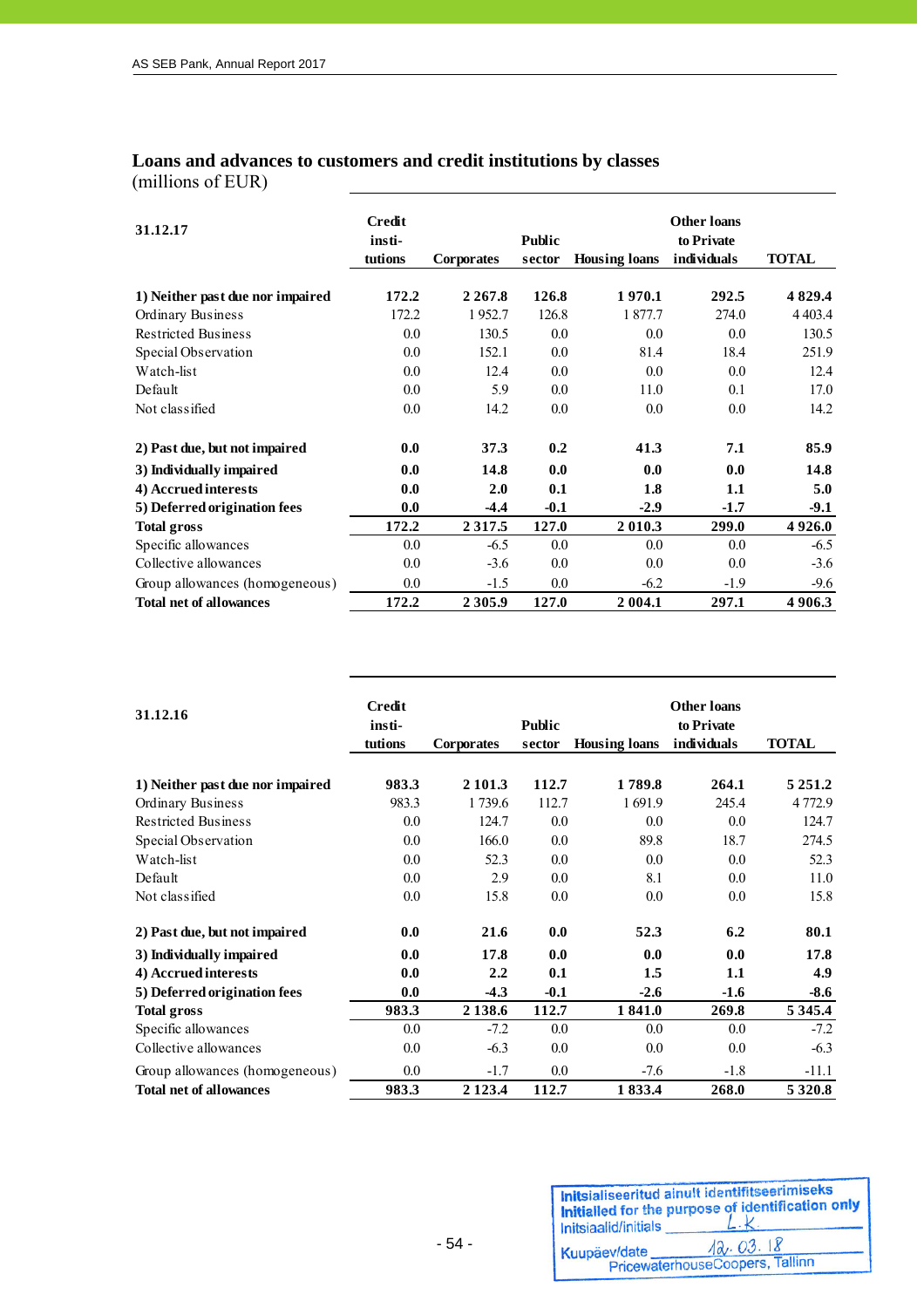### **Quality of loans by classes**

(millions of EUR)

| 31.12.17                        | <b>Credit</b><br>insti- |                   | <b>Public</b> |                      | <b>Other loans</b><br>to Private |              |
|---------------------------------|-------------------------|-------------------|---------------|----------------------|----------------------------------|--------------|
|                                 | tutions                 | <b>Corporates</b> | sector        | <b>Housing loans</b> | individuals                      | <b>TOTAL</b> |
| Normal loans                    | 172.2                   | 2 3 0 5 1         | 127.0         | 2011.4               | 299.6                            | 4915.3       |
| Impaired loans                  | 0.0                     | 14.8              | 0.0           | 0.0                  | 0.0                              | 14.8         |
| Accrued interest receivable     | 0.0                     | 2.0               | 0.1           | 1.8                  | 1.1                              | 5.0          |
| Deferred origination fees       | 0.0                     | $-4.4$            | $-0.1$        | $-2.9$               | $-1.7$                           | $-9.1$       |
|                                 | 172.2                   | 2 3 1 7 .5        | 127.0         | 2010.3               | 299.0                            | 4926.0       |
| Specific allowances             | 0.0                     | $-6.5$            | 0.0           | 0.0                  | 0.0                              | $-6.5$       |
| Collective and group allowances | 0.0                     | $-5.1$            | 0.0           | $-6.2$               | $-1.9$                           | $-13.2$      |
|                                 | 172.2                   | 2 3 0 5 .9        | 127.0         | 2 0 0 4.1            | 297.1                            | 4 9 0 6.3    |

| 31.12.16                        | Credit<br>insti- |                   | <b>Public</b> |                      | Other loans<br>to Private |              |
|---------------------------------|------------------|-------------------|---------------|----------------------|---------------------------|--------------|
|                                 | tutions          | <b>Corporates</b> | sector        | <b>Housing loans</b> | <i>individuals</i>        | <b>TOTAL</b> |
| Normal loans                    | 983.3            | 2 1 2 2 9         | 112.7         | 1842.1               | 270.3                     | 5 3 3 1 .3   |
| Impaired loans                  | 0.0              | 17.8              | 0.0           | 0.0                  | 0.0                       | 17.8         |
| Accrued interest receivable     | 0.0              | 2.2               | 0.1           | 1.5                  | 1.1                       | 4.9          |
| Deferred origination fees       | 0.0              | $-4.3$            | $-0.1$        | $-2.6$               | $-1.6$                    | $-8.6$       |
|                                 | 983.3            | 2 1 3 8 . 6       | 112.7         | 1841.0               | 269.8                     | 5 3 4 5 .4   |
| Specific allowances             | 0.0              | $-7.2$            | 0.0           | 0.0                  | 0.0                       | $-7.2$       |
| Collective and group allowances | 0.0              | $-8.0$            | 0.0           | $-7.6$               | $-1.8$                    | $-17.4$      |
|                                 | 983.3            | 2 1 2 3 .4        | 112.7         | 1833.4               | 268.0                     | 5 3 2 0.8    |

Late processing and other administrative delays on the side of the borrower can lead to a financial asset being past due but not impaired. Therefore loans and advances less than 60 days past due are not usually considered impaired, unless other information is available to indicate the contrary. Also not all impaired loans and advances are past due.

| Initsiaalid/initials | Initsialiseeritud ainult identifitseerimiseks<br>Initialled for the purpose of identification only |
|----------------------|----------------------------------------------------------------------------------------------------|
| Kuupäev/date         | 12.03.18<br>PricewaterhouseCoopers, Tallinn                                                        |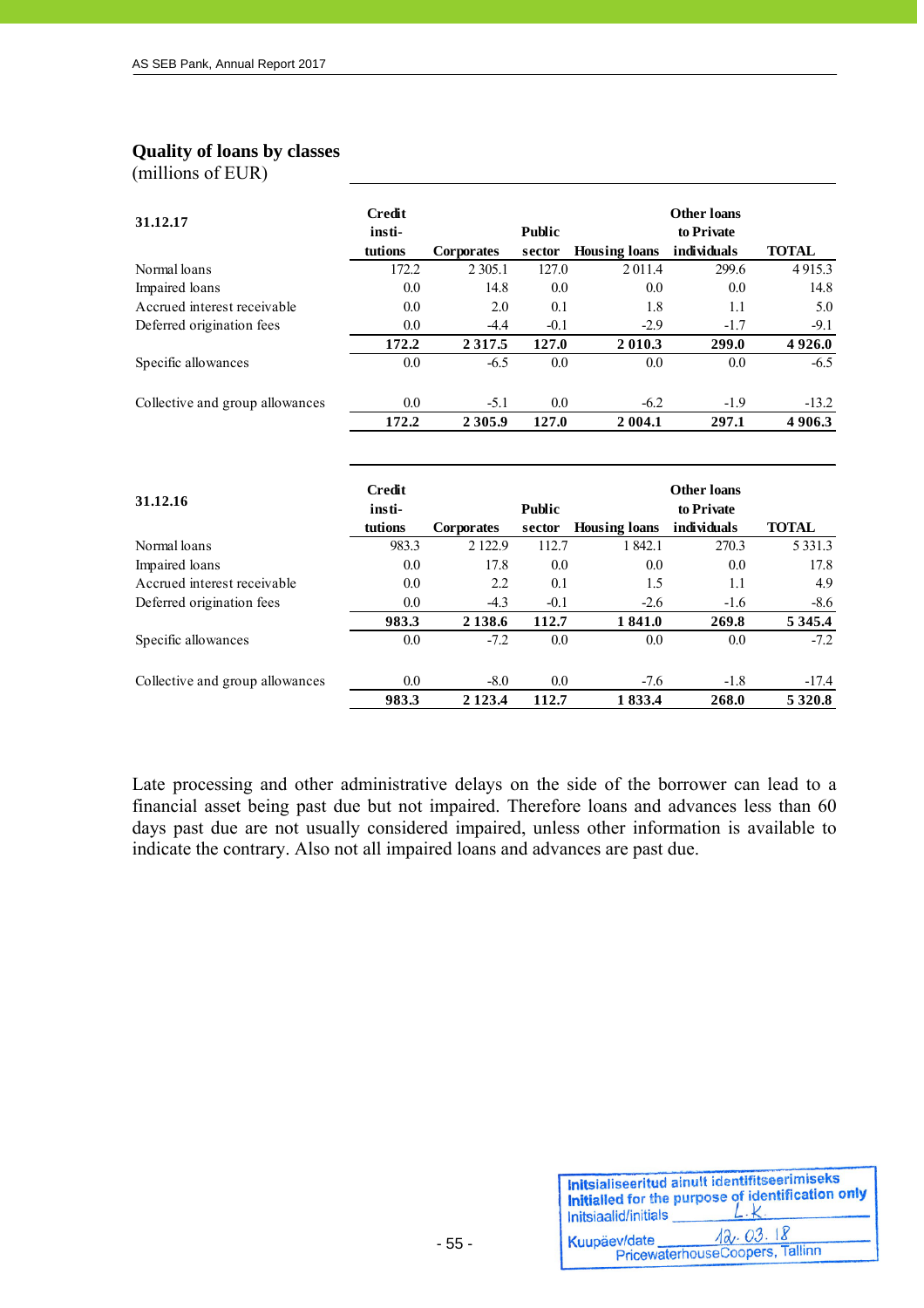# **Past due by maturity period of overdue by classes**

(millions of EUR)

| 31.12.17       | Credit<br>insti-<br>tutions | <b>Corporates</b> | <b>Public</b><br>sector | <b>Housing loans</b> | Other loans<br>to Private<br>individuals | Accrued<br>interest<br>receivable | <b>TOTAL</b> |
|----------------|-----------------------------|-------------------|-------------------------|----------------------|------------------------------------------|-----------------------------------|--------------|
| $<$ 30 days    | 0.0                         | 31.4              | 0.2                     | 25.5                 | 5.3                                      | 0.0                               | 62.4         |
| incl. impaired | 0.0                         | 0.0               | 0.0                     | 0.0                  | 0.0                                      |                                   | 0.0          |
| $30 < 60$ days | 0.0                         | 1.7               | 0.0                     | 3.4                  | 0.5                                      | 0.0                               | 5.6          |
| incl. impaired | 0.0                         | 0.0               | 0.0                     | 0.0                  | 0.0                                      |                                   | 0.0          |
| over 60 days   | 0.0                         | 13.2              | 0.0                     | 12.4                 | 1.3                                      | 0.0                               | 26.9         |
| incl. impaired | 0.0                         | 9.0               | 0.0                     | 0.0                  | 0.0                                      |                                   | 9.0          |
|                | 0.0                         | 46.3              | 0.2                     | 41.3                 | 7.1                                      | 0.0                               | 94.9         |

| 31.12.16       | <b>Credit</b><br>insti- |                   | <b>Public</b> |                      | <b>Other loans</b><br>to Private | Accrued<br>interest |              |
|----------------|-------------------------|-------------------|---------------|----------------------|----------------------------------|---------------------|--------------|
|                | tutions                 | <b>Corporates</b> | sector        | <b>Housing loans</b> | individuals                      | receivable          | <b>TOTAL</b> |
| $\leq$ 30 days | 0.0                     | 13.3              | 0.0           | 34.0                 | 4.3                              | 0.1                 | 51.7         |
| incl. impaired | 0.0                     | 0.0               | 0.0           | 0.0                  | 0.0                              |                     | 0.0          |
| $30 < 60$ days | 0.0                     | 4.8               | 0.0           | 4.1                  | 0.5                              | 0.0                 | 9.4          |
| incl. impaired | 0.0                     | 2.9               | 0.0           | 0.0                  | 0.0                              |                     | 2.9          |
| over 60 days   | 0.0                     | 20.6              | 0.0           | 14.2                 | 1.4                              | 0.0                 | 36.2         |
| incl. impaired | 0.0                     | 14.1              | 0.0           | 0.0                  | 0.0                              |                     | 14.1         |
|                | 0.0                     | 38.7              | 0.0           | 52.3                 | 6.2                              | 0.1                 | 97.3         |

The table indicates the total exposure of the credit where part is overdue as of 31.12.17 and 31.12.16.

# **Maximum exposure to credit risk before collateral held or other enhancements**

(millions of EUR)

|                                                                               | 31.12.17    | 31.12.16         |
|-------------------------------------------------------------------------------|-------------|------------------|
| Loans and advances to credit institutions and central bank                    | 1 1 8 2 . 1 | 1 2 3 4 .2       |
| Loans and advances to customers                                               | 4 7 34.1    | 4 3 3 7 .5       |
| Financial assets held for trading                                             |             |                  |
| Derivative financial instruments                                              | 23.5        | 23.3             |
| Financial assets designated at fair value through profit or loss at inception |             |                  |
| Debt securities                                                               | 0.0         | 0.0 <sub>1</sub> |
| Available for sale financial assets                                           |             |                  |
| Equity securities                                                             | 7.4         | 9.3              |
| Other assets                                                                  | 31.9        | 30.2             |
|                                                                               | 5979.0      | 5 6 3 4 .5       |
| Exposures related to off-balance sheet items and guarantees                   | 1 2 5 7 . 6 | 1 0 9 6.3        |
| Maximum exposure                                                              | 7 2 3 6.6   | 6 730.8          |

| Initsiaalid/initials | Initsialiseeritud ainult identifitseerimiseks<br>Initialled for the purpose of identification only |
|----------------------|----------------------------------------------------------------------------------------------------|
| Kuupäev/date         | 12.03.18<br>PricewaterhouseCoopers, Tallinn                                                        |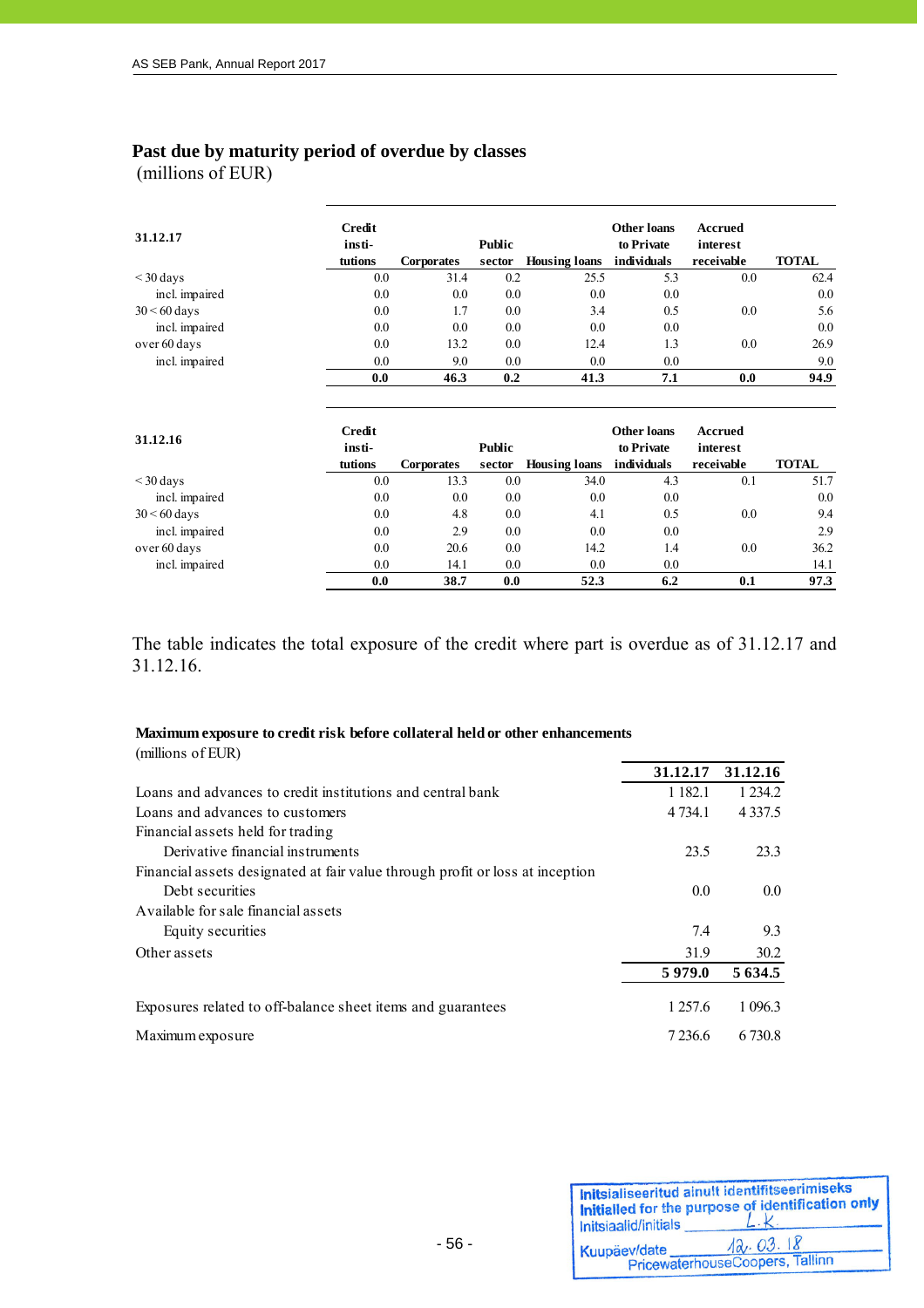| Large exposures                                                 |                          | 31.12.17                  | 31.12.16                 |                           |  |
|-----------------------------------------------------------------|--------------------------|---------------------------|--------------------------|---------------------------|--|
|                                                                 | Number/<br><b>Amount</b> | $%$ from net<br>own funds | Number/<br><b>Amount</b> | $%$ from net<br>own funds |  |
| Number of customers with large exposures                        | 6                        |                           | 4                        |                           |  |
| Due from customers with large exposures (EUR mio)               | 527.7                    | 55.05                     | 294.4                    | 31.15                     |  |
| Due from management board members and related persons (EUR mio) | 0.4                      | 0.04                      | 2.2                      | 0.23                      |  |
|                                                                 | 528.1                    | 55.09                     | 296.6                    | 31.39                     |  |
| Own funds included in calculation of capital adequacy           | 958.6                    |                           | 945.0                    |                           |  |

Large exposures contain due from central bank, credit institutions or customers (loans, interests, securities) and off-balance sheet commitments to central bank, credit institutions or customers, which may turn into claims.

The following is deducted from large exposures:

- claims to the parent company of the bank and their subsidiaries which are under the consolidated supervision of financial inspections of concerned states;

- state guaranteed study loans (credit risk 0%);

- due from central bank, central government and government authorities, which belong to a group with credit risk considered at 0%.

Large credit risk exposure is defined by the Credit Institutions Law and is the total exposure of one party or related parties to the group which exceeds 10% of the group's net own funds, 95.9 million euros as at 31.12.2017 (94.5 million euros as at 31.12.2016), see Note 2.8. All instruments where credit risk may arise to the group are taken into consideration. The limit of the total exposure of one party or related parties is 25%. As of 31.12.2017 the SEB Pank Group had 6 large risk exposures (4 large risk exposures in 31.12.2016). Total exposure of any group of related parties in did not exceed the limit of 25% in SEB Pank Group.

### **2.3. Market risk**

### Definition

Market risk is the risk of losses in on- and off-balance sheet positions arising from adverse movements in market prices. Market risk can arise from changes in interest rates, foreign exchange rates, credit spreads, commodity and equity prices, implied volatilities, inflation and market liquidity. A clear distinction is made between market risks related to trading activity, i.e., trading book risks, and structural market and net interest income risks, i.e., banking book risks. Whereas the trading book is under a daily mark-to-market regime, positions in the banking book are typically held at amortised cost.

### Risk management

Market risks in the trading book arise from bank's customer-driven trading activity and in the liquidity portfolio. The liquidity portfolio, which is managed by the treasury function, is part of bank's liquidity reserve and consists of investments in pledgeable and highly liquid bonds.

| Initsiaalid/initials | Initsialiseeritud ainult identifitseerimiseks<br>Initialled for the purpose of identification only |
|----------------------|----------------------------------------------------------------------------------------------------|
| Kuupäev/date         | 12.03.18<br>PricewaterhouseCoopers, Tallinn                                                        |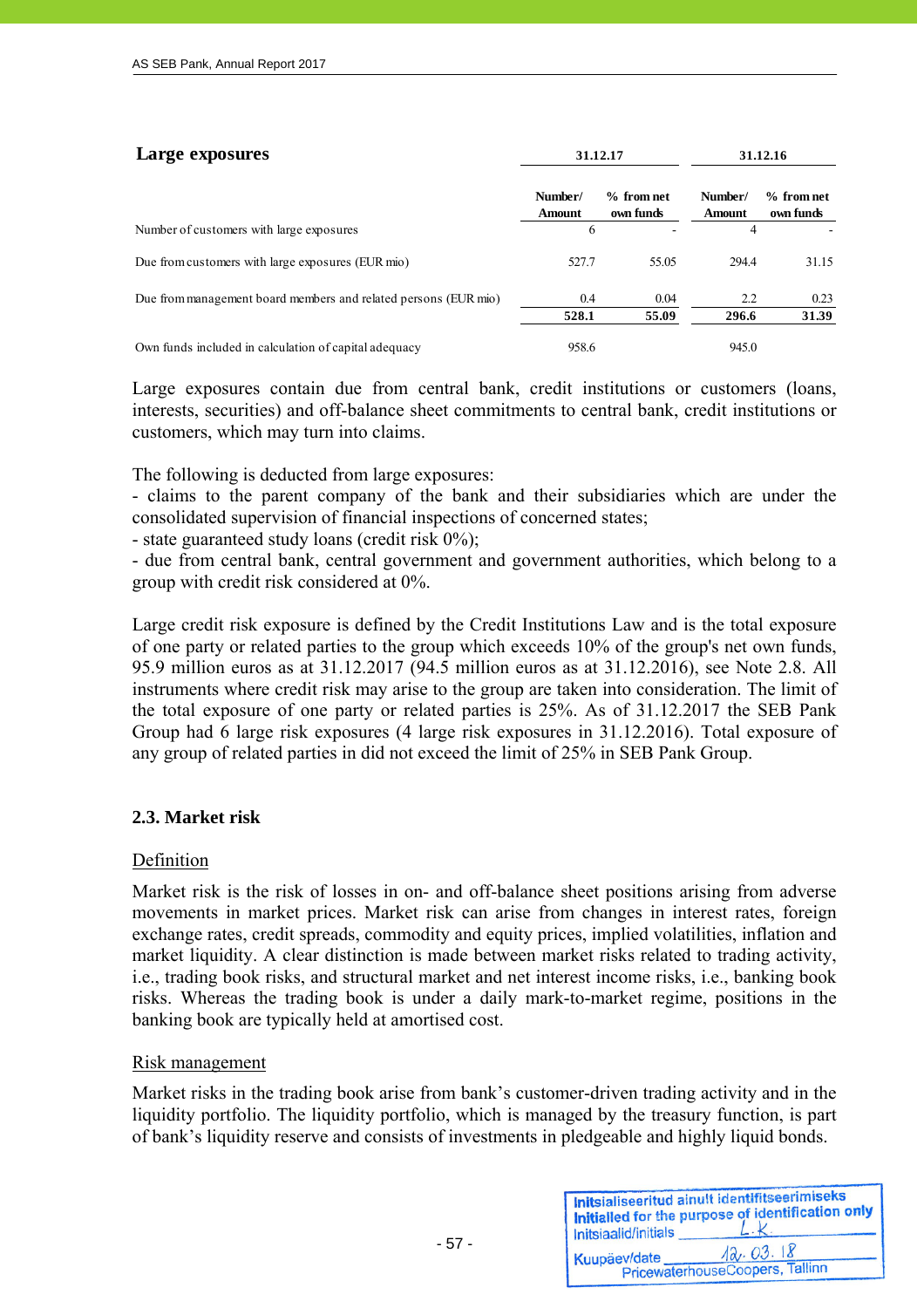Market risk in the banking book arises as a result of balance sheet mismatches in currencies, interest terms and interest rate periods. The treasury function has overall responsibility for managing these risks.

The Supervisory Board defines how much market risk is acceptable by setting the overall market risk tolerance, risk limits and general instructions. The market risk tolerance and limits are defined for the trading book and banking book.

SEB Pank Group's market risk appetite is low. SEB Pank Group measures the risks using different methods of risk valuation and management pursuant to the type of risk. Important role in risk prevention is diversification of risk assets and limitation for trading positions.

Maximum limits approved by the committees, which are in compliance with the limits set by the Bank of Estonia, form the basis for controlling and monitoring the risk of various instrument portfolios.

The risk organisation measures, follows up and reports the market risk taken by the various units within the SEB Pank Group on a daily basis. The risk control function monitors limit compliance and market prices at closing as well as valuation standards and the introduction of new products. Market risks are reported at least on a monthly basis to the ALCO and on a quarterly bases to the Management and Supervisory Board.

#### Risk measurement

When assessing market risk exposure, SEB Pank Group uses measures that capture losses under normal market conditions as well as measures that focus on extreme market situations. Market risks under normal market circumstances are measured using Value at Risk (VaR) as well as specific measures that are relevant for the various types of risk. These measures are complemented by stress tests and scenario analyses, in which potential losses under extreme market conditions are estimated. Since no measurement method can cover all risks at all times, several approaches are used, and the results are assessed based on judgment and experience.

### *Value at Risk and Stressed Value at Risk*

VaR expresses the maximum potential loss that could arise during a certain time period with a given degree of probability. SEB Pank Group uses a historical simulation VaR model with a ten-day time horizon and 99 per cent confidence interval to measure, limit and report VaR. The model aggregates market risk exposure for all risk types and covers a wide range of risk factors in all asset classes. SEB Pank Group also uses a stressed VaR measure, where VaR is calculated for the current portfolio using market data from a historic, turbulent time period covering the Lehman Brothers' default. The VaR model is validated using back-testing analysis.

A limitation of SEB Pank Group's VaR model is that it uses historical data to estimate potential market changes. As such it may not predict all outcomes, especially in a rapidly changing market. Also, VaR does not take into account any actions to reduce risk as the model assumes that the portfolio is unchanged.

| Initsiaalid/initials | Initsialiseeritud ainult identifitseerimiseks<br>Initialled for the purpose of identification only |
|----------------------|----------------------------------------------------------------------------------------------------|
| Kuupäev/date         | 12.03.18<br>PricewaterhouseCoopers, Tallinn                                                        |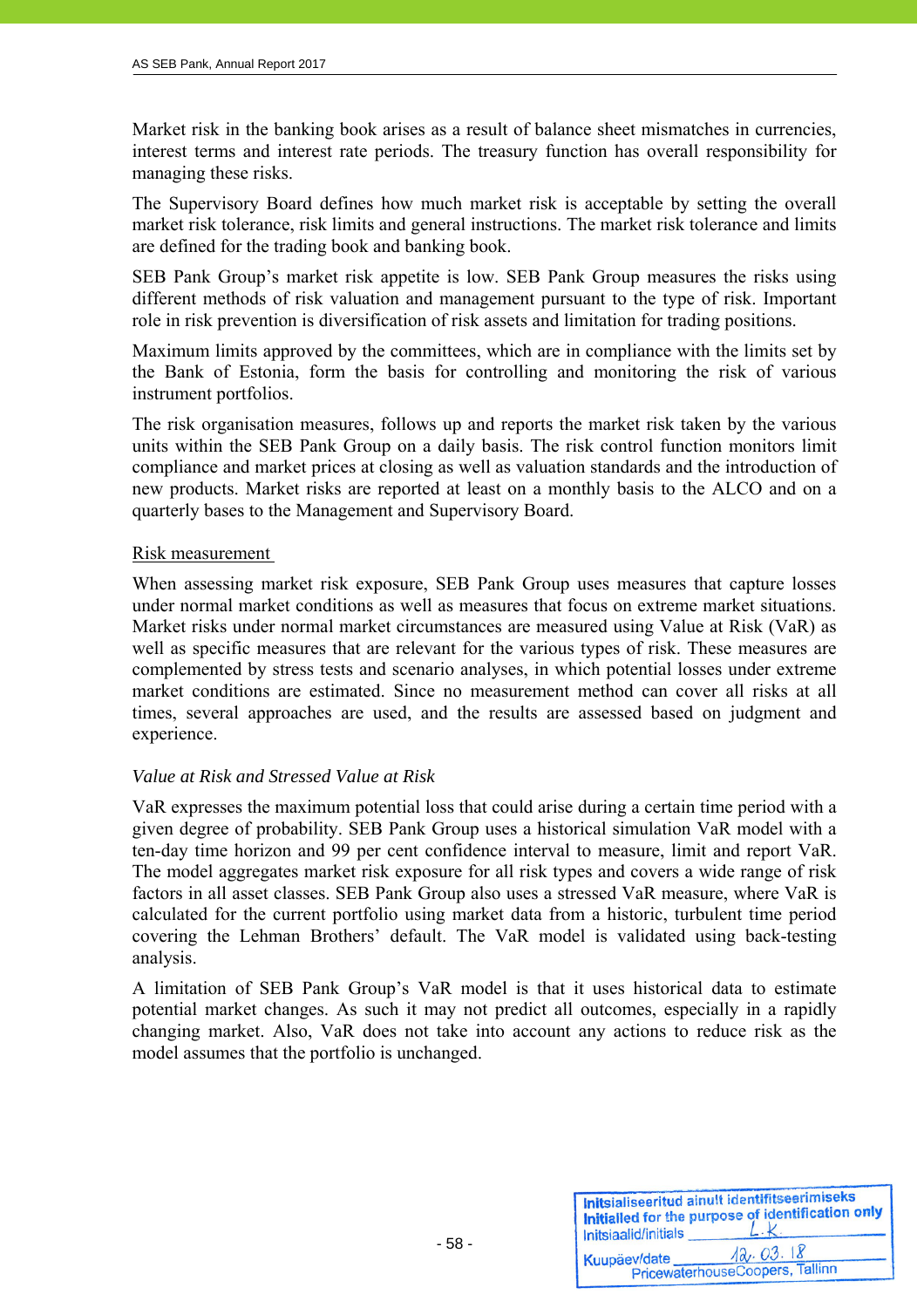#### **Value at Risk (10 day)**  (millions of EUR)

|              | Min  | Max  | 31.12.17 | Average<br>2017 | Average<br>2016 |
|--------------|------|------|----------|-----------------|-----------------|
| Trading book | 0.00 | 0.06 | 0.02     | 0.03            | 0.03            |
| Banking book | 0.21 | 0.63 | 0.27     | 0.29            | 0.88            |

### *Stress tests and scenario analysis*

Scenario analysis and stress tests are a key part of the risk management framework, complementing the VaR measure. In particular, they test the portfolios using scenarios other than those available in the VaR simulation window, and cover longer time horizons. SEB Pank Group stresses its portfolios by applying extreme movements in market factors which have been observed in the past (historical scenarios) as well as extreme movements that could potentially happen in the future (hypothetical or forward-looking scenarios).

This type of analysis provides management with a view on the potential impact that large market moves in individual risk factors, as well as broader market scenarios, could have on a portfolio.

#### *Specific risk measures*

VaR and stress tests are complemented by specific risk measures including Delta 1% for interest risk, and single and aggregated FX for currency risk.

In addition, all units that handle risk for financial instruments valued at market price are limited by a stop-loss limit. The stop-loss limit indicates the maximum loss a unit can incur before mitigating actions are taken.

### **2.3.1. Foreign exchange risk**

Foreign exchange risk arises both through the SEB Pank's foreign exchange trading and because SEB Pank Group's activities are carried out in various currencies. SEB Pank Group's main objective for taking foreign exchange risk is to facilitate smooth foreign exchange trading for its customers and to manage the flows from customers' deals effectively. Together with the customers' deals related flows SEB Pank Group manages the structural foreign exchange risk inherent in the structure of the balance sheet and earnings.

Market risks arising from the foreign exchange positions are measured internally within the overall VaR framework. As a complement ALCO has set limits for open foreign currency positions by individual currencies and also on an aggregated level as a sum of long or short positions, depending of which one is higher on absolute terms. Management of open foreign currency positions is the responsibility of the Markets department, analysis and limit followup is performed by the Risk department.

| Initsiaalid/initials | Initsialiseeritud ainult identifitseerimiseks<br>Initialled for the purpose of identification only |
|----------------------|----------------------------------------------------------------------------------------------------|
| Kuupäev/date         | 12.03.18<br>PricewaterhouseCoopers, Tallinn                                                        |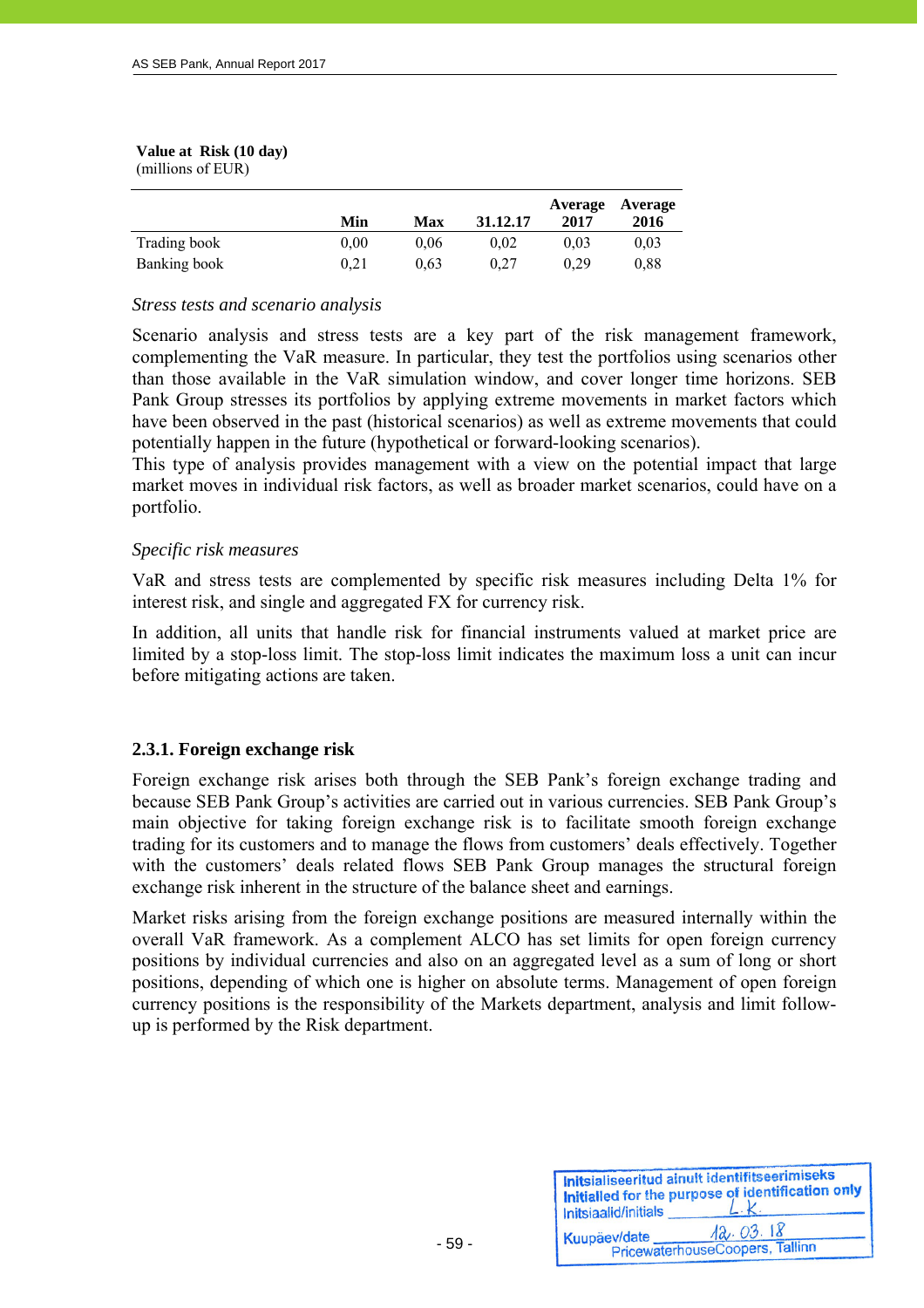The table below summarises SEB Pank Group's exposure to foreign currency exchange rate risk at the reporting date.

# **Currency position**

(millions of EUR)

|                                                                |            |            |      | Other                 |              |
|----------------------------------------------------------------|------------|------------|------|-----------------------|--------------|
| 31.12.17                                                       | <b>EUR</b> | <b>USD</b> |      | <b>SEK</b> currencies | <b>TOTAL</b> |
| <b>ASSETS</b>                                                  |            |            |      |                       |              |
| Cash and balances with central bank                            | 1 047.5    | 1.0        | 1.0  | 1.7                   | 1 0 5 1 .2   |
| Loans and advances to credit institutions                      | 47.1       | 59.0       | 23.9 | 42.2                  | 172.2        |
| Loans and advances to customers                                | 4722.9     | 9.8        | 0.5  | 0.9                   | 4734.1       |
| Securities                                                     | 28.5       | 87.9       | 0.0  | 4.7                   | 121.1        |
| Other assets, intangible assets, property, plant and           |            |            |      |                       |              |
| equipment                                                      | 41.1       | 1.4        | 1.6  | 1.5                   | 45.6         |
| <b>TOTAL ASSETS</b>                                            | 5887.1     | 159.1      | 27.0 | 51.0                  | 6 1 2 4 .2   |
| <b>LIABILITIES</b>                                             |            |            |      |                       |              |
| Due to credit institutions                                     | 1 1 8 6 .1 | 18.3       | 3.6  | 6.5                   | 1 2 1 4 .5   |
| Deposits                                                       | 3 5 6 4.7  | 136.4      | 13.3 | 32.8                  | 3747.2       |
| Other liabilities, financial liabilities at fair value through |            |            |      |                       |              |
| profit or loss, provisions                                     | 104.8      | 8.2        | 3.8  | 3.2                   | 120.0        |
| <b>TOTAL LIABILITIES</b>                                       | 4855.6     | 162.9      | 20.7 | 42.5                  | 5 081.7      |
| Net on-balance sheet position                                  | 1 0 3 1.5  | $-3.8$     | 6.3  | 8.5                   | 1 042.5      |
| FX derivatives (notionals, due from)                           | 141.5      | 70.5       | 1.0  | 50.6                  | 263.6        |
| FX derivatives (notionals, due to)                             | 137.1      | 65.4       | 6.2  | 54.9                  | 263.6        |
| Total position                                                 | 1 0 3 5.9  | 1.3        | 1.1  | 4.2                   | 1 042.5      |
|                                                                |            |            |      | <b>Other</b>          |              |
| 31.12.16                                                       | <b>EUR</b> | <b>USD</b> |      | <b>SEK</b> currencies | <b>TOTAL</b> |
| <b>ASSETS</b>                                                  |            |            |      |                       |              |
| Cash and balances with central bank                            | 288.2      | 1.8        | 0.9  | 1.7                   | 292.6        |
| Loans and advances to credit institutions                      | 688.2      | 231.8      | 21.1 | 42.2                  | 983.3        |
| Loans and advances to customers                                | 4 3 2 2.2  | 13.5       | 0.7  | 1.1                   | 4 3 3 7 .5   |
| Securities                                                     | 23.4       | 89.3       | 0.0  | 7.5                   | 120.2        |
| Other assets, intangible assets, property, plant and           |            |            |      |                       |              |
| equipment                                                      | 36.4       | 3.2        | 1.1  | 1.1                   | 41.8         |
| <b>TOTAL ASSETS</b>                                            | 5 3 5 8.4  | 339.6      | 23.8 | 53.6                  | 5 7 7 5 .4   |
| <b>LIABILITIES</b>                                             |            |            |      |                       |              |
| Due to credit institutions                                     | 951.3      | 35.1       | 4.8  | 1.2                   | 992.4        |
| Deposits                                                       | 3 3 3 5 .1 | 301.6      | 11.9 | 38.4                  | 3687.0       |
| Other liabilities, financial liabilities at fair value through |            |            |      |                       |              |
| profit or loss, provisions                                     | 90.7       | 14.0       | 3.5  | 1.9                   | 110.1        |
| <b>TOTAL LIABILITIES</b>                                       | 4377.1     | 350.7      | 20.2 | 41.5                  | 4789.5       |
| Net on-balance sheet position                                  | 981.3      | $-11.1$    | 3.6  | 12.1                  | 985.9        |

| FX derivatives (notionals, due from) | 105.5 | 36.0          | 2.2 | 62.0 | 205.7 |
|--------------------------------------|-------|---------------|-----|------|-------|
| FX derivatives (notionals, due to)   | 109.0 | 24.7          | 48  | 67.2 | 205.7 |
| Total position                       | 977.8 | $0.2^{\circ}$ | 10  | 6.9  | 985.9 |

| Initsiaalid/initials | Initsialiseeritud ainult identifitseerimiseks<br>Initialled for the purpose of identification only |
|----------------------|----------------------------------------------------------------------------------------------------|
| Kuupäev/date         | 12.03.18<br>PricewaterhouseCoopers, Tallinn                                                        |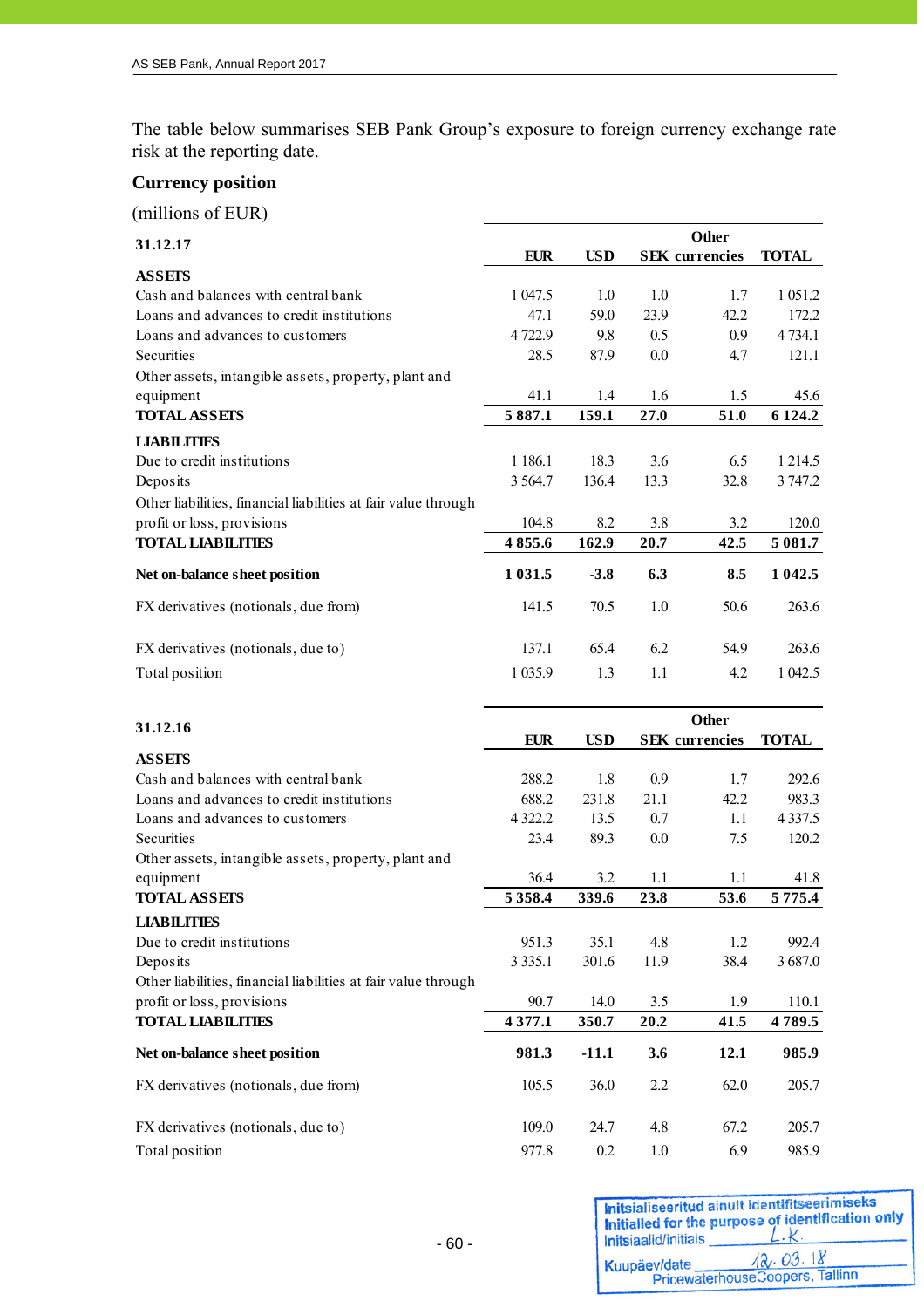Other FX derivative assets and liabilities include currency-related derivatives and are shown here in their contractual nominal value. Net currency position was under 2% level of net own funds, 19.2 million euros as at 31.12.2017 (18.9 million euros as at 31.12.2016).

### **2.3.2. Interest rate risk**

Interest rate risk refers to the risk that the value of SEB Pank Group's assets, liabilities and interest-related derivatives will be negatively affected by changes in interest rates or other relevant risk factors.

The majority of SEB Pank Group's interest rate risks are structural and arise within the banking operations when there is a mismatch between the interest fixing periods of assets and liabilities, including derivatives.

To measure interest rate risk SEB Pank Group uses the VaR model and Delta 1% methodology.

SEB Pank Group uses Delta 1% methodology for measuring the ALM (assets-liability mismatch) risk, arising from the structure of Assets exposed to interest rate risk (Financial Assets) and Liabilities exposed to interest rate risk (Financial Liabilities). Delta 1% is defined as the change in market value arising from an adverse one percentage unit parallel shift in all interest rates in each currency. Delta 1% method enables to effectively measure the impact of interest rate changes to Assets exposed to interest rate risk and Liabilities exposed to interest rate risk. Delta 1% should be kept within the limit set by the Management Board. Daily management of interest rate risk is the responsibility of the Treasury department, and measuring and analysing that of the Risk department.

As per year end, NetDelta 1% was -8.21 million euros (2016 Delta 1%: -7.44 million euros). 2017 average NetDelta 1% was -8.5 million euros (2016 average Delta 1% : -8.5 million euros). SEB Pank Group Delta 1% has been negative which means that the average duration of Assets exposed to interest rate risk is higher than average duration of Liabilities exposed to interest rate risk and SEB Pank Group is more exposed to interest rate increase. The biggest contributors to the Delta 1% figure are loans from the asset side and deposits and funding from the parent company from the liabilities side which balance the mismatch from loans. Further information on interest rate sensitivity can be found through table below "Exposure to interest rate risk by interest fixation period".

SEB Pank Group has been keeping assets-liabilities mismatch at relatively low level. Flexibility to assets-liabilities mismatch management is assured by the possibility to adjust funding from parent company.

The next table summarises SEB Pank Group exposure to interest rate risk. It includes SEB Pank Group's financial assets and liabilities at carrying amounts, categorised by the earlier of contractual repricing or maturity date.

| Initsiaalid/initials | Initsialiseeritud ainult identifitseerimiseks<br>Initialled for the purpose of identification only |
|----------------------|----------------------------------------------------------------------------------------------------|
| Kuupäev/date         | 12.03.18<br>PricewaterhouseCoopers, Tallinn                                                        |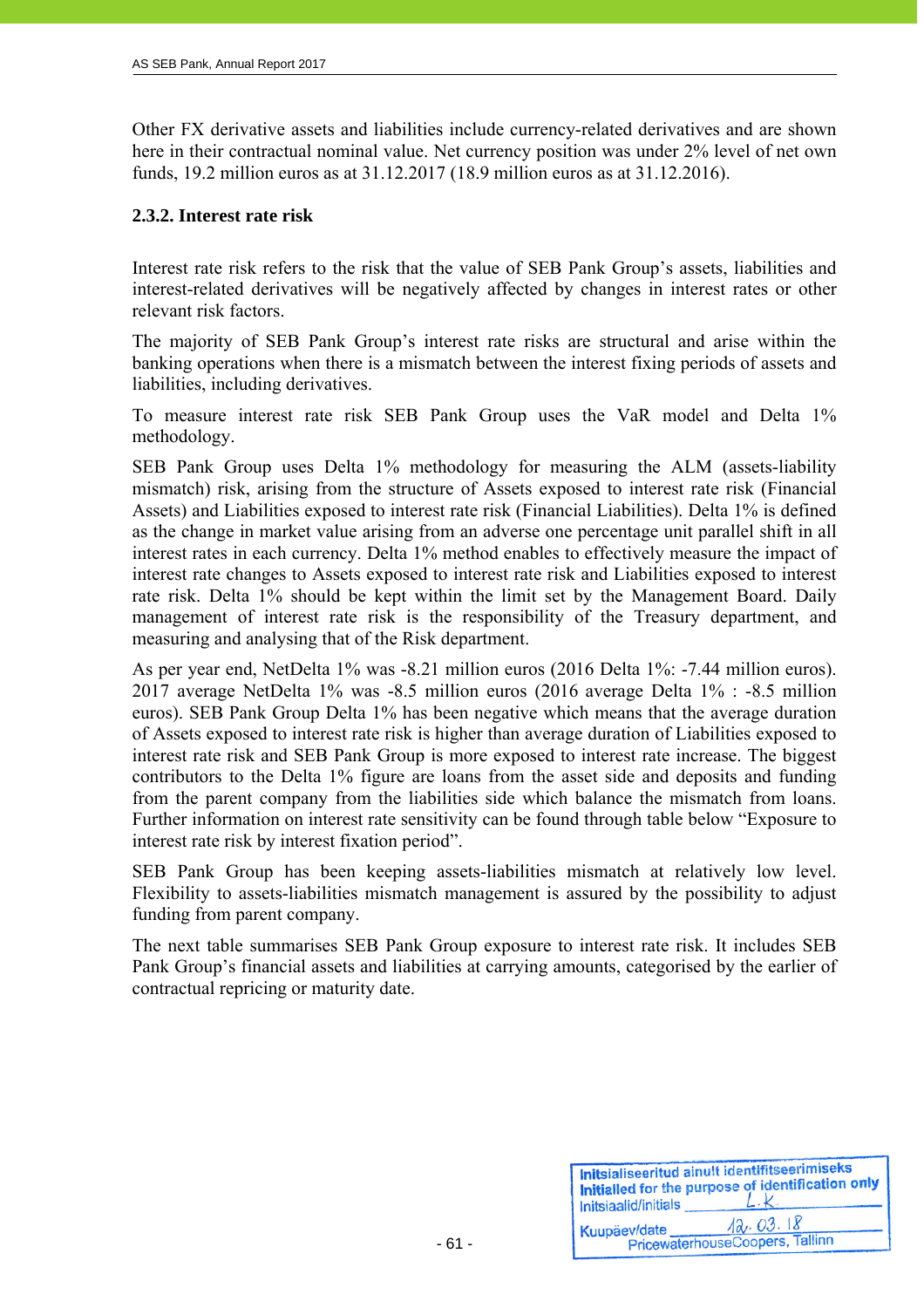### **Exposure to interest rate risk by interest fixation period**

(millions of EUR)

| 31.12.17                                         |                     |               |               |              |              |              |                  | <b>Statement of</b>   |
|--------------------------------------------------|---------------------|---------------|---------------|--------------|--------------|--------------|------------------|-----------------------|
|                                                  | $\leq 1$            | $1-3$         | $3-12$        | $1-2$        | $2 - 5$      | Over 5       |                  | financial             |
| <b>FINANCIAL ASSETS</b><br>Due from central bank | month<br>1 0 1 0 .0 | months<br>0.0 | months<br>0.0 | vears<br>0.0 | years<br>0.0 | years<br>0.0 | Total<br>1 010.0 | position<br>1 0 0 9.9 |
| Due from credit institutions                     | 156.9               | 0.0           | 15.5          | 0.0          | 0.0          | 0.0          | 172.4            | 172.2                 |
| Due from customers                               | 1 2 5 8 . 4         | 1 626.6       | 1515.2        | 55.2         | 184.3        | 98.6         | 4738.3           | 4 7 3 4 .1            |
| <b>TOTAL FINANCIAL ASSETS</b>                    | 2425.3              | 1626.6        | 1530.7        | 55.2         | 184.3        | 98.6         | 5920.7           | 5916.2                |
|                                                  |                     |               |               |              |              |              |                  |                       |
| <b>FINANCIAL LIABILITIES</b>                     | 563.8               | 251.5         | 202.9         | 94.8         | 81.3         | 20.1         | 1 2 1 4 .4       | 1 2 1 4 .5            |
| Due to credit institutions                       | 3 606.1             | 23.6          | 79.6          | 2.4          | 28.6         | 6.6          | 3746.9           | 3 747.2               |
| Due to customers                                 |                     |               |               |              |              |              |                  |                       |
| <b>TOTAL FINANCIAL LIABILITIES</b>               | 4 1 6 9.9           | 275.1         | 282.5         | 97.2         | 109.9        | 26.7         | 4 9 6 1.3        | 4961.7                |
| Total interest repricing gap of on-              |                     |               |               |              |              |              |                  |                       |
| balance sheet position                           | $-1744.6$           | 1 3 5 1 .5    | 1 248.2       | $-42.0$      | 74.4         | 71.9         | 959.4            | 954.5                 |
| Derivative assets                                | 137.4               | 17.3          | 111.6         | 1.4          | 2.0          | 0.3          | 270.0            | 23.5                  |
| Derivative liabilities                           | 137.4               | 17.7          | 112.5         | 3.1          | 3.0          | 0.3          | 274.0            | 23.2                  |
| Total interest repricing gap                     | $-1744.6$           | 1 3 5 1 .1    | 1 247.3       | $-43.7$      | 73.4         | 71.9         | 955.4            | 954.8                 |
| 31.12.16                                         |                     |               |               |              |              |              |                  | <b>Statement of</b>   |
|                                                  | $\leq 1$            | $1-3$         | $3-12$        | $1 - 2$      | $2 - 5$      | Over 5       |                  | financial             |
| <b>FINANCIAL ASSETS</b>                          | month               | months        | months        | vears        | vears        | vears        | Total            | position              |
| Due from central bank                            | 250.9               | 0.0           | 0.0           | 0.0          | 0.0          | 0.0          | 250.9            | 250.9                 |
| Due from credit institutions                     | 937.5               | 37.9          | 7.8           | 0.0          | 0.0          | 0.0          | 983.2            | 983.3                 |
| Due from customers                               | 1 2 5 7 .1          | 1636.7        | 1 2 1 4 .2    | 38.2         | 108.7        | 86.4         | 4 3 4 1 . 3      | 4 3 3 7 . 5           |
| <b>TOTAL FINANCIAL ASSETS</b>                    | 2445.5              | 1674.6        | 1 2 2 2.0     | 38.2         | 108.7        | 86.4         | 5 5 7 5 .4       | 5 5 7 1 .7            |
| <b>FINANCIAL LIABILITIES</b>                     |                     |               |               |              |              |              |                  |                       |
| Due to credit institutions                       | 274.6               | 253.6         | 347.7         | 3.9          | 104.4        | 8.2          | 992.4            | 992.4                 |
| Due to customers                                 | 3 502.8             | 66.6          | 101.2         | 2.7          | 4.0          | 9.0          | 3 686.3          | 3 687.0               |
| <b>TOTAL FINANCIAL LIABILITIES</b>               | 3777.4              | 320.2         | 448.9         | 6.6          | 108.4        | 17.2         | 4678.7           | 4 679.4               |
| Total interest repricing gap of on-              |                     |               |               |              |              |              |                  |                       |
| balance sheet position                           | $-1331.9$           | 1 3 5 4 .4    | 773.1         | 31.6         | 0.3          | 69.2         | 896.7            | 892.3                 |
| Derivative assets                                | 52.6                | 34.7          | 12.0          | 111.6        | 3.0          | 0.6          | 214.5            | 23.3                  |
| Derivative liabilities                           | 52.6                | 34.7          | 12.2          | 112.1        | 3.7          | 0.6          | 215.9            | 23.6                  |
| Total interest repricing gap                     | $-1331.9$           | 1 3 5 4 .4    | 772.9         | 31.1         | $-0.4$       | 69.2         | 895.3            | 892.0                 |

The table does not include the liabilities from factoring, commissions for loans and discounting of deposits.

### **2.3.3. Equity price risk**

Equity price risk arises within market making and trading in equities and related instruments.

Market risk is measured using VaR model. Average 10-day VaR in equity portfolio was 0.001 million euros during 2017 (0.01 million euros during 2016). Trading portfolio size is internally limited by nominal limits and market risk (VaR) limit.

| Initsiaalid/initials | Initsialiseeritud ainult identifitseerimiseks<br>Initialled for the purpose of identification only |
|----------------------|----------------------------------------------------------------------------------------------------|
| Kuupäev/date         | 12.03.18<br>PricewaterhouseCoopers, Tallinn                                                        |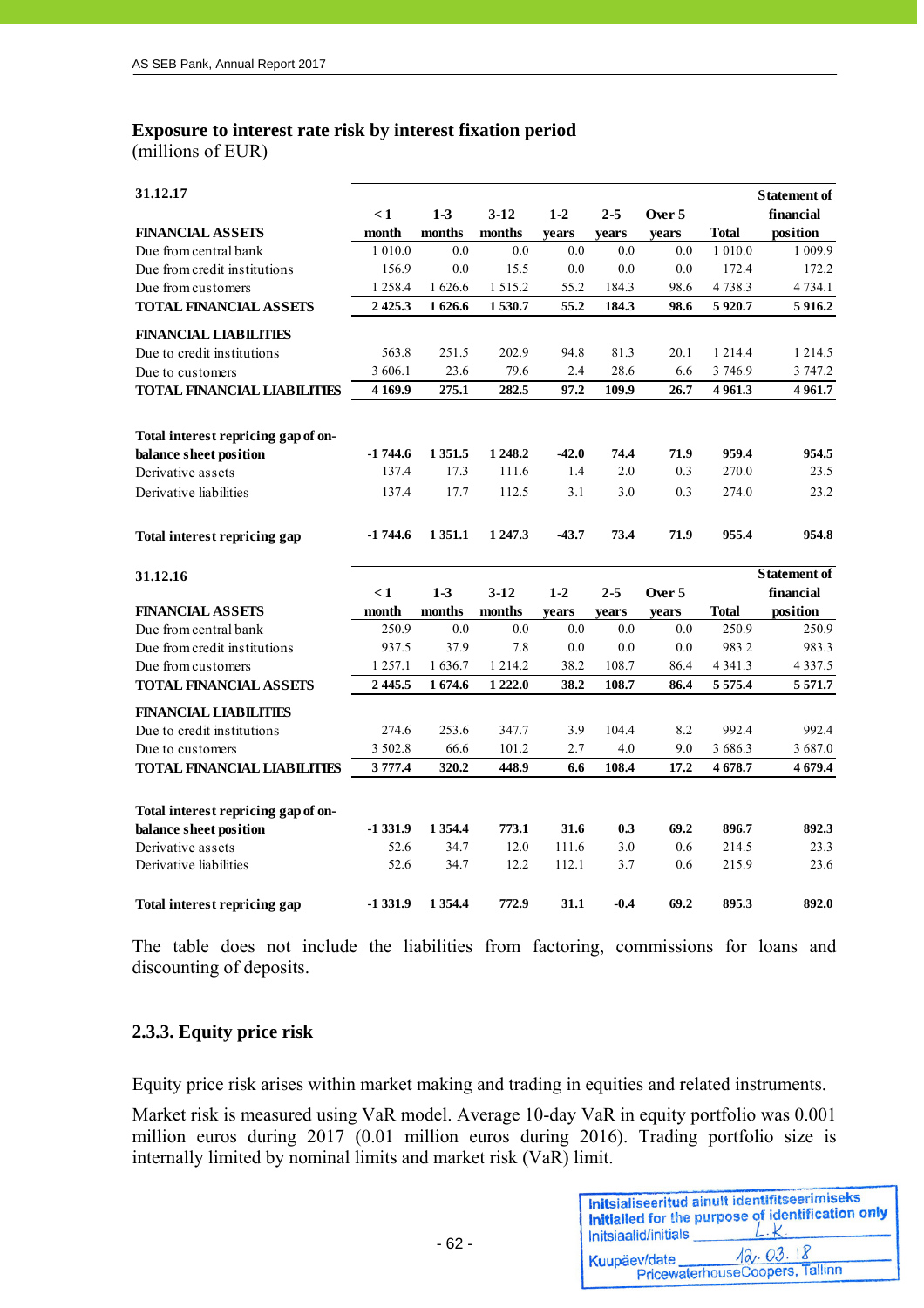### **2.4. Concentration of risks**

### (millions of EUR)

**Geographic concentration of assets and liabilities**

|                      | Cash,         |            |         |                  |            |            |           |          |             |             |
|----------------------|---------------|------------|---------|------------------|------------|------------|-----------|----------|-------------|-------------|
|                      | balances with |            |         |                  |            |            |           |          |             |             |
|                      | central bank, |            |         |                  |            |            |           |          |             |             |
| 31.12.17             | loans and     | Loans and  |         |                  |            | Due to     |           |          |             |             |
|                      | advances to   | advances   |         |                  |            | credit     | Due to    | Other    | Total       | Contin-     |
|                      | credit        | to custo-  | Securi- | Other            | Total      | institu-   | custo-    | liabili- | liabili-    | gent        |
|                      | institutions  | mers       | ties    | assets           | assets     | tions      | mers      | ties     | ties        | liabilities |
| Sweden               | 92.3          | 0.8        | 2.0     | 1.2              | 96.3       | 1 1 5 0 .2 | 9.5       | 23.2     | 1 1 8 2 . 9 | 1.0         |
| Estonia              | 1 0 5 1 .3    | 4 7 0 5 .7 | 26.7    | 40.3             | 5 824.0    | 47.8       | 3 6 3 4.9 | 95.1     | 3 777.8     | 1 2 3 9 . 0 |
| United Kingdom       | 21.3          | 2.4        | 0.0     | 0.4              | 24.1       | 1.2        | 13.0      | 0.5      | 14.7        | 0.7         |
| Russia               | 5.0           | 0.1        | 0.0     | 0.0              | 5.1        | 0.0        | 18.3      | 0.0      | 18.3        | 0.0         |
| Germany              | 0.2           | 0.6        | 0.0     | 0.2              | 1.0        | 0.0        | 3.8       | 0.2      | 4.0         | 5.2         |
| <b>United States</b> | 0.0           | 0.6        | 3.1     | 1.1              | 4.8        | 0.1        | 2.2       | 0.0      | 2.3         | 0.0         |
| Canada               | 0.0           | 0.1        | 0.0     | 0.0 <sub>1</sub> | 0.1        | 0.0        | 0.4       | 0.0      | 0.4         | 0.0         |
| Japan                | 0.0           | 0.0        | 0.0     | 0.0              | 0.0        | 0.0        | 0.4       | 0.0      | 0.4         | 0.0         |
| Finland              | 0.1           | 5.9        | 0.0     | 0.1              | 6.1        | 0.7        | 8.7       | 0.1      | 9.5         | 6.6         |
| Latvia               | 0.4           | 9.1        | 2.1     | 0.1              | 11.7       | 14.1       | 5.0       | 0.0      | 19.1        | 0.5         |
| Lithuania            | 24.0          | 0.0        | 87.2    | 0.4              | 111.6      | 0.0        | 2.9       | 0.1      | 3.0         | 0.2         |
| Luxembourg           | 0.5           | 0.0        | 0.0     | 0.0              | 0.5        | 0.1        | 0.0       | 0.1      | 0.2         | 0.0         |
| Netherlands          | 0.0           | 0.3        | 0.0     | 0.0              | 0.3        | 0.0        | 2.1       | 0.0      | 2.1         | 0.0         |
| Other Western Europe | 5.2           | 8.0        | 0.0     | 0.3              | 13.5       | 0.3        | 34.7      | 0.3      | 35.3        | 1.7         |
| Other Eastern Europe | 4.3           | 0.0        | 0.0     | 0.1              | 4.4        | 0.0        | 3.7       | 0.0      | 3.7         | 1.0         |
| Other countries      | 18.8          | 0.5        | 0.0     | 1.4              | 20.7       | 0.0        | 7.6       | 0.4      | 8.0         | 1.7         |
|                      | 1 2 2 3 .4    | 4734.1     | 121.1   | 45.6             | 6 1 2 4 .2 | 1 2 1 4 .5 | 3 747.2   | 120.0    | 5 081.7     | 1 257.6     |
|                      |               |            |         |                  |            |            |           |          |             |             |
|                      |               |            |         |                  |            |            |           |          |             |             |

|                      | 1275.9                | 4 3 3 7 .5            | 120.2   | 41.8   | 5 7 7 5 .4 | 992.4              | 3687.0           | 110.1             | 4789.5            | 1 096.3             |
|----------------------|-----------------------|-----------------------|---------|--------|------------|--------------------|------------------|-------------------|-------------------|---------------------|
| Other countries      | 7.8                   | 0.8                   | $0.0\,$ | 1.2    | 9.8        | 0.0                | 188.1            | 0.7               | 188.8             | 3.9                 |
| Other Eastern Europe | 3.0                   | 0.0                   | 0.0     | 0.0    | 3.0        | 0.0                | 5.4              | 0.0               | 5.4               | 0.0                 |
| Other Western Europe | 3.3                   | 5.9                   | 0.0     | 0.4    | 9.6        | 0.8                | 46.0             | 0.2               | 47.0              | 6.5                 |
| Netherlands          | 0.0                   | 0.2                   | 0.0     | 0.0    | 0.2        | 0.0                | 0.7              | 0.0               | 0.7               | 14.3                |
| Luxembourg           | 1.7                   | 0.0                   | 0.0     | 0.0    | 1.7        | 0.8                | 0.0              | 0.0               | 0.8               | $0.0\,$             |
| Lithuania            | 12.9                  | 0.0                   | 86.7    | 0.1    | 99.7       | 0.0                | 3.7              | 0.1               | 3.8               | 0.3                 |
| Latvia               | 0.4                   | 8.0                   | 0.0     | 2.8    | 11.2       | 19.1               | 3.7              | 0.0               | 22.8              | 0.5                 |
| Finland              | 0.0                   | 3.8                   | 0.0     | 0.0    | 3.8        | 0.0                | 7.0              | 0.1               | 7.1               | 3.6                 |
| Japan                | 0.0                   | 0.1                   | 0.0     | 0.0    | 0.1        | 0.0                | 0.5              | 0.0               | 0.5               | 0.0                 |
| Canada               | 0.0                   | 0.1                   | 0.0     | 0.0    | 0.1        | 0.1                | 0.9              | 0.0               | 1.0               | $0.0\,$             |
| <b>United States</b> | 7.9                   | 0.5                   | 2.4     | 1.2    | 12.0       | 1.4                | 13.5             | 0.0               | 14.9              | $0.0\,$             |
| Germany              | 1.0                   | 0.6                   | 0.0     | 0.0    | 1.6        | 3.1                | 3.5              | 0.0               | 6.6               | 5.0                 |
| Russia               | 0.5                   | 0.1                   | 0.0     | 0.1    | 0.7        | 0.5                | 26.6             | 0.0               | 27.1              | $0.0\,$             |
| United Kingdom       | 32.5                  | 2.0                   | 0.0     | 0.2    | 34.7       | 1.2                | 18.0             | 0.4               | 19.6              | $0.0\,$             |
| Estonia              | 292.8                 | 4 3 1 4 .6            | 29.6    | 34.7   | 4 671.7    | 47.3               | 3 3 5 7 . 5      | 85.4              | 3 490.2           | 1 060.7             |
| Sweden               | 912.1                 | 0.8                   | 1.5     | 1.1    | 915.5      | 918.1              | 11.9             | 23.2              | 953.2             | 1.5                 |
|                      | institutions          | mers                  | ties    | assets | assets     | tions              | mers             | ties              | ties              | gent<br>liabilities |
|                      | advances to<br>credit | advances<br>to custo- | Securi- | Other  | Total      | credit<br>institu- | Due to<br>custo- | Other<br>liabili- | Total<br>liabili- | Contin-             |
| 31.12.16             | loans and             | Loans and             |         |        |            | Due to             |                  |                   |                   |                     |
|                      | central bank,         |                       |         |        |            |                    |                  |                   |                   |                     |
|                      | balances with         |                       |         |        |            |                    |                  |                   |                   |                     |
|                      | Cash,                 |                       |         |        |            |                    |                  |                   |                   |                     |

Contingent liabilities include here guarantees and pledges, loan commitments, revocable transactions, stand-by loans, other revocable transactions and are presented in contract amount of contingent liabilities, detailed view in Note 31. Securities include here financial assets held for trading, financial assets designated at fair value through profit or loss at inception, available-for-sale financial assets, investments in associates.

| Initsiaalid/initials | Initsialiseeritud ainult identifitseerimiseks<br>Initialled for the purpose of identification only |
|----------------------|----------------------------------------------------------------------------------------------------|
| Kuupäev/date         | 12.03.18<br>PricewaterhouseCoopers, Tallinn                                                        |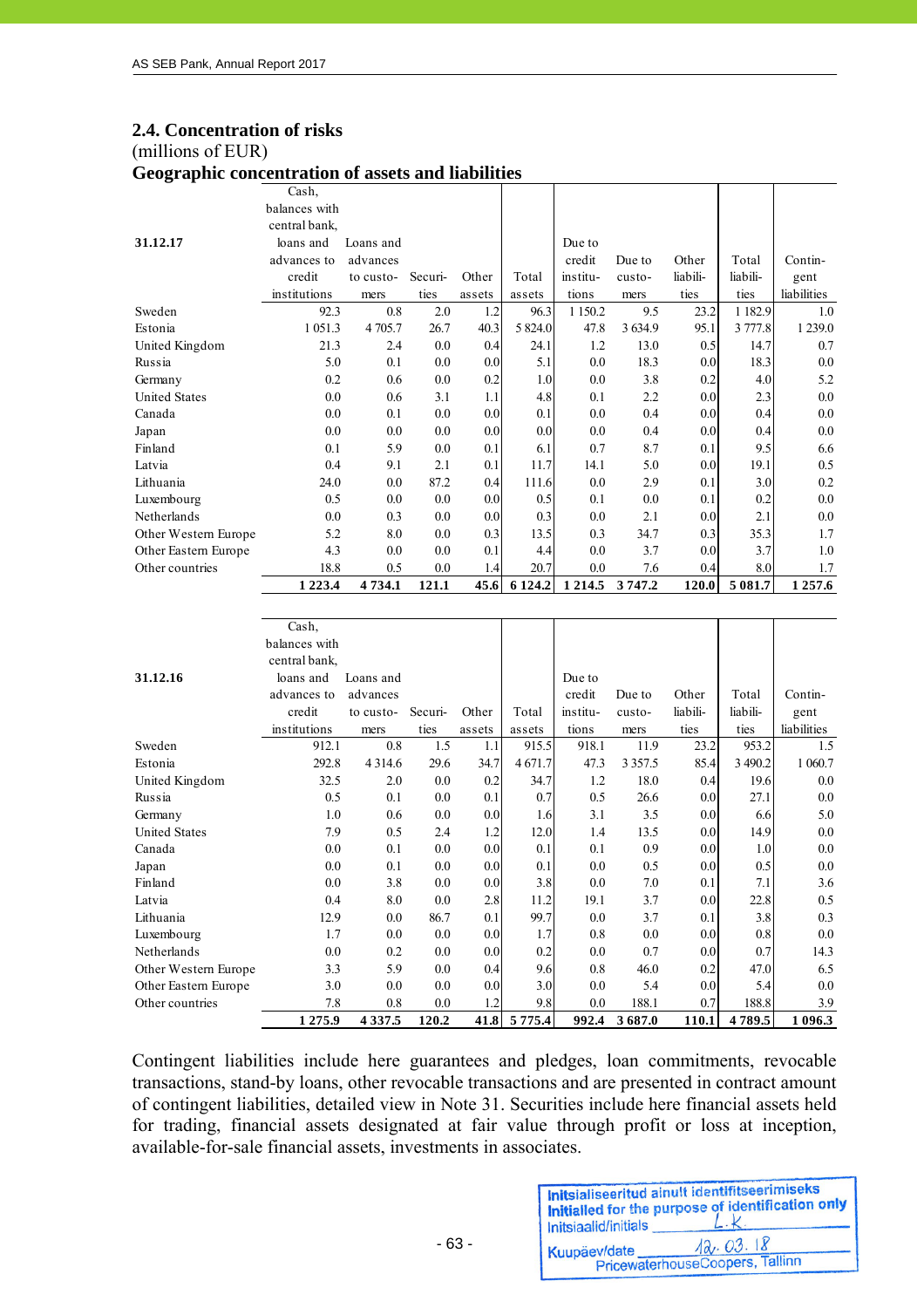# **Concentration of assets and liabilities by economic sector**

|                                              | In the statement of financial position |                   |                    |
|----------------------------------------------|----------------------------------------|-------------------|--------------------|
|                                              | Cash and loans to central              |                   | Contin-            |
| 31.12.17                                     | bank, credit institutions              |                   | gent               |
|                                              | and customers                          | <b>Securities</b> | <b>liabilities</b> |
| Finance                                      | 1 2 8 7 . 8                            | 7.4               | 11.2               |
| Real estate                                  | 751.4                                  | 0.0               | 67.0               |
| Trading                                      | 382.7                                  | 0.0               | 168.7              |
| Industry                                     | 361.1                                  | 0.0               | 149.4              |
| Agriculture, fishing, forestry               | 176.9                                  | 0.0               | 12.8               |
| Transport                                    | 158.1                                  | 0.0               | 75.2               |
| Energy, gas and steam plants                 | 127.3                                  | 0.0               | 270.7              |
| Government and state defence                 | 77.6                                   | 89.2              | 192.9              |
| Mining                                       | 64.1                                   | 0.0               | 52.3               |
| Hotels, restaurants                          | 54.2                                   | 0.0               | 0.4                |
| Administration and assistance                | 45.8                                   | 0.0               | 7.7                |
| Construction                                 | 44.5                                   | 0.0               | 88.1               |
| Health services, social work                 | 42.0                                   | 0.0               | 4.3                |
| Professional, science and technical work     | 39.4                                   | 0.0               | 20.7               |
| Information and telecommunication            | 22.2                                   | 1.0               | 5.8                |
| Art, show business, leisure                  | 11.4                                   | 0.0               | 2.1                |
| Water supply, canalisation, waste management | 7.9                                    | 0.0               | 3.5                |
| Education                                    | 7.0                                    | 0.0               | 7.3                |
| Other government and social services         | 6.5                                    | 0.0               | 0.8                |
| Private individuals                          | 2 3 0 9 .3                             | 0.0               | 116.7              |
| Derivatives                                  | 0.0                                    | 23.5              | 0.0                |
| Allowances                                   | $-19.7$                                |                   |                    |
|                                              | 5957.5                                 | 121.1             | 1 2 5 7 . 6        |

| Initsiaalid/initials | Initsialiseeritud ainult identifitseerimiseks<br>Initialled for the purpose of identification only |
|----------------------|----------------------------------------------------------------------------------------------------|
| Kuupäev/date         | 12.03.18<br>PricewaterhouseCoopers, Tallinn                                                        |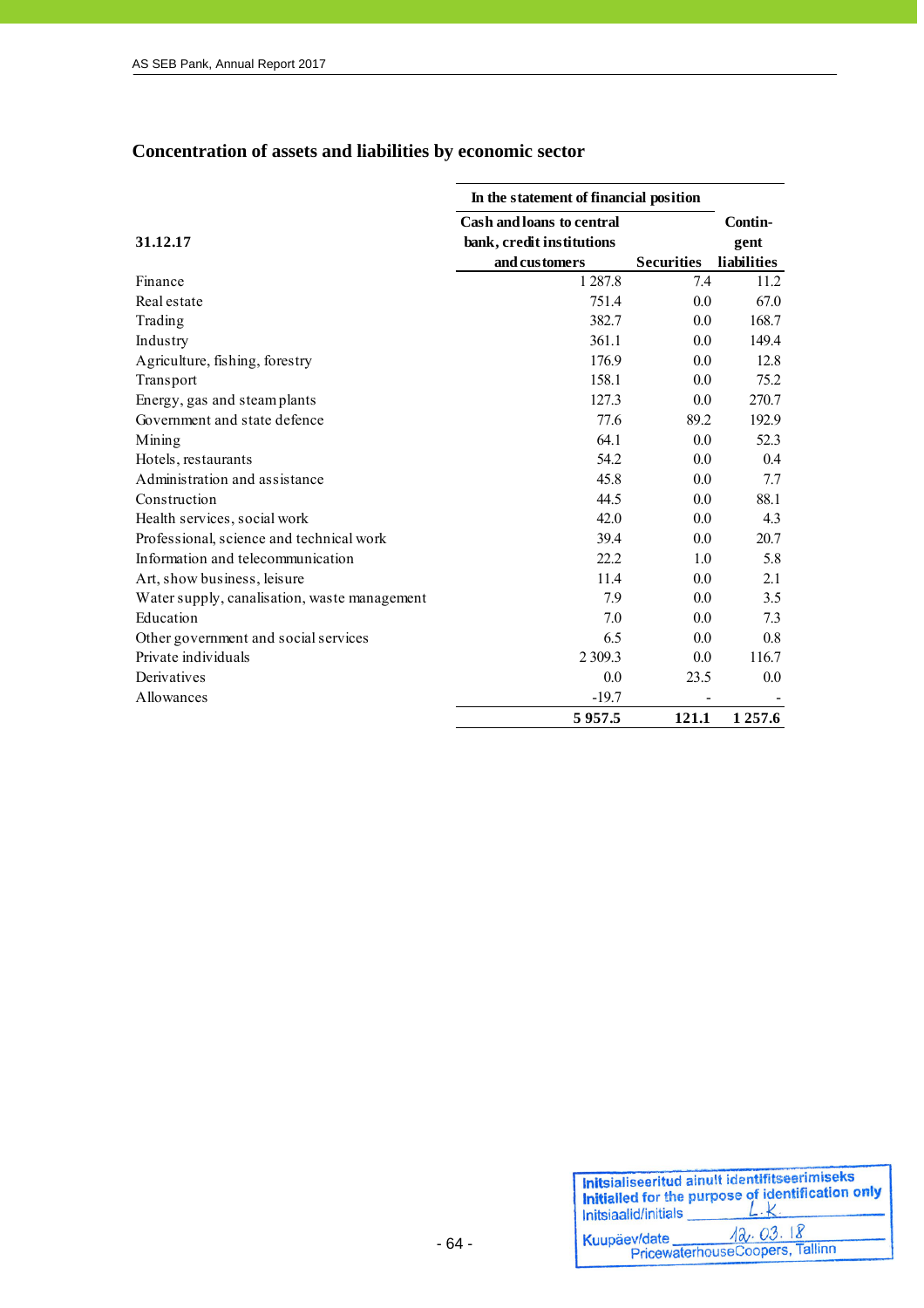|                                              | In the statement of financial position                        |                   |                 |
|----------------------------------------------|---------------------------------------------------------------|-------------------|-----------------|
| 31.12.16                                     | <b>Cash and loans to central</b><br>bank, credit institutions |                   | Contin-<br>gent |
|                                              | and customers                                                 | <b>Securities</b> | liabilities     |
| Finance                                      | 1 302.3                                                       | 9.2               | 39.0            |
| Real estate                                  | 784.5                                                         | 0.0               | 55.9            |
| Trading                                      | 397.1                                                         | 0.0               | 194.6           |
| Industry                                     | 243.8                                                         | 0.0               | 128.5           |
| Agriculture, fishing, forestry               | 176.2                                                         | 0.0               | 12.3            |
| Energy, gas and steam plants                 | 132.7                                                         | 0.0               | 111.4           |
| Transport                                    | 113.0                                                         | 0.0               | 32.5            |
| Mining                                       | 70.7                                                          | 0.0               | 51.0            |
| Government and state defence                 | 57.7                                                          | 86.7              | 268.8           |
| Hotels, restaurants                          | 42.9                                                          | 0.0               | 0.3             |
| Professional, science and technical work     | 40.1                                                          | 0.0               | 5.7             |
| Construction                                 | 39.7                                                          | 0.0               | 64.4            |
| Health services, social work                 | 38.0                                                          | 0.0               | 7.4             |
| Administration and assistance                | 33.7                                                          | 0.0               | 7.2             |
| Information and telecommunication            | 21.5                                                          | 1.0               | 6.5             |
| Art, show business, leisure                  | 12.2                                                          | 0.0               | 2.0             |
| Education                                    | 9.2                                                           | 0.0               | 5.9             |
| Water supply, canalisation, waste management | 6.3                                                           | 0.0               | 2.0             |
| Other government and social services         | 5.7                                                           | 0.0               | 0.8             |
| Private individuals                          | 2 1 1 0.7                                                     | 0.0               | 100.1           |
| Derivatives                                  | 0.0                                                           | 23.3              | 0.0             |
| Allowances                                   | $-24.6$                                                       |                   |                 |
|                                              | 5 613.4                                                       | 120.2             | 1 0 9 6.3       |

### **2.5. Liquidity risk**

#### Definition

Liquidity risk is the risk that SEB Pank Group is unable to refinance its existing assets or is unable to meet the demand for additional liquidity. Liquidity risk also entails the risk that SEB Pank Group is forced to borrow at unfavourable rates or is forced to sell assets at a loss in order to meet its payment commitments.

#### Liquidity management and risk measurement

Liquidity management is guided by the liquidity strategy approved by the Supervisory Board. Management Board is responsible for implementing the liquidity strategy and has established liquidity risk policy and instructions. The aim of SEB Pank Group's liquidity risk management is to ensure that SEB Pank Group has a controlled liquidity risk situation, with adequate volumes of liquid assets to meet its liquidity requirements in all foreseeable circumstances, without incurring substantial cost.

The liquidity risk is managed through the limits set by the Supervisory Board.

| Initsiaalid/initials | Initsialiseeritud ainult identifitseerimiseks<br>Initialled for the purpose of identification only |
|----------------------|----------------------------------------------------------------------------------------------------|
| Kuupäev/date         | 12.03.18<br>PricewaterhouseCoopers, Tallinn                                                        |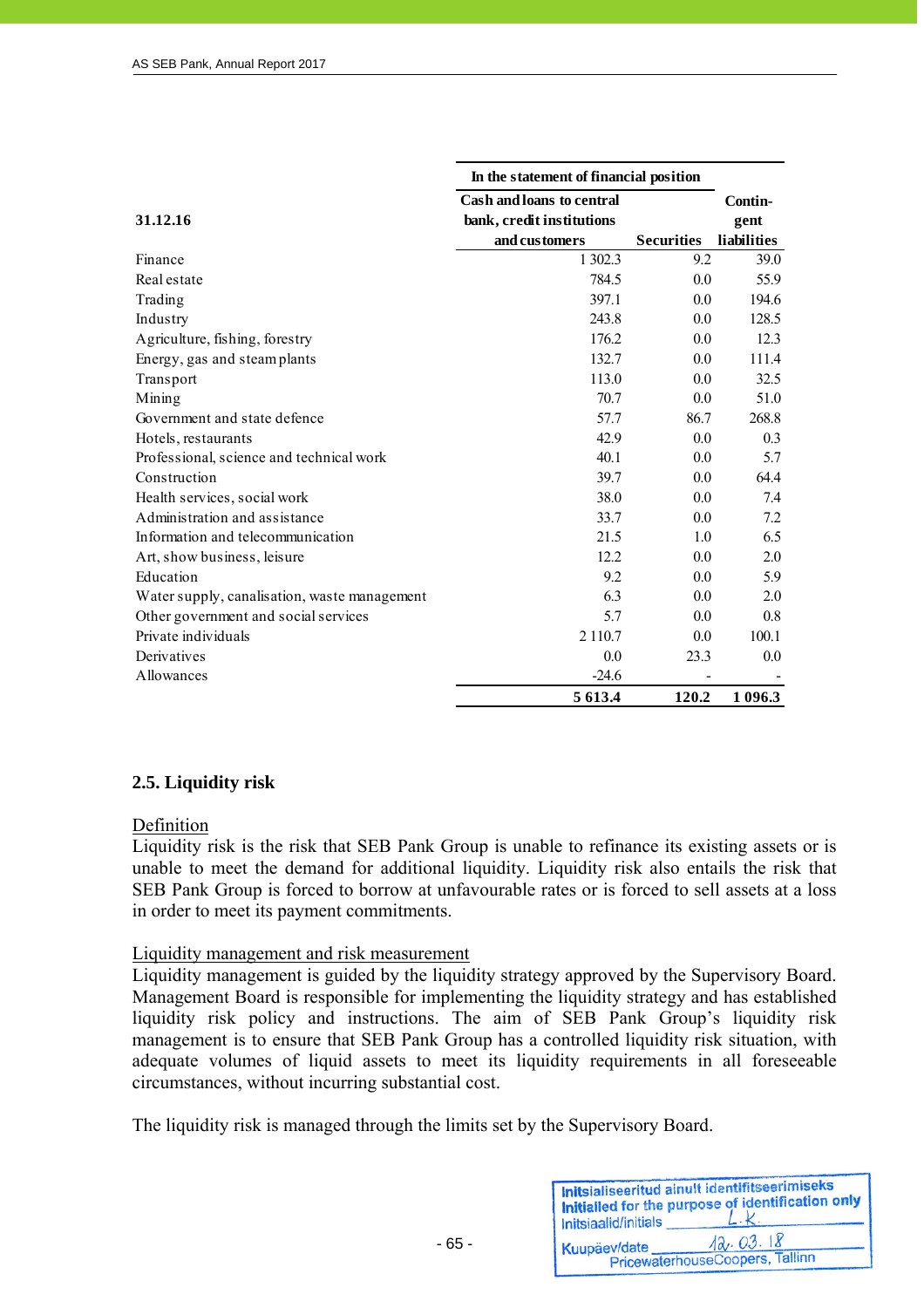Treasury is responsible for the daily liquidity risk management and financing. SEB Pank Group's liquidity management process includes:

- Day-to-day funding, managed by monitoring future cash flows to ensure that requirements can be met. This includes replenishment of funds as they mature or are borrowed by customers;
- Maintaining a portfolio of highly marketable assets to fulfil mandatory reserve requirement;
- Monitoring liquidity gaps against internal limits; and
- Managing the concentration and profile of debt maturities.

Risk department measures, analyses, performs stress-testing and reporting of liquidity risk on a daily basis.

SEB Pank Groups' liquidity risk is regulated and managed on basis of the mandatory reserve of the Bank of Estonia and internal liquidity limits determined by the Management Board. Through different risk management activities, incl. stress-testing, existence of sufficient liquid assets is ensured.

In addition to cash-flow based methods also measures based on balance sheet structure are used for measuring liquidity risks. Liquidity risk is measured under normal market conditions and in liquidity crisis situation.

### *Structural liquidity risk*

In order to maintain a sound structural liquidity position, the structure of the liabilities side should be based on the composition of assets. The more long-term lending and other illiquid assets, the more stable funding is required. In SEB Pank Group, this is measured as the Core Gap ratio, which is conceptually equivalent to the Basel Committee's Net Stable Funding Ratio (NSFR), i.e., a ratio between stable funding (over 1 year maturity) and illiquid assets (over 1 year maturity). The difference between the internal Core Gap ratio and the external NSFR is that the Core Gap ratio is calculated and parameterised on a more detailed level, based on internal statistics resulting in different weightings of available stable funding and required stable funding.

### *Stressed survival horizon*

Severe stress can be modelled by combining assumptions of a wholesale funding market shutdown with assumptions of deposit outflows and drawdowns on commitments, etc. The outcome is captured by the regulatory defined Liquidity Coverage Ratio (LCR) where, in a stressed scenario, modelled net outflows during a 30-day period are related to the amount of total liquid assets. SEB Pank Group also measures the time it would take for the liquid assets to be depleted in a severely stressed scenario, expressed as the stressed survival horizon.

### *Internal liquidity adequacy assessment process*

Liquidity risk is not primarily mitigated by capital. However, there are strong links between a bank's capital and liquidity position. Hence, an internal liquidity adequacy assessment process (ILAAP) complements the ICAAP. The ILAAP is designed to identify potential gaps against SEB's long-term desired level of liquidity adequacy, taking into account that effective liquidity management is an ongoing improvement process.

| Initsiaalid/initials | Initsialiseeritud ainult identifitseerimiseks<br>Initialled for the purpose of identification only |
|----------------------|----------------------------------------------------------------------------------------------------|
| Kuupäev/date         | 12.03.18<br>PricewaterhouseCoopers, Tallinn                                                        |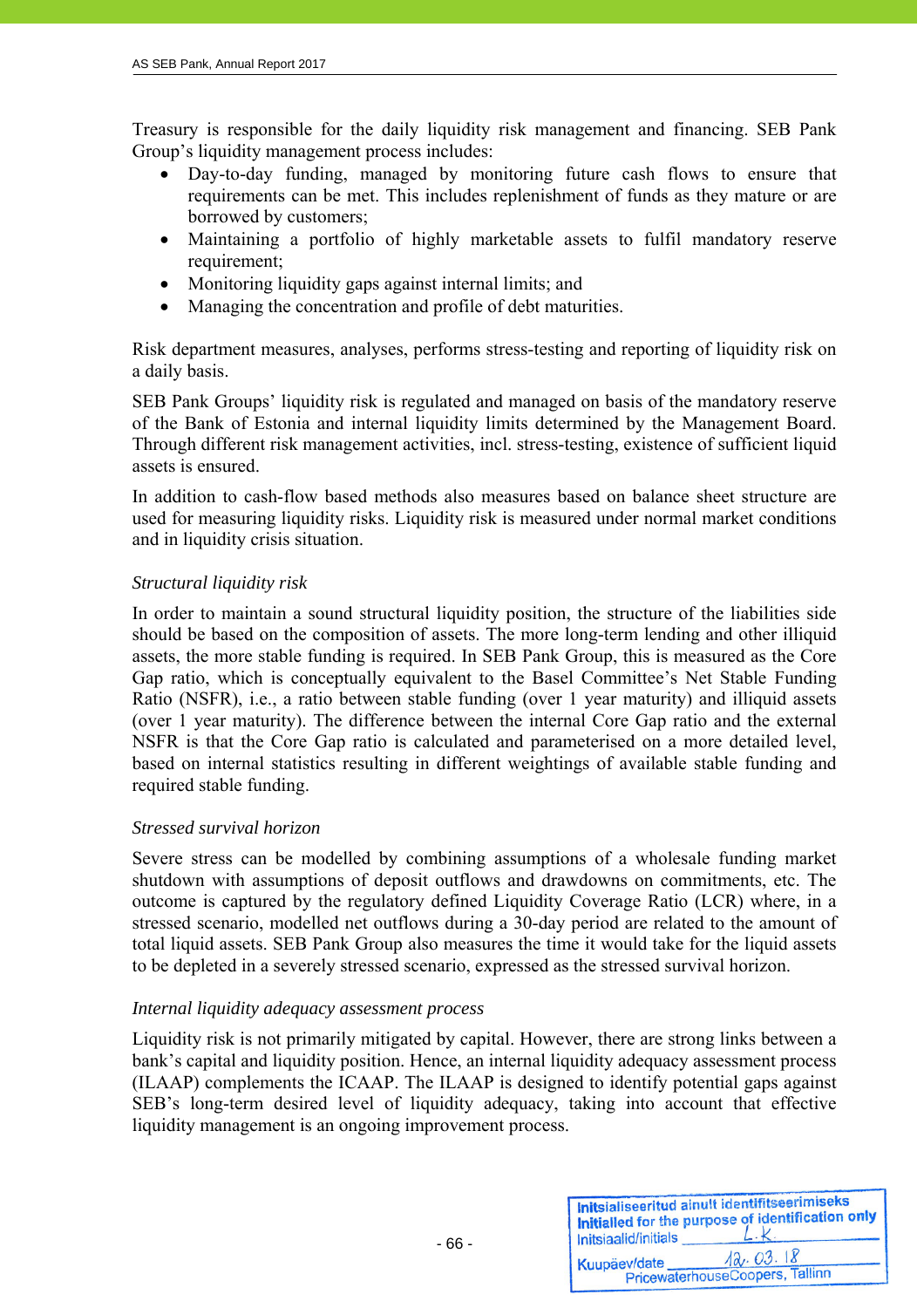| <b>Liquidity risk</b> |
|-----------------------|
| management measures   |

|                          |      | 31.12.17 31.12.16 |
|--------------------------|------|-------------------|
| Core Gap ratio           | 103% | $111\%$           |
| Loan to deposit ratio    | 127% | 118%              |
| Liquidity Coverage ratio | 223% | 187%              |

Retail deposits, which are stable to large extent, are the most important financing source for SEB Pank Group. Belonging to the international banking group gives AS SEB Pank additional assurance to manage long-term liquidity. Liquidity is managed in co-operation with SEB Group Treasury. Through the parent company AS SEB Pank has better access to the international money markets than on individual basis.

Next table presents the cash flows payable by SEB Pank Group under financial liabilities by remaining contractual maturity at the reporting date. The amounts disclosed in the table are the contractual undiscounted cash flows.

### **Liquidity risk (by remaining maturity)**

(millions of EUR)

| $\frac{1}{2}$                                |                                             |                 |                  |                  |                  |                 |              |                                                               |
|----------------------------------------------|---------------------------------------------|-----------------|------------------|------------------|------------------|-----------------|--------------|---------------------------------------------------------------|
| 31.12.17                                     | On<br>demand<br>and less<br>than 1<br>month | $1-3$<br>months | $3-12$<br>months | $1 - 2$<br>vears | $2 - 5$<br>vears | Over 5<br>vears | <b>Total</b> | Carrying<br>value in<br>statement<br>of financial<br>position |
|                                              |                                             |                 |                  |                  |                  |                 |              |                                                               |
| Due to credit institutions                   | 63.7                                        | 1.4             | 503.7            | 346.1            | 282.4            | 20.3            | 1 2 1 7 .6   | 1 2 1 4 .5                                                    |
| Due to customers                             | 3 5 9 7 .0                                  | 23.7            | 80.0             | 2.8              | 30.1             | 17.0            | 3 750.6      | 3 747.2                                                       |
| Other liabilities                            | 93.3                                        | 1.4             | 1.2              | 0.4              | 0.5              | 0.0             | 96.8         | 96.8                                                          |
| Irrevocable off-balance sheet<br>commitments | 1 257.6                                     | 0.0             | 0.0              | 0.0              | 0.0              | 0.0             | 1257.6       | $0.0\,$                                                       |
| <b>Gross settled</b>                         |                                             |                 |                  |                  |                  |                 |              |                                                               |
| Derivatives inflow                           | $-149.1$                                    | $-18.8$         | $-2.4$           | $-110.6$         | $-2.0$           | $-0.3$          | $-283.2$     | $-23.5$                                                       |
| Derivatives outflow                          | 149.1                                       | 19.2            | 3.3              | 112.2            | 3.0              | 0.3             | 287.1        | 23.1                                                          |
|                                              | 5 0 1 1.6                                   | 26.9            | 585.8            | 350.9            | 314.0            | 37.3            | 6 3 2 6 .5   | 5 0 5 8.1                                                     |

| 31.12.16                                     | On<br>demand<br>and less<br>than 1 | $1 - 3$ | $3-12$  | $1 - 2$  | $2 - 5$ | Over 5 |              | Carrying<br>value in<br>statement<br>of financial |
|----------------------------------------------|------------------------------------|---------|---------|----------|---------|--------|--------------|---------------------------------------------------|
|                                              | month                              | months  | months  | vears    | vears   | vears  | <b>Total</b> | position                                          |
| Due to credit institutions                   | 74.7                               | 52.1    | 549.8   | 4.5      | 305.9   | 8.2    | 995.2        | 992.4                                             |
| Due to customers                             | 3492.5                             | 67.0    | 101.7   | 3.1      | 5.3     | 20.7   | 3690.3       | 3687.0                                            |
| Other liabilities                            | 83.1                               | 1.4     | 1.1     | 0.5      | 0.4     | 0.0    | 86.5         | 86.5                                              |
| Irrevocable off-balance sheet<br>commitments | 1 096.3                            | 0.0     | 0.0     | 0.0      | 0.0     | 0.0    | 1 096.3      | 0.0                                               |
| <b>Gross settled</b>                         |                                    |         |         |          |         |        |              |                                                   |
| Derivatives inflow                           | $-88.5$                            | $-36.0$ | $-19.0$ | $-111.6$ | $-3.0$  | $-0.6$ | $-258.7$     | $-23.2$                                           |
| Derivatives outflow                          | 88.5                               | 36.0    | 19.2    | 112.1    | 3.7     | 0.6    | 260.1        | 23.4                                              |
|                                              | 4746.6                             | 120.5   | 652.8   | 8.6      | 312.3   | 28.9   | 5869.7       | 4766.1                                            |

| Initsiaalid/initials | Initsialiseeritud ainult identifitseerimiseks<br>Initialled for the purpose of identification only |
|----------------------|----------------------------------------------------------------------------------------------------|
| Kuupäev/date         | 12.03.18<br>PricewaterhouseCoopers, Tallinn                                                        |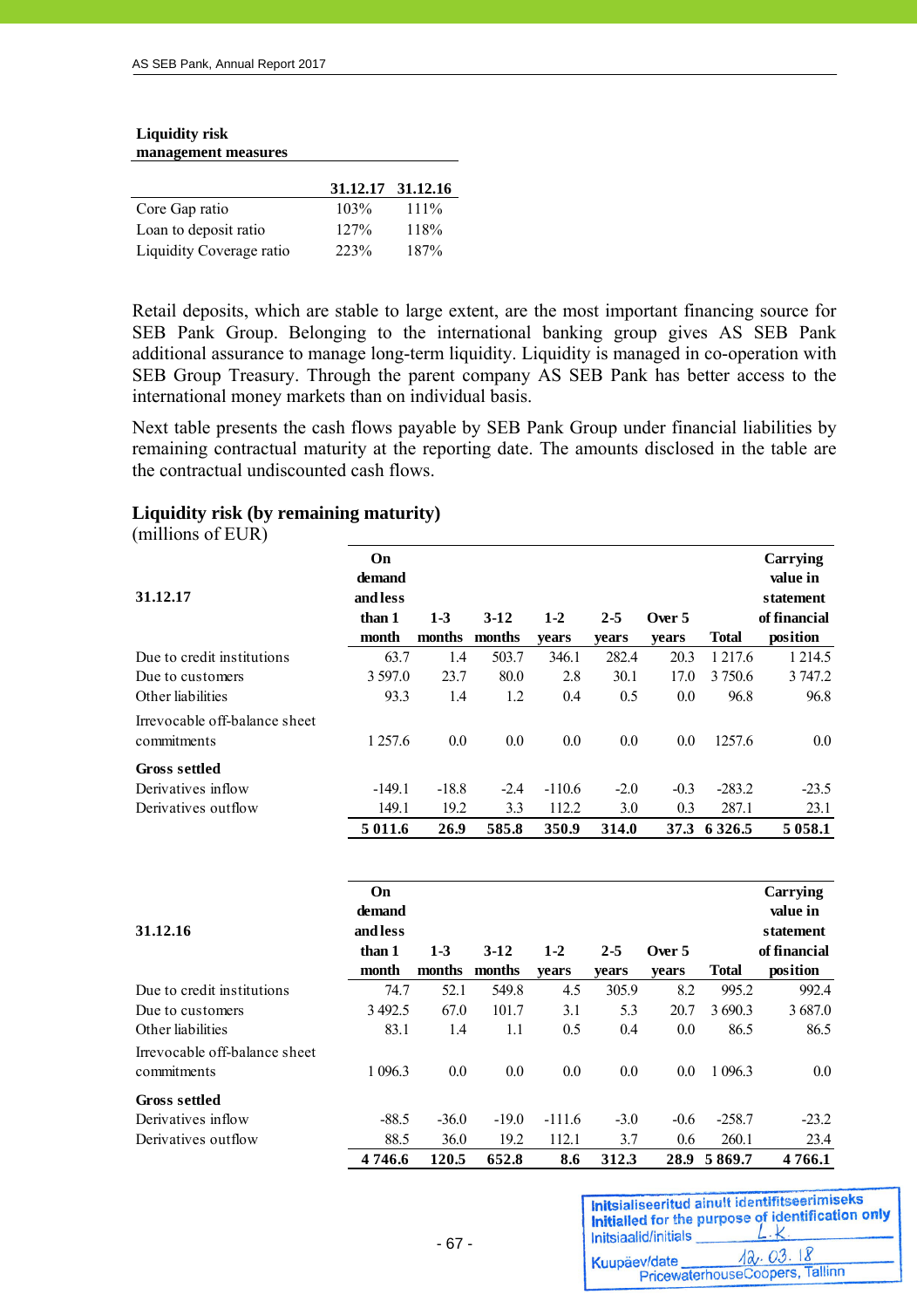Assets available to meet these liabilities include cash, central bank balances, loans and advances to credit institutions and loans and advances to customers. In the normal course of business, a proportion of customer loans contractually repayable within one year will be extended. The Group would also be able to meet unexpected net cash outflows by selling securities. Reporting date spot rate of European Central Bank is used for assets / liabilities in foreign currencies.

### **2.6. Operational risk**

### Definition

Operational risk is the risk of loss resulting from inadequate or failed internal processes, people and systems (e.g., breakdown of IT systems, mistakes, fraud, other deficiencies in internal control) or from external events (natural disasters, external crime, etc.). The definition includes conduct, compliance, legal and financial reporting, information security, security and venture execution risk, but excludes strategic and reputational risk.

### Risk management

Operational risk is inherent in all of SEB Pank Group's operations and the responsibility to manage operational risks rests with all managers throughout the bank. SEB Pank Group aims to maintain a sound risk culture with low operational risk and loss level through an effective internal control environment by ensuring a structured and consistent usage of risk mitigating tools and processes. All new or changed products, processes and/or systems as well as reorganisations are evaluated in a group-common New Product Approval Process (NPAP). The aim is to identify potential operational risks and ensure that proactive measures are taken to protect SEB Pank Group from entering into unintended risk-taking that cannot be immediately managed by the organisation.

All business units with significant risk embedded in their operations shall regularly complete Risk and Control Self-Assessments (RCSA) according to a group-wide methodology. The assessments are designed to identify and mitigate significant operational risks embedded in SEB Pank Group's various business and support processes. There is comprehensive participation by each business unit throughout the organisation. The RCSA framework is used to analyse SEB Pank Group's operational risk profile and help achieve operational excellence and high performance.

SEB Pank Group ensures that the organisation is prepared to respond to and operate throughout a period of major disruption by identifying critical activities and maintaining updated and tested business continuity plans in a group-wide system for this purpose.

All employees are required to escalate and register risk-related events or incidents so that risks can be properly identified, assessed, monitored, mitigated and reported. SEB Pank Group uses a group-wide IT application to capture risk events and other operational risk data for analysis.

SEB Pank Group conducts regular training and education in key areas, including information security, fraud prevention, anti-money laundering, know-your-customer procedures and SEB's Code of Business Conduct. SEB Pank Group also has a formal whistle-blower procedure that encourages employees to report improprieties and unethical or illegal conduct.

| Initsiaalid/initials | Initsialiseeritud ainult identifitseerimiseks<br>Initialled for the purpose of identification only |
|----------------------|----------------------------------------------------------------------------------------------------|
| Kuupäev/date         | 12.03.18<br>PricewaterhouseCoopers, Tallinn                                                        |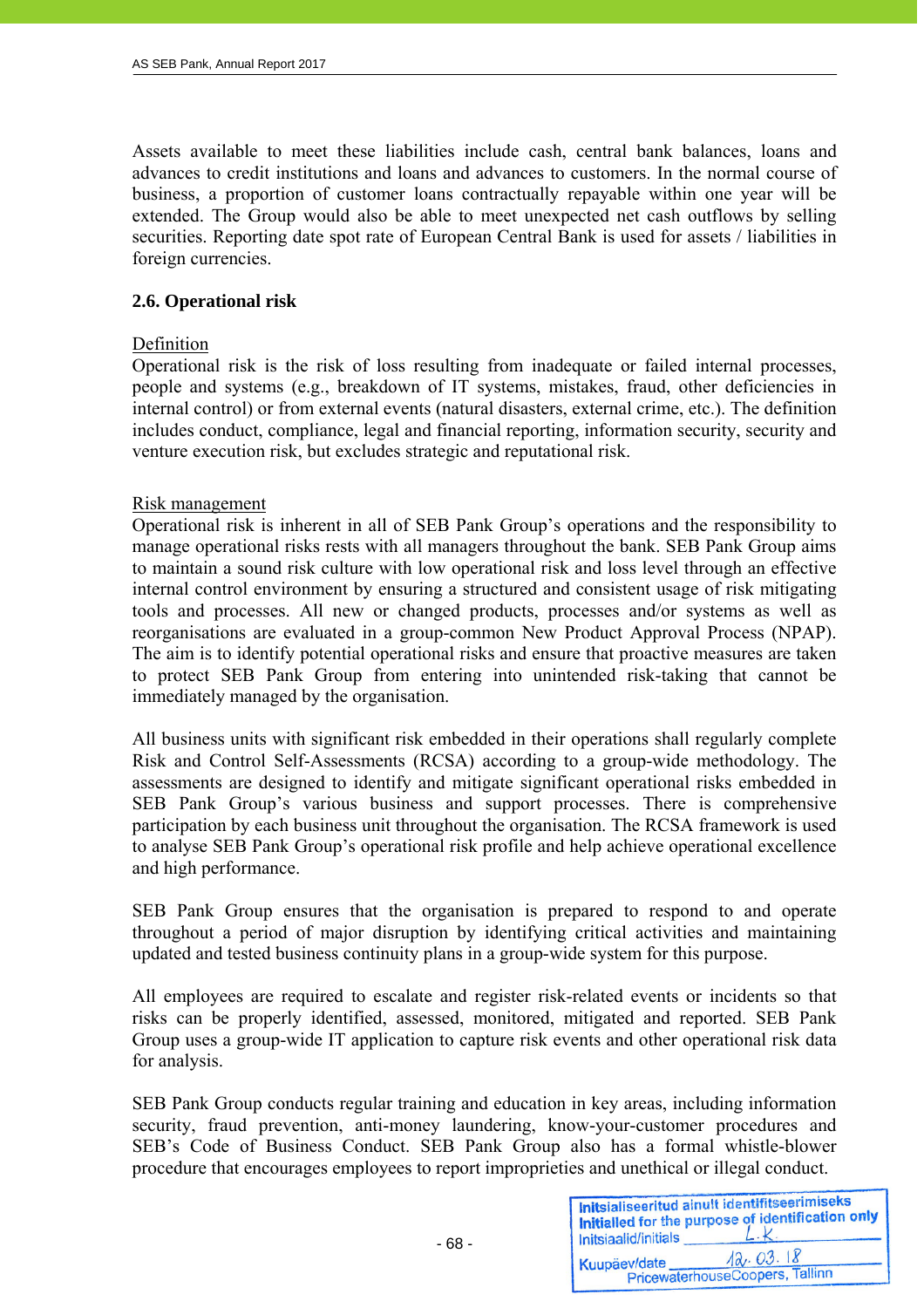The risk department is responsible for measuring and reporting SEB Pank Group's operational risks. The risk level is analysed and reported monthly to the ALCO and on a quarterly basis to the Management and Supervisory Board. The total operational losses in 2017 amounted to 192 thousand euros (2016: 363 thousand euros).

#### Risk measurement

SEB Pank Group uses the Advanced Measurement Approach (AMA) to calculate the regulatory capital requirement for operational risk. The regulatory capital requirement for operational risk amounted to 10,7 million euros at year-end 2017 (2016: 9,6 million euros).



| Initsiaalid/initials | Initsialiseeritud ainult identifitseerimiseks<br>Initialled for the purpose of identification only |
|----------------------|----------------------------------------------------------------------------------------------------|
| Kuupäev/date         | 12.03.18<br>PricewaterhouseCoopers, Tallinn                                                        |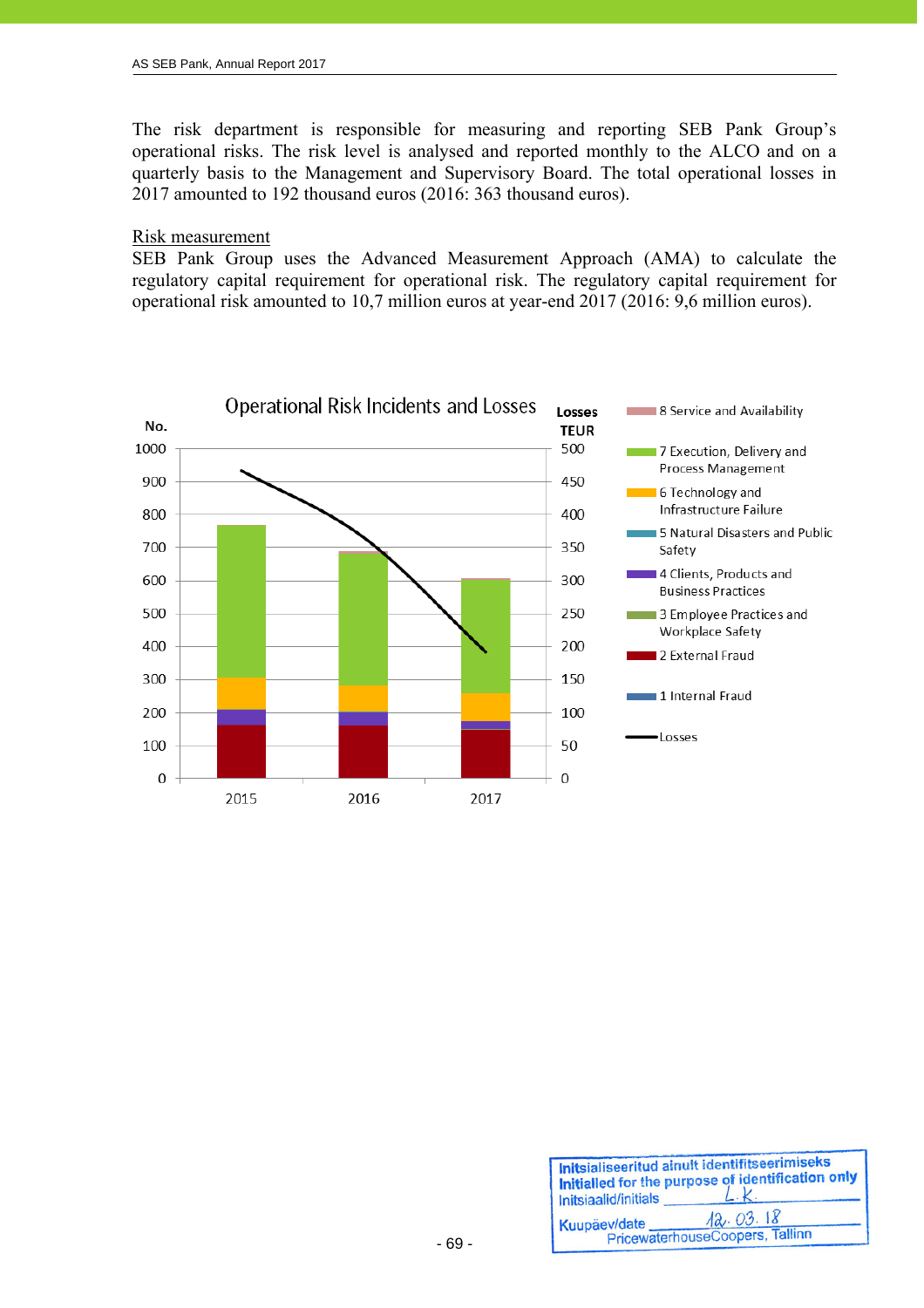### **2.7. Fair value of financial assets and liabilities**

(millions of EUR)

|                                                             |         |                 |     | 31.12.17     |         |                         |     | 31.12.16     |
|-------------------------------------------------------------|---------|-----------------|-----|--------------|---------|-------------------------|-----|--------------|
|                                                             | Level 1 | Level 2 Level 3 |     | <b>Total</b> |         | Level 1 Level 2 Level 3 |     | <b>Total</b> |
| Financial assets at fair value through profit and loss      |         |                 |     |              |         |                         |     |              |
| Financial assets held for trading                           | 0.1     | 23.5            | 0.0 | 23.6         | 0.0     | 23.3                    | 0.0 | 23.3         |
| Equity securities                                           | 0.1     | $0.0\,$         | 0.0 | 0.1          | $0.0\,$ | 0.0                     | 0.0 | $0.0\,$      |
| Derivatives                                                 | 0.0     | 23.5            | 0.0 | 23.5         | 0.0     | 23.3                    | 0.0 | 23.3         |
| Financial assets designated at fair                         |         |                 |     |              |         |                         |     |              |
| value through profit or loss at                             |         |                 |     |              |         |                         |     |              |
| inception                                                   | 89.2    | 0.0             | 0.0 | 89.2         | 86.7    | 0.0                     | 0.0 | 86.7         |
| Debt securities                                             | 89.2    | 0.0             | 0.0 | 89.2         | 86.7    | 0.0                     | 0.0 | 86.7         |
| Available for sale financial assets                         | 4.1     | 0.0             | 3.2 | 7.3          | 6.9     | 0.0                     | 2.4 | 9.3          |
| Investment securities - equity                              | 4.1     | 0.0             | 3.2 | 7.3          | 6.9     | 0.0                     | 2.4 | 9.3          |
| <b>TOTAL ASSETS</b>                                         | 93.4    | 23.5            | 3.2 | 120.1        | 93.6    | 23.3                    | 2.4 | 119.3        |
| Financial liabilities at fair value through profit and loss |         |                 |     |              |         |                         |     |              |
| Financial liabilities held for trading                      | 0.0     | 23.2            | 0.0 | 23.2         | 0.0     | 23.6                    | 0.0 | 23.6         |
| <b>TOTAL LIABILITIES</b>                                    | 0.1     | 23.2            | 0.0 | 23.3         | 0.0     | 23.6                    | 0.0 | 23.6         |

### **A) Financial instruments measured at fair value**

In 2015, Visa Inc. announced its planned acquisition of Visa Europe (a membership-owned organisation) with the purpose of creating a single global Visa company. The transaction was approved by the European Commission on 3 June 2016. It consists of a combination of consideration in cash and shares. SEB Pank was a Principal member of Visa Europe.

 As part of this transaction, members sold their ownership interest in Visa Europe to Visa Inc. and received cash and shares as described in the transaction agreement. The transaction closed in June 2016. AS SEB Pank received one-off income from transaction in amount 16,3 million euros. As of now, VISA Inc. forms a global card organisation, which continues servicing its members and their customers with a purpose of offering even more efficient and state-of-art service throughout the world.

### Adjustment of counterparty credit risk, included in value of OTC derivatives.

The change implies an adjustment for counterparty credit risk (Credit Value Adjustment, CVA). This adjustment is relevant for OTC derivatives with a positive value classified in Level 2 and 3 of the fair value hierarchy where credit risk is typically not reflected in the pricing models. Changes attributable to the CVA effect in amount of +0,5 million euros has been be recognised as Net financial income in the income statement 2017, (2016: +0,3 million euros).

Debit value adjustment, (DVA) applied for derivatives with negative value. DVA incorporated into the value of financial liabilities recorded at fair value to reflect the impact of AS SEB Pank´s own credit quality, if this is not included in market prices or inputs in

| Initsiaalid/initials | Initsialiseeritud ainult identifitseerimiseks<br>Initialled for the purpose of identification only |
|----------------------|----------------------------------------------------------------------------------------------------|
| Kuupäev/date         | 12.03.18<br>PricewaterhouseCoopers, Tallinn                                                        |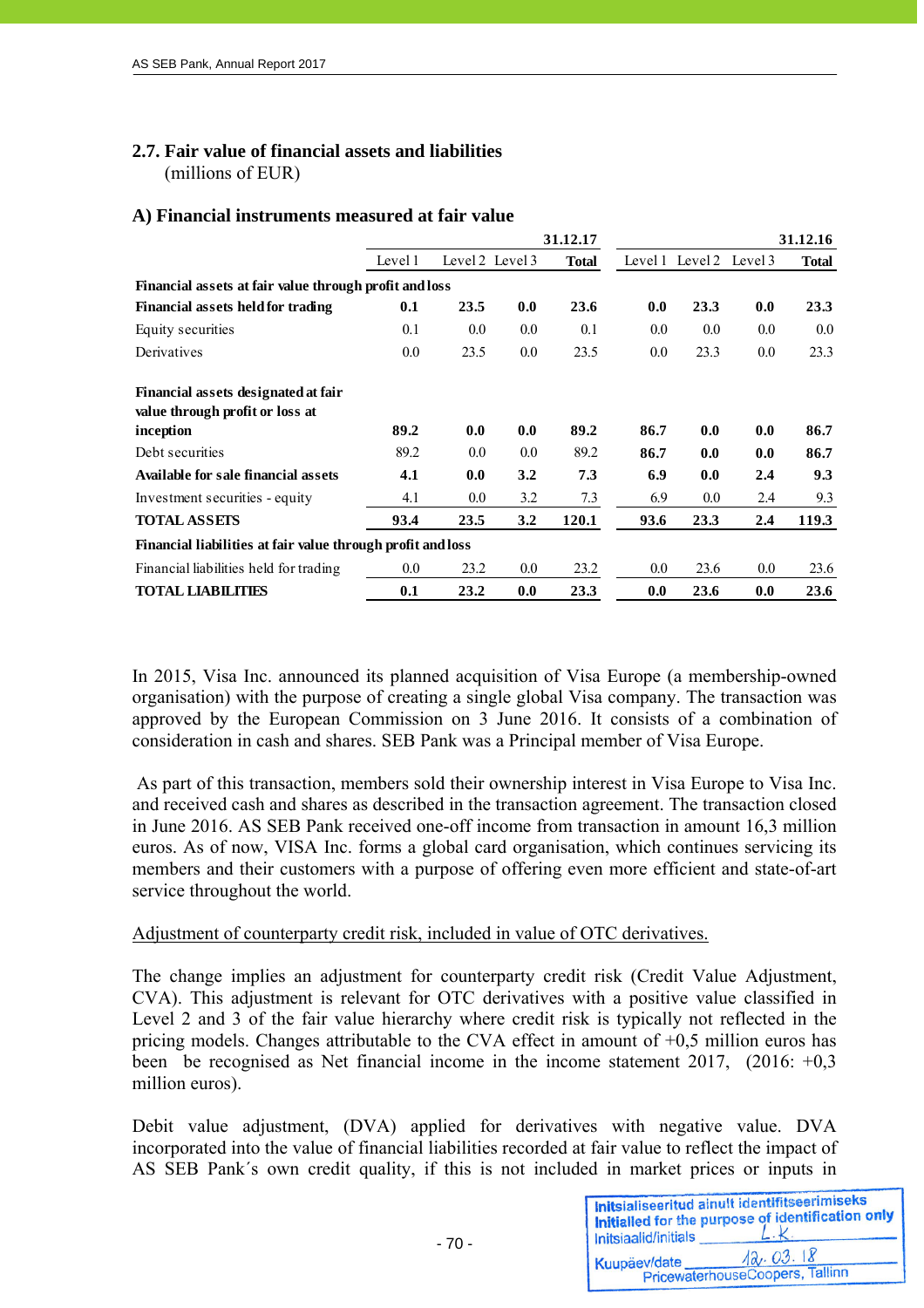valuation models. The valuation adjustment is relevant to derivative liabilities in Level 2 and 3 in the fair value hierarchy. Changes attributable to DVA effect in amount of -0,2 million euros has been recognised as Net financial income in the income statement 2017, (2016: -0,1 million euros).

IFRS 13 specifies a hierarchy of valuation techniques based on whether the inputs to those valuation techniques are observable or unobservable. Observable inputs reflect market data obtained from independent sources; unobservable inputs reflect the Group's market assumptions. These two types of inputs have created the following fair value hierarchy:

Level 1 - Quoted prices (unadjusted) in active markets for identical assets or liabilities. This level includes listed equity securities and debt instruments on exchanges but also instruments quoted by market participants.

Level 2 - Inputs other than quoted prices included within Level 1 that are observable for the asset or liability, either directly (that is, as prices) or indirectly (that is, derived from prices). The sources of input parameters like Euro yield curve or counterparty credit risk are Bloomberg and Thomson Reuters. Valuation principales of currency and interest rate derivatives are described under subtitle "Derivatives" in Note 1.6.2.

Level 3 - Inputs for the asset or liability that are not based on observable market data (unobservable inputs). This level includes equity investments and debt instruments with significant unobservable components.

| <b>Reconciliation of Level 3 Items</b>                                                         | Available-for-sale financial assets         |              |  |  |
|------------------------------------------------------------------------------------------------|---------------------------------------------|--------------|--|--|
|                                                                                                | <b>Investment</b><br>securities -<br>equity | <b>Total</b> |  |  |
| At 1 January 2016                                                                              | 12.2                                        | 12.2         |  |  |
| Disposals                                                                                      | $-11.9$                                     | $-11.9$      |  |  |
| Purchases                                                                                      | 2.2                                         | 2.2          |  |  |
| Settlements                                                                                    | $-0.1$                                      | $-0.1$       |  |  |
| At 31 December 2016                                                                            | 2.4                                         | 2.4          |  |  |
| Total losses for the period included in profit or loss for assets/liabilities held at 31.12.16 | 0.0                                         | 0.0          |  |  |
| At 1 January 2017                                                                              | 2.4                                         | 2.4          |  |  |
| Other comprehensive income                                                                     | 0.7                                         | 0.7          |  |  |
| Purchases                                                                                      | 0.1                                         | 0.1          |  |  |
| At 31 December 2017                                                                            | 3.2                                         | 3.2          |  |  |
| Total losses for the period included in profit or loss for assets/liabilities held at 31.12.17 | 0.0                                         | 0.0          |  |  |

| Initsiaalid/initials | Initsialiseeritud ainult identifitseerimiseks<br>Initialled for the purpose of identification only |
|----------------------|----------------------------------------------------------------------------------------------------|
| Kuupäev/date         | 12.03.18<br>PricewaterhouseCoopers, Tallinn                                                        |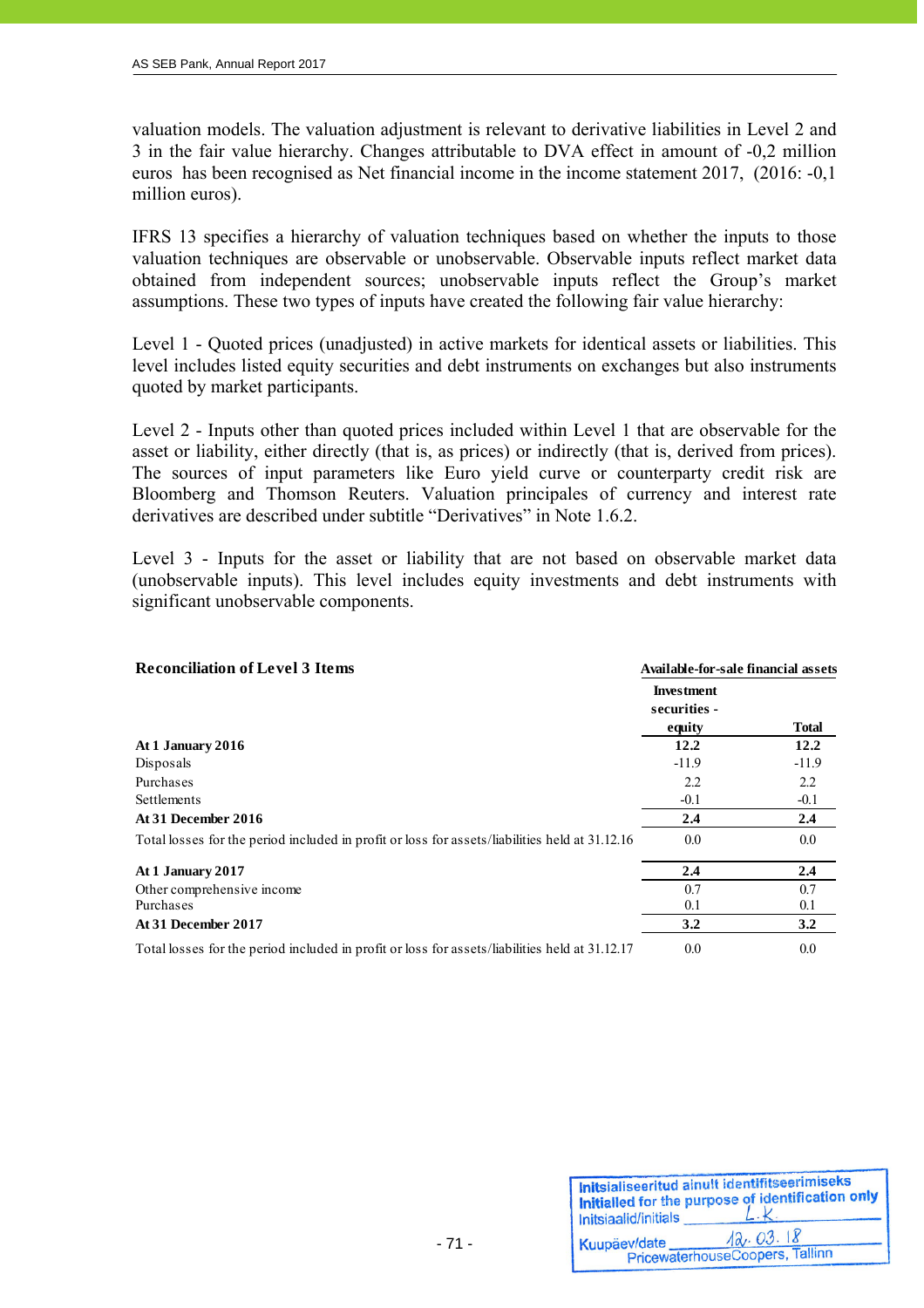#### **B) Financial instruments not measured at fair value**

|                                           | 31.12.17          |                           |                          | 31.12.16                  |  |
|-------------------------------------------|-------------------|---------------------------|--------------------------|---------------------------|--|
|                                           | Carrying<br>value | Fair<br>value,<br>Level 3 | <b>Carrying</b><br>value | Fair<br>value,<br>Level 3 |  |
| <b>ASSETS</b>                             |                   |                           |                          |                           |  |
| Loans and advances to credit institutions | 172.2             | 172.2                     | 983.3                    | 983.3                     |  |
| Loans and advances to customers           | 4 7 3 4 .1        | 4 6 6 8.1                 | 4 3 3 7 .5               | 4 2 4 8 .7                |  |
| Loans to Corporates                       | 2 362.6           | 2 3 7 5 .2                | 2 169.6                  | 2 172.5                   |  |
| Loans to households                       | 2 371.5           | 2 2 9 2 . 9               | 2 167.9                  | 2076.2                    |  |
| Other assets                              | 32.0              | 32.0                      | 30.1                     | 30.1                      |  |
| <b>TOTAL ASSETS</b>                       | 4 9 3 8.3         | 4872.3                    | 5 3 5 0.9                | 5 2 6 2.1                 |  |
| <b>LIABILITIES</b>                        |                   |                           |                          |                           |  |
| Due to credit institutions                | 1 2 1 4 .5        | 1 2 1 4 .6                | 992.4                    | 989.2                     |  |
| Due to customers                          | 3 747.2           | 3 748.8                   | 3687.0                   | 3689.3                    |  |
| Due to Corporates                         | 2015.3            | 2017.0                    | 2 1 1 3 .8               | 2 116.3                   |  |
| Due to households                         | 1731.9            | 1731.8                    | 1 573.2                  | 1 573.0                   |  |
| Other financial liabilities               | 96.8              | 96.8                      | 86.5                     | 86.5                      |  |
| <b>TOTAL LIABILITIES</b>                  | 5 0 5 8.5         | 5 060.2                   | 4765.9                   | 4765.0                    |  |

AS SEB Pank conducts assessment of fair value of financial assets and liabilities which are not presented in the Group's statement of financial position at their fair value. All financial instruments not measured at fair value are specified at Level 3 in hierarchy of valuation of fair value, because of using unobservable inputs.

When calculating fair value for floating interest rate loans and for fixed-interest rate lending, future cash flows are discounted based on the market interest curve, which has been adjusted for applicable margins of new lending. Fixed-interest rate deposits, floating interest rate and fixed-interest rate balances due to credit institutions, have been calculated similarly.

As of reporting date fair value of loans and advances to customers was 1.39% lower (31.12.2016: 2.05% lower) than the carrying amount. Fair value of balances due to credit institutions was 0.01% higher (31.12.2016: 0.33% lower) than the carrying amount. Fair value of balances due to customers was 0.04% higher (31.12.2016: 0.06% higher) than the carrying amount.

| Initsiaalid/initials | Initsialiseeritud ainult identifitseerimiseks<br>Initialled for the purpose of identification only |
|----------------------|----------------------------------------------------------------------------------------------------|
| Kuupäev/date         | 12.03.18<br>PricewaterhouseCoopers, Tallinn                                                        |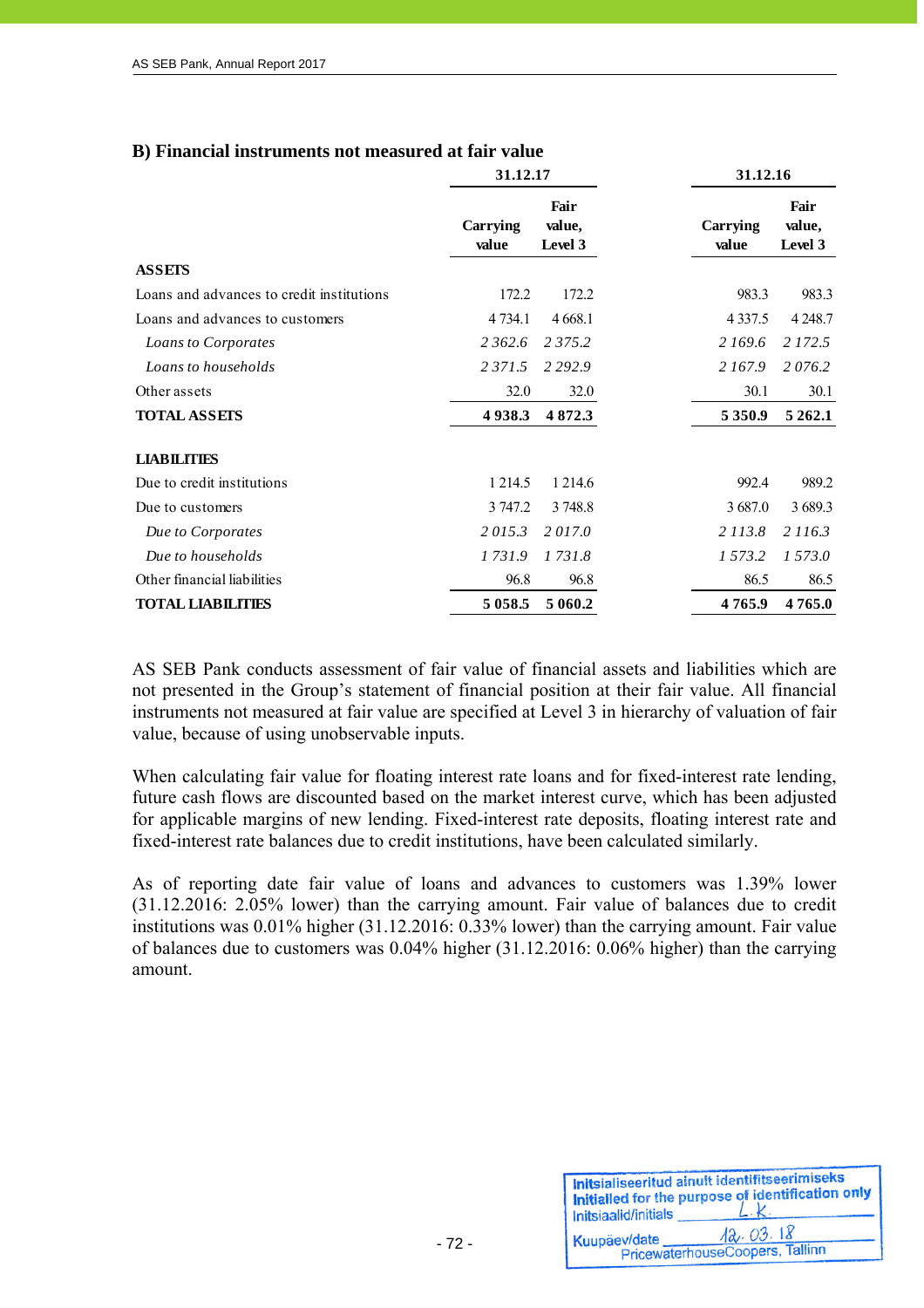#### **2.8. Capital requirements**

The SEB Pank Group`s Own funds in amount of 958,6 million euros (2016: 945,0 million euros) consists:

- 1. Tier 1 Capital 958,6 million euros (2016: 945,0 million euros);
- 2. Tier 2 Capital 0,0 million euros (2016: 0,0 million euros).

The Group`s Tier 1 capital consists of the sum of the Common Equity Tier 1 (CET 1) capital, which includes the following items: Capital instruments eligible as CET 1, Retained earnings formally confirmed, Accumulated other comprehensive income, Other reserves and Adjustments.

The Authority requires each bank or banking group to: (a) hold the minimum level of the regulatory capital: net-owners' equity must be over 5 million euros, and (b) maintain a ratio of total regulatory capital to the risk-weighted asset at or above minimum of 8%, Tier 1 capital ratio above minimum 6% and CET 1 capital ratio above minimum 4,5%.

In addition the Authority requires Capital Conservation buffer 2,5%, Systemic risk buffer 2%, Other Systemically Important Institution buffer 1%, Counter-cyclical capital buffer (separately calculated amount).

According to Investment Funds Act, the share capital of a management company shall be equivalent to at least 3 million euros, if the management company manages a mandatory pension fund (AS SEB Varahaldus).

SEB Pank Group is compliant with all capital requirements. The SEB Pank Group have strategies and corresponding procedures in order to continuously maintain an adequate level of own funds on the level of the risks assumed by the Group.

#### Internal Capital Adequacy Assessment Process

Internal Capital Adequacy Assessment Process ("ICAAP") is part of the SEB Group's ICAAP. The ICAAP is a continuous work process within SEB. Ahead of the annual reporting to the Swedish Finansinspektionen (FI) and to local Financial Supervisory Authorities, a more concentrated ICAAP project starts. The yearly recurring process normally starts during Q4 and ends during the following Q1. Each year's ICAAP planning including deliveries and deadlines is communicated by Group Financial Management to responsible parties in key subsidiaries, including AS SEB Pank. Typically, at the end of January every year the responsible person, Head of Treasury, has to send the first draft of their ICAAP document to Group Financial Management. At the end of February Group Financial Management should receive the final version including comments on issues raised by Group Financial Management.

The ICAAP Framework shall be approved by SEB Pank Management Board (the Management Board) and by the SEB Pank Supervisory Council (Council). ICAAP Framework is revised on a yearly basis. The framework will be maintained by SEB Pank Treasury in coordination with SEB Group Financial Management. Any changes or amendments need to be approved by the Management Board and Council and are to be

| Initsiaalid/initials | Initsialiseeritud ainult identifitseerimiseks<br>Initialled for the purpose of identification only |
|----------------------|----------------------------------------------------------------------------------------------------|
| Kuupäev/date         | 12.03.18<br>PricewaterhouseCoopers, Tallinn                                                        |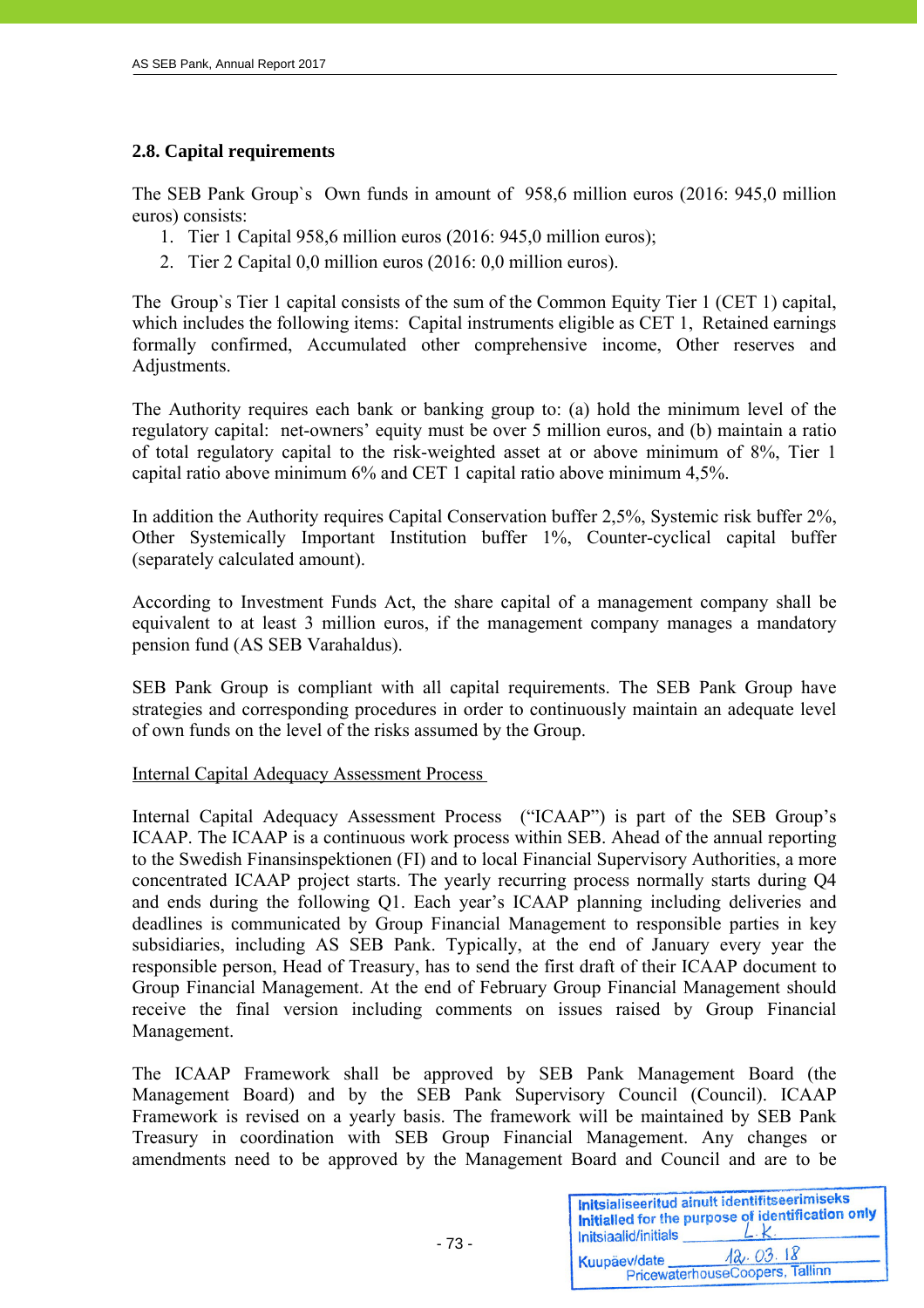proposed by SEB Pank Treasury after coordination with SEB Group Financial Management. The focus of SEB Group Financial Management and SEB Group Risk Control lies on methodology, while SEB Pank Treasury focuses on processes, monitoring, reporting and compliance with Estonian regulations.

#### **2.9. Internal control system**

Internal control system is a management tool that covers the activities of the entire banking Group and forms an integral part of the internal processes in the bank and in the Group. The responsibility for the establishment and operation of internal control system lies with the Management Board; the need for and the scope of controls is determined by the extent and nature of the risks involved.

The bank's Supervisory Board carries out supervision of the activities of the bank and the entire Group by establishing the general risk management principles.

To achieve the approved business goals, the Management Board of the bank establishes in accordance with the statutory requirements the necessary sub-plans, incl. competence and scope of liability as well as the internal rules that regulate activities, the accounting rules and the procedure for preparing and submitting operating reports.

#### **2.10. Control functions**

The Group has three control functions which are independent from the business operations: Risk Control, Compliance and Internal Audit.

The Group's risk control function responsibilities are to ensure that risks are identified and analysed and to measure, follow-up and report risks taken by units within the Group (see further on Notes 2.1-2.8). Risk Control function is performed by Risk department and is subordinated to the Head of Credits and Risk, Member of the Management Board. Risk Control function is reporting regularly risks that may have material impact on SEB Pank Group's financial position or operations directly to the Supervisory Board, the Risk Committee of the Supervisory Board, the Management Board and ALCO.

The Compliance function in SEB Pank Group is global and independent from the business organisation. Its tasks are to mitigate compliance risks, ensure compliance quality, drive and promote compliance issues. Compliance Department, directly subordinated to the Chairman of the Management Board, supports the business and management by securing that the business in SEB Pank Group is carried out in compliance with regulatory requirements. In matters of common interest, Compliance co-operates with the Legal, Internal Audit, Risk Department and Security functions. The areas of responsibility for the Compliance function relate to areas of customer protection, market conduct, prevention of money laundering and terrorist financing, regulatory systems and controls. The SEB Pank Group's instruction for the handling of conflicts of interests, market abuse instruction, instruction on measures to prevent money laundering, Code of Conduct are of special importance.

The Internal Audit is an independent assurance function commissioned by the Supervisory Board. The Internal Audit is reporting to the Supervisory Board through the Audit and Compliance Committee, which co-ordinates the Internal Audit and Compliance work in accordance with the group's business objectives and overall risk assessment. The Internal

| Initsialiseeritud ainult identifitseerimiseks<br>Initialled for the purpose of identification only<br>Initsiaalid/initials |
|----------------------------------------------------------------------------------------------------------------------------|
| 12.03.18<br>Kuupäev/date<br>PricewaterhouseCoopers, Tallinn                                                                |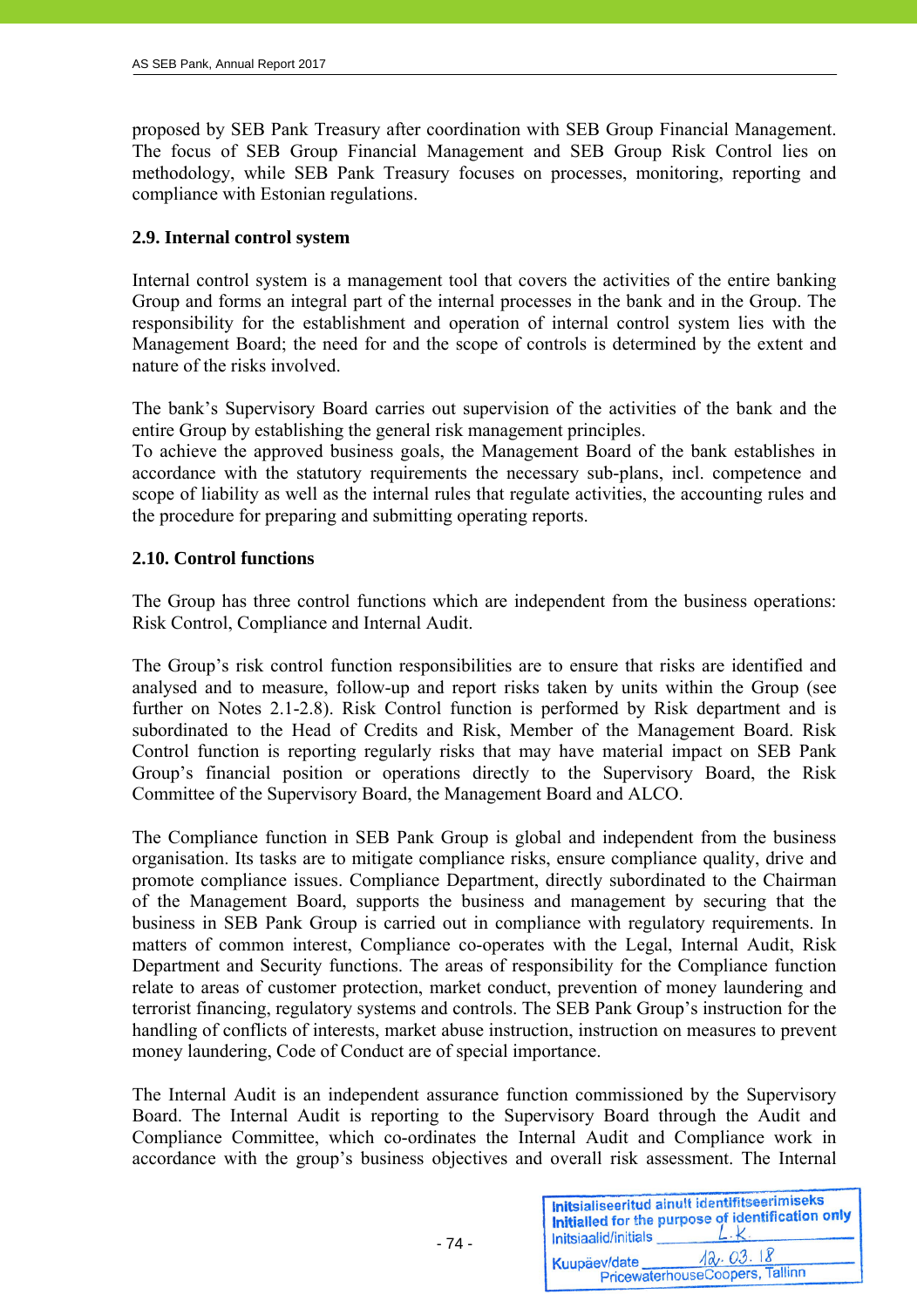Audit is an integral part of SEB Group Internal Audit and functionally, the Head of Internal Audit reports to the Head of Group Internal Audit.

The Internal Audits purpose is to provide reliable and objective assurance to the Supervisory Board and Audit and Compliance Committee over the effectiveness of controls, risk management and governance processes mitigating current and evolving high risks and in doing so promoting a sound control culture within the SEB Pank Group.

| Initsiaalid/initials | Initsialiseeritud ainult identifitseerimiseks<br>Initialled for the purpose of identification only |
|----------------------|----------------------------------------------------------------------------------------------------|
| Kuupäev/date         | 12.03.18<br>PricewaterhouseCoopers, Tallinn                                                        |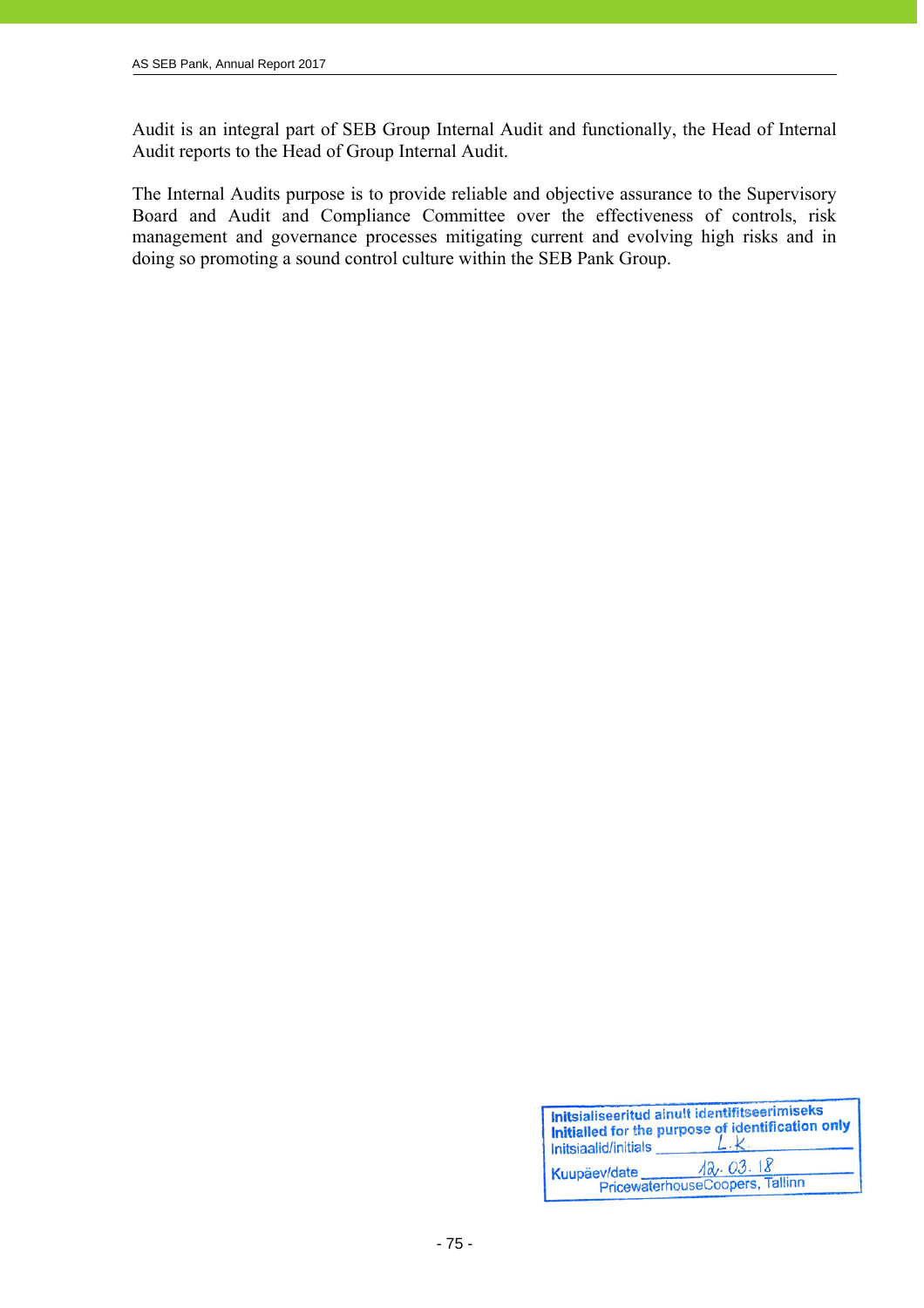#### **Notes 3 - 34 to Consolidated Financial Statements**

(millions of EUR)

#### **3. Interest and similar income**

|                           | 2017 | 2016 |
|---------------------------|------|------|
| Loans and deposits        | 81.1 | 76.7 |
| Leasing                   | 14.2 | 13.3 |
| Deposits with other banks | 1.6  | 1.7  |
| Fixed income securities   | 1.4  | 0.2  |
| Other                     | 1.5  | 0.0  |
|                           | 99.8 | 91.9 |

#### **4. Interest expenses and similar charges**

|                                                         | 2017   | 2016   |
|---------------------------------------------------------|--------|--------|
| Credit institutions                                     | $-1.6$ | $-0.5$ |
| Time and other saving deposits                          | $-0.7$ | $-1.3$ |
| Demand deposits                                         | $-0.3$ | $-1.7$ |
| From balances with central bank and credit institutions | $-3.8$ | $-2.9$ |
| Other                                                   | $-31$  | $-2.6$ |
|                                                         | -9.5   | -9.0   |

#### **5. Fee and commission income**

|                                               | 2017 | 2016 |
|-----------------------------------------------|------|------|
| Payment cards related commissions             | 22.7 | 22.2 |
| Securities market services *                  | 10.9 | 10.8 |
| Transaction fees                              | 5.0  | 5.0  |
| Credit contracts**                            | 3.9  | 4.0  |
| Insurance brokerage fees                      | 4.4  | 3.6  |
| Other settlement fees                         | 6.4  | 6.0  |
| Income from leasing agreements (full service) | 0.7  | 0.7  |
| Income from electronic channels               | 2.7  | 1.5  |
| Cash handling fees                            | 0.6  | 0.6  |
| Commodity futures fees                        | 0.2  | 0.3  |
| Other                                         | 6.5  | 5.3  |
|                                               | 64.0 | 60.0 |

\* Securities market services includes asset management fees of investment funds and securties portfolios, custody services, advisory fees and other with securities transactions related fees.

\*\* Credit contracts include loan, leasing, letter of credit and guarantee contracts, which are short-term and do not constitute interest income, but are of administrative nature for arrangement or reorganisation of credits.

| Initsiaalid/initials | Initsialiseeritud ainult identifitseerimiseks<br>Initialled for the purpose of identification only |
|----------------------|----------------------------------------------------------------------------------------------------|
| Kuupäev/date         | 12.03.18<br>PricewaterhouseCoopers, Tallinn                                                        |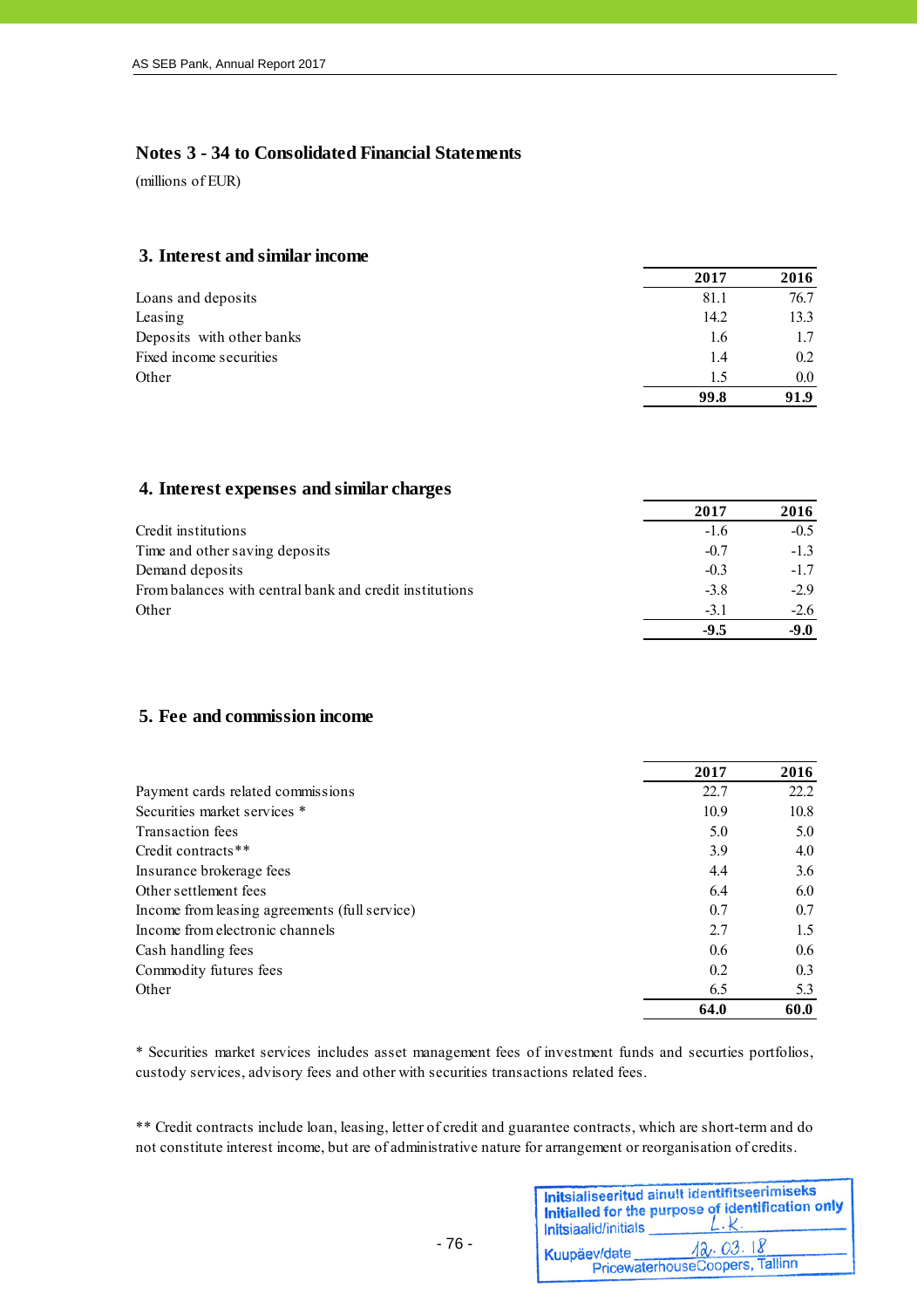#### **6. Fee and commission expense**

|                                               | 2017    | 2016    |
|-----------------------------------------------|---------|---------|
| Credit and payment cards                      | $-10.2$ | $-10.1$ |
| Cash collecting fees                          | $-1.2$  | $-1.1$  |
| Expenses to leasing agreements (full service) | $-0.7$  | $-0.7$  |
| Securities market                             | $-1.8$  | $-1.6$  |
| <b>Transaction fees</b>                       | $-0.9$  | $-1.1$  |
| Expenses of electronic channels               | $-0.4$  | 0.0     |
| Other                                         | $-1.1$  | $-1.0$  |
|                                               | $-16.3$ | $-15.6$ |

### **7. Net income from foreign exchange**

|                                  | 2017 | 2016   |
|----------------------------------|------|--------|
| Gain (loss) from transactions    | 4.6  | 5.0    |
| Currency translation differences | ∩ ว  | $-0.3$ |
|                                  | 4.8  |        |

#### **8. Gains less losses from financial assets at fair value through profit or loss**

|                                          | 2017 | 2016 |
|------------------------------------------|------|------|
| Gain (loss) from trading securities      | 0.2  | 0.3  |
| Gain (loss) from fixed income securities | 0.2  | 0.3  |
| <b>Derivatives</b>                       | 1.0  | 0.5  |
| Equity derivatives                       | 0.0  | 0.1  |
| Interest derivatives                     | 10   | 0.4  |
|                                          | 1.2  |      |

Respective assets are disclosed in Notes 16 and 31.

| Initsiaalid/initials | Initsialiseeritud ainult identifitseerimiseks<br>Initialled for the purpose of identification only |
|----------------------|----------------------------------------------------------------------------------------------------|
| Kuupäev/date         | 12.03.18<br>PricewaterhouseCoopers, Tallinn                                                        |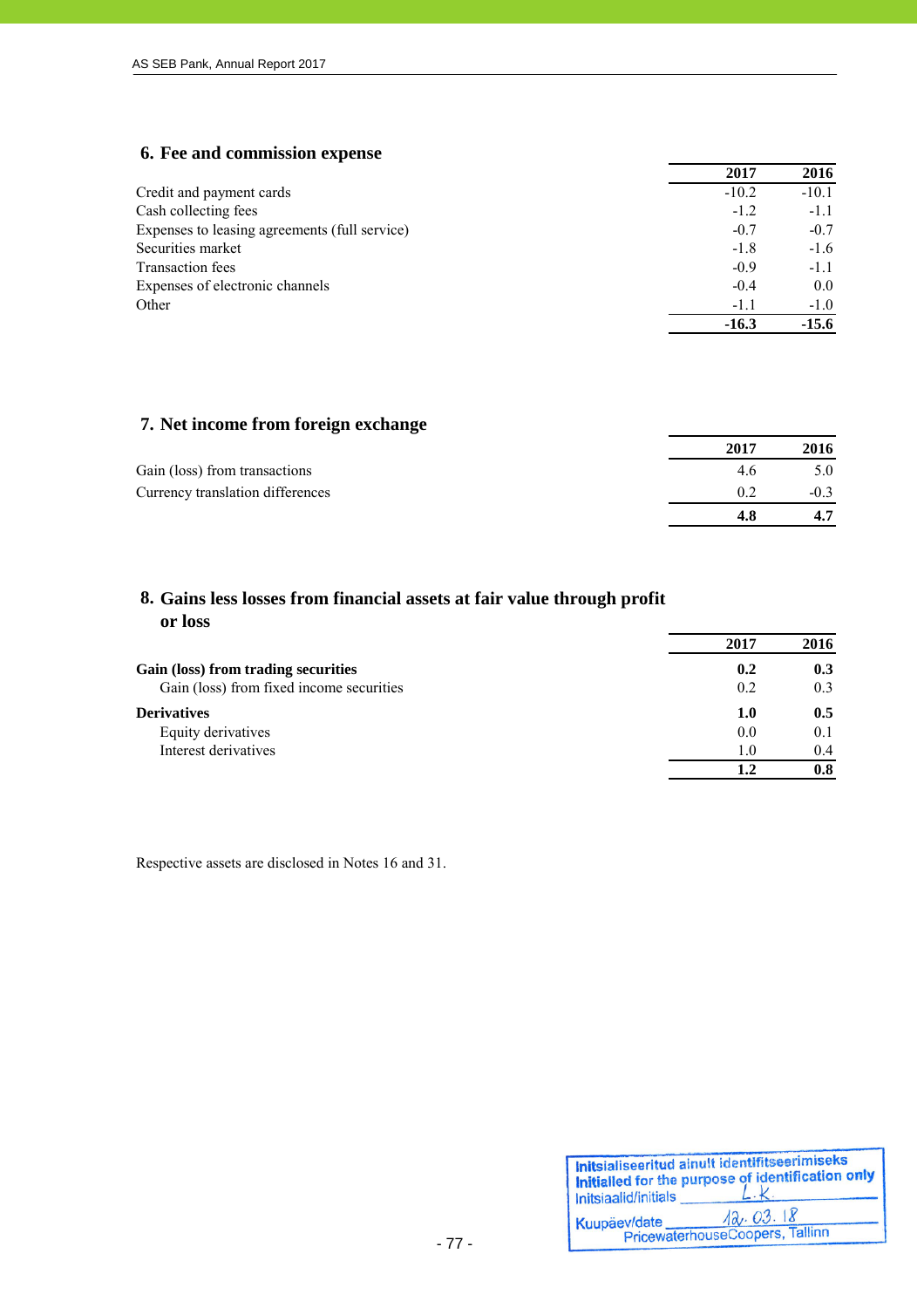#### **9. Other income**

|                          | 2017 | 2016 |
|--------------------------|------|------|
| Gains on sales of assets | 0.0  | 0.1  |
| Rental income            | 0.6  | 0.5  |
| Penalties                | 0.1  | 0.1  |
| Other income             | 0.6  | 0.5  |
|                          | 1.3  |      |

#### **10. Personnel expenses**

|                                             | 2017    | 2016    |
|---------------------------------------------|---------|---------|
| Personnel expenses*                         | $-27.5$ | $-27.8$ |
| Social security expenses**                  | -8.8    | -8.9    |
| Other personnel expenses (hiring, training) | -17     | $-17$   |
|                                             | $-38.0$ | -38.4   |

\* Costs related to the Long Term Incentive programmes are booked under personnel expenses in total amount 0.6 EUR mio in 2017 (0.7 EUR mio in 2016). These programmes are the Share Deferral Program (SDP) and the Share Matching Program (SMP) (Note 1.18).

\*\* Social security tax payments include contribution to state pension funds. The Group has no legal or constructive obligation to make pension or similar payments beyond social security tax.

### **11. Other expenses**

|                           | 2017    | 2016    |
|---------------------------|---------|---------|
| Rooms rent                | $-5.4$  | $-9.4$  |
| Premises cost (utilities) | $-2.2$  | $-2.3$  |
| IT related expenses       | $-1.6$  | $-1.9$  |
| Advertising and marketing | $-1.7$  | $-1.7$  |
| Other administrative cost | $-2.9$  | $-2.4$  |
| Information services      | $-0.5$  | $-0.9$  |
| Other operating expenses  | $-1.4$  | $-0.9$  |
|                           | $-15.7$ | $-19.5$ |

| Future minimum lease payments under non- |     |                                         |      |
|------------------------------------------|-----|-----------------------------------------|------|
| cancelable operating leases              |     | $1 < 1$ years $1 < 5$ years $> 5$ years |      |
| 2017                                     |     |                                         |      |
| Operational lease for premises           | 4.1 | 15.8                                    | 20.1 |
| 2016                                     |     |                                         |      |
| Operational lease for premises           | 5.1 | 13.8                                    | 23.2 |

| Initsiaalid/initials | Initsialiseeritud ainult identifitseerimiseks<br>Initialled for the purpose of identification only |
|----------------------|----------------------------------------------------------------------------------------------------|
| Kuupäev/date         | 12.03.18<br>PricewaterhouseCoopers, Tallinn                                                        |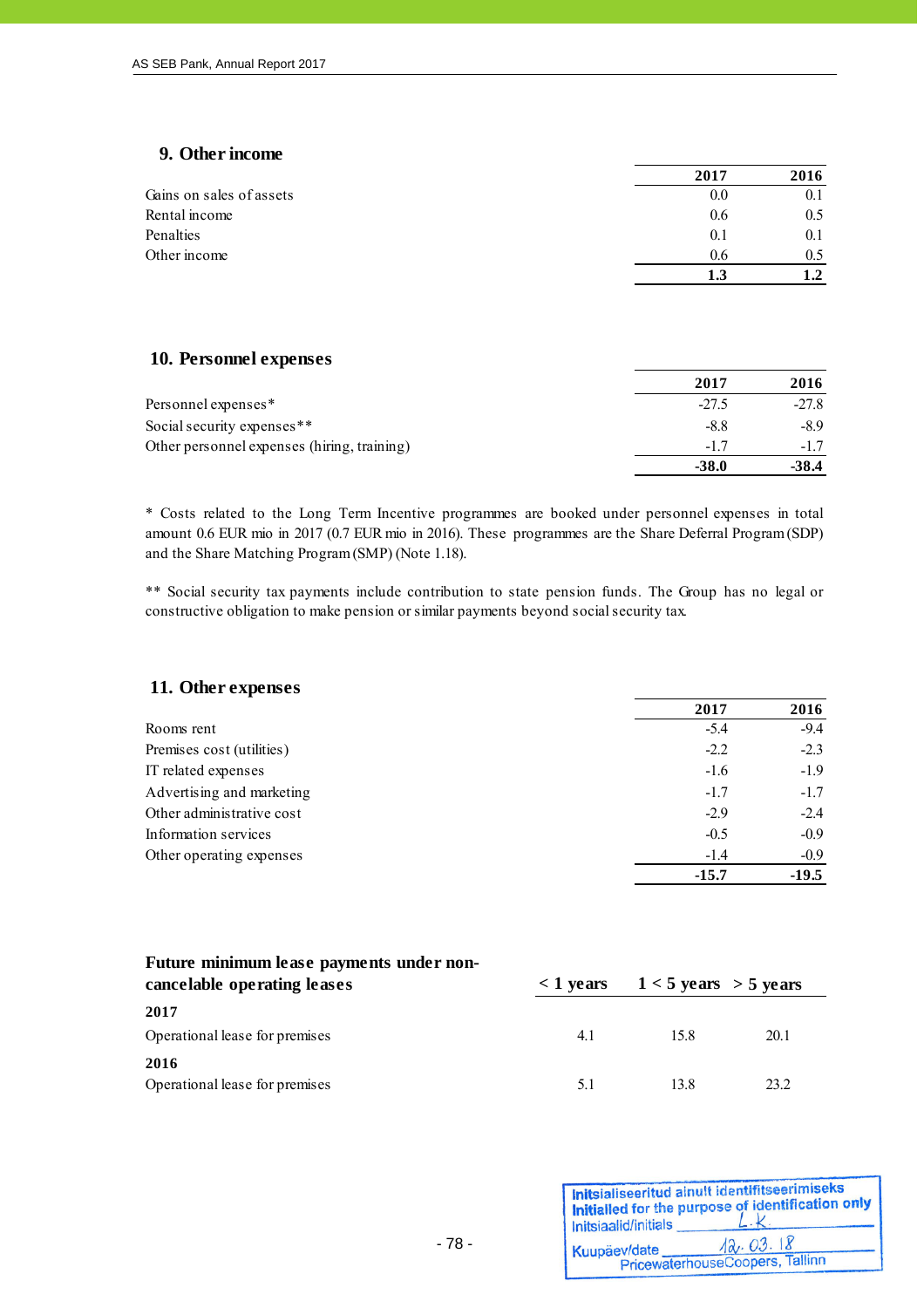#### **12. Impairment losses on loans and advances**

|                                                              | Credit            |            | Other loans to   |                        |                  |              |  |
|--------------------------------------------------------------|-------------------|------------|------------------|------------------------|------------------|--------------|--|
| 2017                                                         | insti-<br>tutions | Corporates | Housing<br>loans | Private<br>individuals | Seized<br>assets | <b>TOTAL</b> |  |
| <b>Impairment losses</b>                                     | 0.0               | 3.7        | 1.2              | 0.1                    | 0.0              | 5.0          |  |
| impairment losses of reporting period (Note 15)              | 0.0               | $-0.1$     | 0.0              | $-0.4$                 | 0.0              | $-0.5$       |  |
| recoveries from writeoffs (Note 15)                          | 0.0               | 0.4        | 0.2              | 0.5                    | 0.0              | 1.1          |  |
| decreasing of impairment losses of previous period (Note 15) | 0.0               | 3.4        | 1.0              | 0.0                    | 0.0              | 4.4          |  |
| Impairment losses for contingent liabilities                 | 0.0               | 0.0        | 0.0              | 0.0                    | 0.0              | 0.0          |  |
|                                                              | 0.0               | 3.7        | 1.2              | 0.1                    | 0.0              | 5.0          |  |

|                                                              | Credit<br>insti- |            | Housing | Other loans to<br>Private | Seized |              |
|--------------------------------------------------------------|------------------|------------|---------|---------------------------|--------|--------------|
| 2016                                                         | tutions          | Corporates | loans   | individuals               | assets | <b>TOTAL</b> |
| <b>Impairment losses</b>                                     | 0.0              | $-0.1$     | 0.9     | 0.5                       | 0.0    | 1.3          |
| impairment losses of reporting period (Note 15)              | 0.0              | $-3.1$     | 0.0     | 0.0                       | 0.0    | $-3.1$       |
| recoveries from writeoffs (Note 15)                          | 0.0              | 1.2        | 0.3     | 0.5                       | 0.0    | 2.0          |
| decreasing of impairment losses of previous period (Note 15) | 0.0              | 1.8        | 0.6     | 0.0                       | 0.0    | 2.4          |
| Impairment losses for contingent liabilities                 | 0.0              | 0.1        | 0.0     | 0.0                       | 0.0    | 0.1          |
|                                                              | 0.0              | 0.0        | 0.9     | 0.5                       | 0.0    | 1.4          |

Decrease of impairment losses of previous periods resulted, among other things, from:

• continued favorable economic environment, which led to improved credit quality in all portfolios, as well as real estate collateral value growth;

• continuous improvements in credit monitoring, validation and forbearance processes.

During 2017 there have been no changes in loan allowance principles.

#### **13. Balances with central bank**

|                                     |            | 31.12.17 31.12.16 |
|-------------------------------------|------------|-------------------|
|                                     |            |                   |
| Demand deposits                     | 1 0 1 0 .0 | 250.9             |
| incl -mandatory reserve requirement | 44.2       | 40.9              |
| -demand deposits, cash equivalents  | 965.8      | 210.0             |
| Accrued interest                    | $-0.1$     | 0                 |
|                                     | 1 0 0 9.9  | 250.9             |

Mandatory reserve deposits are available for use by the Group's day-to-day business. Mandatory reserve bears interest at 0 % and the nonmandatory part of reserve (demand deposits) -0,4%. In 2017 the Group interest expenses were in amount of -0.9 thousand EUR (In 2016 expenses were in amount of -0.8 thousand EUR).

#### **14. Loans and advances to credit institutions**

|                                                                 | 31.12.17 | 31.12.16 |
|-----------------------------------------------------------------|----------|----------|
| Demand deposits                                                 | 113.1    | 924.7    |
| Time deposits                                                   | 23.9     | 50.7     |
| Other                                                           | 35.4     | 7.8      |
| Accrued interest                                                | $-0.2$   | 0.1      |
|                                                                 | 172.2    | 983.3    |
| Due from credit institutions, registered in EU (except Estonia) | 144.6    | 964.5    |
| Due from credit institutions, registered in Estonia             | 0.1      | 0.2      |
| Due from credit institutions, registered in other countries     | 27.5     | 18.6     |
|                                                                 | 172.2    | 983.3    |

All due from credit institutions belongs to the risk class 10 or better.

| Initsiaalid/initials | Initsialiseeritud ainult identifitseerimiseks<br>Initialled for the purpose of identification only |
|----------------------|----------------------------------------------------------------------------------------------------|
| Kuupäev/date         | 12.03.18<br>PricewaterhouseCoopers, Tallinn                                                        |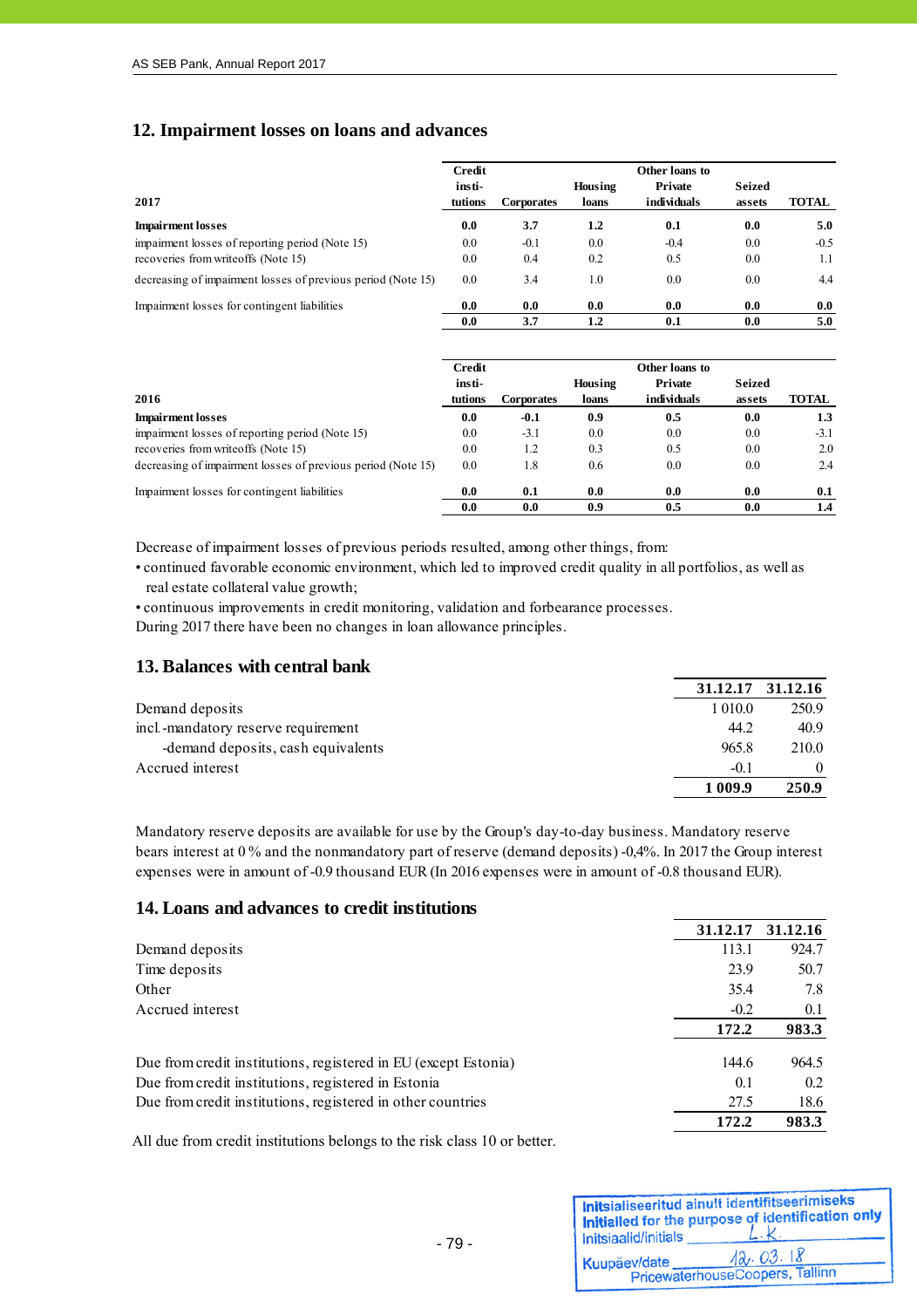#### **15. Loans and advances to customers**

|                                                       | 31.12.17   | 31.12.16   |
|-------------------------------------------------------|------------|------------|
| Loans to Corporates                                   | 2 3 0 5 .9 | 2 1 2 3 .4 |
| Public sector                                         | 127.0      | 112.7      |
| Housing loans                                         | 2 0 0 4 1  | 1833.4     |
| Other loans to Private individuals                    | 297.1      | 268.0      |
|                                                       | 4 7 3 4 .1 | 4 3 3 7 .5 |
| Due from customers, registered in EU (except Estonia) | 20.3       | 20.7       |
| Due from customers, registered in Estonia             | 4 7 0 5 .7 | 4 3 1 4 .6 |
| Due from customers, registered in other countries     | 8.1        | 2.2        |
|                                                       | 4 7 3 4 .1 | 4 3 3 7 .5 |

Loan portfolio by economic sector presented in Note 2 "Risk policy and management", on page 64.

Due from customers by currency is presented in Note 2, on page 60.

Due from customers by maturity is presented in interest restatement by maturity on page 67.

Past due is presented in Note 2, on page 56.

Geographic concentration of assets and liabilities is presented in Note 2, on page 63.

#### **Loans and advances to customers by remaining maturity**

|          | Less than $3-12$<br>3 months months |              | $1-5$ $5-10$<br>vears | vears | Over 10<br>vears | <b>Total</b>        |
|----------|-------------------------------------|--------------|-----------------------|-------|------------------|---------------------|
| 31.12.17 | 232.2                               | 837.3 2043.0 |                       | 568.1 |                  | 1 0 5 3.5 4 7 3 4.1 |
| 31.12.16 | 244.4                               |              | 685.6 1939.2          | 524.6 | 943.7            | 4 3 3 7 . 5         |

#### **Gross and net investments on finance leases**

|                                                      | 31.12.17 | 31.12.16 |
|------------------------------------------------------|----------|----------|
| Gross investment                                     | 617.5    | 541.4    |
| up to 1 year                                         | 196.1    | 176.2    |
| $1 - 5$ years                                        | 409.6    | 356.2    |
| over 5 years                                         | 11.8     | 9        |
| Unearned future finance income on finance leases (-) | $-22.4$  | $-20.1$  |
| Net investment in finance leases*                    | 595.1    | 521.3    |
| up to 1 year                                         | 187.2    | 167.9    |
| $1 - 5$ years                                        | 396.4    | 344.7    |
| over 5 years                                         | 11.5     | 8.7      |

\* Net investment in finance leases are presented above on lines: Leases to Corporates, Public sector, Housing loans, Other loans to Private individuals.

|                                                     | 31.12.17 | 31.12.16 |
|-----------------------------------------------------|----------|----------|
| Net investment in finance leases by interest rates  | 595.1    | 521.3    |
| $\leq$ 5%                                           | 593.4    | 519.2    |
| $5-10%$                                             | 1.7      | 2.1      |
|                                                     | 31.12.17 | 31.12.16 |
| Net investment in finance leases by base currencies | 595.1    | 521.3    |
| <b>EUR</b>                                          | 595.1    | 5213     |

- 80 -

| Initsiaalid/initials | Initsialiseeritud ainult identifitseerimiseks<br>Initialled for the purpose of identification only |
|----------------------|----------------------------------------------------------------------------------------------------|
| Kuupäev/date         | 12.03.18<br>PricewaterhouseCoopers, Tallinn                                                        |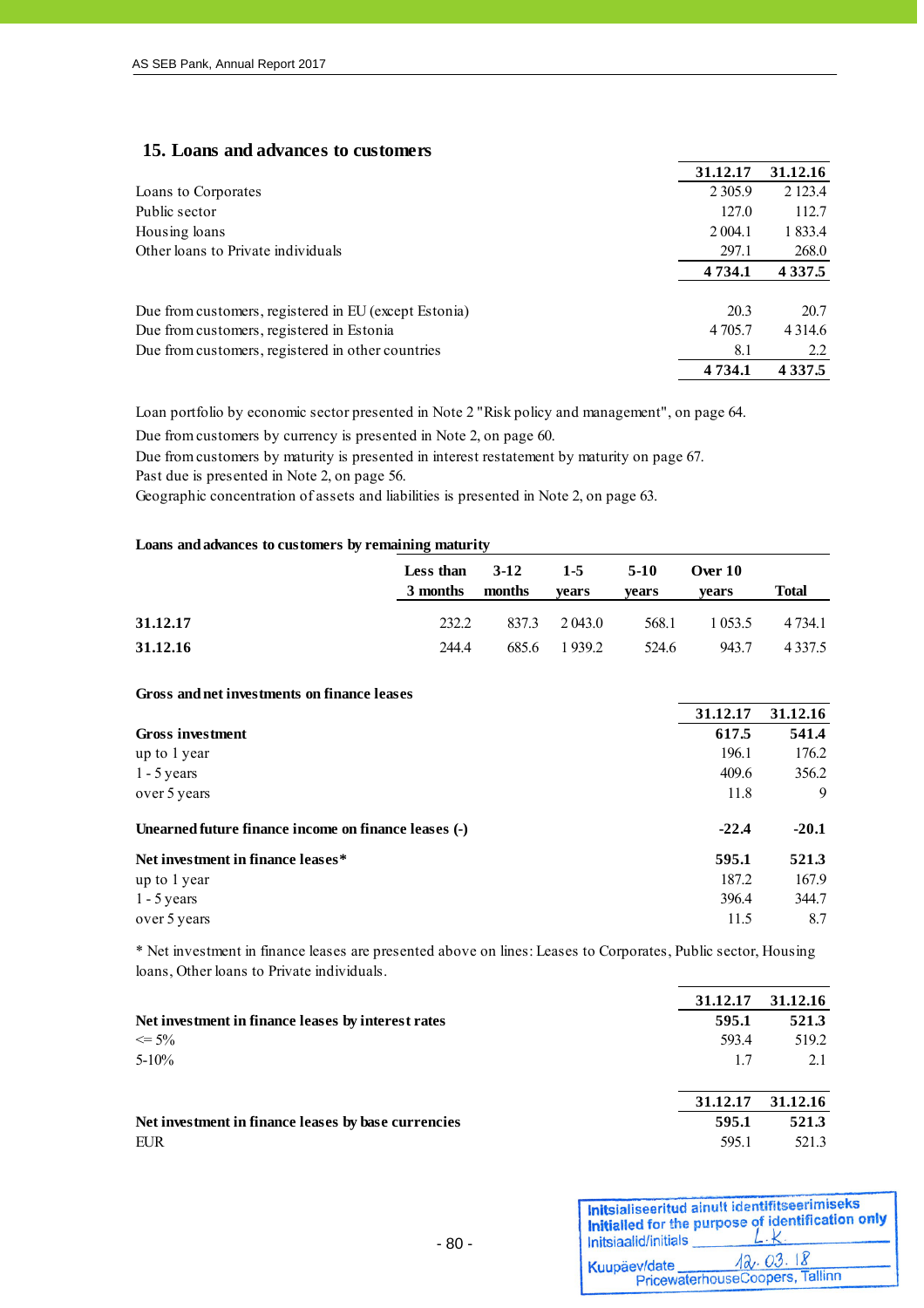#### **Allowances for impaired debt**

|                                                       | <b>Credit</b> |                   |         | <b>Other loans</b> |              |
|-------------------------------------------------------|---------------|-------------------|---------|--------------------|--------------|
|                                                       | insti-        |                   | Housing | to Private         |              |
| 2017                                                  | tutions       | <b>Corporates</b> | loans   | individuals        | <b>TOTAL</b> |
| At the beginning of period (January, 1)               | 0.0           | 15.2              | 7.6     | 1.8                | 24.6         |
| Allowances of reporting period (Note 12)              | 0.0           | 0.1               | 0.0     | 0.4                | 0.5          |
| Decreasing of allowances of previous period (Note 12) | 0.0           | $-3.4$            | $-1.0$  | 0.0                | $-4.4$       |
| Loans and advances written off                        | 0.0           | $-0.2$            | $-0.5$  | $-0.3$             | $-1$         |
|                                                       | $0.0\,$       | 0.0               | $0.0\,$ | 0.0                | $\bf{0}$     |
| At the end of period (December, 31)                   | 0.0           | 11.7              | 6.1     | 1.9                | 19.7         |
| Recoveries from write-offs (Note 12)                  | 0.0           | $-0.4$            | $-0.2$  | $-0.5$             | $-1.1$       |
|                                                       | <b>Credit</b> |                   |         | <b>Other loans</b> |              |
|                                                       | insti-        |                   | Housing | to Private         |              |
| 2016                                                  | tutions       | Corporates        | loans   | individuals        | <b>TOTAL</b> |
| At the beginning of period (January, 1)               | 0.0           | 16.3              | 10.5    | $2.2\,$            | 29.0         |
| Allowances of reporting period (Note 12)              | 0.0           | 3.1               | $0.0\,$ | 0.0                | 3.1          |
| Decreasing of allowances of previous period (Note 12) | $0.0\,$       | $-1.8$            | $-0.6$  | 0.0                | $-2.4$       |
| Loans and advances written off                        | 0.0           | $-2.4$            | $-2.3$  | $-0.4$             | $-5.1$       |
| At the end of period (December, 31)                   | 0.0           | 15.2              | 7.6     | 1.8                | 24.6         |

Recoveries from write-offs (Note 12) 0.0 -1.2 -0.3 -0.5 -2.0

#### **16. Financial investments**

|                                                                                                                      | 31.12.17     | 31.12.16     |
|----------------------------------------------------------------------------------------------------------------------|--------------|--------------|
| Financial assets held for trading                                                                                    | 23.6         | 23.4         |
| Securities held for trading                                                                                          | 0.1          | 0.0          |
| Shares and fund participations                                                                                       | 0.1          | 0.0          |
| incl. listed                                                                                                         | 0.1          | 0.0          |
| Derivatives (Note 31)                                                                                                | 23.5         | 23.4         |
| Financial assets designated at fair value through profit or loss at inception<br>Debt securities (all S&P rating AA) | 89.2<br>89.2 | 86.7<br>86.7 |
| Available for sale financial assets                                                                                  | 7.3          | 9.3          |
| Shares and fund participations*                                                                                      | 7.3          | 9.3          |
| Total                                                                                                                | 120.1        | 119.4        |
| Securities of entities, registered in EU (except Estonia)                                                            | 91.3         | 88.2         |
| Securities of entities, registered in Estonia                                                                        | 25.7         | 28.8         |
| Securities of entities, registered in other countries                                                                | 3.1          | 2.4          |
|                                                                                                                      | 120.1        | 119.4        |

Generally financial investments are revalued in fair value based on active market quotations.

\* Includes participations in pension funds managed by AS SEB Varahaldus in the total value of 4.2 EUR mio (2016 6.9 EUR mio), ownership of which is required (1-2% of the specific managed fund) according to the Investment Fund's Act.

| Initsiaalid/initials | Initsialiseeritud ainult identifitseerimiseks<br>-1<br>Initialled for the purpose of identification only |
|----------------------|----------------------------------------------------------------------------------------------------------|
| Kuupäev/date         | 12.03.18<br>PricewaterhouseCoopers, Tallinn                                                              |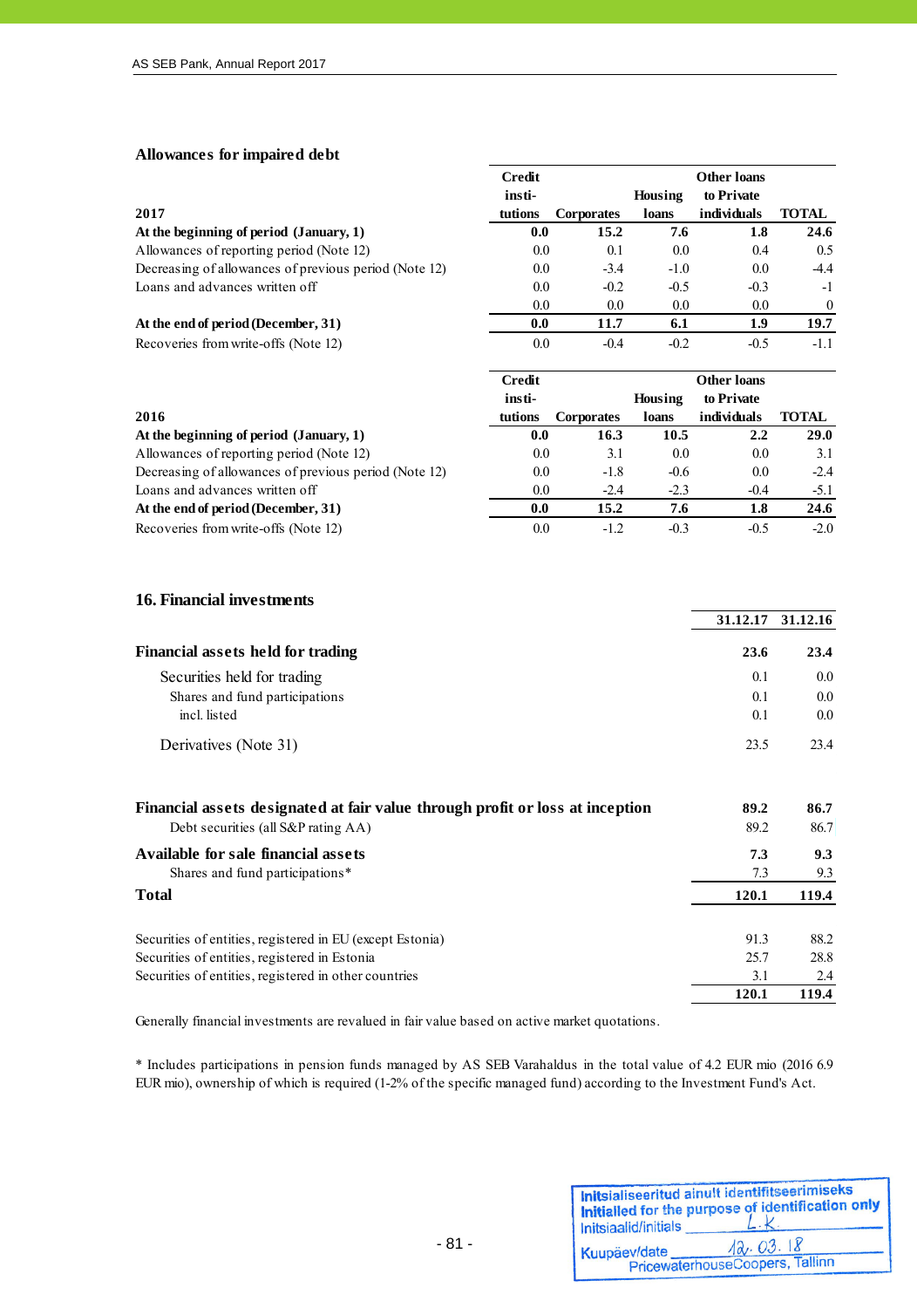#### **Movements of financial investments**

|                                         | <b>Financial</b><br>assets held<br>for trading | <b>Derivatives</b><br>(Note 31) | <b>Financial assets</b><br>designated at<br>fair value<br>through profit<br>or loss at<br>inception | Available-<br>for-sale<br>financial<br>assets | <b>TOTAL</b> |
|-----------------------------------------|------------------------------------------------|---------------------------------|-----------------------------------------------------------------------------------------------------|-----------------------------------------------|--------------|
| At the beginning of period (31.12.15)   | 0.0                                            | 28.3                            | 0.0                                                                                                 | 18.3                                          | 46.6         |
| Acquisitions                            | 655.5                                          | $0.0\,$                         | 85.7                                                                                                | 2.9                                           | 744.1        |
| Disposals and redemptions               | $-655.5$                                       | 0.0                             | $-1.8$                                                                                              | 0.0                                           | $-657.3$     |
| Changes of value                        | 0.0                                            | $-1.3$                          | 1.3                                                                                                 | $-11.9$                                       | $-11.9$      |
| Changes of currency rate                | $0.0\,$                                        | $-3.6$                          | 1.5                                                                                                 | $0.0\,$                                       | $-2.1$       |
| At the end of period $(31.12.16)$       | 0.0                                            | 23.4                            | 86.7                                                                                                | 9.3                                           | 119.4        |
| At the beginning of period $(31.12.16)$ | 0.0                                            | 23.4                            | 86.7                                                                                                | 9.3                                           | 119.4        |
| Acquisitions                            | 742.8                                          | 0.0                             | 81.5                                                                                                | 0.1                                           | 824.4        |
| Disposals and redemptions               | $-742.7$                                       | 0.0                             | $-69.3$                                                                                             | $-2.5$                                        | $-814.5$     |
| Changes of value                        | 0.0                                            | $-3.0$                          | 0.7                                                                                                 | 0.7                                           | $-1.6$       |
| Changes of currency rate                | $0.0\,$                                        | 3.1                             | $-10.4$                                                                                             | $-0.3$                                        | $-7.6$       |
| At the end of period $(31.12.17)$       | 0.1                                            | 23.5                            | 89.2                                                                                                | 7.3                                           | 120.1        |

#### **17. Other assets**

|                    |      | 31.12.17 31.12.16 |
|--------------------|------|-------------------|
| Client receivables | 15.5 | 13.9              |
| Trade receivables  | 15   | 4.4               |
|                    | 17.0 | 18.3              |

All other assets are mainly short term financial assets and do not bear significant credit risk.

#### **18. Accruals and prepaid expenses**

|                  |      | 31.12.17 31.12.16 |
|------------------|------|-------------------|
| Prepaid taxes    |      |                   |
| Prepaid expenses | 13.8 | 10.6              |
|                  | 15.0 | 11.8              |

| Initsiaalid/initials | Initsialiseeritud ainult identifitseerimiseks<br>Initialled for the purpose of identification only |
|----------------------|----------------------------------------------------------------------------------------------------|
| Kuupäev/date         | 12.03.18<br>PricewaterhouseCoopers, Tallinn                                                        |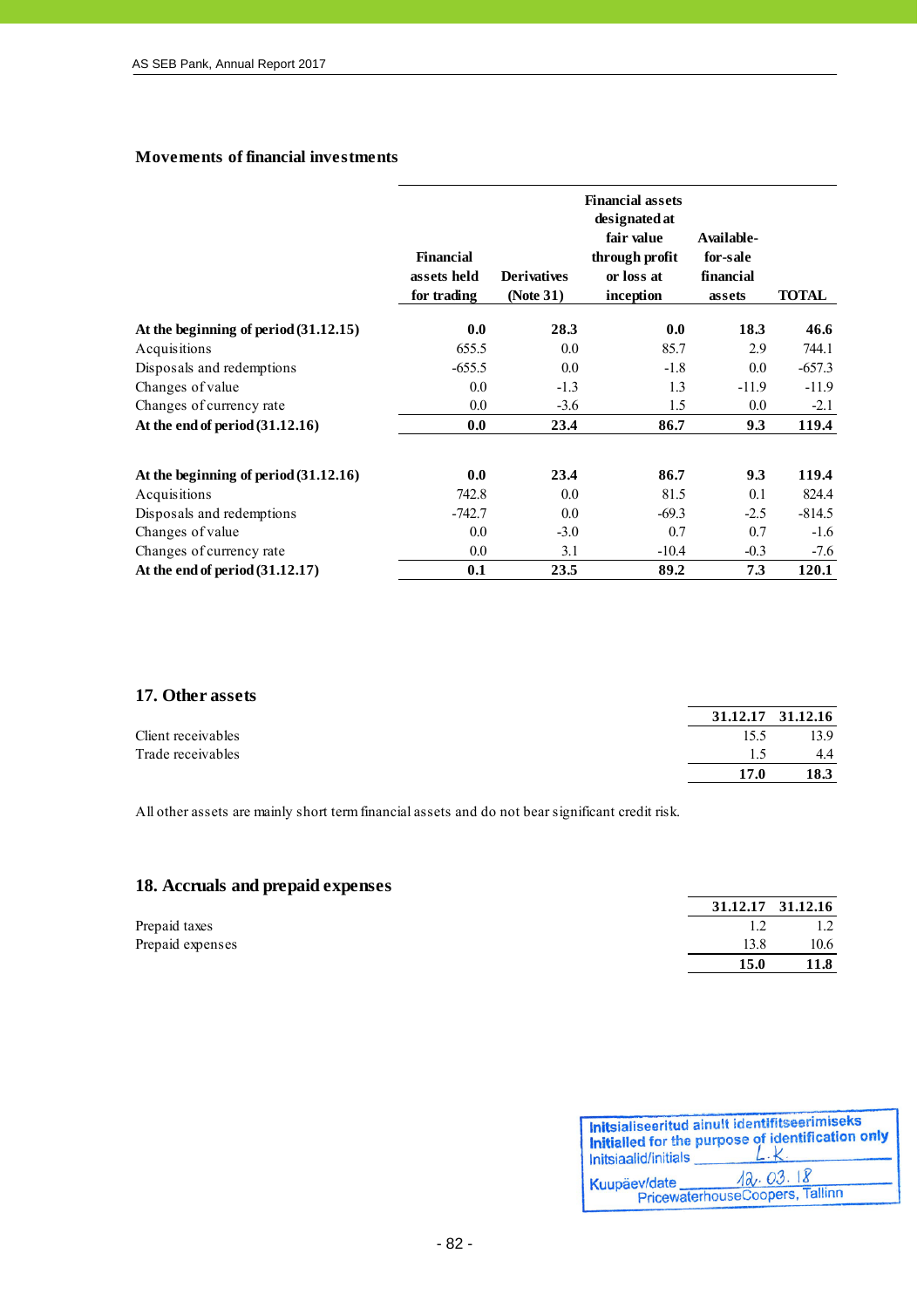#### **19.Investments in associates**

#### **Movements of investments in associates**

|      | <b>Disposals</b><br>and       |                  |                                     |                   |                            |
|------|-------------------------------|------------------|-------------------------------------|-------------------|----------------------------|
|      | At the beginning of<br>period | redemp-<br>tions | <b>Profit from equity</b><br>method | Paid<br>dividends | At the<br>end of<br>period |
| 2017 | 0.8                           | 0.0              | 0.2                                 | 0.0               | $1.0\,$                    |
| 2016 | 0.8                           | 0.0              | 0.0                                 | 0.0               | 0.8                        |

#### **Associated companies**

|                    | <b>Nominal</b><br>value     | <b>Assets</b> | Liabili-<br>ties | <b>Total</b><br>revenues | <b>AS SEB</b><br>Pank in<br>calculated<br>profit/-loss | <b>Balance</b><br>value | Owner-<br>ship,<br>$\frac{0}{0}$ |
|--------------------|-----------------------------|---------------|------------------|--------------------------|--------------------------------------------------------|-------------------------|----------------------------------|
| 2017               |                             |               |                  |                          |                                                        |                         |                                  |
| SK ID Solutions AS | without<br>nominal<br>value | 7.1           | 3.0              | 6.0                      | 0.2                                                    | 1.0                     | 25.00%                           |
| <b>Total</b>       |                             | 7.1           | <b>3.0</b>       | 6.0                      | 0.2                                                    | 1.0                     |                                  |
| 2016               |                             |               |                  |                          |                                                        |                         |                                  |
| SK ID Solutions AS | without<br>nominal<br>value | 5.1           | 1.9              | 4.4                      | $0.0\,$                                                | 0.8                     | 25.00%                           |
| <b>Total</b>       |                             | 5.1           | 1.9              | 4.4                      | 0.0                                                    | 0.8                     |                                  |

#### **Acquisitions, disposals and merging of associated companies and subsidiaries**

#### **Acquisitions**

No acquisitions occurred in 2017 and 2016.

#### **Disposals**

No disposals occurred in 2017. In 31.05.2016 an associate Tieto Estonia Services OÜ was sold (20% ownership held by AS SEB Pank).

| Initsiaalid/initials | Initsialiseeritud ainult identifitseerimiseks<br>Initialled for the purpose of identification only |
|----------------------|----------------------------------------------------------------------------------------------------|
| Kuupäev/date         | 12.03.18<br>PricewaterhouseCoopers, Tallinn                                                        |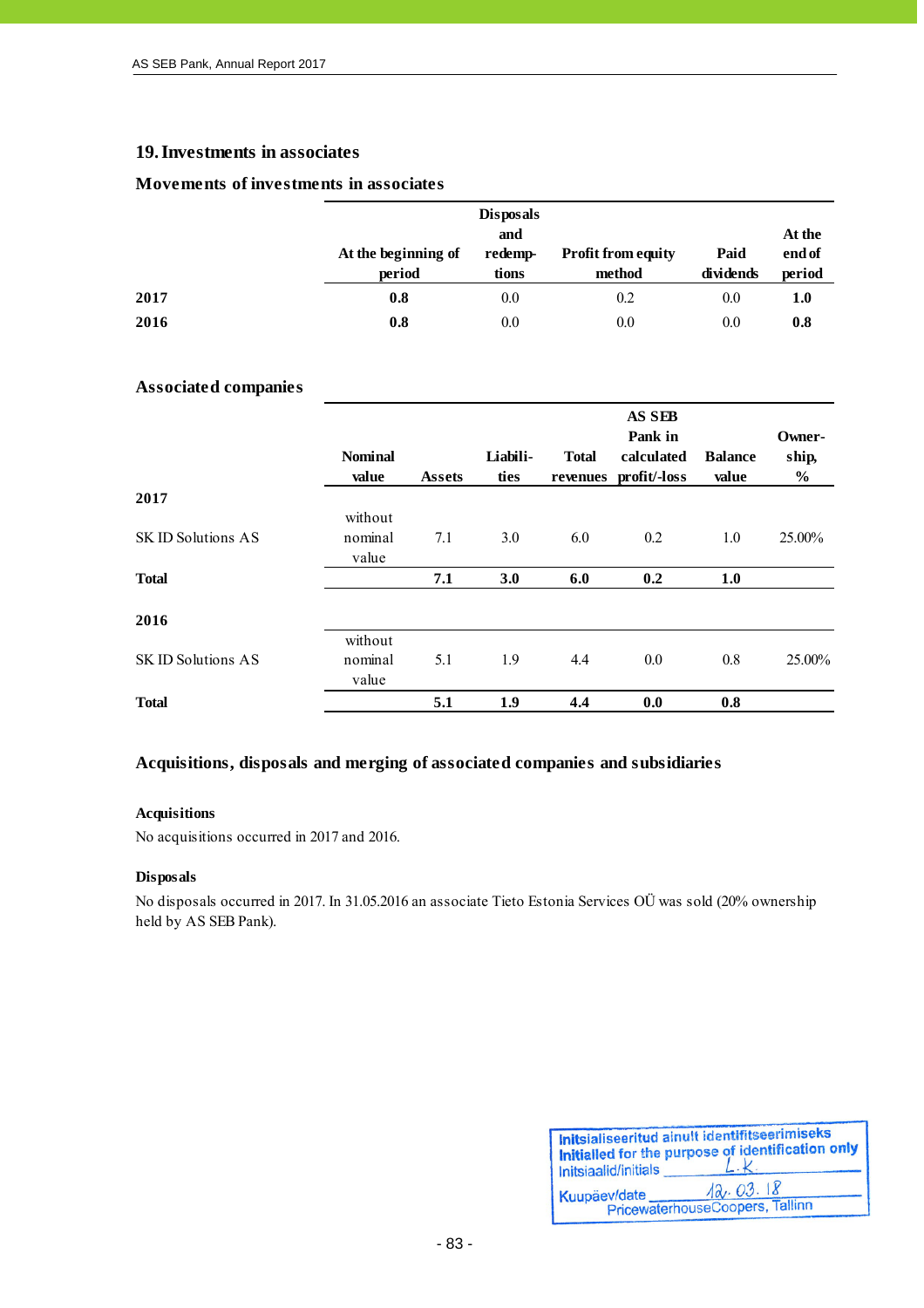### **20. Intangible assets**

| 8.2    |
|--------|
| $-6.3$ |
| 1.9    |
| 1.9    |
| 1.6    |
| 0.0    |
| $-0.6$ |
| 2.9    |
|        |
| 8.5    |
| $-5.6$ |
| 2.9    |
|        |
| 8.5    |
| $-5.6$ |
| 2.9    |
| 2.9    |
| 2.6    |
| $-0.8$ |
| $-0.8$ |
| 3.9    |
|        |
| 9.7    |
| $-5.8$ |
| 3.9    |
|        |

| Initsiaalid/initials | Initsialiseeritud ainult identifitseerimiseks<br>Initialled for the purpose of identification only |
|----------------------|----------------------------------------------------------------------------------------------------|
| Kuupäev/date         | 12.03.18<br>PricewaterhouseCoopers, Tallinn                                                        |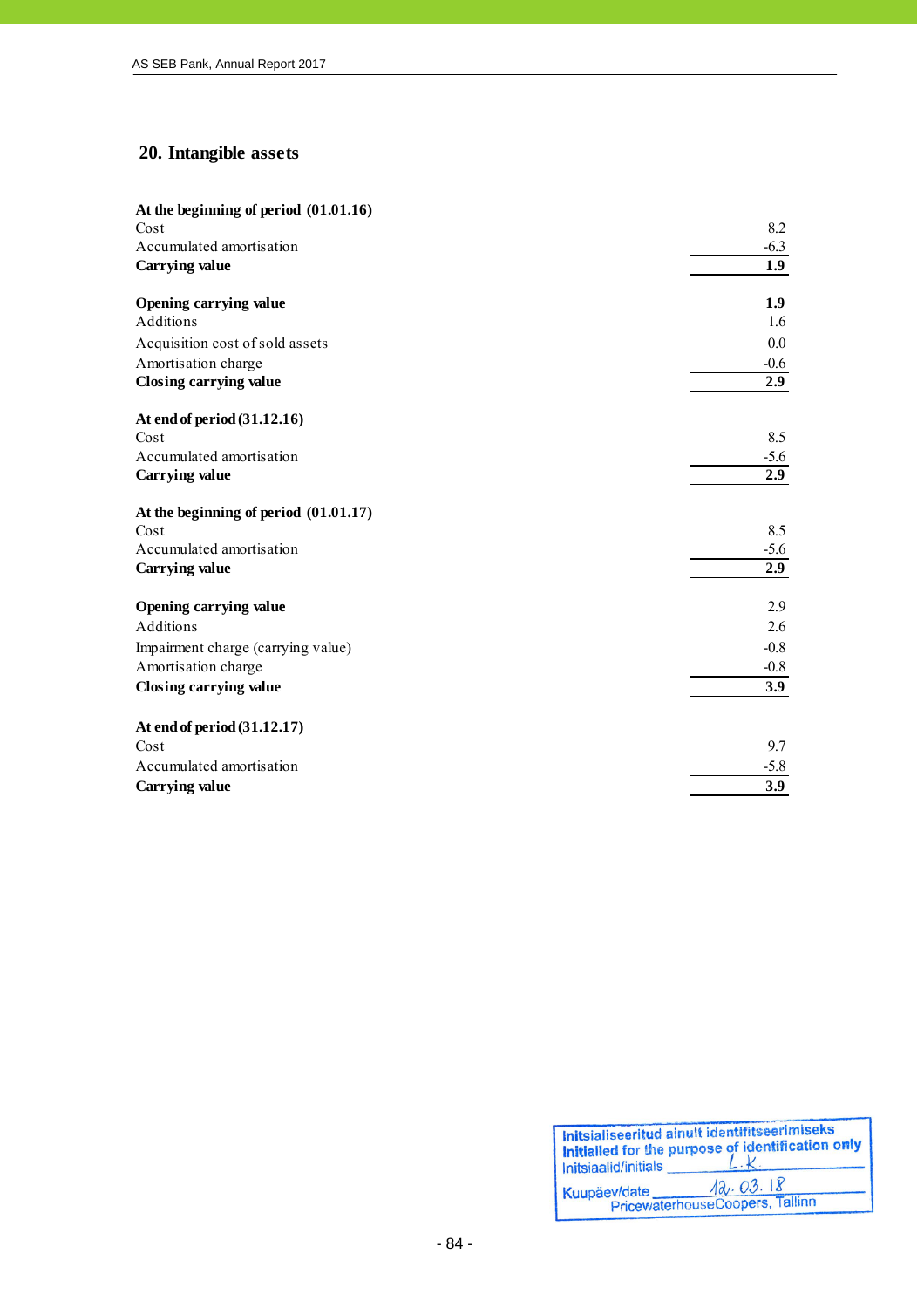### **21. Property, plant and equipment**

|                                       |                  | <b>Other</b> |              |
|---------------------------------------|------------------|--------------|--------------|
|                                       |                  | tangible     |              |
|                                       | <b>Buildings</b> | assets       | <b>Total</b> |
| At the beginning of period (01.01.16) |                  |              |              |
| Cost                                  | 6.2              | 23.5         | 29.7         |
| Accumulated depreciation              | $-3.1$           | $-17.3$      | $-20.4$      |
| <b>Carrying value</b>                 | 3.1              | 6.2          | 9.3          |
| Opening carrying value                | 3.1              | 6.2          | 9.3          |
| Additions                             | 0.3              | 4.2          | 4.5          |
| Impairment charge (carrying value)    | $-0.2$           | $-0.2$       | $-0.4$       |
| Depreciation charge                   | $-0.6$           | $-2.3$       | $-2.9$       |
| Reclassification                      | 0.0              | $-1.7$       | $-1.7$       |
| Closing carrying value                | 2.6              | 6.2          | 8.8          |
| At end of period (31.12.16)           |                  |              |              |
| Cost                                  | 5.9              | 23.6         | 29.5         |
| Accumulated depreciation              | $-3.3$           | $-17.4$      | $-20.7$      |
| Carrying value                        | 2.6              | 6.2          | 8.8          |
| Opening carrying value                | 2.6              | 6.2          | 8.8          |
| Additions                             | 0.0              | 4.0          | 4.0          |
| Impairment charge (carrying value)    | 0.0              | 0.0          | 0.0          |
| Depreciation charge                   | $-0.3$           | $-2.5$       | $-2.8$       |
| Reclassification                      | $-2.3$           | 2.0          | $-0.3$       |
| Closing carrying value                | 0.0              | 9.7          | 9.7          |
| At end of period (31.12.17)           |                  |              |              |
| Cost                                  | 0.0              | 30.5         | 30.5         |
| Accumulated depreciation              | 0.0              | $-20.8$      | $-20.8$      |
| <b>Carrying value</b>                 | 0.0              | 9.7          | 9.7          |

| Initsiaalid/initials | Initsialiseeritud ainult identifitseerimiseks<br>Initialled for the purpose of identification only |
|----------------------|----------------------------------------------------------------------------------------------------|
| Kuupäev/date         | 12.03.18<br>PricewaterhouseCoopers, Tallinn                                                        |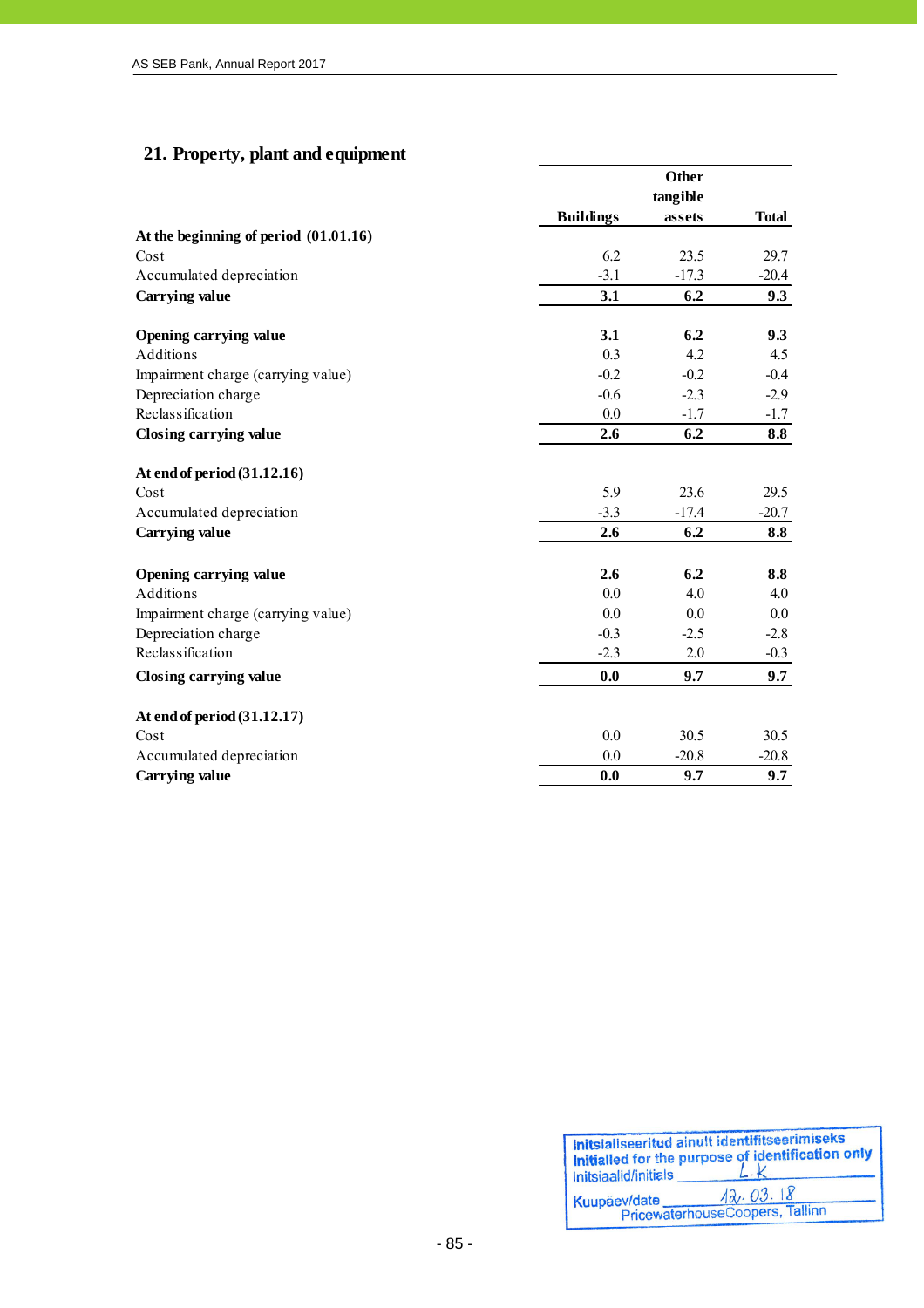#### **22. Due to credit institutions**

|                                                               | 31.12.17   | 31.12.16 |
|---------------------------------------------------------------|------------|----------|
| Demand deposits                                               | 63.4       | 73.2     |
| Time deposits and loans (remaining maturity up to 1 year)     | 0.0        | 1.5      |
| Time deposits and loans (remaining maturity more than 1 year) | 1 1 5 1 .0 | 917.8    |
| Accrued interest payable to credit institutions               | 0.1        | $-0.1$   |
|                                                               | 1 2 1 4 .5 | 992.4    |
|                                                               |            |          |
|                                                               | 31.12.17   | 31.12.16 |
| Due to credit institutions, registered in EU (except Estonia) | 1 1 6 6 5  | 942.9    |
| Due to credit institutions, registered in Estonia             | 47.8       | 47.3     |
| Due to credit institutions, registered in other countries     | 0.2        | 2.2      |
|                                                               | 1 2 1 4 .5 | 992.4    |

1150.1 EUR mio as at 31.12.2017 and 916,0 EUR mio as at 31.12.2016 were due from group to parent bank Skandinaviska Enskilda Banken AB (publ) (Note 33).

| 23. Due to customers                                |            |             |
|-----------------------------------------------------|------------|-------------|
|                                                     | 31.12.17   | 31.12.16    |
| Demand deposits                                     | 3 4 0 5 .6 | 3 3 1 3 .3  |
| Time deposits and other saving deposits             | 325.0      | 338.3       |
| Investment deposits (index-linked)                  | 0.6        | 16.1        |
| Loan funds                                          | 15.7       | 18.6        |
| Accrued interest payable to customers               | 0.3        | 0.7         |
|                                                     | 3747.2     | 3687.0      |
| Non-residents                                       | 112.3      | 329.5       |
| Residents                                           | 3 6 3 4 9  | 3 3 5 7 . 5 |
|                                                     | 3747.2     | 3687.0      |
| Due to customers by type of customer                |            |             |
| Due to corporate customers                          | 1691.6     | 1796.4      |
| Public sector                                       | 323.7      | 317.4       |
| Due to households                                   | 1731.9     | 1573.2      |
|                                                     | 3747.2     | 3687.0      |
| Due to customers, registered in EU (except Estonia) | 65.3       | 80.6        |
| Due to customers, registered in Estonia             | 3634.9     | 3 3 5 7 . 5 |
| Due to customers, registered in other countries     | 47.0       | 248.9       |
|                                                     | 3747.2     | 3687.0      |

Due from customers by currency is presented in Note 2, on page 60.

Due from customers by maturity is presented in interest restatement by maturity on page 67.

| Initsiaalid/initials | Initsialiseeritud ainult identifitseerimiseks<br>Initialled for the purpose of identification only |
|----------------------|----------------------------------------------------------------------------------------------------|
| Kuupäev/date         | 12.03.18<br>PricewaterhouseCoopers, Tallinn                                                        |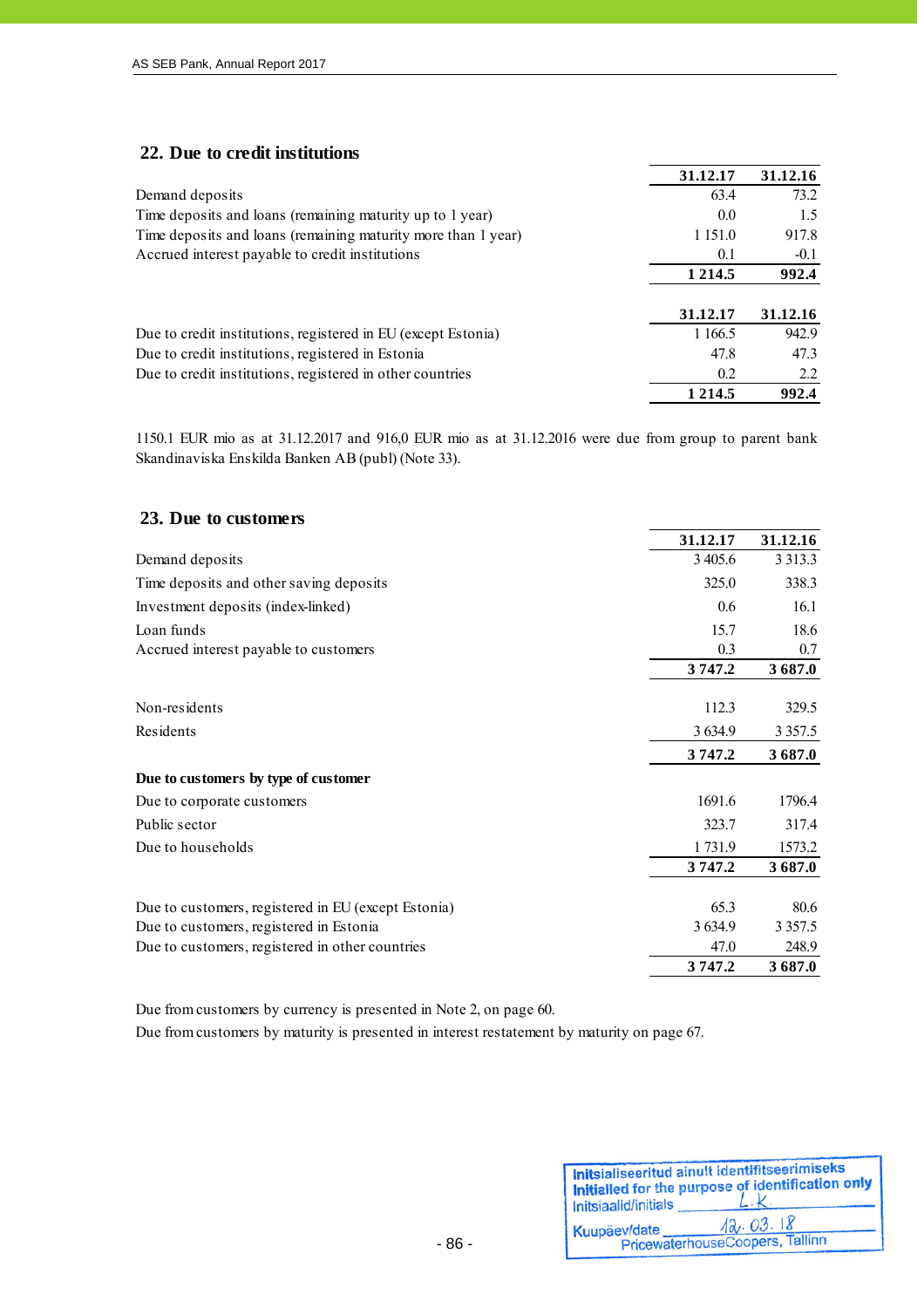#### **Customer assets under management of the group**

As of 31.12.2017 the customer securities portfolios under management of the group amounted to 61.5 million euros (no more portfolios of SEB Elu- ja Pensionikindlustus included because SEB Elu- ja Pensionikindlustus started to manage his investment portfolios by itself). The total volume of aforementioned portfolios as 31.12.2016 179.7 million euros (including 114.3 million euros in portfolio of SEB Elu- ja Pensionikindlustus). Commission fee is received from management of these portfolios and no credit or market risk is born by the group.

As at 31.12.2017 the group's asset management company belonging to the Group (AS SEB Varahaldus) managed 7 pension funds (i.e. 5 mandatory pension funds and 2 voluntary pension fund) with total volume of 734.3 million euros. As at 31.12.2016 AS SEB Varahaldus managed 11 investment and pension funds (i.e. 5 open-end investment funds, 4 mandatory pension funds and 2 voluntary pension fund) with total volume of 652 million euros. Investment management service was also performed to the SEB (parent Group) Eastern-European funds (4 funds): total volume 676.8 million euros as at 31.12.2017, 733.6 million euros as 31.12.2016.

| 24. Other liabilities |                   |      |
|-----------------------|-------------------|------|
|                       | 31.12.17 31.12.16 |      |
| Client payables       | 77.4              | 67.5 |
| Trade payables        |                   |      |
|                       | 78.7              | 68.6 |

#### **25. Accrued expenses and prepayments**

|                   |      | 31.12.17 31.12.16 |
|-------------------|------|-------------------|
| Tax debts         | 2.1  | 2.1               |
| Accrued expences  | 9.4  | 10.9              |
| Other liabilities | 6.6  | 4.9               |
|                   | 18.1 | 17.9              |

#### **26. Financial liabilities at fair value through profit or loss**

|                       |      | 31.12.17 31.12.16 |
|-----------------------|------|-------------------|
| Derivatives (Note 31) | 23.2 | 23.5              |
|                       | 23.2 | 23.5              |

AS SEB Pank has not had any security instruments in a public market since 16.06.2009. Therefore also segment analysis according to IFRS 8 is not described.

| Initsiaalid/initials | Initsialiseeritud ainult identifitseerimiseks<br>Initialled for the purpose of identification only |
|----------------------|----------------------------------------------------------------------------------------------------|
| Kuupäev/date         | 12.03.18<br>PricewaterhouseCoopers, Tallinn                                                        |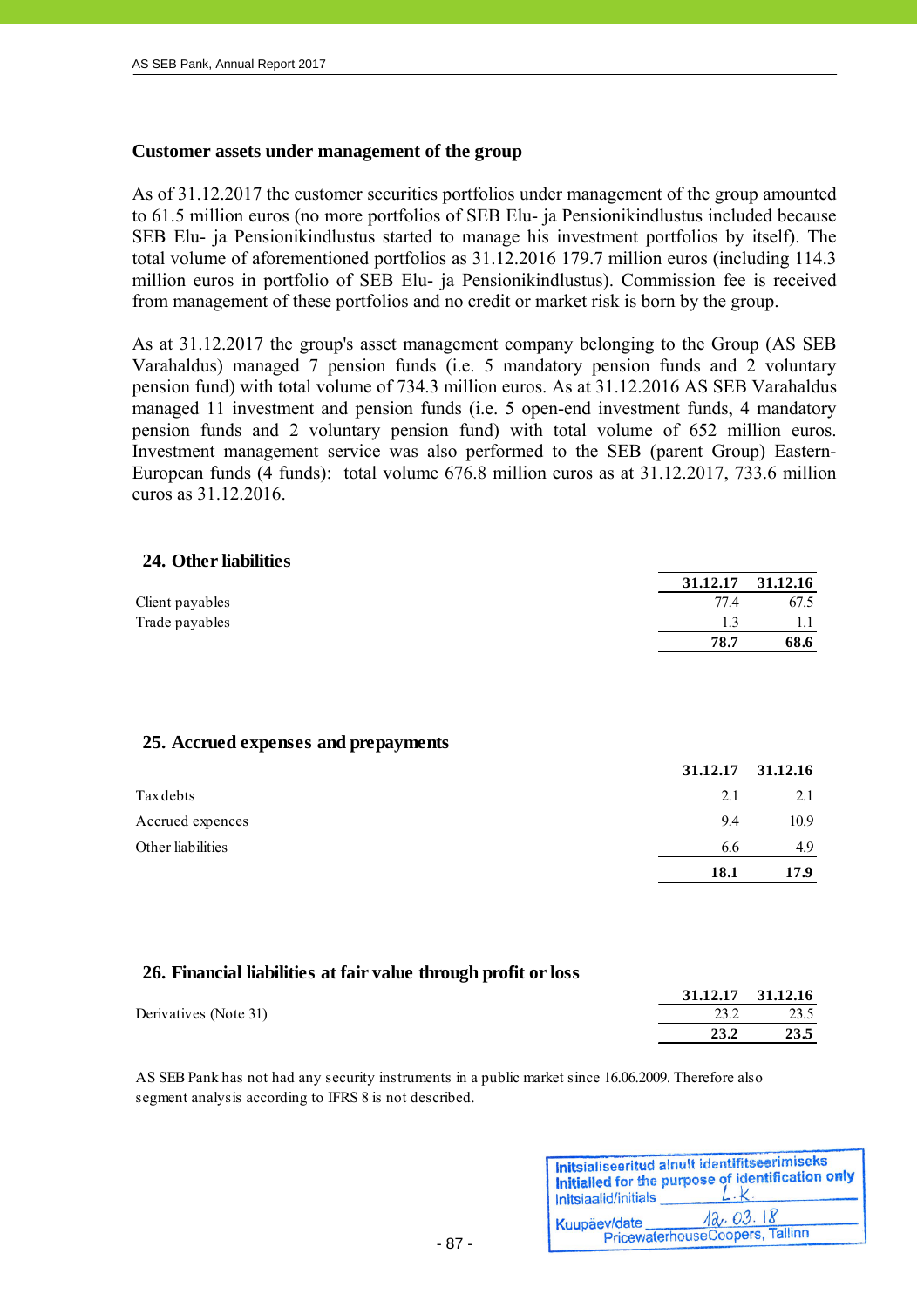#### **27. Provisions**

|                                          | <b>Provisions</b><br>total |
|------------------------------------------|----------------------------|
| Provisions as at 01.01.16                | 0.4                        |
| Amounts used and unused amounts reversed | $-0.3$                     |
| Provisions as at 31.12.16                | 0.1                        |
| Provisions as at 01.01.17                | 0.1                        |
| Amounts used and unused amounts reversed | $-0.1$                     |
| Provisions as at 31.12.17                | 0.0                        |

|            | Carrying |             |              |                                    | Future expected undiscounted cash flows by years |             |
|------------|----------|-------------|--------------|------------------------------------|--------------------------------------------------|-------------|
| 31.12.16   | amount   | $0-5$ years |              | 5-10 years 10-15 years 15-20 years |                                                  | $>20$ years |
| Provisions | 0.1      | 0.1         | 0.0          | 0.0                                | 0.0                                              | 0.0         |
|            | Carrying |             |              |                                    | Future expected undiscounted cash flows by years |             |
| 31.12.17   | amount   | $0-5$ vears | $5-10$ years | 10-15 years 15-20 years            |                                                  | $>20$ years |
| Provisions | 0.0      | 0.0         | 0.0          | 0.0                                | 0.0                                              | 0.0         |

#### **28. Shareholders**

|                                                                  |         | Number of  | % from total |
|------------------------------------------------------------------|---------|------------|--------------|
|                                                                  | Country | shares     | number       |
| Shareholders of AS SEB Pank at 31.12.2017:                       |         |            |              |
| Skandinaviska Enskilda Banken AB (publ)                          | Sweden  | 66 562 381 | 100.00       |
| Shareholders of AS SEB Pank at 31.12.2016:                       |         |            |              |
| Skandinaviska Enskilda Banken AB (publ)                          | Sweden  | 66 562 381 | 100.00       |
| Share capital, EUR                                               |         | 42 541 115 |              |
| Nominal value of shares, EUR                                     |         | 0.64       |              |
| Maximum number of shares in articles of association: 240,000,000 |         |            |              |

All issued shares are paid for.

Skandinaviska Enskilda Banken AB (publ) is the ultimate parent of AS SEB Pank. Skandinaviska Enskilda Banken AB (publ) (incorporated in Sweden) does not have a controlling parent company.

| <b>Share information</b>                         | 31.12.17   | 31.12.16   |
|--------------------------------------------------|------------|------------|
| Number of shares of AS SEB Pank at end of period | 66 562 381 | 66 562 381 |
| Average number of shares, adjusted with issues   | 66 562 381 | 66 562 381 |
| Net profit, EUR mio                              | 853        | 84.7       |

- 88 -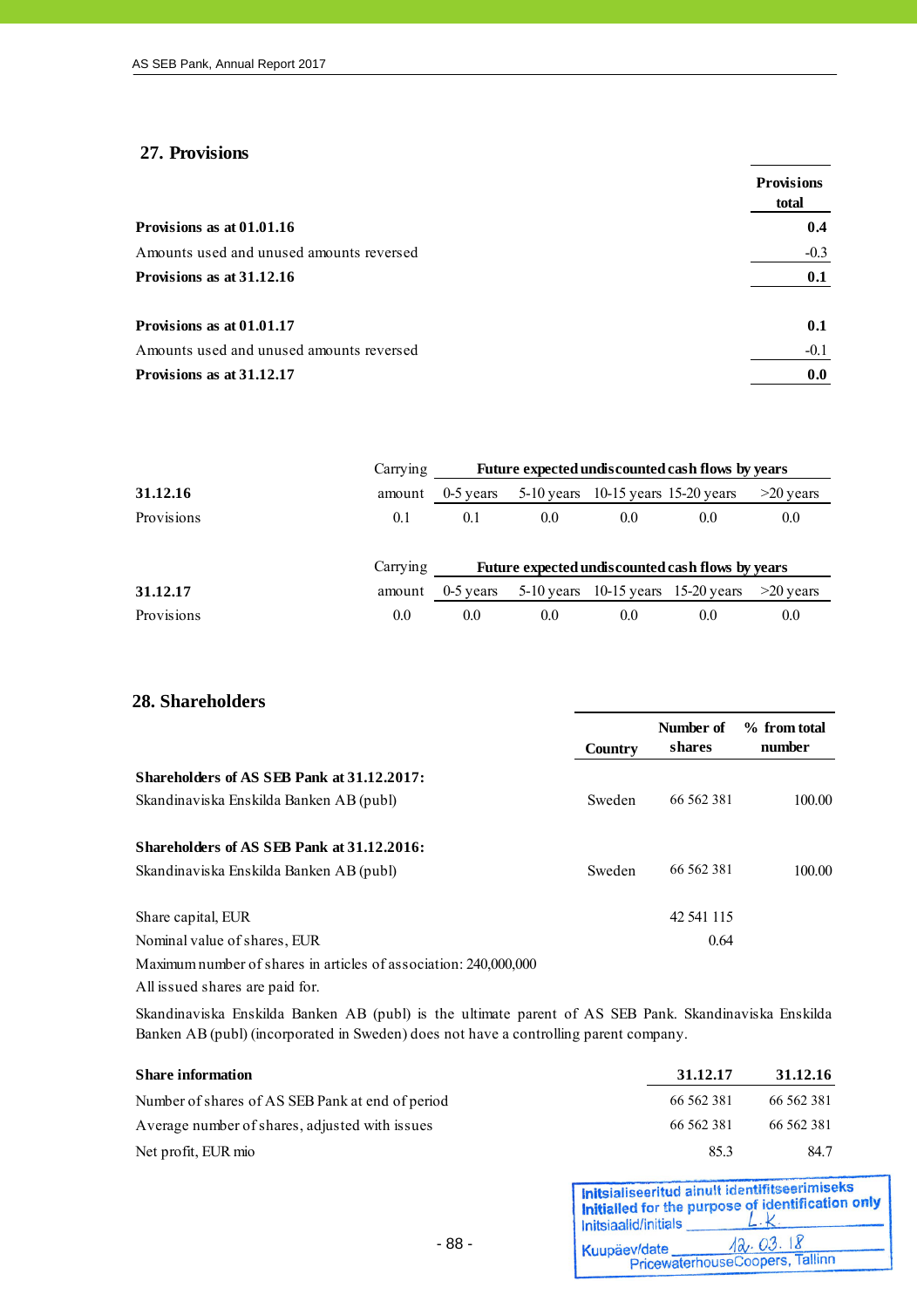#### **29. Dividend policy**

AS SEB Pank is 100%-owned by Skandinaviska Enskilda Banken AB (publ). In working out the strategy for equity management, profit distribution and formation of reserves the bank is following the common approach of future risks and performance strategy of the Skandinaviska Enskilda Banken AB (publ) group. On 30.03.2017 the AS SEB Pank has paid dividend 30 million euros for year 2016.

#### **30. Other reserves**

|                                                            | 31.12.17 | 31.12.16 |
|------------------------------------------------------------|----------|----------|
| General banking reserve                                    | 19.1     | 19.1     |
| Statutory reserve                                          | 0.3      |          |
| Revaluation reserve of Available-for-sale financial assets | ' 6      | 0.9      |
|                                                            | 21.0     | 20.3     |

| Movements of other reserves                                    |                    |                                  |                  |                    |
|----------------------------------------------------------------|--------------------|----------------------------------|------------------|--------------------|
|                                                                |                    | <b>Revaluation</b>               |                  |                    |
|                                                                |                    | reserve of                       |                  |                    |
|                                                                | General<br>banking | Available-for-<br>sale financial | <b>Statutory</b> | <b>Total other</b> |
|                                                                | reserve            | assets                           | reserve          | reserves           |
| Balance at the beginning of the period $(01.01.16)$            | 19.1               | 12.8                             | 0.3              | 32.2               |
| Net gain/loss from the change in fair value transferred to PNL | 0.0                | $-11.9$                          | 0.0              | $-11.9$            |
| Balance at the end of the period (31.12.16)                    | 19.1               | 0.9                              | 0.3              | 20.3               |
| Balance at the beginning of the period $(01.01.17)$            | 19.1               | 0.9                              | 0.3              | 20.3               |
| Net gain/loss from the change in fair value (Note 2.7)         | 0.0                | 0.7                              | 0.0              | 0.7                |
| Balance at the end of the period (31.12.17)                    | 19.1               | 1.6                              | 0.3              | 21.0               |

According to the Income Tax Act valid until 2000 the credit institutions were able to form a tax exempt general banking reserve up to 5% of the loan portfolio to cover potential losses. Allocations to this reserve could be deducted from the taxable income.

According to the Commercial Code at least 5% of the net income has to be transferred into the statutory reserve capital every year, until the reserve capital comprises 10% of the share capital. The statutory reserve capital may be used for covering losses.

AS SEB Pank profit for the year 1994 - 1997 has been allocated to that general banking reserve (except for 0.4 million euros from the 1995-year profit). The reserve amounts to 19.1 million euros, including also the bank's statutory reserve capital according to the Commercial Code. In 1998 - 2016 the bank made no allocations to the reserves. In 2001 - 2016 the subsidiaries of AS SEB Pank made allocations to the statutory reserves from their undistributed profits in the amount of 0.3 million euros.

|                      | Initsialiseeritud ainult identifitseerimiseks<br>Initialled for the purpose of identification only |
|----------------------|----------------------------------------------------------------------------------------------------|
| Initsiaalid/initials |                                                                                                    |
| Kuupäev/date         | 12.03.18<br>PricewaterhouseCoopers, Tallinn                                                        |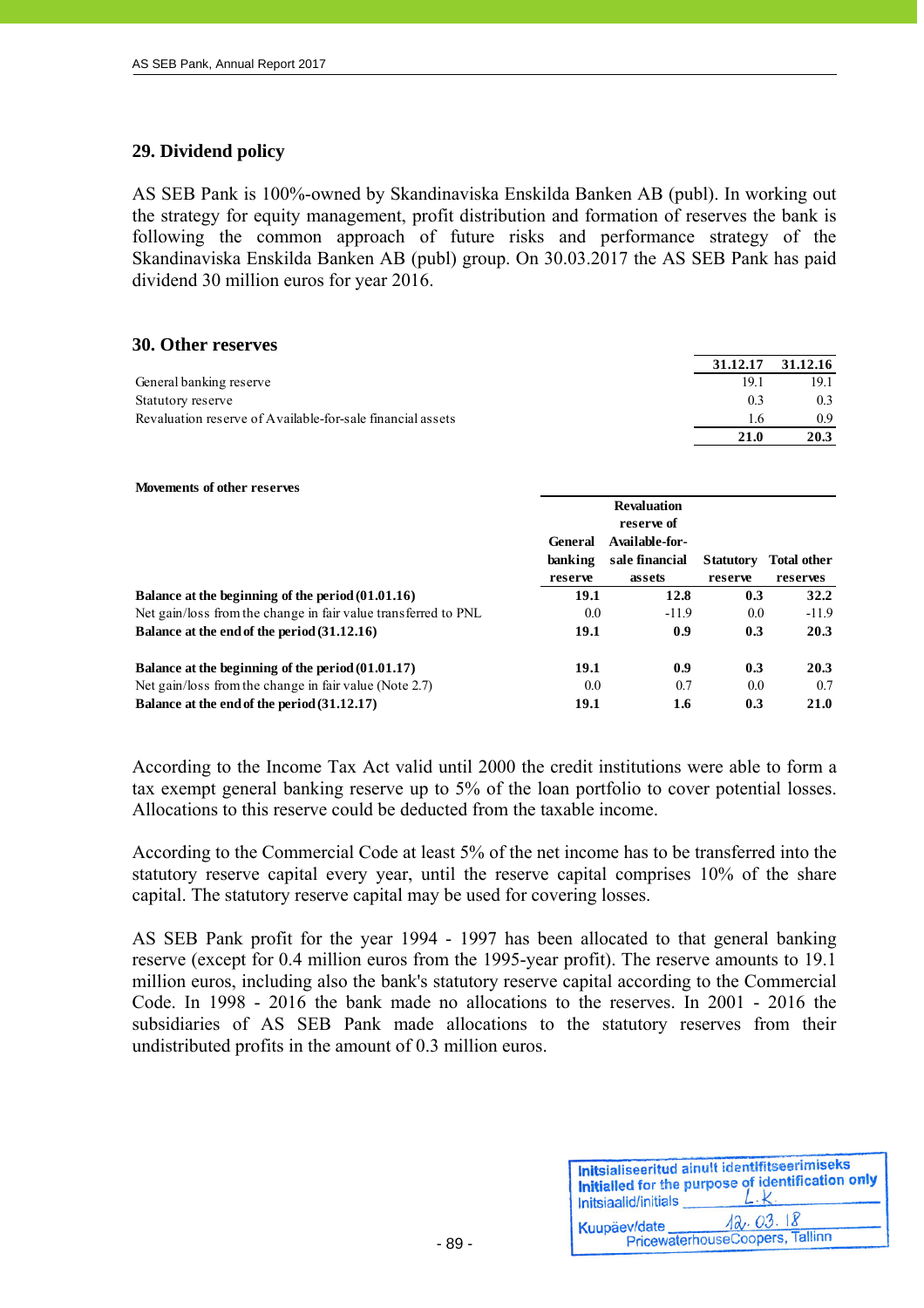#### **31. Contingent assets and liabilities and commitments**

| 31.12.17                                                                                  | <b>Contract amount</b> |                    | <b>Balance value</b> |                  |  |
|-------------------------------------------------------------------------------------------|------------------------|--------------------|----------------------|------------------|--|
|                                                                                           | <b>Assets</b>          | <b>Liabilities</b> | <b>Assets</b>        | Liabilities      |  |
| 1. Irrevocable and revocable transactions                                                 | 133.3                  | 1257.6             | 0.0                  | 0.0              |  |
| 1.1. Guarantees and other similar off-balance sheet<br>irrovocable liabilities and claims | 133.3                  | 324.0              | 0.0                  | 0.0              |  |
| incl. financial guarantees                                                                | 133.3                  | 114.2              | 0.0                  | 0.0 <sub>1</sub> |  |
| 1.2. Loan commitments                                                                     | 0.0                    | 933.6              | 0.0                  | 0.0              |  |
| 2. Derivatives (Notes 16, 26)                                                             | 622.9                  | 547.1              | 23.5                 | 23.2             |  |
| 2.1. Currency related derivatives                                                         | 276.8                  | 276.8              | 17.3                 | 17.3             |  |
| 2.2. Interest related derivatives                                                         | 345.9                  | 270.2              | 6.2                  | 5.9              |  |
| 2.3. Equity related derivatives*                                                          | 0.2                    | 0.1                | 0.0                  | $0.0\,$          |  |
|                                                                                           | 756.2                  | 1804.7             | 23.5                 | 23.2             |  |

| 31.12.16                                          | <b>Contract amount</b> |                    | <b>Balance value</b> |                    |
|---------------------------------------------------|------------------------|--------------------|----------------------|--------------------|
|                                                   | <b>Assets</b>          | <b>Liabilities</b> | <b>Assets</b>        | <b>Liabilities</b> |
| 1. Irrevocable and revocable transactions         | 103.6                  | 1 096.3            | 0.0                  | 0.0                |
| 11 Guarantees and other similar off-balance sheet |                        |                    |                      |                    |
| irrovocable liabilities and claims                | 103.6                  | 321.2              | 0.0                  | $0.0\,$            |
| incl. financial guarantees                        | 103.6                  | 133.8              | 0.0                  | 0.0                |
| 1.2. Loan commitments                             | 0.0                    | 775.3              | 0.0                  | 0.0                |
| 2. Derivatives (Notes 16, 26)                     | 645.8                  | 626.6              | 23.3                 | 23.5               |
| 2.1. Currency related derivatives                 | 249.9                  | 249.9              | 14.2                 | 14.1               |
| 2.2. Interest related derivatives                 | 392.7                  | 373.9              | 9.0                  | 9.3                |
| 2.3. Equity related derivatives <sup>*</sup>      | 3.2                    | 2.8                | 0.1                  | 0.1                |
|                                                   | 749.4                  | 1 722.9            | 23.3                 | 23.5               |

\* Derivative transactions are executed to cover the client's position and the derivative risks are not taken to own portfolio. All risks arising from these transactions are fully mitigated with parent company. The equity option prices are calculated using for all input data (e.g. underlying prices or volumes) either independently sourced input (e.g. the underlying prices) or an independent price verification is performed on the next day to compare the values to independently sourced market data (e.g. for volumes), see Note 16.

Pursuant to the Law of Obligations Act, the operating lease agreements, concluded by AS SEB Liising are partially related to a contingent liability, the likelihood and the amount of which cannot be reliably determined. According to the management of the company, based on the previous practice, realisation of the obligation is unlikely.

| Initsiaalid/initials | Initsialiseeritud ainult identifitseerimiseks<br>Initialled for the purpose of identification only |
|----------------------|----------------------------------------------------------------------------------------------------|
| Kuupäev/date         | 12.03.18<br>PricewaterhouseCoopers, Tallinn                                                        |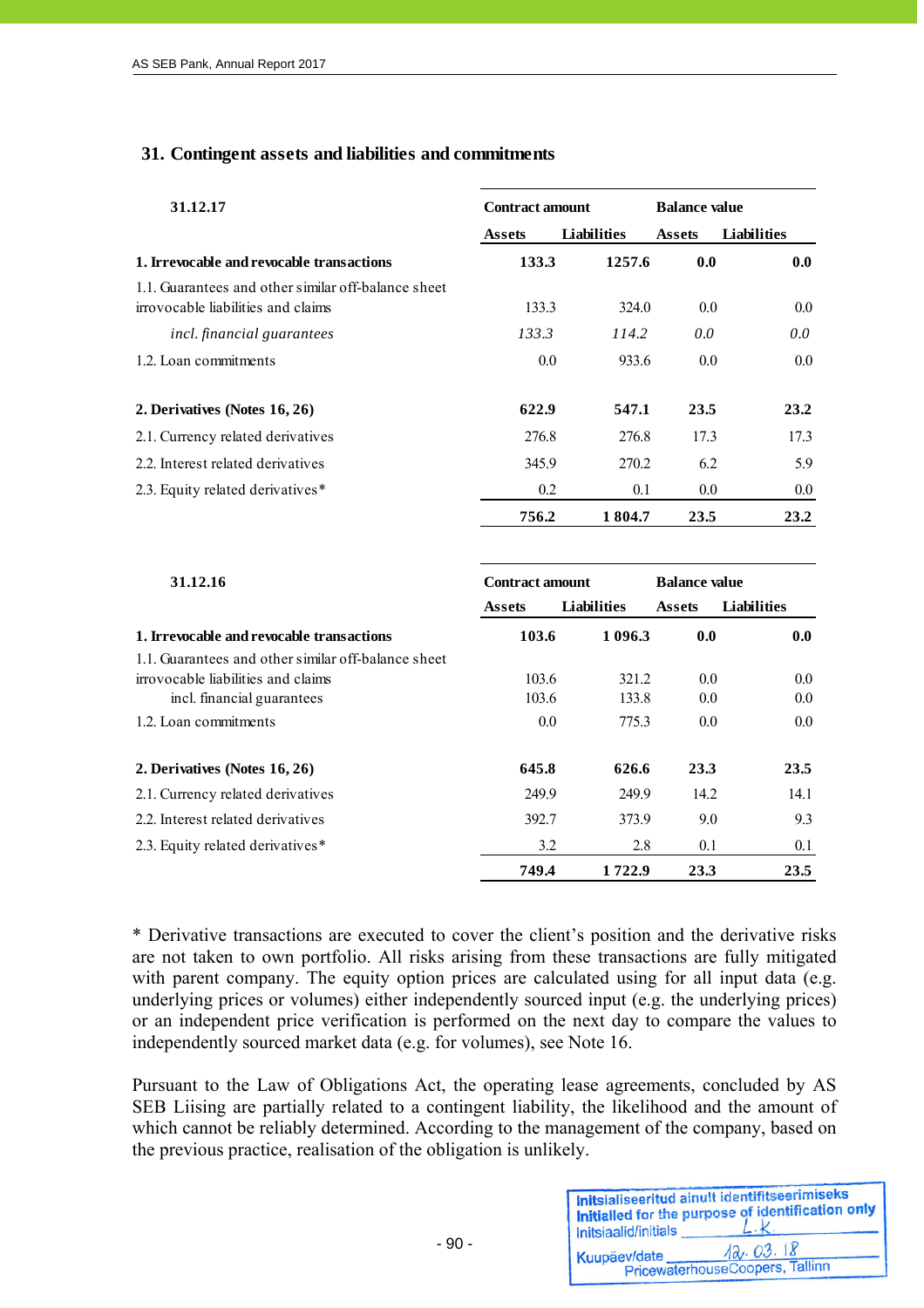#### Potential income tax on distribution of dividends

The retained earnings of the AS SEB Pank Group as at 31 December 2017 were 892.7 (31 December 2016: 836.8) million euros. Distribution of retained earnings as dividends to the owners is subject to the income tax at the rate of 20/80 on the amount paid out as net dividends. Therefore, taking into account regulatory requirements for Net Own funds and capital, from the retained earnings available at the reporting date, it is possible to pay out to the shareholders as dividends 405.3 million euros and the corresponding income tax would amount to 101.3 million euros. As of 31 December 2016, taking into account regulatory requirements for Net Own funds and capital, it would have been possible to pay out dividends the amount of 358.9 million euros, and the corresponding income tax would have amounted to 89.7 million euros.

As at 31 December 2017 (and 31 December 2016) 100% shares of AS SEB Pank are owned by Skandinaviska Enskilda Banken AB (publ), who makes the decisions about profit distribution.

#### Potential liabilities arising from tax inspection

In 2017 the tax authority did not conduct tax audit in the AS SEB Pank and subsidiaries. The tax authorities may at any time inspect the books and records of the company within 5 years subsequent to the reported tax year, and may as a result of their inspection impose additional tax assessments and penalties.

The management of AS SEB Pank is not aware of any circumstances which may give rise to a potential material liability in this respect.

#### Legal disputes

There are no outstanding legal disputes from which AS SEB Pank Group could suffer major losses.

#### **32. Subsequent events**

No such material events have occurred after the end of the financial year in AS SEB Pank Group, that would affect the conditions of the assets and liabilities as at the reporting date 31.12.2017.

| Initsiaalid/initials | Initsialiseeritud ainult identifitseerimiseks<br>Initialled for the purpose of identification only |
|----------------------|----------------------------------------------------------------------------------------------------|
| Kuupäev/date         | 12.03.18<br>PricewaterhouseCoopers, Tallinn                                                        |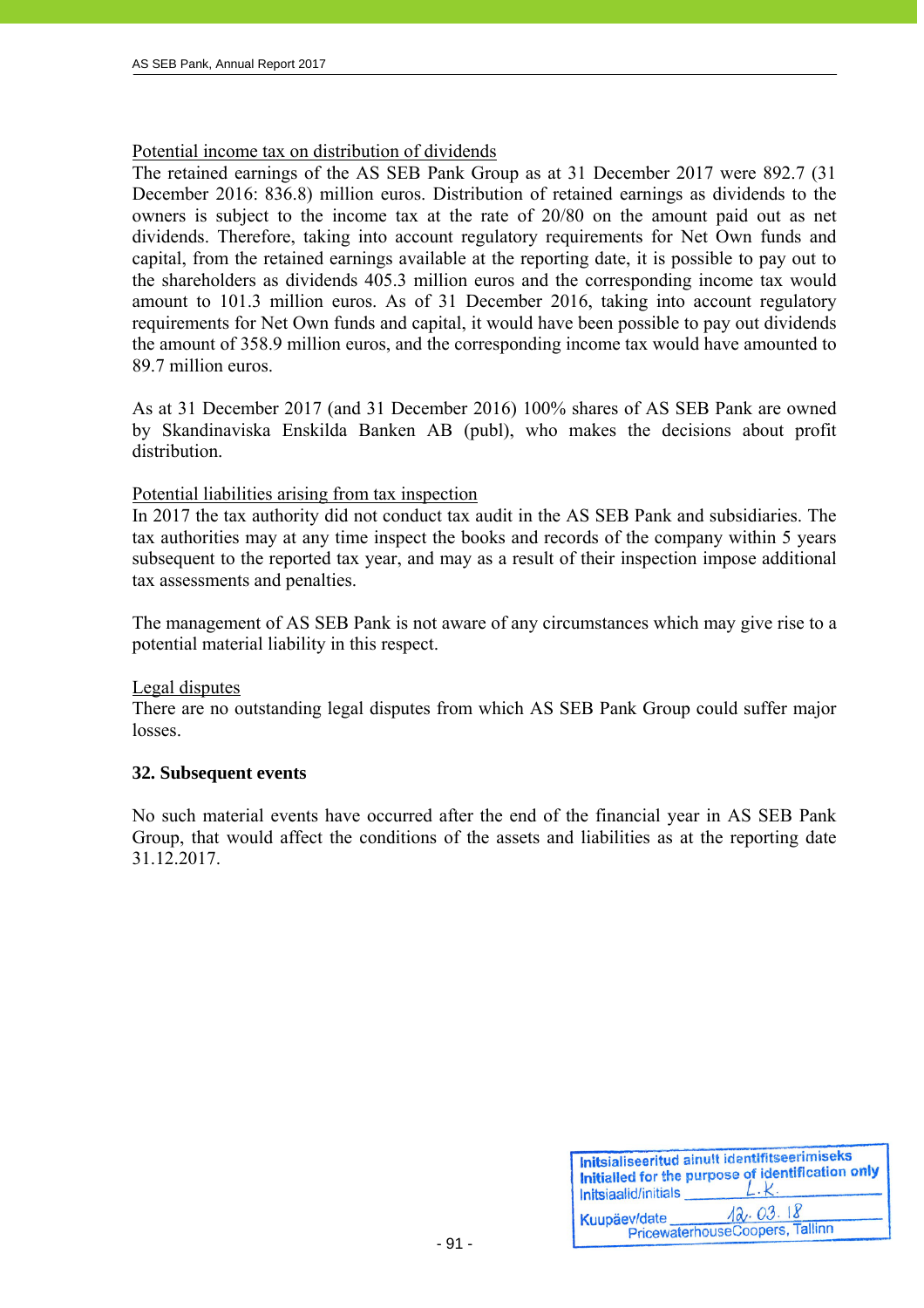#### **33 Related parties.**

#### **31.12.17 31.12.16**

| Loans and advances to members of Management Board of credit institution and internal audit manager, also their<br>confidants and commercial undertakings, controlled jointly or severally by the mentioned persons                                                        | 0.4        | 2.1    |
|---------------------------------------------------------------------------------------------------------------------------------------------------------------------------------------------------------------------------------------------------------------------------|------------|--------|
| Contingent liabilities to members of Management Board of credit institution and internal audit manager, also their<br>confidants and commercial undertakings, controlled jointly or severally by the mentioned persons (credit lines and<br>commitments to extend credit) | 0.0        | 0.1    |
| Deposits of members of management board of credit institution and internal audit manager, also their confidants and<br>commercial undertakings, controlled jointly or severally by the mentioned persons                                                                  | 0.7        | 0.6    |
| Loans and advances to parent company                                                                                                                                                                                                                                      | 119.4      | 947.9  |
| In 2017, the loans and advances to parent company includes demand deposits 97,2 EUR mio and term deposits with a<br>term up to 1 months 19,9 EUR mio with interest rate -0.4%.                                                                                            |            |        |
| In 2016, the loans and advances to parent company includes demand deposits 907,9 EUR mio and term deposits with<br>a term up to 1 months 38,2 EUR mio with interest rate 1.04%.                                                                                           |            |        |
| Due to parent company                                                                                                                                                                                                                                                     | 1 1 7 3 .4 | 938.3  |
| In 2017, due to parent company includes credit lines in EUR with contractual tenor up to 10 years, interest rate -0.23%<br>- 4.15%, in amount of 1150,0 EUR mio (in Note 22 together with interests 1150,1 EUR mio).                                                      |            |        |
| In 2016, due to parent company includes credit lines in EUR with contractual tenor up to 10 years, interest rate -0.22%<br>-4.58%, in amount of 915.1 EUR mio (in Note 22 together with interests 916,0 EUR mio).                                                         |            |        |
| Contingent assets and commitments to parent company (received guarantees)                                                                                                                                                                                                 | 3.4        | 28.4   |
| Contingent liabilities and commitments to parent company                                                                                                                                                                                                                  | 0.6        | 0.5    |
| Loans and advances to enterprises of parent company's consolidation group                                                                                                                                                                                                 | 30.2       | 15.2   |
| Due to enterprises of parent company's consolidation group                                                                                                                                                                                                                | 28.1       | 18.6   |
| In 2017, the due to enterprises of parent company's consolidation group includes investment deposits 0,01 EUR mio<br>and demand deposits 28,0 EUR mio.                                                                                                                    |            |        |
| In 2016, the due to enterprises of parent company's consolidation group includes investment deposits 0,1 EUR mio<br>and demand deposits 18,2 EUR mio.                                                                                                                     |            |        |
| Contingent assets and commitments to enterprises of parent company's consolidation group                                                                                                                                                                                  | 0.0        | 3.2    |
| Contingent liabilities and commitments to enterprises of parent company's consolidation group                                                                                                                                                                             | 0.1        | 0.5    |
| Interest and similar income from parent company                                                                                                                                                                                                                           | 2.7        | 1.3    |
| Interest expenses and similar charges to parent company                                                                                                                                                                                                                   | $-4.3$     | $-2.6$ |
| Fee and commission income from parent company                                                                                                                                                                                                                             | 0.7        | 0.6    |
| Fee and commission expense to parent company                                                                                                                                                                                                                              | $-0.1$     | $-0.1$ |
| Interest and similar income from enterprises of parent company's consolidation group                                                                                                                                                                                      | 0.1        | 0.2    |
| Interest expenses and similar charges to enterprises of parent company's consolidation group                                                                                                                                                                              | 0.0        | 0.0    |
| Fee and commission income from enterprises of parent company's consolidation group                                                                                                                                                                                        | 3.7        | 2.9    |
| Fee and commission expense to enterprises of parent company's consolidation group                                                                                                                                                                                         | $-0.2$     | $-0.9$ |
|                                                                                                                                                                                                                                                                           |            |        |

Interest rates of the loans given to related parties do not differ materially from interest rates of the loans to customers. Transactions with related parties have been based on market terms.

Related parties are:

- parent company;
- subsidiaries of parent company;
- associates of parent company;
- associates of the Group;

- members of Management Board of AS SEB Pank and internal audit manager, also their close family members

and commercial undertakings, controlled jointly or severally by the mentioned persons.

| Initsiaalid/initials | Initsialiseeritud ainult identifitseerimiseks<br>Initialled for the purpose of identification only |
|----------------------|----------------------------------------------------------------------------------------------------|
| Kuupäev/date         | 12.03.18<br>PricewaterhouseCoopers, Tallinn                                                        |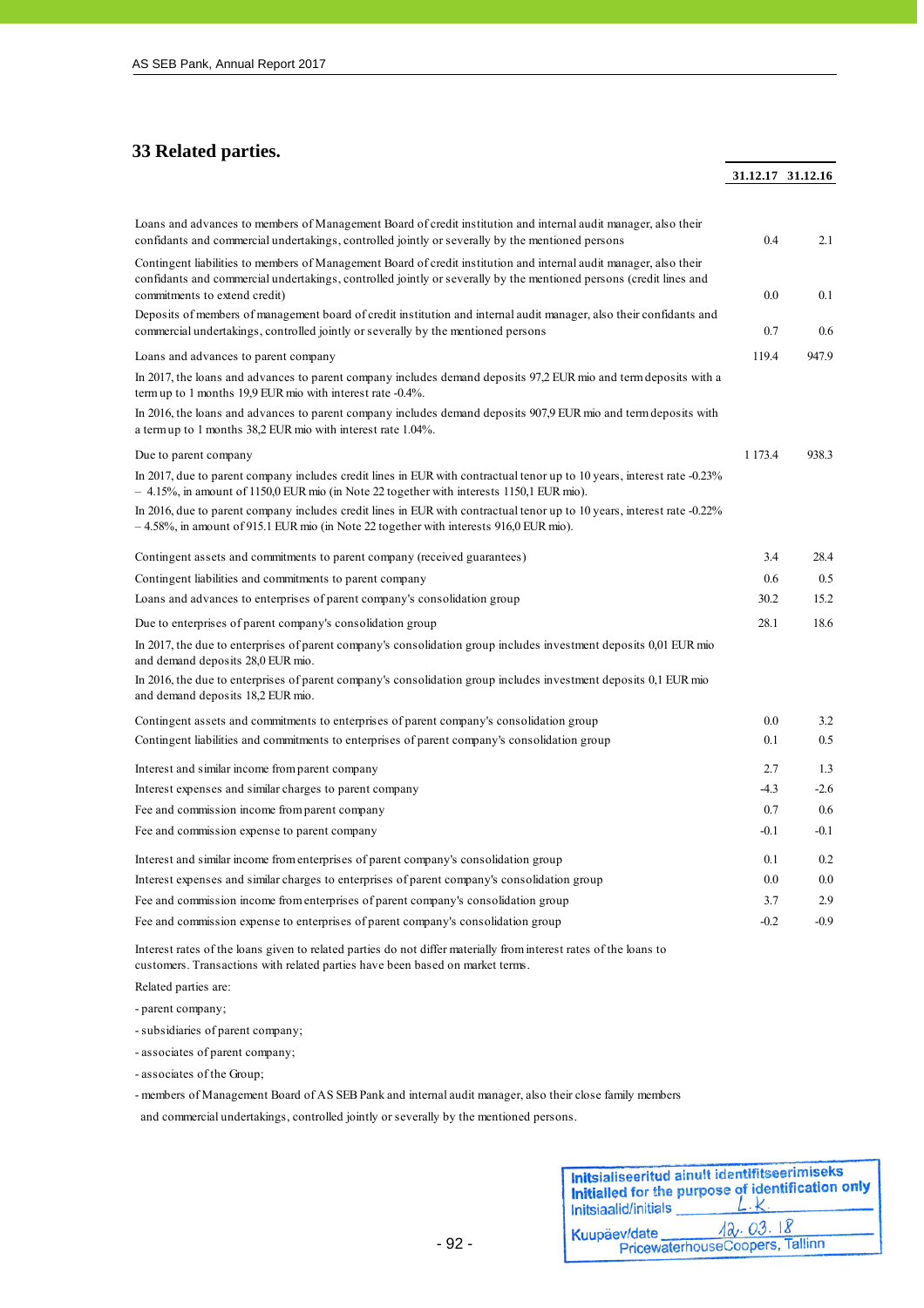| Salaries and other benefits to the management in AS SEB Pank                 | 2017 | 2016 |
|------------------------------------------------------------------------------|------|------|
| Members of Management Board                                                  | 0.6  | 0.7  |
| - salaries and bonuses                                                       | 0.6  | 0.5  |
| - termination benefits to the management leaving the group                   | 0.0  | 0.1  |
| - other benefits to the key management                                       | 0.0  | 0.1  |
| Salaries and other benefits to the management in subsidiaries of AS SEB Pank |      |      |
| Members of Management Board                                                  | 0.3  | 0.3  |
| - salaries and bonuses                                                       | 0.2  | 0.3  |
| - other benefits to the key management                                       | 0.1  | 0.0  |

No salary or benefits were paid in 2017 and 2016 to the members of the Supervisory Board of AS SEB Pank or its subsidiaries.

#### Remuneration and compensations to the Management Board members

Management Board members of AS SEB Pank and its subsidiaries are paid compensation amounting up to 12 times the average monthly pay, if they are not elected to the Management Board for a new term or are recalled pre-term. Compensation is not paid, if the person continues to work in a company belonging to SEB Group under an employment contract or is elected to the Management Board of another company belonging to SEB Group or the contract is terminated due to violation of obligations by the member of the Management Board.

The members of AS SEB Pank Management Board had a possibility to participate in different share programs:

2012 an initial allotment of 34.109 saving shares, with a 3-year qualification period at least;

2013 an initial allotment of 14.544 saving shares, with a 3-year qualification period at least;

2014 an initial allotment of 12.265 saving shares, with a 3-year qualification period at least;

2015 an initial allotment of 12.610 saving shares, with a 3-year qualification period at least;

2016 an initial allotment of 13.466 saving shares, with a 3-year qualification period at least;

2017 an initial allotment of 12.276 saving shares, with a 3-year qualification period at least.

The closing price of Skandinaviska Enskilda Banken AB (publ) share as at 29.12.2017 was 96.30 SEK (9.78 EUR). The closing price of Skandinaviska Enskilda Banken AB (publ) share as at 30.12.2016 was 95.55 SEK (10.00 EUR).

| Initsiaalid/initials | Initsialiseeritud ainult identifitseerimiseks<br>Initialled for the purpose of identification only |
|----------------------|----------------------------------------------------------------------------------------------------|
| Kuupäev/date         | 12.03.18<br>PricewaterhouseCoopers, Tallinn                                                        |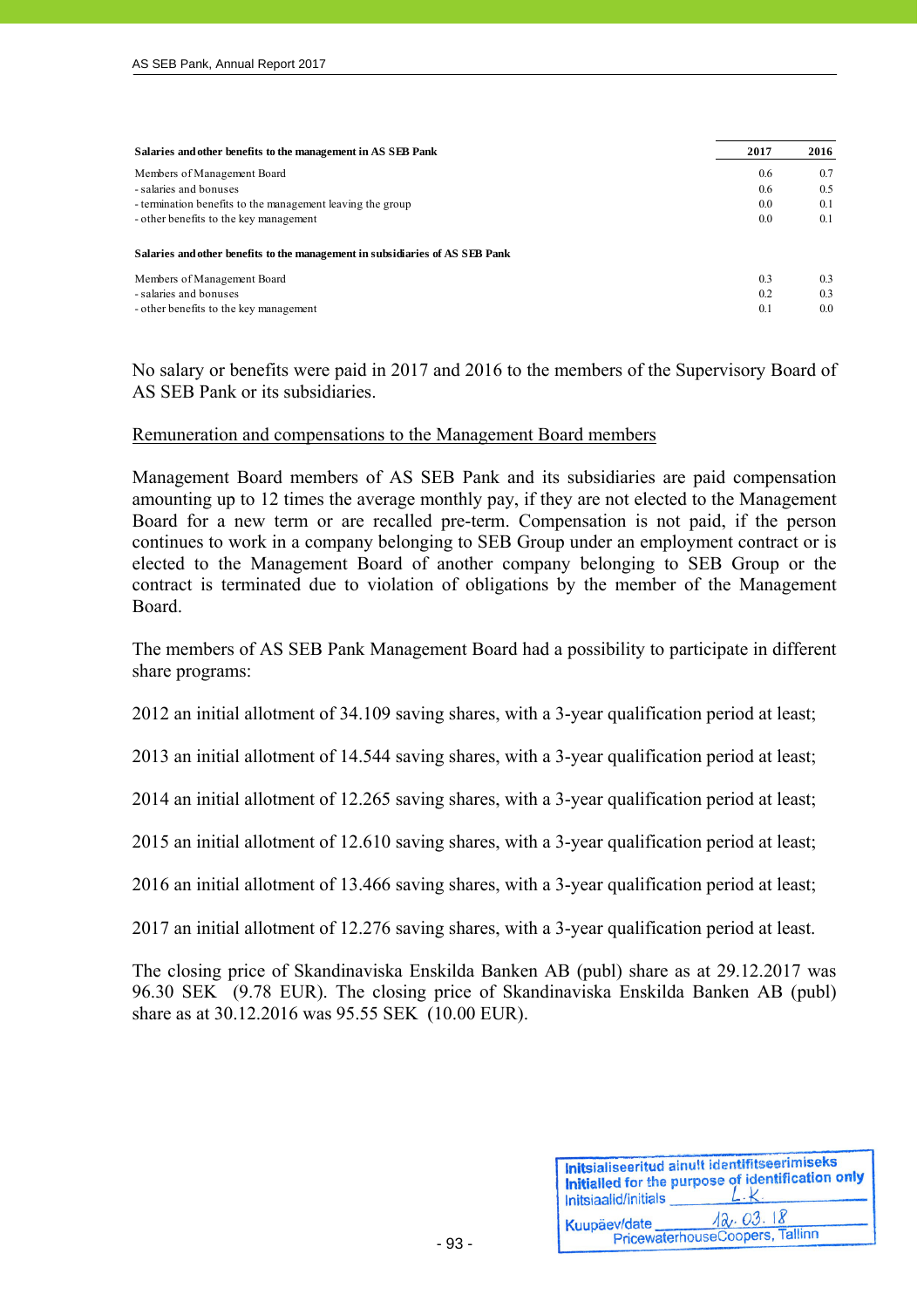#### **34. Primary statements of parent company as a separate entity**

In accordance with the Estonian Accounting Act information on the separate primary financial statements of a consolidated entity shall be disclosed in the notes to the financial statements.

#### **1. Income statement, Bank**

| (millions of EUR)                                                            |         |         |
|------------------------------------------------------------------------------|---------|---------|
|                                                                              | 2017    | 2016    |
| Interest and similar income                                                  | 85.5    | 79.1    |
| Interest expenses and similar charges                                        | $-9.5$  | $-9.0$  |
| Net Interest Income                                                          | 76.0    | 70.1    |
| Fee and commission income                                                    | 54.8    | 51.6    |
| Fee and commission expense                                                   | $-14.4$ | $-13.7$ |
| Net fee and commission income                                                | 40.4    | 37.9    |
| Net income from foreign exchange                                             | 4.8     | 4.7     |
| Gains less losses from financial assets at fair value through profit or loss | 1.2     | 0.8     |
| Gains less losses from investment securities                                 | $-0.1$  | 16.1    |
| Other income                                                                 | 1.4     | 1.2     |
| Personnel expenses                                                           | $-36.0$ | $-36.4$ |
| Other expenses                                                               | $-12.4$ | $-16.1$ |
| Depreciation, amortisation and impairment of tangible and intangible assets  | $-4.4$  | $-3.9$  |
| Profit before impairment losses on loans and advances                        | 70.9    | 74.4    |
| Impairment losses on loans and advances                                      | 3.9     | 1.4     |
| Profit before income tax                                                     | 74.8    | 75.8    |
| Income tax                                                                   | $-7.5$  | $-5.0$  |
| Net profit                                                                   | 67.3    | 70.8    |
| Profit attributable to the sole equity holder                                | 67.3    | 70.8    |

### **2. Statement of comprehensive income, Bank** (millions of EUR) **2017 2016 Net profit 67.3 70.8 Other comprehensive income/expense** Revaluation of available-for-sale financial assets 1.0 -12.1 **Total other comprehensive income/expense 1.0 -12.1** Total comprehensive income **68.3** 58.7 Sole equity holder of the parent entity (total) 68.3 58.7 58.7 Total comprehensive income from continued operations 68.3 58.7 **68.3 58.7**

| Initsiaalid/initials | Initsialiseeritud ainult identifitseerimiseks<br>Initialled for the purpose of identification only |
|----------------------|----------------------------------------------------------------------------------------------------|
| Kuupäev/date         | 12.03.18<br>PricewaterhouseCoopers, Tallinn                                                        |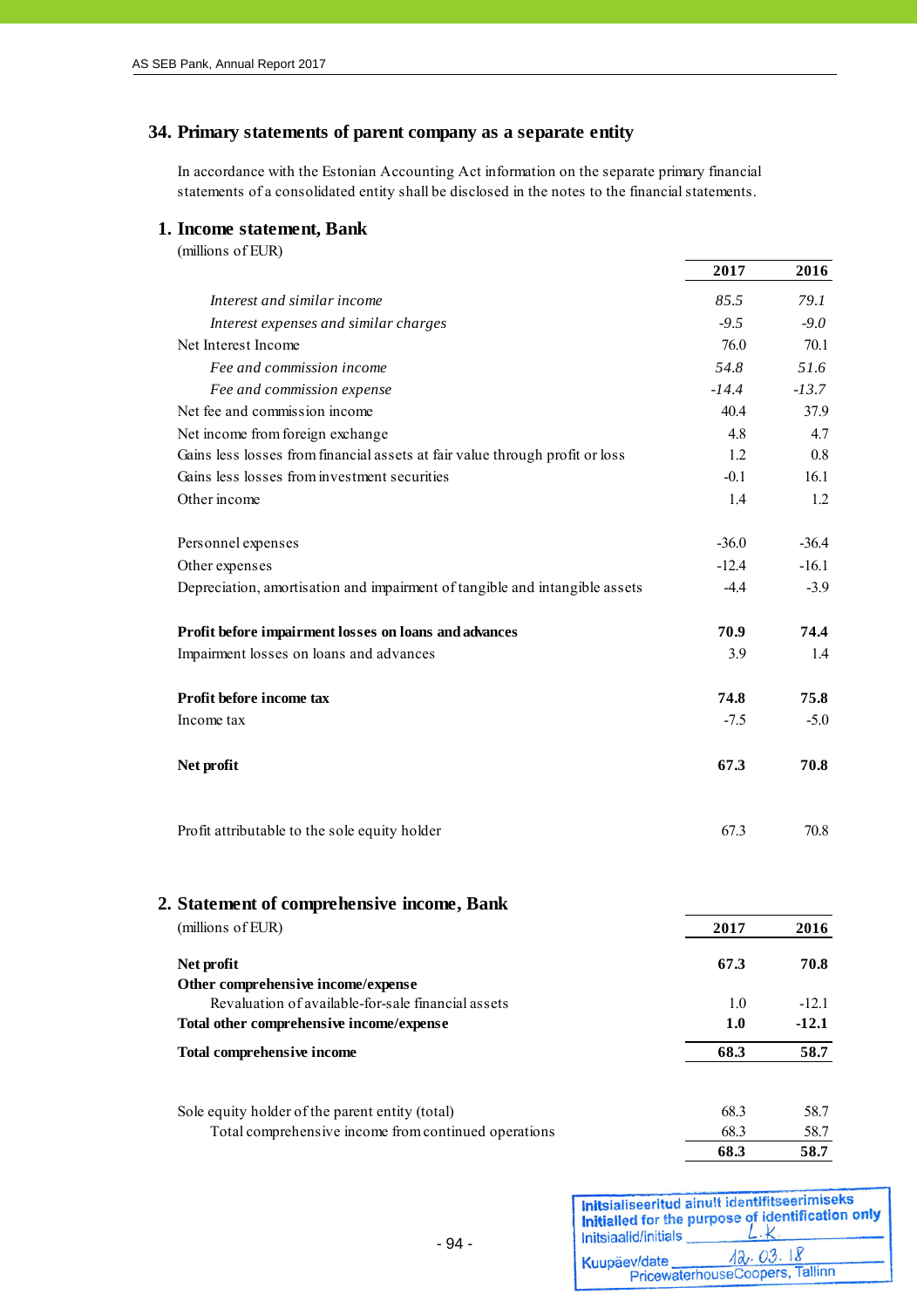#### **3. Statement of financial position, Bank**

(millions of EUR)

|                                                                               | 31.12.17   | 31.12.16   |
|-------------------------------------------------------------------------------|------------|------------|
|                                                                               |            |            |
| <b>ASSETS</b>                                                                 |            |            |
| Cash                                                                          | 41.3       | 41.7       |
| Balances with central bank                                                    | 1 0 0 9.9  | 250.9      |
| Loans and advances to credit institutions                                     | 172.2      | 983.3      |
| Loans and advances to customers                                               | 4 5 3 7 .8 | 4 1 5 1 .8 |
| Financial assets held for trading                                             | 23.6       | 23.4       |
| Financial assets designated at fair value through profit or loss at inception | 89.2       | 86.7       |
| Available-for-sale financial assets                                           | 3.1        | 2.4        |
| Other assets                                                                  | 15.6       | 17.1       |
| Accruals and prepaid expenses                                                 | 7.4        | 7.2        |
| Investments in subsidiaries and associates                                    | 5.5        | 5.5        |
| Intangible assets                                                             | 3.9        | 2.9        |
| Property, plant and equipment                                                 | 9.7        | 8.8        |
| <b>TOTAL ASSETS</b>                                                           | 5919.2     | 5 5 8 1.7  |
|                                                                               |            |            |
| <b>LIABILITIES AND SHAREHOLDERS' EQUITY</b>                                   |            |            |
| Due to credit institutions                                                    | 1 2 1 3 .8 | 991.1      |
| Due to customers                                                              | 3795.2     | 3729.4     |
| Other liabilities                                                             | 53.8       | 42.0       |
| Accrued expenses and prepayments                                              | 12.4       | 13.6       |
| Financial liabilities at fair value through profit or loss                    | 23.2       | 23.6       |
| Provisions                                                                    | 0.0        | 0.1        |
| <b>Total Liabilities</b>                                                      | 5 0 9 8.4  | 4799.8     |
| Share capital                                                                 | 42.5       | 42.5       |
| Share premium                                                                 | 86.1       | 86.1       |
| Other reserves                                                                | 20.1       | 19.1       |
| Retained earnings                                                             | 672.1      | 634.2      |
| Total shareholders' equity                                                    | 820.8      | 781.9      |
| TOTAL LIABILITIES AND SHAREHOLDERS' EQUITY                                    | 5919.2     | 5 5 8 1 .7 |

| Initsiaalid/initials | Initsialiseeritud ainult identifitseerimiseks<br>Initialled for the purpose of identification only |
|----------------------|----------------------------------------------------------------------------------------------------|
| Kuupäev/date         | 12.03.18<br>PricewaterhouseCoopers, Tallinn                                                        |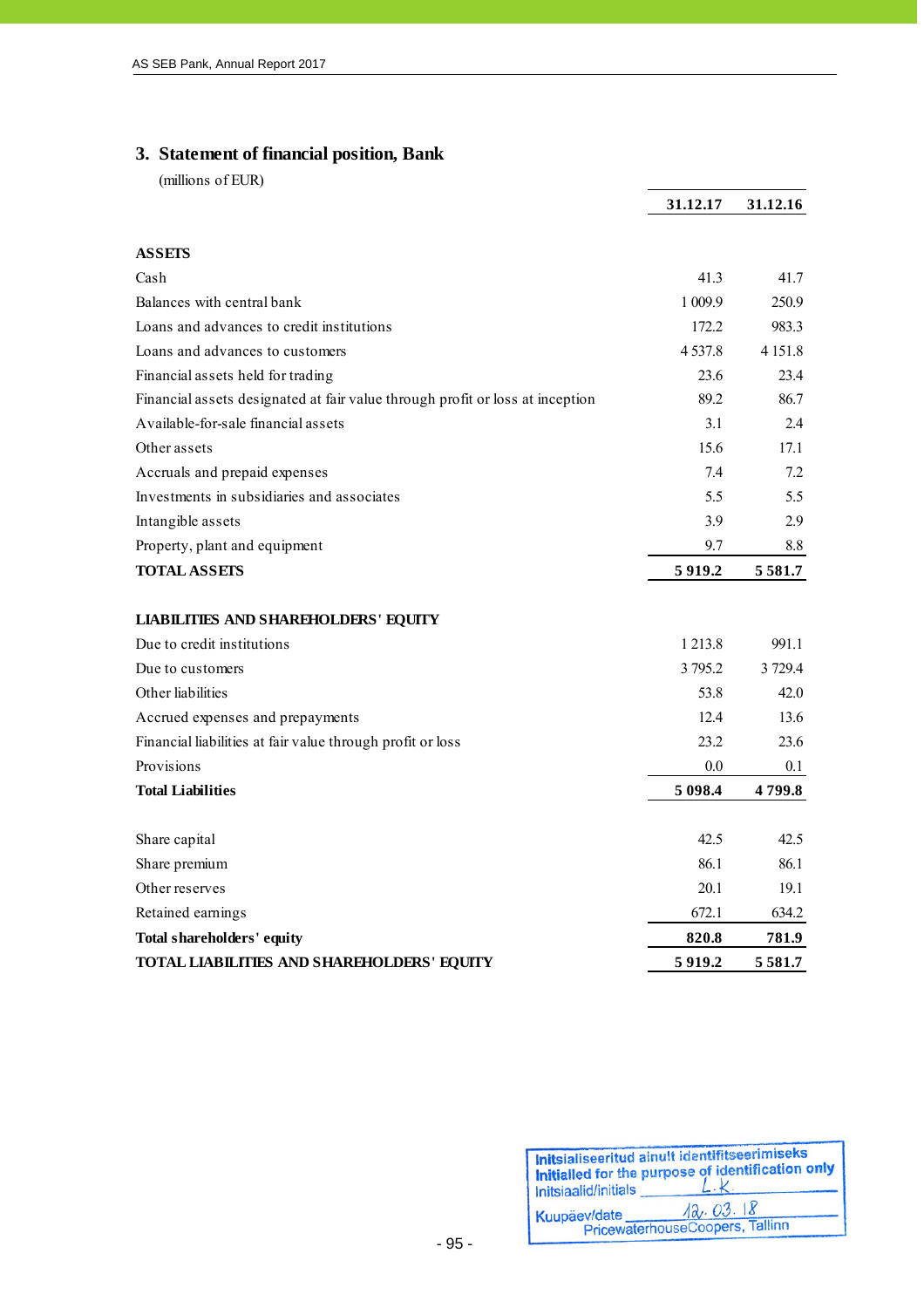#### **4. Statement of cash flows, Bank**

(millions of EUR)

|                                                                                             | 2017       | 2016      |
|---------------------------------------------------------------------------------------------|------------|-----------|
| I. Cash flows from operating activities                                                     |            |           |
| Interest received                                                                           | 85.7       | 78.5      |
| Interest paid                                                                               | $-9.6$     | $-8.9$    |
| Fee and commission received                                                                 | 54.8       | 51.6      |
| Fee and commission paid                                                                     | $-14.4$    | $-13.7$   |
| Net trading income and other operating income                                               | 7.5        | 9.4       |
| Personnel expenses and other operating expenses                                             | $-47.7$    | $-54.4$   |
| Income tax paid                                                                             | $-7.5$     | $-5.0$    |
| Cash flows from operating activities before changes in the operating assets and liabilities | 68.8       | 57.5      |
| Changes in operating assets:                                                                |            |           |
| Loans and advances to credit institutions and mandatory reserve in central bank             | 21.3       | $-49.5$   |
| Loans and advances to customers                                                             | $-382.3$   | $-225.1$  |
| Other assets                                                                                | 3.3        | 1.2       |
| Changes of operating liabilities:                                                           |            |           |
| Due to credit institutions                                                                  | 235.6      | 115.8     |
| Due to customers                                                                            | 66.2       | 368.8     |
| Other liabilities                                                                           | $-3.1$     | 0.4       |
| Cash flow from (used in) operating activities                                               | 9.8        | 269.1     |
| II. Cash flows from investing activities                                                    |            |           |
| Proceeds from investment portfolio securities                                               | 0.4        | 13.8      |
| Purchase of tangible and intangible assets                                                  | $-6.2$     | $-4.5$    |
| Proceeds from sale of tangible and intangible assets                                        | 0.0        | 0.0       |
| Cash flow from (used in) investing activities                                               | $-5.8$     | 9.3       |
| III. Cash flows from financing activities                                                   |            |           |
| Dividends paid                                                                              | $-30.0$    | $-20.0$   |
| Cash used in financing activities                                                           | $-30.0$    | $-20.0$   |
| Net decrease/increase in cash and cash equivalents                                          | $-26.0$    | 258.4     |
| Cash and cash equivalents at the beginning of period                                        | 1270.9     | 1 0 1 2.5 |
| Effect of exchange rate changes on cash and cash equivalents                                | 0.0        | 0.0       |
| Cash and cash equivalents at the end of period                                              | 1 2 4 4 .9 | 1 270.9   |
| Cash and cash equivalents includes:                                                         | 31.12.17   | 31.12.16  |
| Cash on hand                                                                                | 41.3       | 41.7      |
| Balances with the central bank without mandatory reserve                                    | 965.8      | 210.0     |
| Liquid deposits in other credit institutions                                                | 148.5      | 932.5     |
| Liquidity securities                                                                        | 89.3       | 86.7      |
|                                                                                             | 1244.9     | 1270.9    |

| Initsiaalid/initials | Initsialiseeritud ainult identifitseerimiseks<br>Initialled for the purpose of identification only |
|----------------------|----------------------------------------------------------------------------------------------------|
| Kuupäev/date         | 12.03.18<br>PricewaterhouseCoopers, Tallinn                                                        |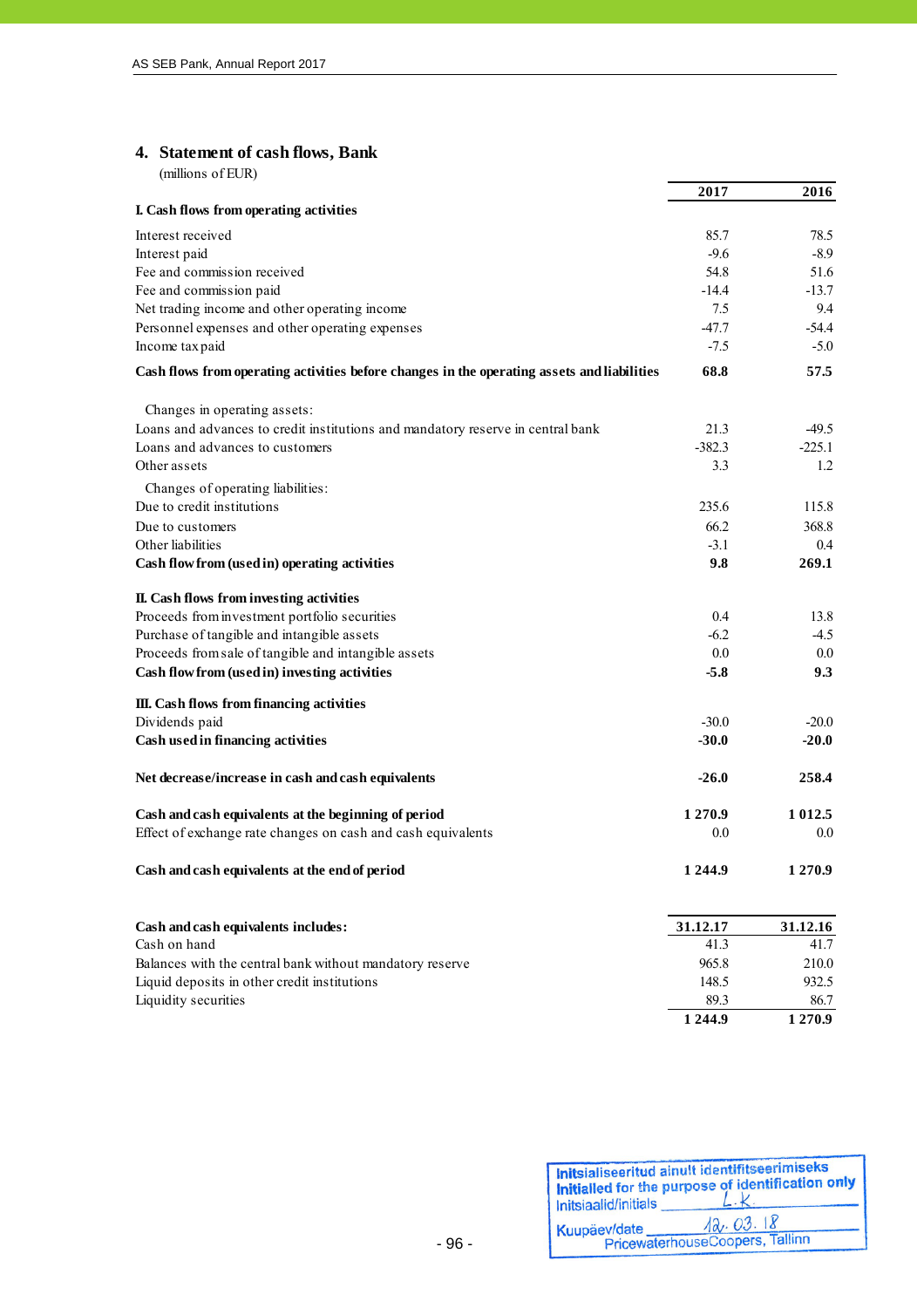### **5. Statement of changes in shareholders' equity, Bank**

(millions of EUR)

|                                                                                          | <b>Share</b><br>capital<br>(Note 28) | <b>Share</b><br>premium | Other<br>reserves<br>(Note 30) | <b>Retained</b><br>earnings | Total share-<br>holders'<br>equity |
|------------------------------------------------------------------------------------------|--------------------------------------|-------------------------|--------------------------------|-----------------------------|------------------------------------|
| Year beginning 01.01.2016                                                                | 42.5                                 | 86.1                    | 31.2                           | 582.8                       | 742.6                              |
| Dividend paid                                                                            | 0.0                                  | 0.0                     | $0.0\,$                        | $-20.0$                     | $-20.0$                            |
| Other                                                                                    | 0.0                                  | 0.0                     | $0.0\,$                        | 0.6                         | 0.6                                |
| Net profit                                                                               | 0.0                                  | 0.0                     | 0.0                            | 70.8                        | 70.8                               |
| Other comprehensive income / expense:                                                    |                                      |                         |                                |                             |                                    |
| Net change in available-for-sale financial assets                                        | 0.0                                  | 0.0                     | $-12.1$                        | 0.0                         | $-12.1$                            |
| Total other comprehensive expense                                                        | 0.0                                  | 0.0                     | $-12.1$                        | 0.0                         | $-12.1$                            |
| Total comprehensive income / expense                                                     | 0.0                                  | 0.0                     | $-12.1$                        | 70.8                        | 58.7                               |
| <b>Final balance 31.12.2016</b>                                                          | 42.5                                 | 86.1                    | 19.1                           | 634.2                       | 781.9                              |
| Book value of holdings under control or significant<br>influence                         |                                      |                         |                                |                             | 5.5                                |
| Value of holdings under control or significant influence,<br>calculated by equity method |                                      |                         |                                |                             | 209.5                              |
| Adjusted unconsolidated equity as at 31.12.2016                                          | 42.5                                 | 86.1                    | 19.1                           | 634.2                       | 985.9                              |
| Year beginning 01.01.2017                                                                | 42.5                                 | 86.1                    | 19.1                           | 634.2                       | 781.9                              |
| Dividend paid                                                                            | 0.0                                  | 0.0                     | 0.0                            | $-30.0$                     | $-30.0$                            |
| Other                                                                                    | 0.0                                  | 0.0                     | 0.0                            | 0.6                         | 0.6                                |
| Net profit                                                                               | 0.0                                  | 0.0                     | 0.0                            | 67.3                        | 67.3                               |
| Other comprehensive income:                                                              |                                      |                         |                                |                             |                                    |
| Net change in available-for-sale financial assets                                        | 0.0                                  | 0.0                     | 1.0                            | 0.0                         | 1.0                                |
| Total other comprehensive income                                                         | 0.0                                  | 0.0                     | 1.0                            | 0.0                         | 1.0                                |
| <b>Total comprehensive income</b>                                                        | 0.0                                  | 0.0                     | 1.0                            | 67.3                        | 68.3                               |
| <b>Final balance 31.12.2017</b>                                                          | 42.5                                 | 86.1                    | 20.1                           | 672.1                       | 820.8                              |
| Book value of holdings under control or significant<br>influence                         |                                      |                         |                                |                             | 5.5                                |
| Value of holdings under control or significant influence,<br>calculated by equity method |                                      |                         |                                |                             | 227.2                              |
| Adjusted unconsolidated equity as at 31.12.2017                                          | 42.5                                 | 86.1                    | 20.1                           | 672.1                       | 1 042.5                            |

| Initsiaalid/initials | Initsialiseeritud ainult identifitseerimiseks<br>Initialled for the purpose of identification only |
|----------------------|----------------------------------------------------------------------------------------------------|
| Kuupäev/date         | 12.03.18<br>PricewaterhouseCoopers, Tallinn                                                        |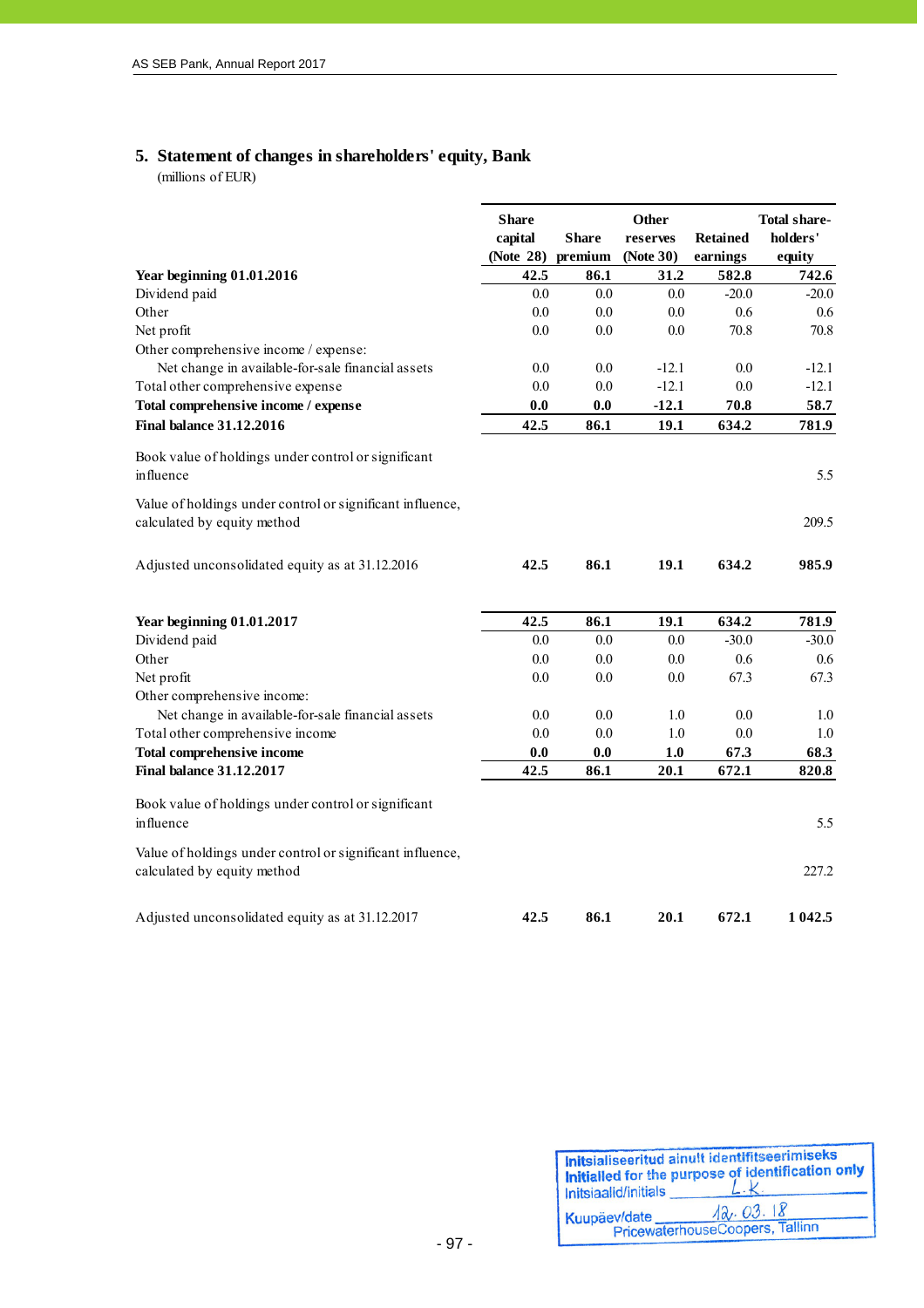

# *Independent auditor's report To the Shareholder of AS SEB Pank*

(Translation of the Estonian original)

# *Report on the audit of the consolidated financial statements*

### *Our opinion*

In our opinion, the consolidated financial statements present fairly, in all material respects, the consolidated financial position of AS SEB Pank and its subsidiaries (together the Group) as at 31 December 2017, and its consolidated financial performance and its consolidated cash flows for the year then ended in accordance with International Financial Reporting Standards as adopted by the European Union*.*

Our opinion is consistent with our additional report to the Audit Committee.

### *What we have audited*

The Group's consolidated financial statements comprise:

- the consolidated income statement for the year ended 31 December 2017;
- the consolidated statement of comprehensive income for the year then ended;
- the consolidated statement of financial position as at 31 December 2017;
- the consolidated statement of cash flows for the year then ended;
- the consolidated statement of changes in shareholders' equity for the year then ended; and
- the notes to the consolidated financial statements, which include a summary of significant accounting policies and other explanatory information.

### *Basis for opinion*

We conducted our audit in accordance with International Standards on Auditing (ISAs). Our responsibilities under those standards are further described in the *Auditor's responsibilities for the audit of the consolidated financial statements* section of our report.

We believe that the audit evidence we have obtained is sufficient and appropriate to provide a basis for our opinion.

### *Independence*

We are independent of the Group in accordance with the International Ethics Standards Board for Accountants' Code of Ethics for Professional Accountants (IESBA Code) and the ethical requirements of the Auditors Activities Act of the Republic of Estonia. We have fulfilled our other ethical responsibilities in accordance with the IESBA Code and the ethical requirements of the Auditors Activities Act of the Republic of Estonia.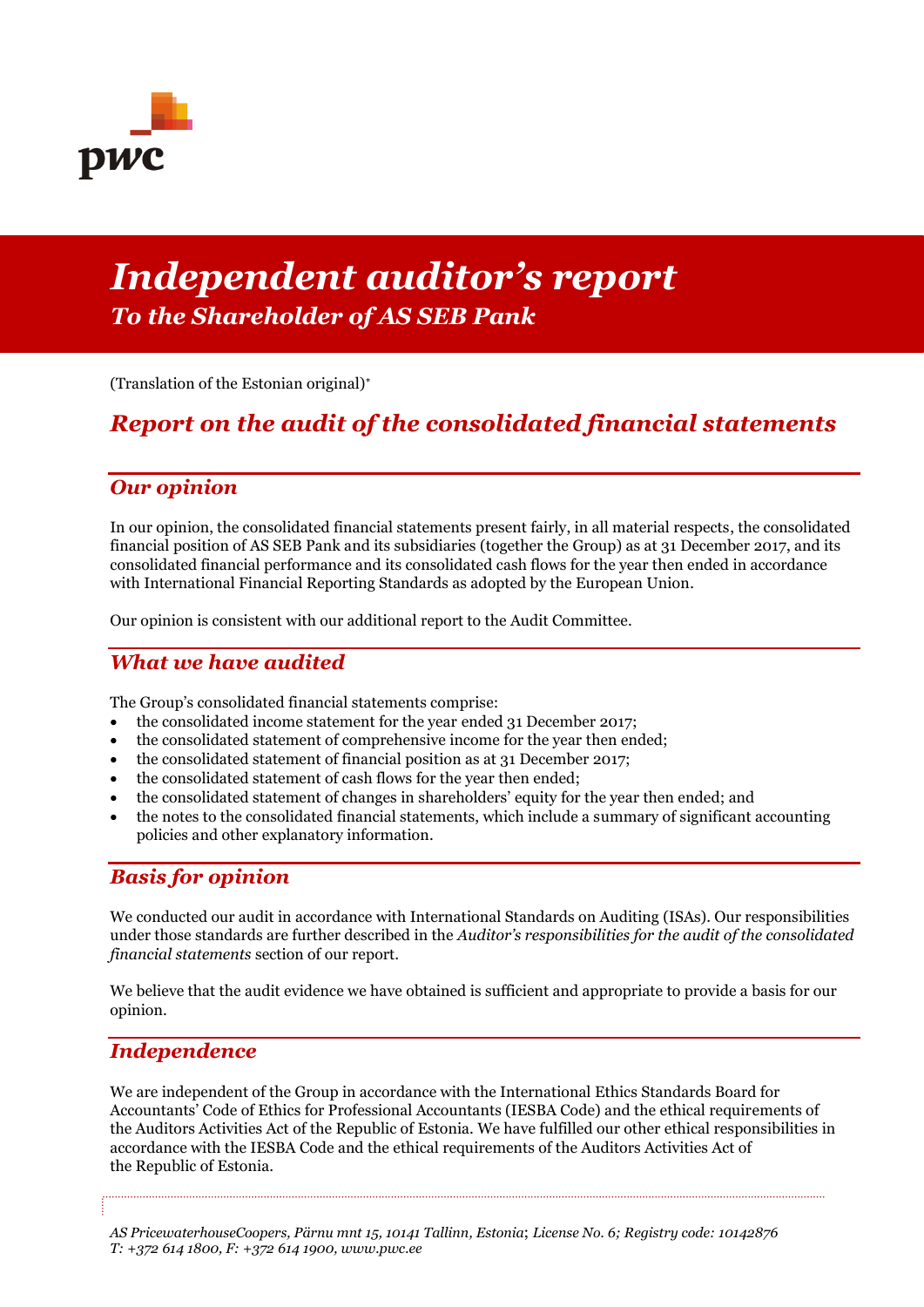

To the best of our knowledge and belief, we declare that non-audit services that we have provided to the Group are in accordance with the applicable law and regulations in the Republic of Estonia and that we have not provided non-audit services that are prohibited under § 59<sup>1</sup> of the Auditors Activities Act of the Republic of Estonia.

### *Our audit approach*

#### *Overview*



As part of designing our audit, we determined materiality and assessed the risks of material misstatement in the consolidated financial statements. In particular, we considered where the Management Board made subjective judgments; for example, in respect of significant accounting estimates that involved making assumptions and considering future events that are inherently uncertain. As in all of our audits, we also addressed the risk of management override of internal controls, including among other matters, consideration of whether there was evidence of bias that represented a risk of material misstatement due to fraud.

#### *Materiality*

The scope of our audit was influenced by our application of materiality. An audit is designed to obtain reasonable assurance whether the consolidated financial statements are free from material misstatement. Misstatements may arise due to fraud or error. They are considered material if individually or in aggregate, they could reasonably be expected to influence the economic decisions of users taken on the basis of the consolidated financial statements.

Based on our professional judgment, we determined certain quantitative thresholds for materiality, including the overall group materiality for the consolidated financial statements as a whole as set out in the table below. These, together with qualitative considerations, helped us to determine the scope of our audit and the nature, timing and extent of our audit procedures and to evaluate the effect of misstatements, both individually and in aggregate on the financial statements as a whole.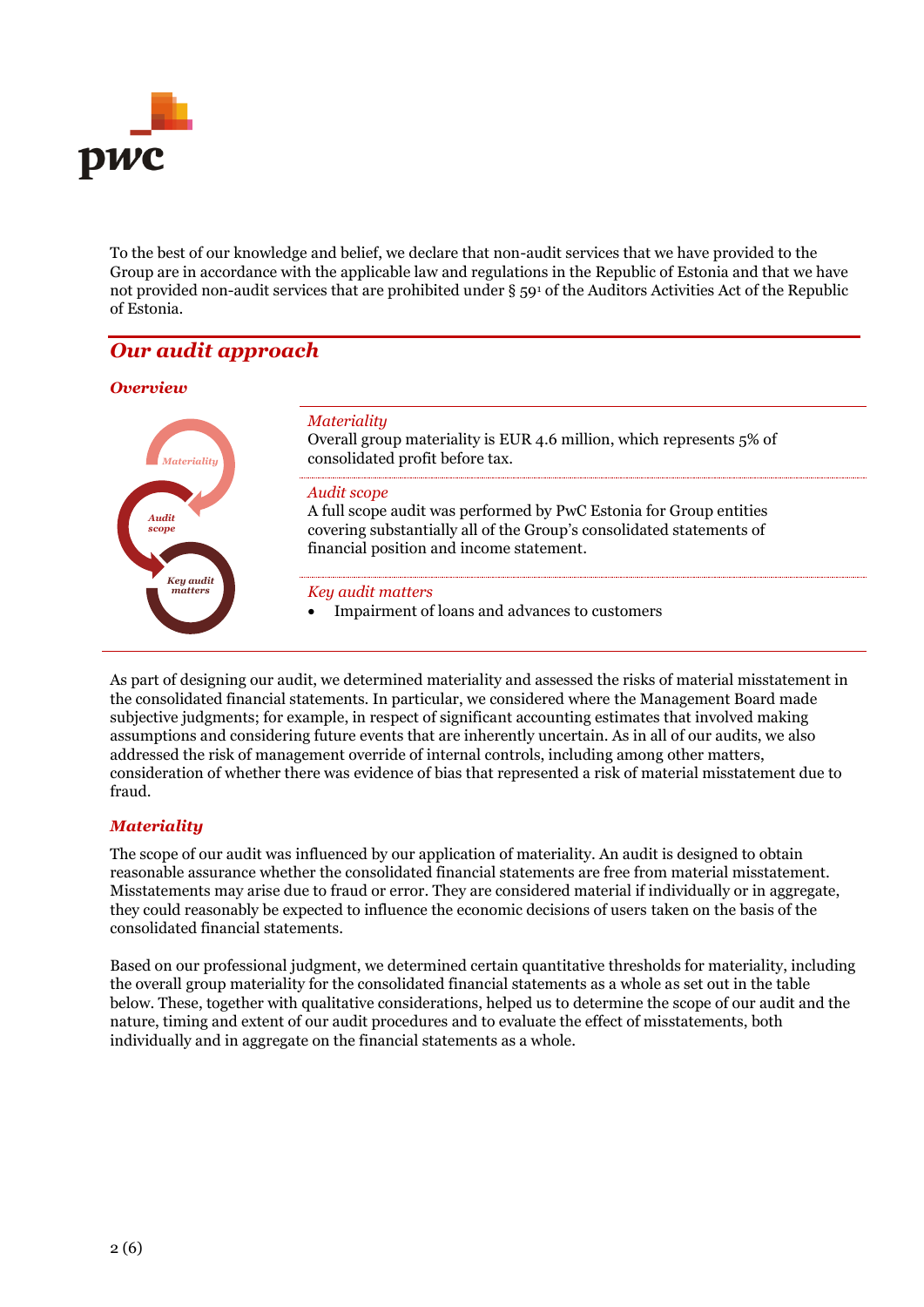

| <b>Overall group materiality</b>                   | EUR 4.6 million                                                                                                                                                                                               |
|----------------------------------------------------|---------------------------------------------------------------------------------------------------------------------------------------------------------------------------------------------------------------|
| How we determined it                               | 5% of profit before tax                                                                                                                                                                                       |
| Rationale for the materiality<br>benchmark applied | We have applied this benchmark as profit before tax is one of the<br>principal considerations when assessing the Group's performance and<br>a key performance indicator for Management and Supervisory Board. |

#### *Key audit matters*

Key audit matters are those matters that, in our professional judgment, were of most significance in our audit of the consolidated financial statements of the current period. These matters were addressed in the context of our audit of the consolidated financial statements as a whole, and in forming our opinion thereon, and we do not provide a separate opinion on these matters.

| <b>Key audit matter</b>                                                                                                                                                                                                                                           | How our audit addressed the key audit matter                                                                                                                                                                                                                                                                                                                                                                                                   |
|-------------------------------------------------------------------------------------------------------------------------------------------------------------------------------------------------------------------------------------------------------------------|------------------------------------------------------------------------------------------------------------------------------------------------------------------------------------------------------------------------------------------------------------------------------------------------------------------------------------------------------------------------------------------------------------------------------------------------|
| <b>Impairment of loans and advances</b><br>to customers<br>(refer to Note 1.2 "Critical accounting<br>estimates and judgements", Note 2.2<br>"Credit risk" and Note 15 "Loans and                                                                                 | We assessed whether the Group's accounting policies in<br>relation to the impairment of loans and advances to<br>customers comply with International Financial Reporting<br>Standards (IFRS).                                                                                                                                                                                                                                                  |
| advances to customers" for further details).<br>As at 31 December 2017, loans and<br>advances to customers amounted to EUR<br>4,734.1 million, net of allowances of EUR<br>19.7 million and related impairment<br>reversal for 2017 amounted to EUR 5<br>million. | We assessed the design and operating effectiveness of the<br>controls over impairment data and calculations:<br>We tested the design and operating effectiveness of<br>controls related to monitoring of loans and advances.<br>These controls included assessment of whether the<br>clients have been assigned correct risk class and<br>identification of which loans and advances were<br>individually impaired and calculation of specific |
| We focused on this area because<br>recognition and measurement of financial<br>instruments as regulated in IAS 39 is a<br>complex and significant area with large<br>impact on Group's business and financial<br>reporting. The management uses various           | provision.<br>We tested the design and operating effectiveness of<br>$\bullet$<br>controls in homogenous groups' impairment calculation<br>process including the retail customer scoring calculation.<br>We also tested controls over the collateral valuation<br>$\bullet$<br>process, including automated indexation of collaterals.                                                                                                         |
| assumptions and judgements to determine<br>the amount and timing of the impairment.<br>The models for calculating impairment loss<br>are complex.                                                                                                                 | We determined that we could rely on these controls for the<br>purposes of our audit.<br>We have performed detailed testing over:<br>Completeness and accuracy of data in the impairment                                                                                                                                                                                                                                                        |
| The Group first assesses whether objective<br>evidence of impairment exists individually<br>for financial assets that are individually<br>significant, and then collectively for<br>financial assets that are not individually                                    | model for non-retail and retail loans collective provision<br>and<br>Completeness of loans subject to individual impairment<br>$\bullet$<br>assessment.                                                                                                                                                                                                                                                                                        |
| significant.                                                                                                                                                                                                                                                      | We have also assessed reasonableness of assumptions used<br>in the models.                                                                                                                                                                                                                                                                                                                                                                     |

As a result of our work, we noted no material exceptions and no significant differences in calculations.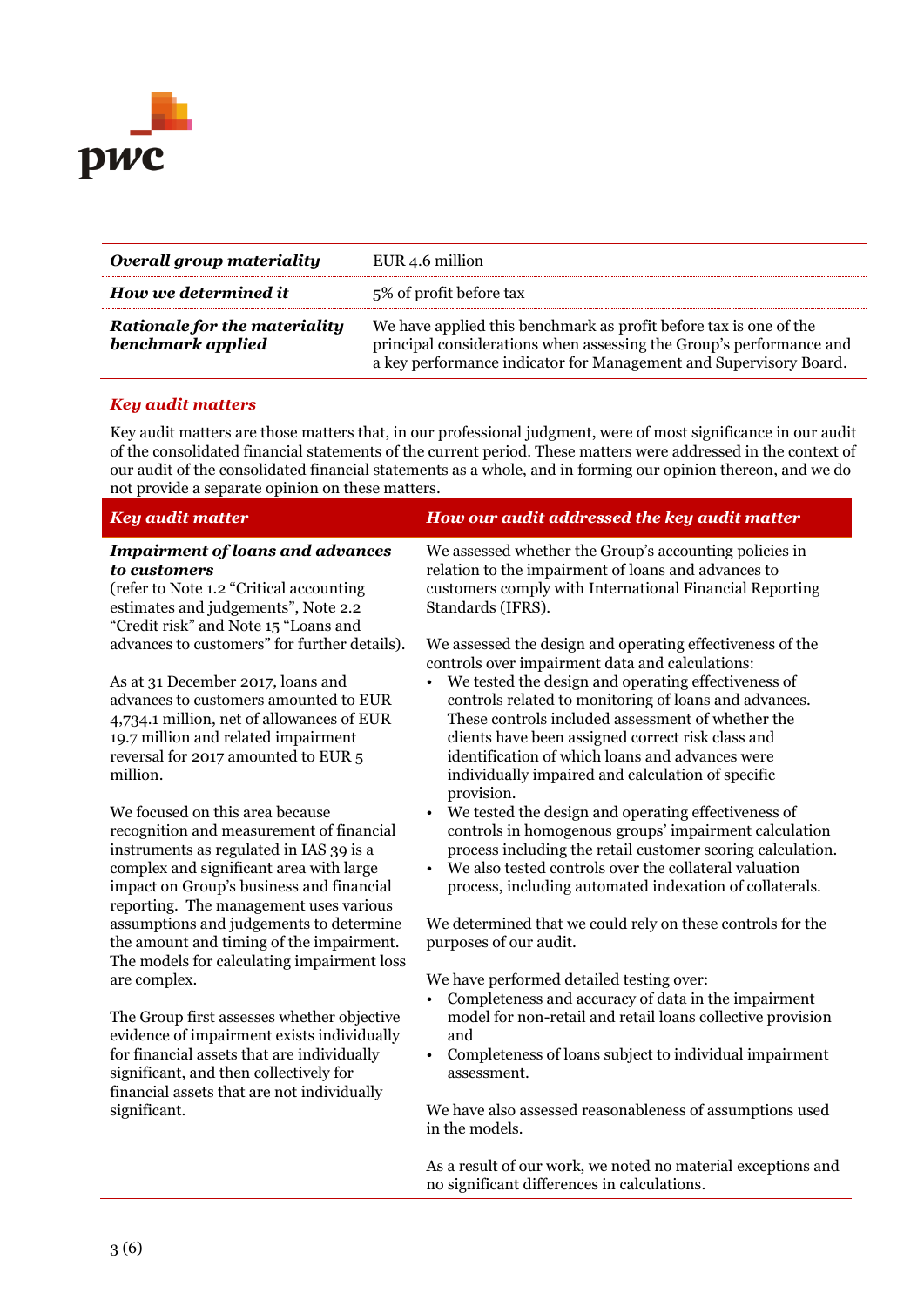

#### *How we tailored our audit scope*

We tailored the scope of our audit in order to perform sufficient work to enable us to provide an opinion on the consolidated financial statements as a whole, taking into account the structure of the Group, the accounting processes and controls, and the industry in which the Group operates.

The Group comprises of a number of subsidiaries all operating in Estonia and that are further disclosed in Note 1 of the Consolidated Financial Statements. Based on the size and risk characteristics, we performed a full scope audit of the financial information for AS SEB Pank, AS SEB Liising, AS Rentacar and AS SEB Varahaldus. At the Group level we audited the consolidation process and performed procedures to assess that the audits of the group entities covered all material items in the Group's financial statements.

### *Other information*

The Management Board is responsible for the other information contained in the consolidated annual report in addition to the consolidated financial statements and our auditor's report thereon.

Our opinion on the consolidated financial statements does not cover the other information and we do not express any form of assurance conclusion thereon.

In connection with our audit of the consolidated financial statements, our responsibility is to read the other information identified above and, in doing so, consider whether the other information is materially inconsistent with the consolidated financial statements or our knowledge obtained in the audit, or otherwise appears to be materially misstated. If, based on the work we have performed, we conclude that there is a material misstatement of this other information, we are required to report that fact. We have nothing to report in this regard.

### *Responsibilities of the Management Board and those charged with governance for the consolidated financial statements*

The Management Board is responsible for the preparation and fair presentation of the consolidated financial statements in accordance with International Financial Reporting Standards as adopted by the European Union, and for such internal control as the Management Board determines is necessary to enable the preparation of consolidated financial statements that are free from material misstatement, whether due to fraud or error.

In preparing the consolidated financial statements, the Management Board is responsible for assessing the Group's ability to continue as a going concern, disclosing, as applicable, matters related to going concern and using the going concern basis of accounting unless the Management Board either intends to liquidate the Group or to cease operations, or has no realistic alternative but to do so.

Those charged with governance are responsible for overseeing the Group's financial reporting process.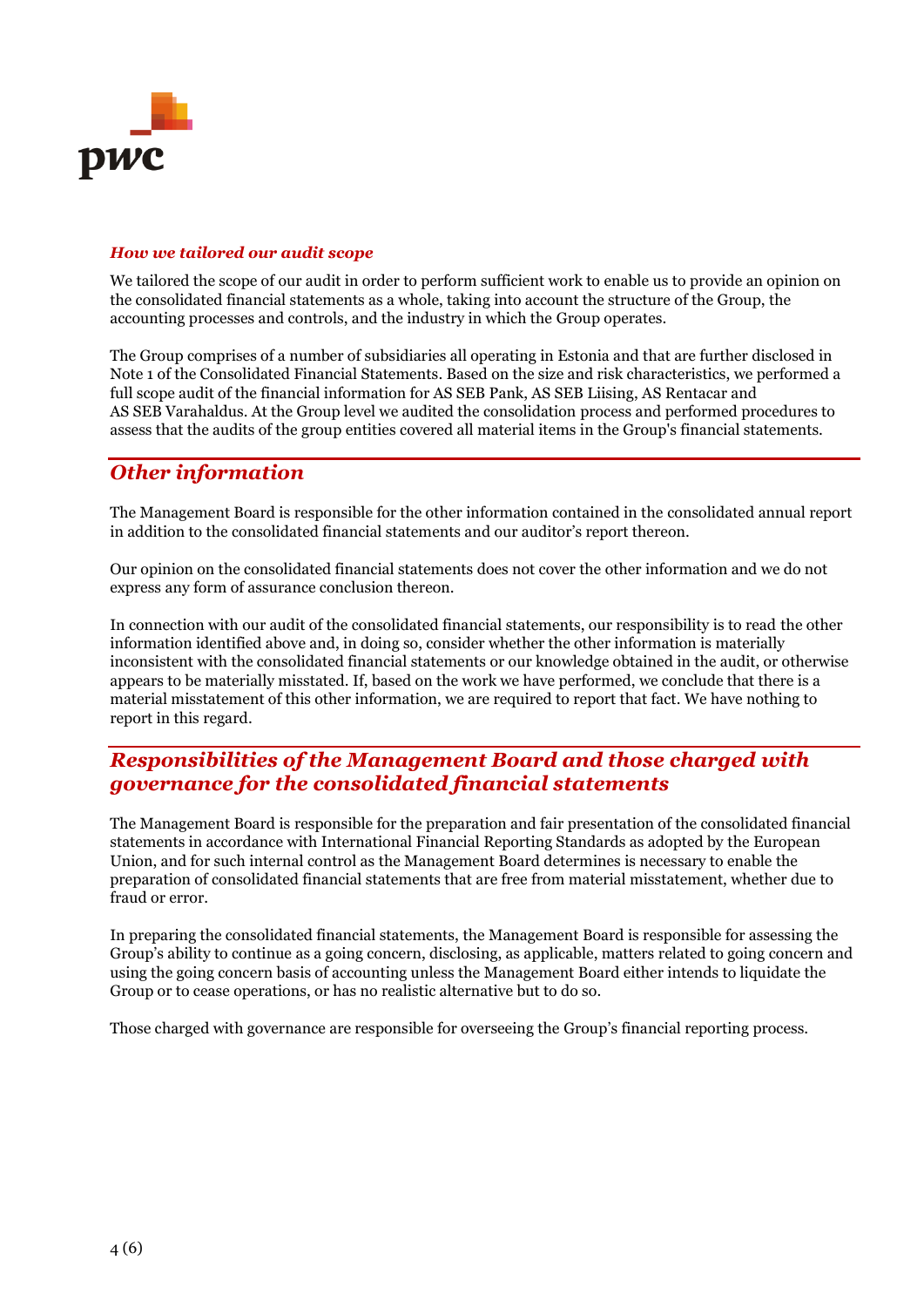

### *Auditor's responsibilities for the audit of the consolidated financial statements*

Our objectives are to obtain reasonable assurance about whether the consolidated financial statements as a whole are free from material misstatement, whether due to fraud or error, and to issue an auditor's report that includes our opinion. Reasonable assurance is a high level of assurance, but is not a guarantee that an audit conducted in accordance with ISAs will always detect a material misstatement when it exists. Misstatements can arise from fraud or error and are considered material if, individually or in the aggregate, they could reasonably be expected to influence the economic decisions of users taken on the basis of these consolidated financial statements.

As part of an audit in accordance with ISAs, we exercise professional judgment and maintain professional scepticism throughout the audit. We also:

- Identify and assess the risks of material misstatement of the consolidated financial statements, whether due to fraud or error, design and perform audit procedures responsive to those risks, and obtain audit evidence that is sufficient and appropriate to provide a basis for our opinion. The risk of not detecting a material misstatement resulting from fraud is higher than for one resulting from error, as fraud may involve collusion, forgery, intentional omissions, misrepresentations, or the override of internal control.
- Obtain an understanding of internal control relevant to the audit in order to design audit procedures that are appropriate in the circumstances, but not for the purpose of expressing an opinion on the effectiveness of the Group's internal control.
- Evaluate the appropriateness of accounting policies used and the reasonableness of accounting estimates and related disclosures made by the Management Board.
- Conclude on the appropriateness of the Management Board's use of the going concern basis of accounting and, based on the audit evidence obtained, whether a material uncertainty exists related to events or conditions that may cast significant doubt on the Group's ability to continue as a going concern. If we conclude that a material uncertainty exists, we are required to draw attention in our auditor's report to the related disclosures in the consolidated financial statements or, if such disclosures are inadequate, to modify our opinion. Our conclusions are based on the audit evidence obtained up to the date of our auditor's report. However, future events or conditions may cause the Group to cease to continue as a going concern.
- Evaluate the overall presentation, structure and content of the consolidated financial statements, including the disclosures, and whether the consolidated financial statements represent the underlying transactions and events in a manner that achieves fair presentation.
- Obtain sufficient appropriate audit evidence regarding the financial information of the entities or business activities within the Group to express an opinion on the consolidated financial statements. We are responsible for the direction, supervision and performance of the Group audit. We remain solely responsible for our audit opinion.

We communicate with those charged with governance regarding, among other matters, the planned scope and timing of the audit and significant audit findings, including any significant deficiencies in internal control that we identify during our audit.

We also provide those charged with governance with a statement that we have complied with relevant ethical requirements regarding independence, and to communicate with them all relationships and other matters that may reasonably be thought to bear on our independence, and where applicable, related safeguards.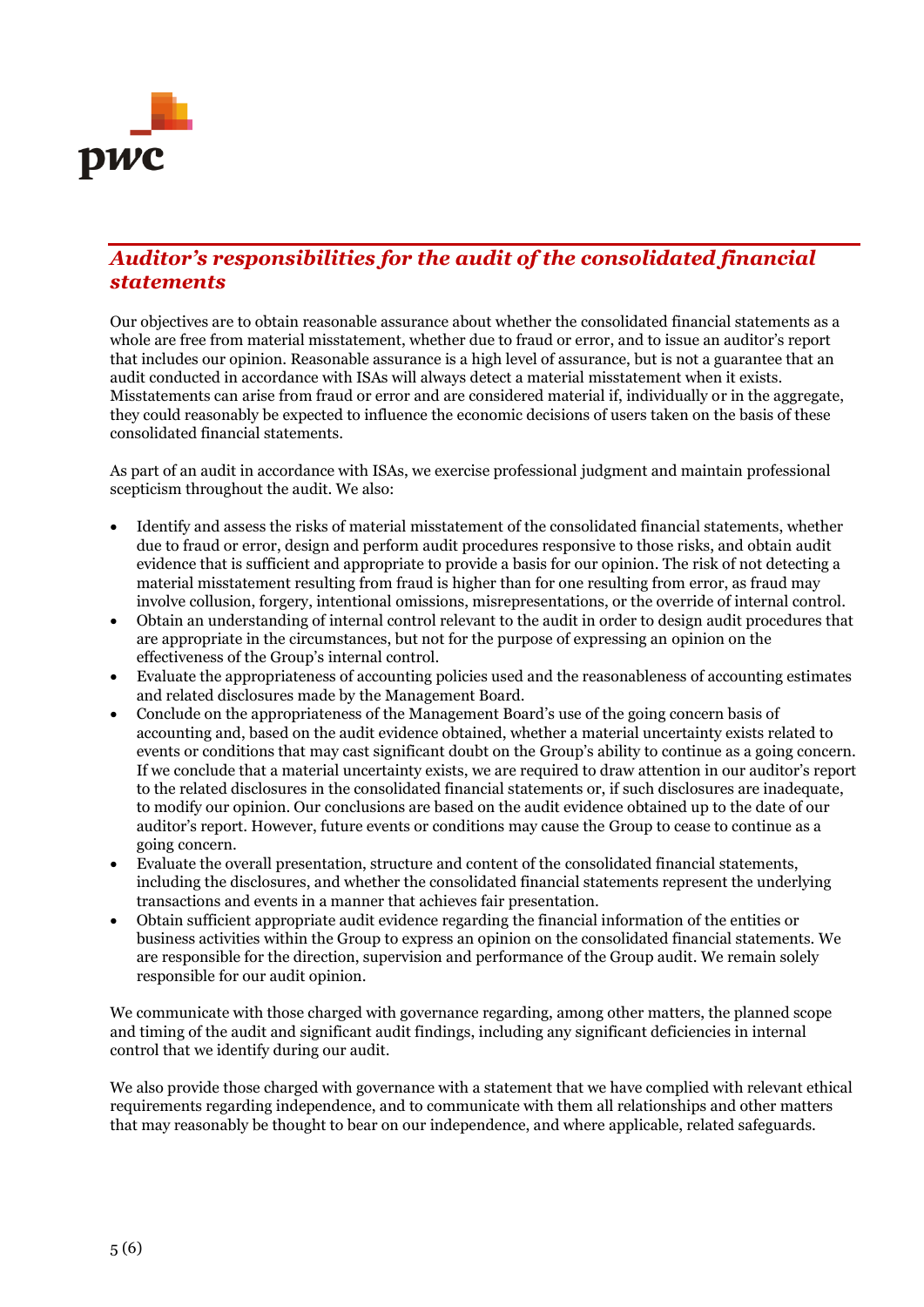

From the matters communicated with those charged with governance, we determine those matters that were of most significance in the audit of the consolidated financial statements of the current period and are therefore the key audit matters. We describe these matters in our auditor's report unless law or regulation precludes public disclosure about the matter or when, in extremely rare circumstances, we determine that a matter should not be communicated in our report because the adverse consequences of doing so would reasonably be expected to outweigh the public interest benefits of such communication.

## *Report on other legal and regulatory requirements*

### *Appointment and period of our audit engagement*

We were first appointed as auditors of AS SEB Pank for the financial year ended 31 December 2000. Our appointment has been renewed by tenders and shareholder resolutions in the intermediate years, representing a total period of uninterrupted engagement appointment for AS SEB Pank of 18 years.

AS PricewaterhouseCoopers

Tiit Raimla<br>Certified auditor in charge, auditor's certificate no.287 Auditor's certificate no. 650 Certified auditor in charge, auditor's certificate no. 287

12 March 2018

Ling

*This version of our report is a translation from the original, which was prepared in Estonian. All possible care has been taken to ensure that the translation is an accurate representation of the original. However, in all matters of interpretation of information, views or opinions, the original language version of our report takes precedence over this translation.*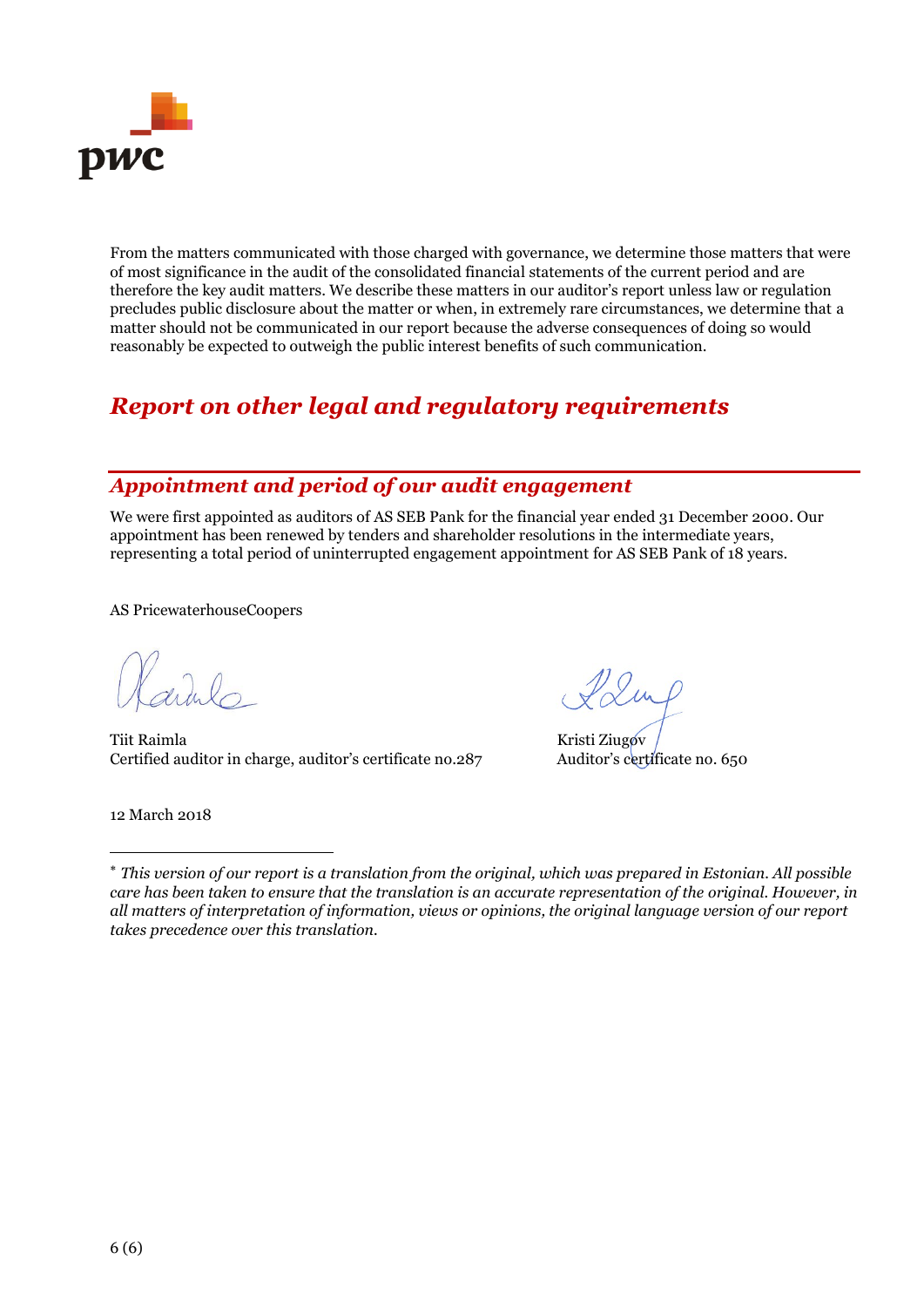#### **AS SEB PANK**  Located at Tornimäe 2, Tallinn **MANAGEMENT BOARD RESOLUTION NO 43**

In Tallinn March 12th, 2018

#### **Distribution of the profit of the financial year 2017**

- 1. The profit of the financial year 2017 was 67 316 542 EUR (sixty-seven million, three hundred and sixteen thousand, five hundred and fourty-two euros).
- 2. To make a proposal in accordance with audited Financial Statements to the sole shareholder to distribute the net profit of the financial year 2017 in the amount of 67 316 542 EUR and retained earnings not distributed, in the amount of 604 788 973 EUR, total in the amount of 672 105 515 EUR, as follows:

| in Euros                                                                | 2017        |
|-------------------------------------------------------------------------|-------------|
| Net profit of AS SEB Pank for the reporting period, ended on 31.12.2017 | 67 316 542  |
| Retained earnings, not distributed                                      | 604 788 973 |
| Retained earnings total, not distributed                                | 672 105 515 |
| Dividends to pay                                                        | $-70000000$ |
| Net balance of retained earnings, not distributed                       | 602 105 515 |

3. To submit the present resolution to the Supervisory Board of AS SEB Pank for review.

Allan Parik Chairman of the Management Board

Distribution: Management Board members, Legal Division, Financial Reporting Group